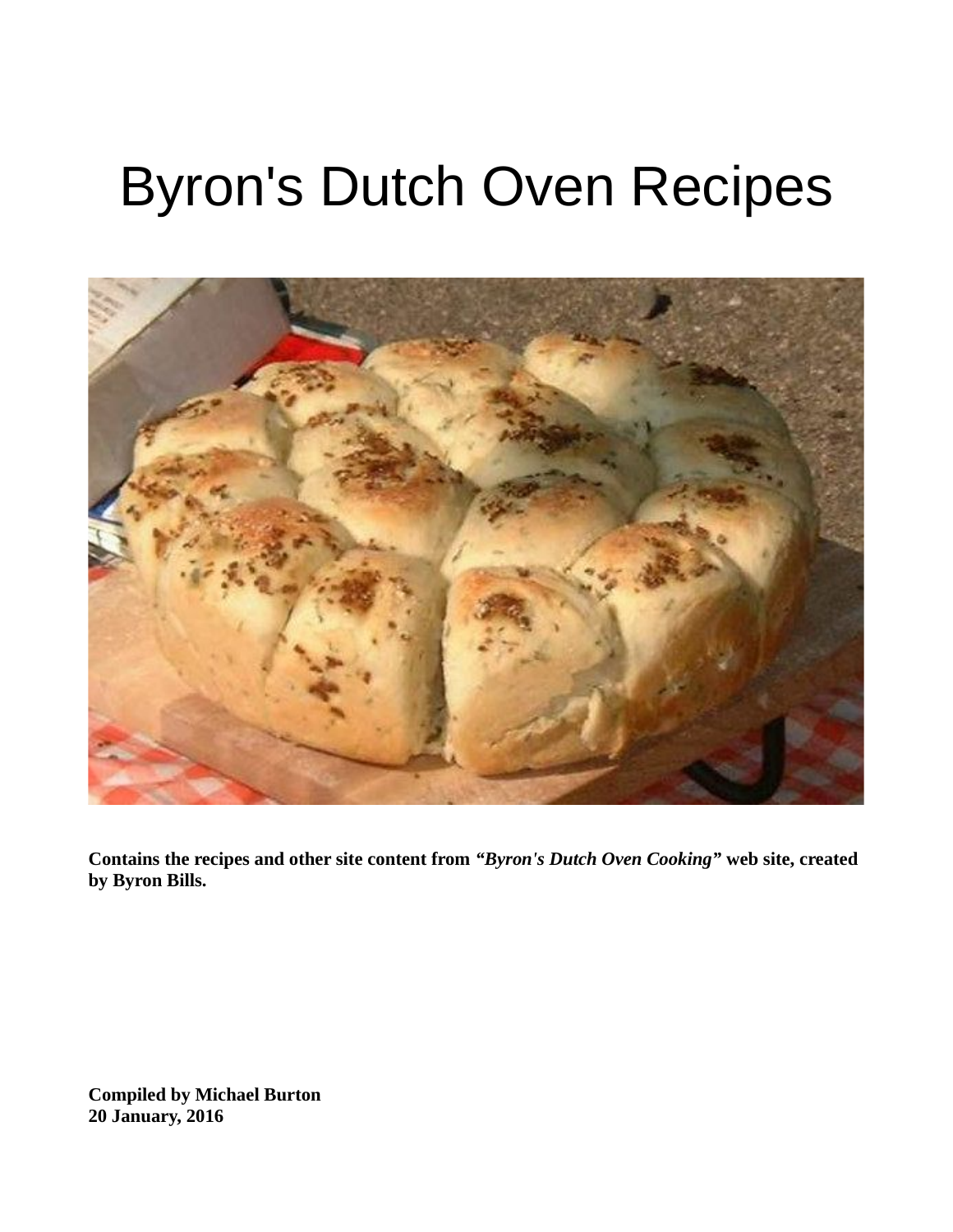

Byron's Dutch Oven Recipes is licensed under a Creative Commons Attribution-NonCommercial-ShareAlike 3.0 Unported License

You are free:

- **to Share** to copy, distribute and transmit the work
- **to Remix**  to adapt the work

Under the following conditions:

- **Attribution**  You must attribute the work in the manner specified by the author or licensor (but not in any way that suggests that they endorse you or your use of the work).
- Noncommercial You may not use this work for commercial purposes.
- **Share Alike**  If you alter, transform, or build upon this work, you may distribute the resulting work only under the same or similar license to this one.

With the understanding that:

- Waiver Any of the above conditions can be waived if you get permission from the copyright holder.
- **Public Domain**  Where the work or any of its elements is in the public domain under applicable law, that status is in no way affected by the license.
- **Other Rights**  In no way are any of the following rights affected by the license:

Your fair dealing or fair use rights, or other applicable copyright exceptions and limitations;

The author's moral rights;

Rights other persons may have either in the work itself or in how the work is used, such as publicity or privacy rights.6.67

**Editor:** Michael Burton

#### <http://bogicalthoughts.com/>

**Cover is Byron's Garlic Herb Rolls at the Dutch Oven Workshop of the 1st International Teardrop Gathering of 2005. Photo by Michael Burton.**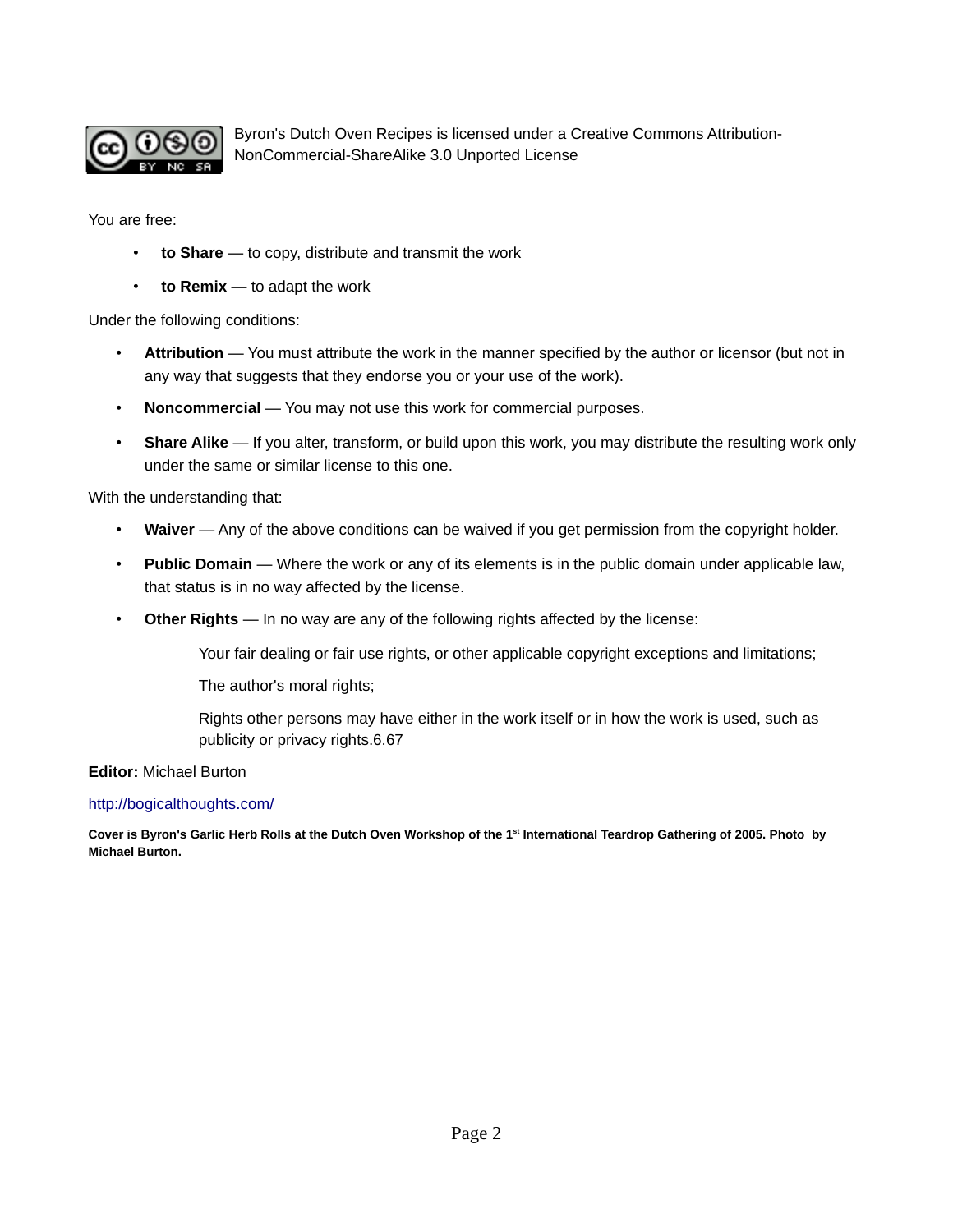# **Table of Contents**

| Cakes |  |
|-------|--|
|       |  |
|       |  |
|       |  |
|       |  |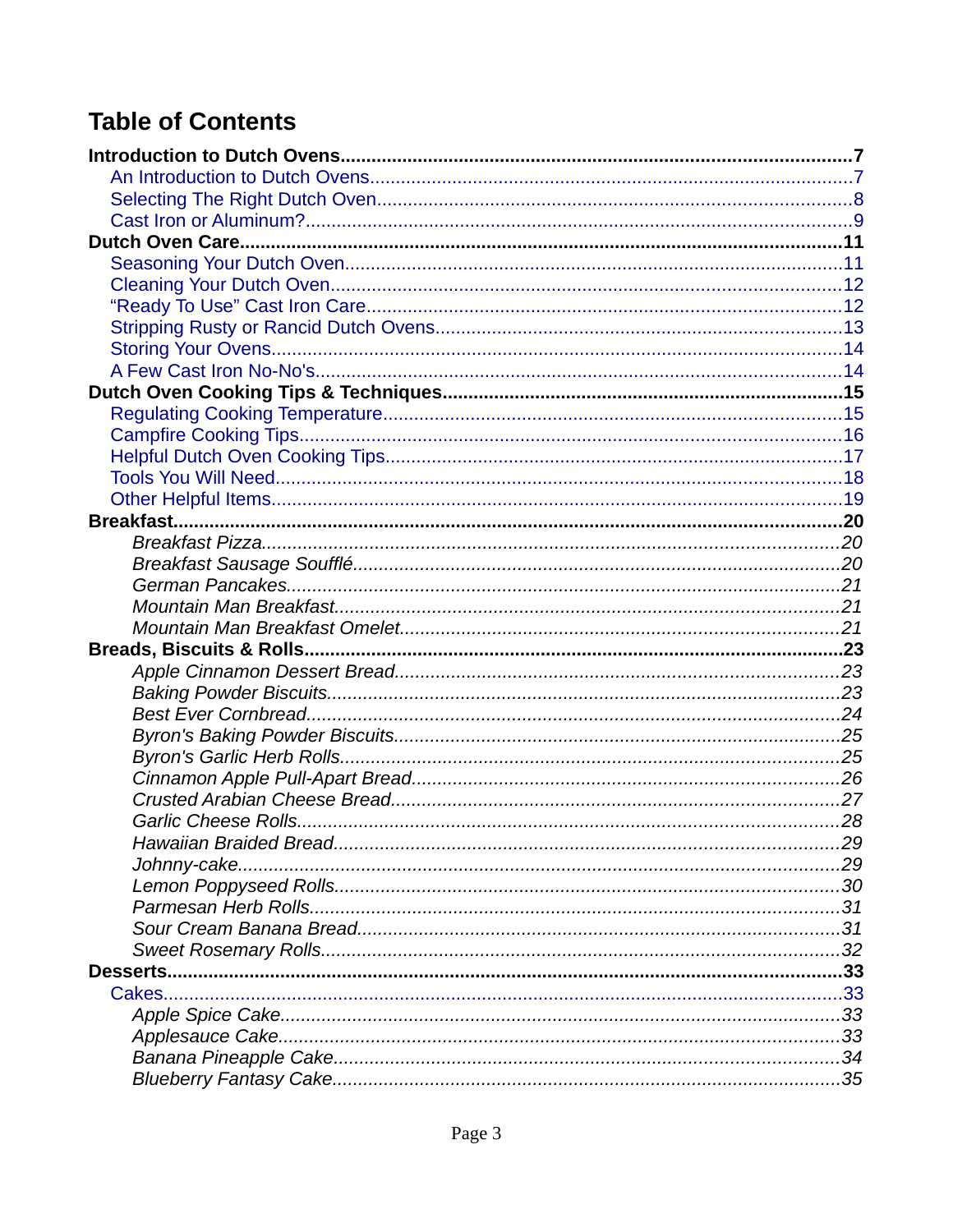| Entrées |  |
|---------|--|
|         |  |
|         |  |
|         |  |
|         |  |
|         |  |
|         |  |
|         |  |
|         |  |
|         |  |
|         |  |
|         |  |
|         |  |
|         |  |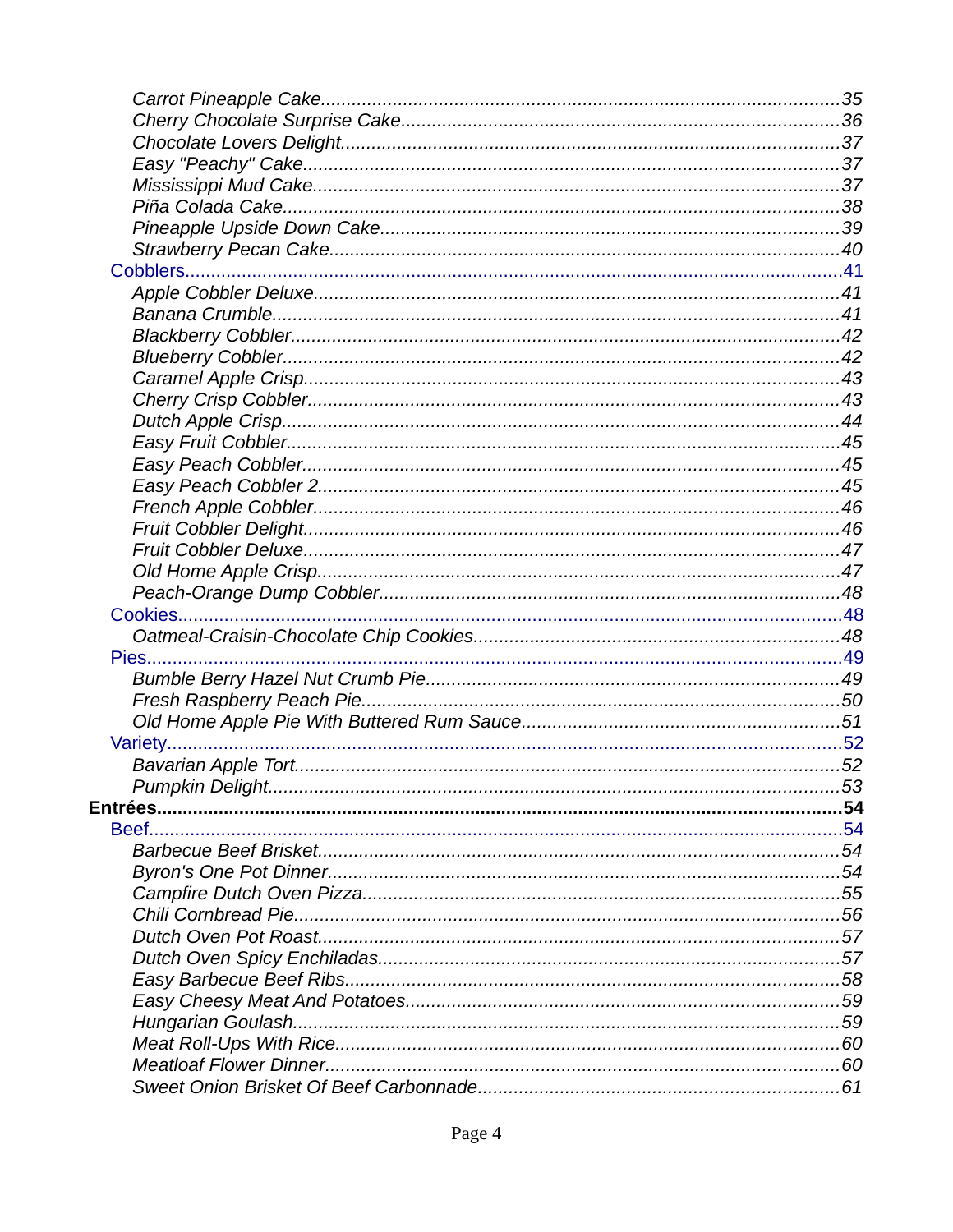| Pork.          |  |
|----------------|--|
|                |  |
|                |  |
|                |  |
|                |  |
|                |  |
|                |  |
|                |  |
|                |  |
|                |  |
|                |  |
|                |  |
|                |  |
|                |  |
|                |  |
|                |  |
|                |  |
|                |  |
|                |  |
|                |  |
|                |  |
|                |  |
|                |  |
|                |  |
|                |  |
|                |  |
|                |  |
|                |  |
|                |  |
|                |  |
| <b>Sauces.</b> |  |
|                |  |
|                |  |
|                |  |
|                |  |
|                |  |
|                |  |
|                |  |
|                |  |
|                |  |
| Sides          |  |
|                |  |
|                |  |
|                |  |
|                |  |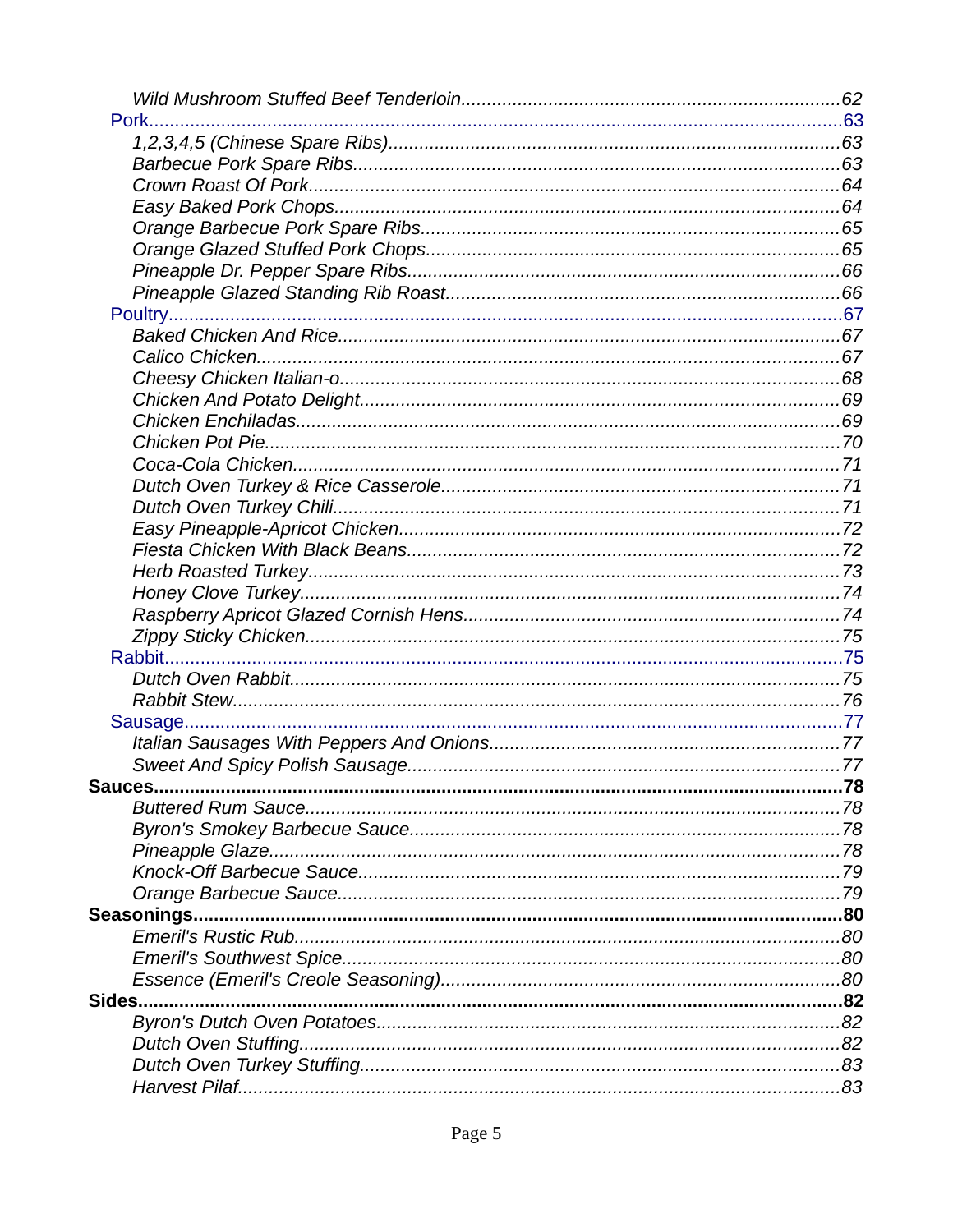| 84 |
|----|
|    |
|    |
|    |
|    |
|    |
|    |
|    |
|    |
|    |
|    |
|    |
|    |
|    |
|    |
|    |
|    |
|    |
|    |
| 94 |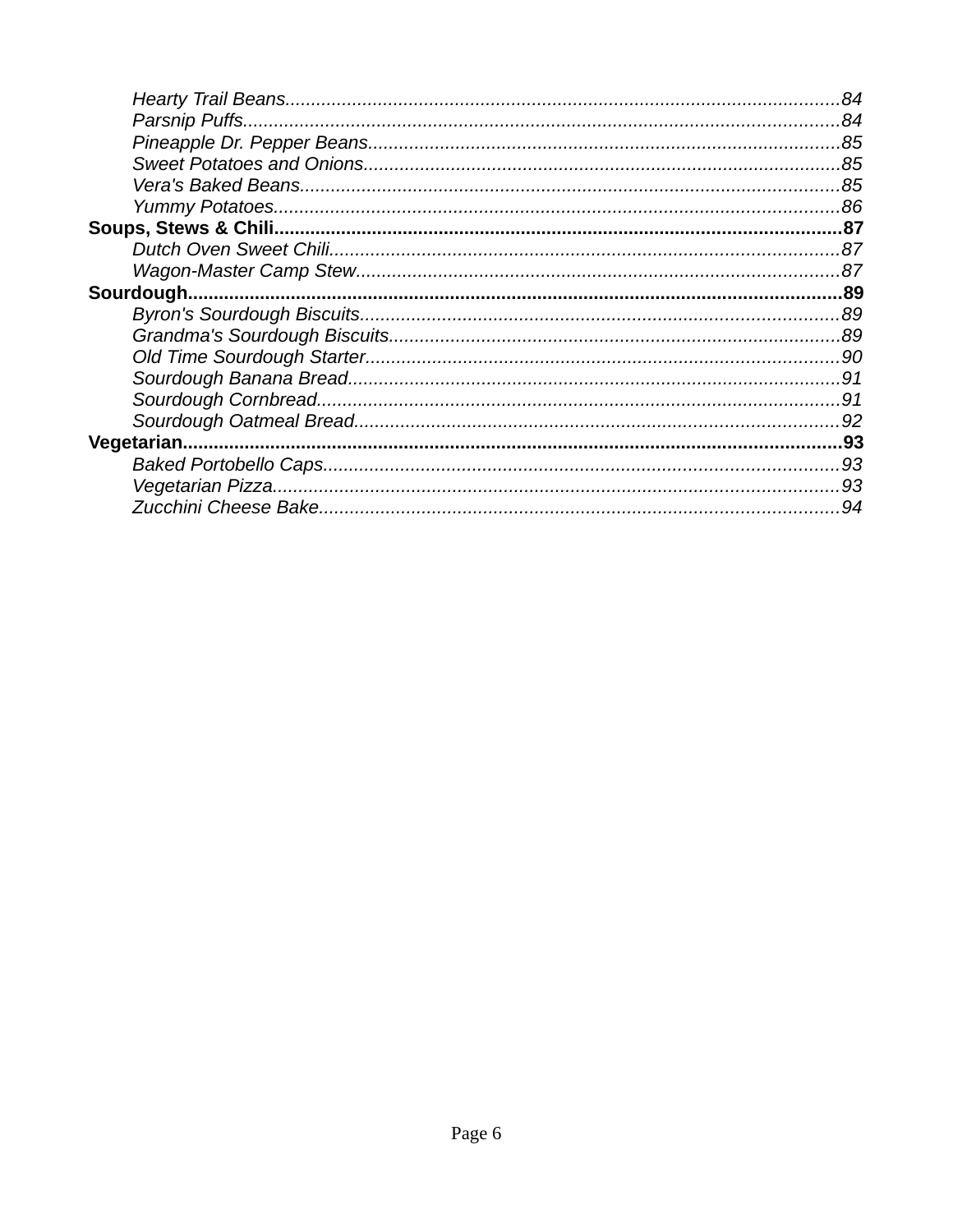# <span id="page-6-1"></span>**Introduction to Dutch Ovens**

### <span id="page-6-0"></span>**An Introduction to Dutch Ovens**



One of the best pieces of advice I can offer anyone looking to purchase their first Dutch oven is to select an oven that is well made. The walls of the oven should be the same thickness all the way around. Inspect the oven's bail, it should be made of sturdy heavy gage wire and be securely attached to molded, NOT riveted, tangs on the side of the oven. Rivets can break off under a heavy load, such as when the oven is full of food. Make sure the bail is long enough that it can be lowered around one side of the oven without hanging on the lid. The bail should also stand up at a 45° angle on the opposite side which will keep the bail from getting hot, and will also offer easier access to it when positioning the oven or removing it from heat.

Check the Dutch oven lid to make sure it fits tight. It should lie flush with the lip of the oven all the way around. This is to ensure that the steam created inside the oven does not escape. Make sure the lid handle is a loop attached to the lid on both ends with a hollow center so that it can be

easily hooked by a lid lifter. Avoid ovens that have a molded solid tab on the lid for a handle because they are hard to lift and manage when they are loaded with coals on top.

There are two basic types of Dutch ovens. The ovens I like to use are generally made of heavy cast iron, have three short legs on the bottom, and a tight fitting lid with a lip or ridge around the outer edge for holding coals and for keeping ash from falling into the food. These ovens are commonly referred to as "Camp" or "Outdoor" Dutch ovens. The second type of ovens are also generally made of heavy cast iron, have a flat bottom with no legs, and have a highly domed basting lid without an outer rim. These ovens are commonly referred to as "Bean Pots" or "Kitchen" ovens. These ovens can be used with briquettes, but their flat bottom is better suited for use on a stove top or in your kitchen oven.

When selecting a "Camp" or "Outdoor" Dutch oven pay particular attention to the legs. Legs maintain the height of the oven above ground allowing air to flow around the coals beneath while cooking. Avoid ovens with short stubby legs or they may sit directly on top of the coals. Also, pay attention to the thickness of the leg where it attaches to the bottom of the oven. Some cheaper ovens have very skinny legs which can punch through the bottom of the oven when much weight is placed on them. I watched this happen at a competition once when someone stacked too many ovens on top of each other and the bottom oven collapsed!

Something else to consider when selecting a Dutch oven is the roughness of the cast metal. Some people recommend purchasing ovens with a smooth cast because they feel food won't stick to it as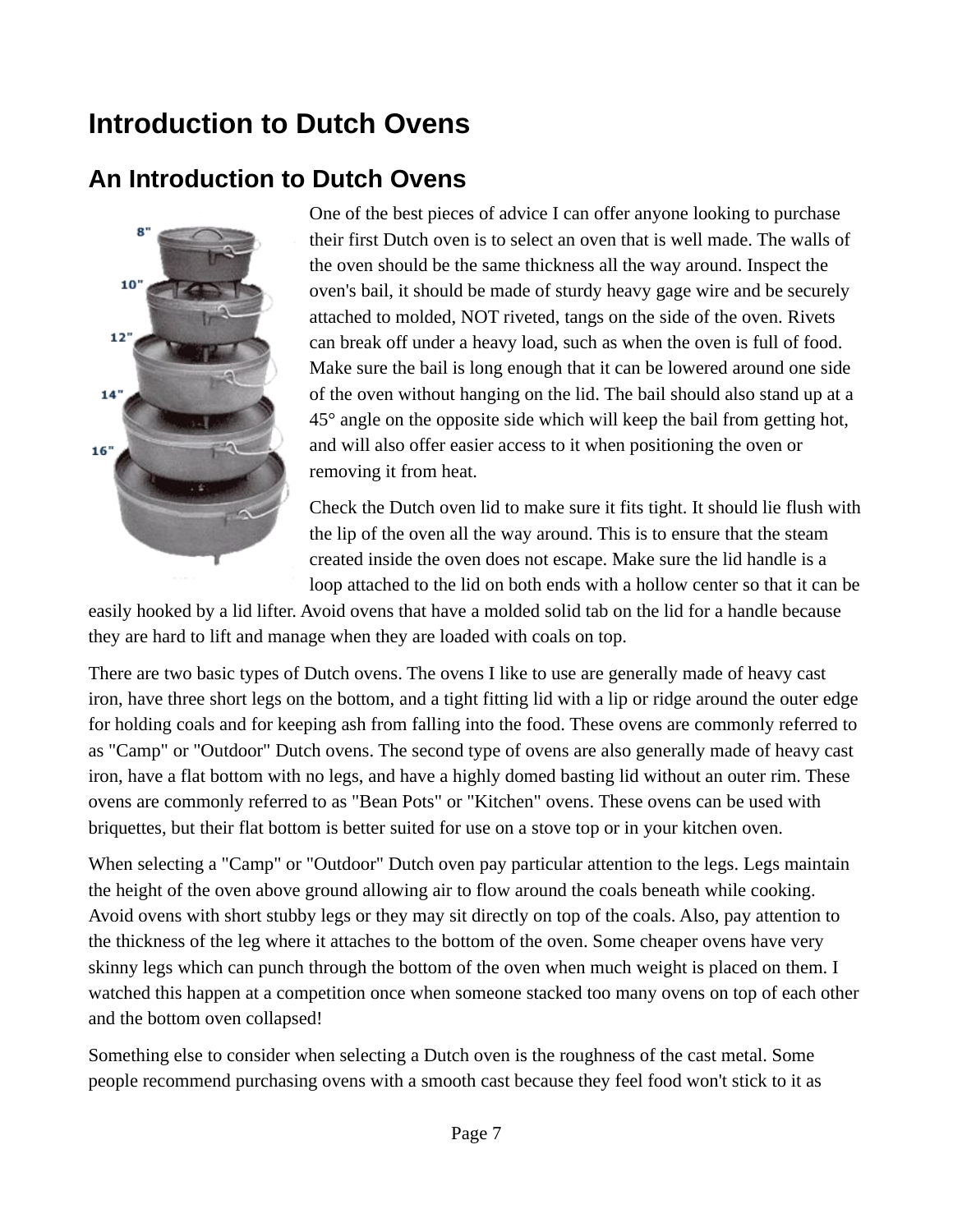easily. I on the other hand have found that a rougher surface works out better in the long run. The rougher surface offers more surface area for oil to adhere to when "seasoning" the oven. As the oil builds up and hardens with cooking use it creates a very smooth surface to cook on. I have had several ovens with smooth casts "peel" when I cleaned them because the protective coating had nothing to adhere itself to. I also have had ovens that retained a nice shiny gray spot on the inside bottom because the surface was so smooth the oil could not get into the pores of the metal.

Dutch ovens are manufactured by many companies today and are available in most cities if you know where to look. Outdoor sporting goods, variety, and farm and ranch stores are your best choices. I recommend buying Lodge Dutch ovens for regular cooking use, and MACA Dutch ovens when cooking for larger groups. Lodge Dutch ovens in my opinion are of better quality than some others available, but they do come at an increased price. Remember, nothing worthwhile in life comes free. MACA Dutch ovens have a thicker cast and are deeper than the



Lodge ovens so they are much heavier and a bit more costly. MACA Dutch ovens can also be custom cast with your name, scout troop number, etc...

# <span id="page-7-0"></span>**Selecting The Right Dutch Oven**

With so many sizes and shapes of Dutch ovens to pick and choose from, selecting the right oven is a big key to cooking great food. Shorter standard ovens spread heat to the center of the oven faster than deeper ovens so they are good for cooking foods that need higher temperatures. Deep Dutch ovens on the other hand are ideal for cooking foods at lower temperatures or where you want to control the amount of heat on top of the oven for things such as rolls and bread where you want even browning. The oven size in inches (diameter and depth) will determine how much room you have for your food.

| <b>Sizes And Capacities Of Lodge Dutch Ovens</b>                                                          |          |                  |           |                                                                                          |
|-----------------------------------------------------------------------------------------------------------|----------|------------------|-----------|------------------------------------------------------------------------------------------|
| <b>Oven</b><br><b>Oven</b><br><b>Size</b><br>Weight<br><b>Types Of Dishes</b><br>Depth<br><b>Capacity</b> |          |                  |           |                                                                                          |
| 8"                                                                                                        | 2 Quarts | 3"               | $11$ lbs. | Side dishes, vegetables, desserts, and sauces. Ideal when<br>cooking for 2 or 3 people.  |
| 10"                                                                                                       | 4 Quarts | $3\frac{1}{2}$ " | $15$ lbs. | Side dishes, vegetables, beans, small roasts, desserts, and<br>sauces.                   |
| 12"                                                                                                       | 6 Quarts | $3\frac{3}{4}$ " | 20 lbs.   | Roasts, poultry, fish, stews, potatoes, beans, rolls, breads, and<br>desserts.           |
| 12" D                                                                                                     | 8 Quarts | 5"               | $23$ lbs. | Standing rib roasts, hams, whole chickens, stews, potatoes,<br>beans, rolls, and breads. |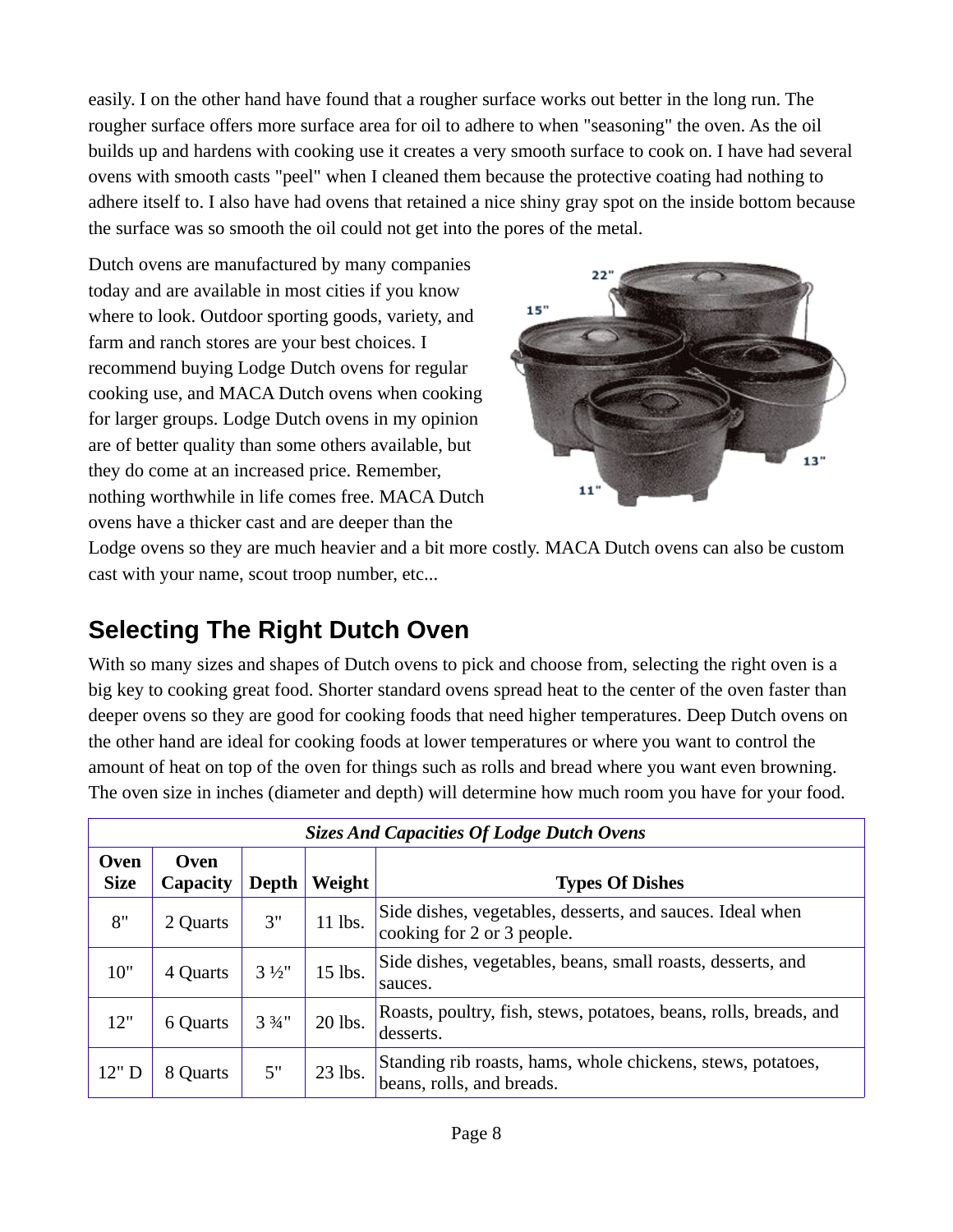| 14"   | 8 Quarts      | $3\frac{3}{4}$ " | 26 lbs. | Larger roasts, poultry, stews, potatoes, rolls, breads, and<br>desserts.   |
|-------|---------------|------------------|---------|----------------------------------------------------------------------------|
| 14" D | 10 Quarts $ $ | $4\frac{1}{2}$ " | 28 lbs. | Standing rib roasts, hams, hens, stews, potatoes, rolls, and<br>breads.    |
| 16"   | 12 Quarts     | 3 3⁄4"           | 32 lbs. | Large quantities of meat, stews, potatoes, rolls, breads, and<br>desserts. |

| <b>Sizes And Capacities Of MACA Dutch Ovens</b> |                                |                  |          |                                                                                                                    |
|-------------------------------------------------|--------------------------------|------------------|----------|--------------------------------------------------------------------------------------------------------------------|
| Oven<br><b>Size</b>                             | <b>Oven</b><br><b>Capacity</b> | Depth            | Weight   | <b>Types Of Dishes</b>                                                                                             |
| 9"                                              | 5 Quarts                       | 6"               | 17 lbs.  | Soups and stews, beans, vegetables, and sauces.                                                                    |
| 11"                                             | 9 Quarts                       | $6\frac{1}{2}$ " | 24 lbs.  | Smaller standing rib roasts, small hens, vegetables, stews,<br>potatoes, and beans.                                |
| 13"                                             | 12 Quarts                      | $6\frac{1}{2}$ " | 41 lbs.  | Standing rib roasts, hams, whole chickens, stews, potatoes, and<br>beans.                                          |
| 15"                                             | 18 Quarts                      | $7\frac{1}{2}$ " | 49 lbs.  | Small turkeys (up to 15 lbs.), large cuts of meat, stews, and<br>beans.                                            |
| 17"                                             | 28 Quarts                      | 9"               | 73 lbs.  | Larger turkeys (up to 30 lbs.), large quantities of meat, stews.                                                   |
| 22"                                             | 49 Quarts                      | 9 1/2"           | 158 lbs. | We call these "drag and drops" because you drag them out of<br>your truck and wherever they drop you cook in them. |

I recommend a 12" Lodge Dutch oven for anyone just starting out. It is a very versatile oven and one that is not overly large. Also, most Dutch oven recipes are written for a 12" oven. A 12" Deep or 14" standard Lodge or 13" MACA Dutch oven would be my next choices.

### <span id="page-8-0"></span>**Cast Iron or Aluminum?**

Most people think "Cast Iron" when it comes to Dutch ovens, but they are also manufactured from cast aluminum. Here is a comparison of the two types:

Aluminum is lighter than cast iron. A 12" aluminum oven weighs about 7 pounds as opposed to about 20 pounds for a cast iron oven.

Aluminum is easier to care for. Because it doesn't rust you can wash aluminum ovens in mild soap and water. Cast iron, however, requires protection from rust. Bare cast iron rusts very quickly so it must be "seasoned" to protect the metal. This seasoning is usually done by burning some kind of oil or animal fat into the pores of the metal forming a hard protective barrier. Soap should never be used to clean a seasoned oven because it will dissolve the formed protective barrier and embed itself into the pores of the metal where it will return to taint your next meal.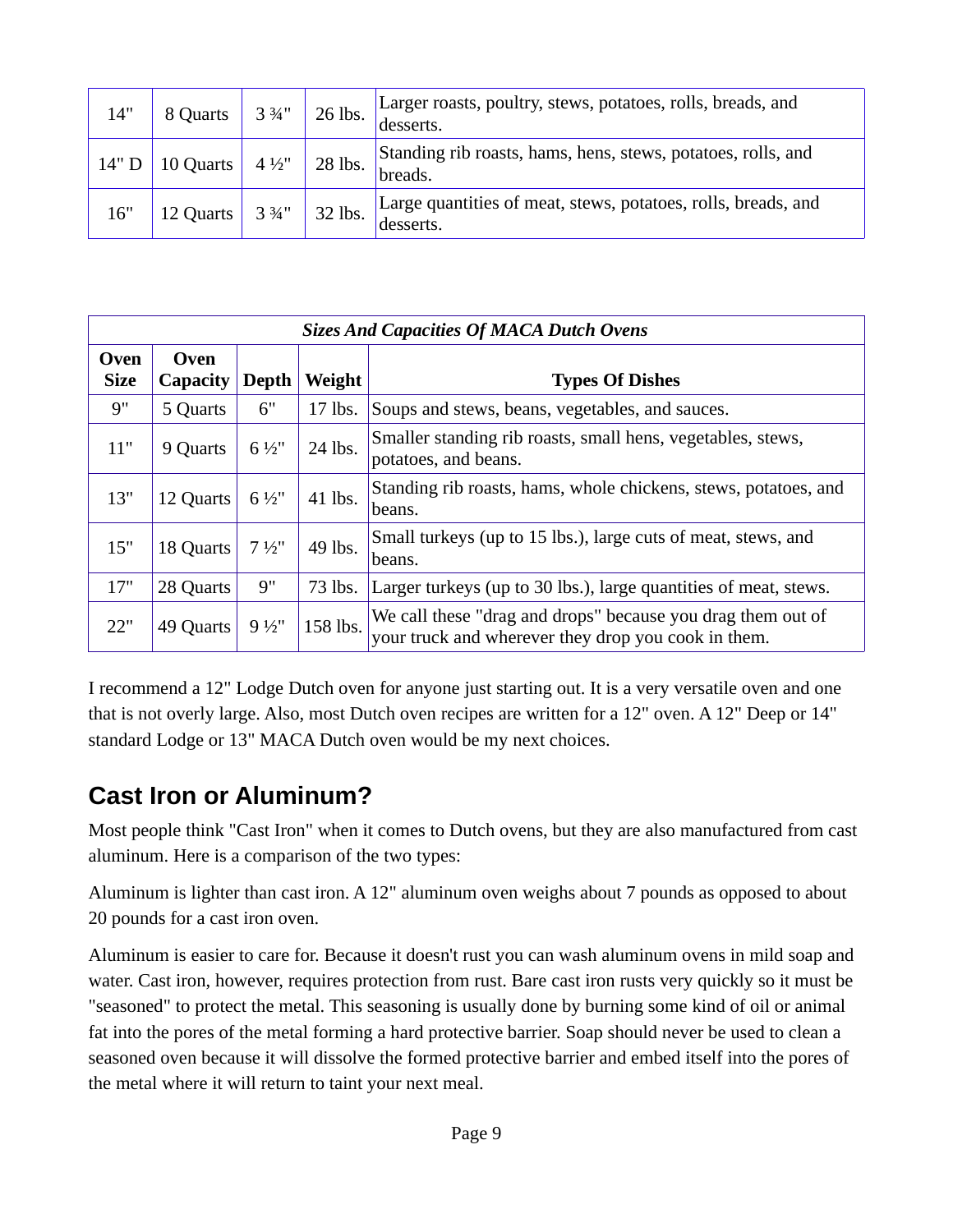Aluminum reacts quickly to temperature changes. Aluminum Dutch ovens will heat up much faster than cast iron ovens, but they also cool down much faster after removing them from heat. Aluminum ovens are ideal for cooking foods that need to be cooled down quickly. Cast iron Dutch ovens react more slowly to temperature changes so you don't burn food as easily in them. Cast iron ovens also retain their temperature for quite a while after they have been removed from heat.

Because aluminum reacts quickly to changes in temperature it is much harder to keep at a constant temperature on a windy day. Cast iron, on the other hand, because it retains heat well, fairs better in windy weather.

Aluminum ovens can melt if too much heat is applied to them! The melting point of aluminum cast alloy is around 1200° F. as opposed to cast iron's melting point of over 2000° F. It is possible to reach temperatures of 1200° F. if too many coals are used during cooking, or if the bottom of the Dutch oven is in direct contact with the coals.

When weight is not an issue, I prefer to use a cast iron Dutch oven over an aluminum oven.

*Note:* My primary resource for this information was from 'Dutch Oven Cooking' at The MacScouter.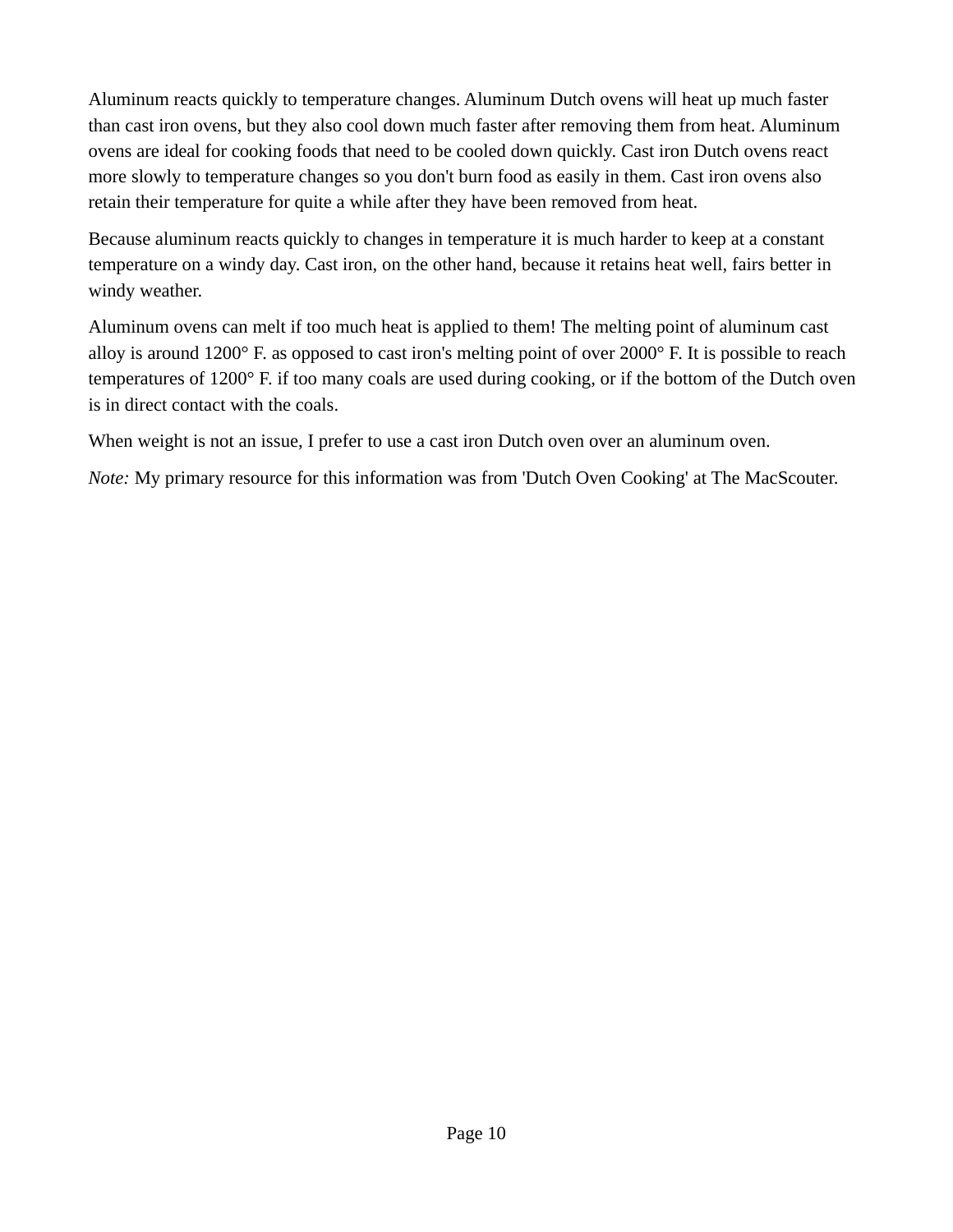# <span id="page-10-1"></span>**Dutch Oven Care**

# <span id="page-10-0"></span>**Seasoning Your Dutch Oven**

Cast iron Dutch ovens, if properly cared for, will last for many generations. Constant and proper Dutch oven care beginning from the day the oven is purchased will keep it in service for many years. All quality ovens are shipped with a protective coating that must be removed prior to seasoning. Removing the protective coating requires a good scrubbing with a little soap, some hot water, steel wool, and a little elbow grease. **This is the only time you will ever use soap on your Dutch oven.** Once the oven has been cleaned, it should be rinsed well, then towel dried and allowed to air dry.

You can use your kitchen oven to season a Dutch oven but just a word of warning, **You will smoke up your house if you season your Dutch ovens indoors.** I recommend using an outdoor gas barbecue in a well ventilated area. Preheat your barbecue or kitchen oven to 375°. After your Dutch oven is dry, place it on the center rack with the lid ajar. Allow it to warm slowly so it is just barely too hot to handle with bare hands. This preheating does two things, it drives any remaining moisture out of the metal and opens the pores of the metal.

*Note:* You can also season a Dutch oven in your fireplace. I installed a cast iron pot hanger to the back wall of my fireplace so I could hang my ovens over the fire. If your chimney flu has a good draw you won't get much grease smoke in your house, however, I still recommend opening a few windows and doors.

Now, using a paper towel or a clean 100% cotton rag, apply a thin layer of cooking oil. I prefer using vegetable oil over peanut and olive oils because the burning point of vegetable oil is lower so it will set up and harden at lower temperatures. Tallow or lard can also be used but they tend to break down over time so are not recommended on ovens that will be stored for long periods of time. Make sure the oil covers every inch of the oven, inside and out and replace it on the center rack, this time upside down with the lid resting on top of the legs. This will keep oil from pooling in the bottom of the oven. Bake the oven for about an hour or so at 375°. This baking hardens the oil into a protective coating over the metal.

After baking, allow the Dutch oven to cool slowly. When it is cool enough to handle, apply another thin coating of oil. Repeat the baking and cooling process. When the oven can be handled again apply another thin coating of oil. Do not leave any standing oil in the oven! Standing oil can turn rancid ruining the protective coating you just applied. Allow the oven to cool completely. Now it should have three layers of oil, two baked on and one applied when it was warm. The oven is now ready for use.

This seasoning procedure only needs to be done once, unless rust forms or the coating is damaged in storage or use. This baked on coating will darken and eventually turn black with age. This darkening is a sign of a well kept oven and of it's use. The seasoning's purpose is two fold, first and most important,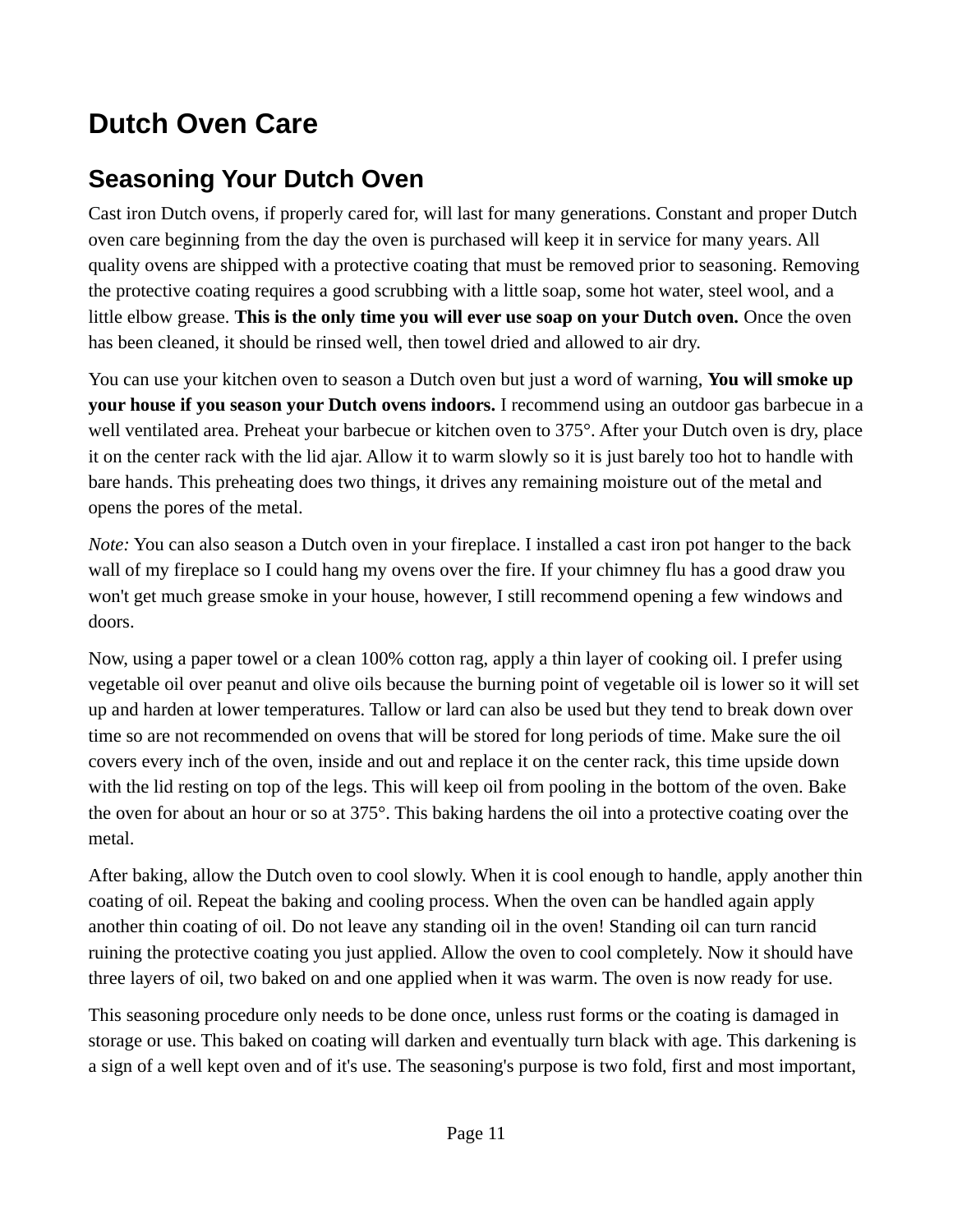it forms a barrier between moisture in the air and the surface of the metal. This effectively prevents the metal from rusting. The second purpose is to provide a nonstick coating on the inside of the oven. When properly maintained, this coating is as nonstick as most of the commercially applied coatings.

*Note:* Avoid cooking anything with a high acid content such as tomatoes, or a lot of sugar such as cobblers for the first 2 or 3 times after seasoning your oven. The acid and sugars can break down the protective covering before it has a chance to harden properly.

Aluminum Dutch ovens do not require a "seasoning". Most aluminum ovens are shipped with a protective coating and a simple washing with soap and hot water will remove it. Since aluminum doesn't rust, no further protection is required. However, if you season an aluminum oven like you do a cast iron oven, food will not stick in it as often as it would if left untreated.

# <span id="page-11-1"></span>**Cleaning Your Dutch Oven**

Dutch oven care starts with the seasoning of the metal, but the second step is to make sure you clean your ovens properly after each use. More often than not, cleaning cast iron Dutch ovens is much easier than scrubbing pots and pans. For cast iron, the cleaning process is in two steps. First, food is removed and second, maintenance of the protective coating. To remove stuck on food, place some warm clean water into the oven and heat until almost boiling. Using a plastic mesh scrubber or coarse sponge and No Soap, gently break loose the food and wipe away. After all traces have been removed, rinse with clean warm water. **Soap is not recommended because it will break down the protective covering and will get into the pores of the metal to taint the flavor of your next meal.**

After cleaning and rinsing, allow the oven to air dry. Then heat it over the fire just until it is hot to the touch. Apply a thin coating of oil to both the inside and outside of the oven and the top and underside of the lid. Allow the oven to cool completely. If you do not oil the outside of the oven, then with use, the protective barrier will break down and the oven will start to rust. As a suggestion, it is a good idea to keep a scrubber for cast iron and never use it with soap.

For aluminum ovens, the cleaning is the same as for ordinary pots and pans. Use soap and water and scrub them as you would your other pans.

# <span id="page-11-0"></span>**"Ready To Use" Cast Iron Care**

It was inevitable that someone would eventually figure out a way to produce cast iron cookware with the same type of heirloom finish that made your grandmother's cast iron skillet such a prized possession. The manufacturers of these "Ready To Use" cast iron products have taken the work out of having to season your new cast iron skillets and Dutch ovens by seasoning them for you. Lodge, Camp Chef, Cabela's, and Cee Dubs are just a few of the manufacturers and retailers of these fine products. With proper care and maintenance these cast iron utensils will service you well for many generations. I have outlined the proper care instructions for these products below.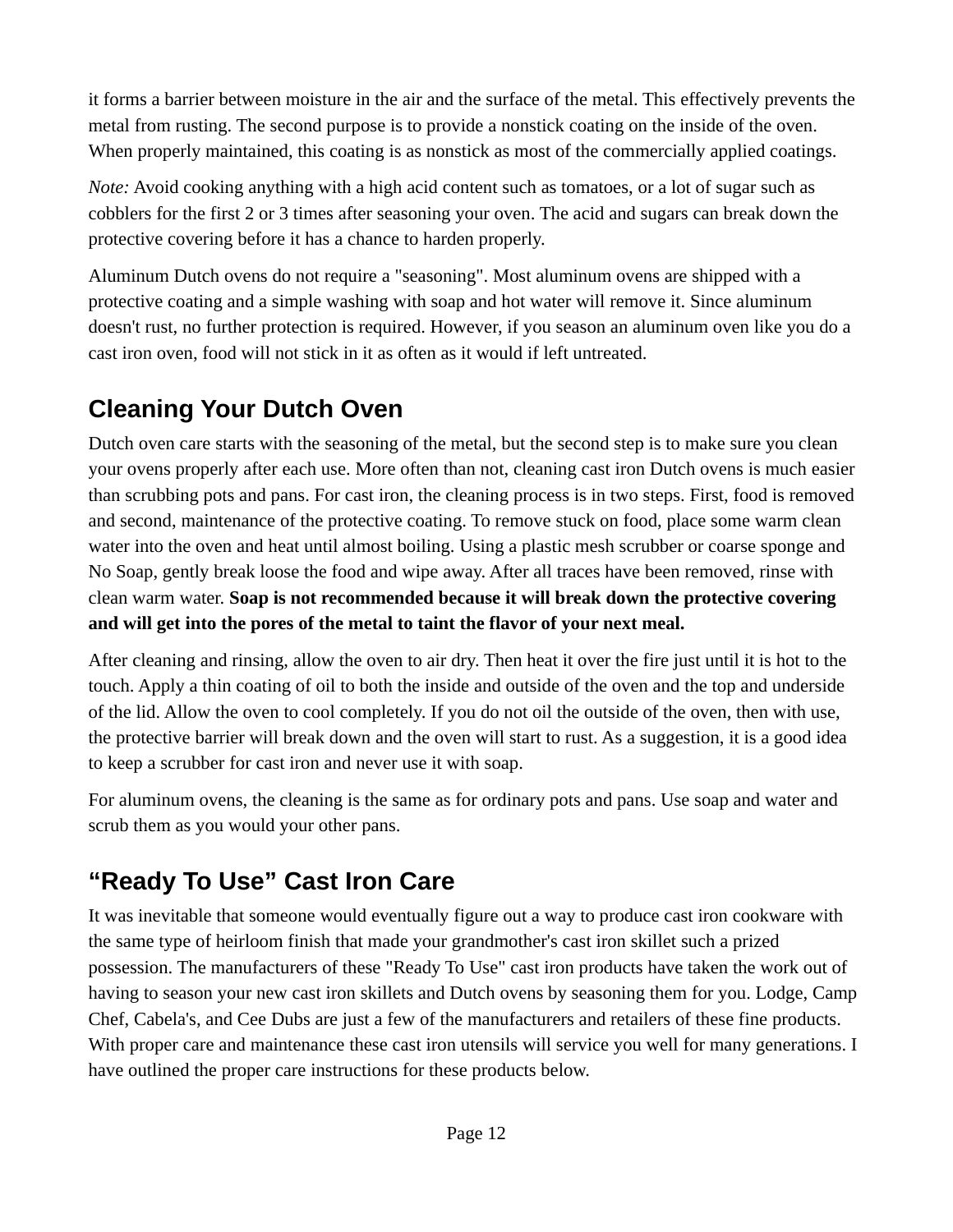- 1. Before using your "Ready To Use" cast iron cookware for the first time simply rinse it out with hot water (do not use soap as it will remove the seasoning). Towel dry the utensil thoroughly.
- 2. Before each time cooking, prepare the cooking surface by wiping it down with vegetable oil or spraying it with non-stick cooking spray.
- 3. After each time cooking, clean your utensil with a stiff brush under hot water (do not use soap) and towel dry thoroughly.
- 4. After the utensil is dry and while still warm from cleaning, wipe all surfaces down lightly with vegetable oil or spray all surfaces lightly with non-stick cooking spray.
- 5. Allow the utensil to cool and then store in a cool, dry place. Do not store pots or ovens with the lid on top to allow for air circulation.
- 6. If you notice a metallic taste or notice signs of rust on your cookware simply follow the steps for Stripping Rusty Or Rancid Dutch Ovens outlined below then follow the steps for Seasoning Your Dutch Oven outlined above.

# <span id="page-12-0"></span>**Stripping Rusty or Rancid Dutch Ovens**

Inevitably there will come a time when you will need to strip and re-season a rusting or rancid Dutch oven. Relax! It's not that difficult. I've found the easiest way to strip an oven is to place it upside down on the bottom rack of a self cleaning oven with the lid placed on top of the legs. Set the oven to self clean for 2 hours and let it be. Allow the oven to cool completely before removing the Dutch oven.

If you don't have a self cleaning oven or would prefer not to heat up your house then you can use an outdoor propane stove to accomplish the same thing. I like to use my Cache Cooker for this because it has a large burner that generates a lot of heat. The secret to successfully stripping an oven over a propane burner is to keep moving the oven around so every surface of the oven has a chance to be directly over the burner, this also helps prevent warping should the metal become to hot. Light the burner and adjust it to generate a medium blue flame. Place the Dutch oven upside down over the flame and let it slowly heat for 10 minutes or so. Once the oven is hot turn up the burner to it's hottest setting and let the oven heat until it smokes heavily for about 5 minutes then rotate the oven to burn a new surface. Make sure to burn both the inside and the outside of the oven. As the metal burns it will take on a shiny oily look and may look white in some areas which is fine, keep heating the oven until all surfaces inside and out have this look then remove the oven from heat and allow it to cool slowly.

Once the Dutch oven has been burned and allowed to cool the remaining detritus must be removed from the oven surfaces. This is done by scrubbing the oven with a piece of steel wool or a metal scouring pad under hot running water until all surfaces are clean. Once clean, towel dry the oven then allow it to air dry. The Dutch oven is now ready to re-season.

Recently I came across this interesting web page authored by Bill Dickerson entitled Rust Removal By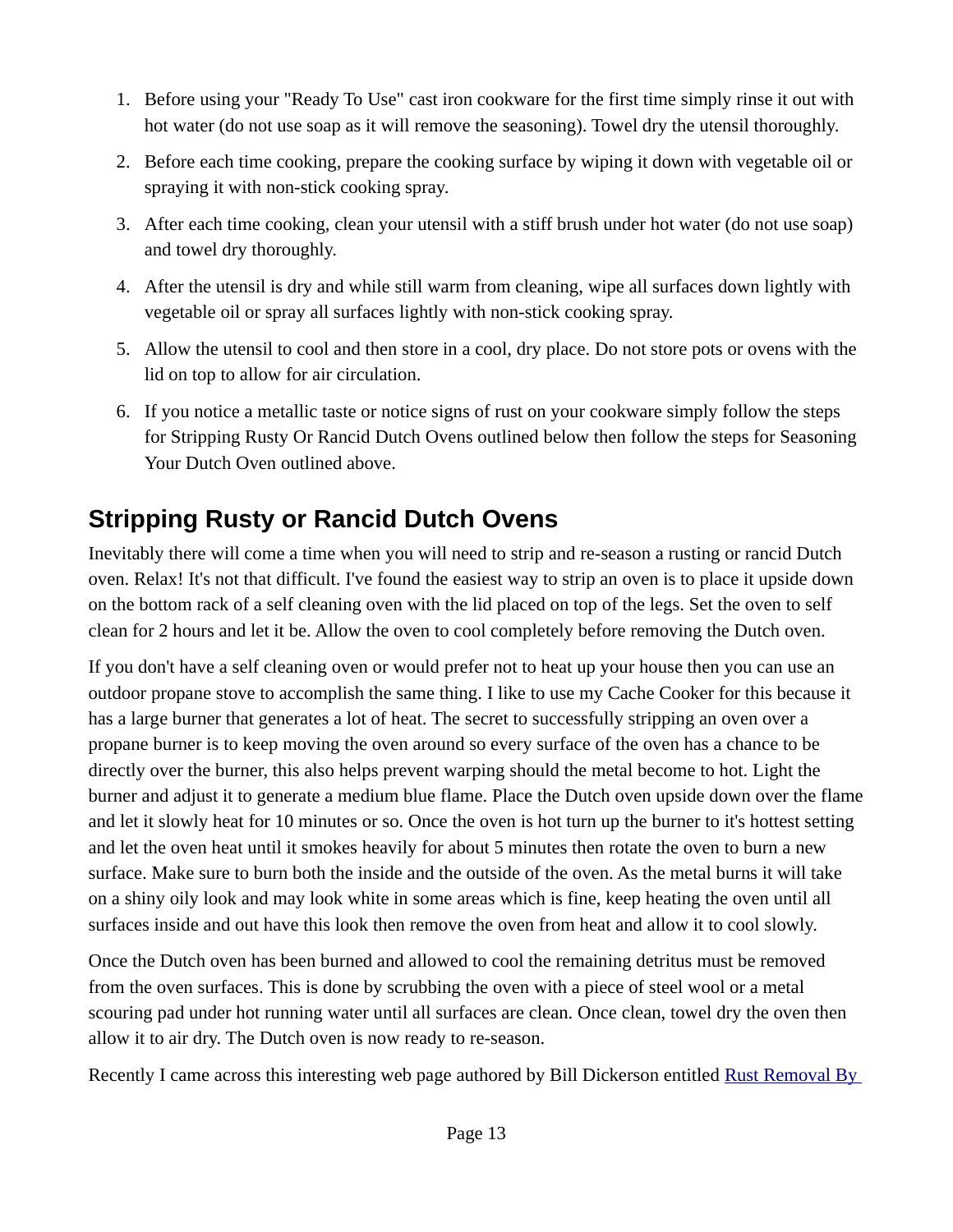[Electrolysis](http://antique-engines.com/electrol.asp) where Bill has documented how to clean rusty metal and cast iron using electricity, water, and a little washing soda. He has included pictures of his setup so you can see how the process works. The setup takes a little time and a few items but the results look fantastic (he's cleaning car parts but rusty Dutch oven's or cast iron pans will clean just as well).

# <span id="page-13-1"></span>**Storing Your Ovens**

It is important when storing your Dutch ovens to keep the lid cracked so that air can circulate into it. This can be accomplished by laying a paper wick, made from a napkin or paper towel folded accordion style, across the rim of the oven leaving a small amount outside, and then setting the lid down on top of it. The wick also acts to draw any moisture out of the oven. If air cannot circulate into the Dutch oven, the oil used to protect it will turn rancid and will permeate the pores of the metal with a sour odor. **DO NOT** cook anything in a rancid oven, you will not be able to stomach the food! A rancid oven must be stripped of its protective coating and then be re-seasoned again.

When storing my Dutch ovens I like to put them in a protective cover to keep them from collecting dust, and to keep anything that might brush up against them from getting dirty. The covers also help protect the outside finish on the ovens from being scratched up in transit when camping or transporting ovens.

# <span id="page-13-0"></span>**A Few Cast Iron No-No's**

- 1. Never, and I repeat, **NEVER** allow cast iron to sit in water or allow water to stand in it. It will rust despite a good coating.
- 2. Never use soap on cast iron. The soap will get into the pores of the metal and won't come out very easy, but will return to taint your next meal. If soap is used accidentally, the oven should be re-seasoned, including removal of the present coating.
- 3. Do not place an empty cast iron pan or oven over a hot fire. Aluminum and many other metals can tolerate it better but cast iron will crack or warp, ruining the metal.
- 4. Do not get in a hurry to heat cast iron, you will end up with burnt food or a damaged oven or pan.
- 5. Never put cold liquid into a very hot cast iron pan or oven. They will crack on the spot!

*Note:* This section taken from The MacScouter.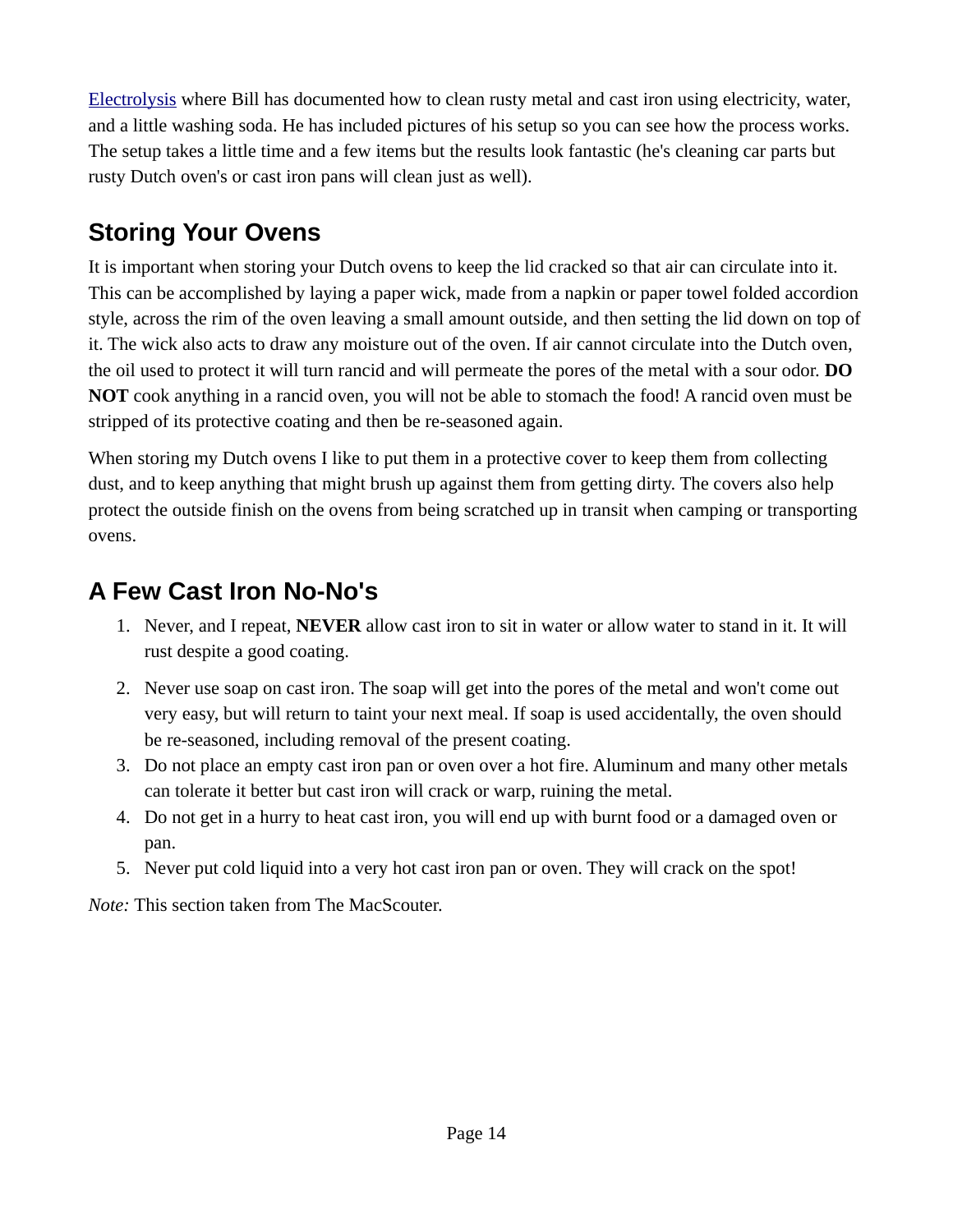# <span id="page-14-1"></span>**Dutch Oven Cooking Tips & Techniques**

# <span id="page-14-0"></span>**Regulating Cooking Temperature**

**Regulating cooking temperature is by far the hardest thing to master when learning to cook in a Dutch oven.** Hopefully the few tips I have to offer will help you out.

**First and foremost, always use high quality briquettes**. I recommend using Kingsford charcoal. Kingsford is packed tighter than most other brands so it won't pop and spit, and it tends to burn longer than other brands. Avoid using "Match Light" charcoal as it burns hot so it doesn't last as long. Kingsford charcoal will generate good heat for about an hours time. For recipes that take more than an hour to cook, after an hour remove the remaining briquettes and ash from the oven and replenish them with new briquettes. **Note: because the Dutch oven is already hot, you will not need as many briquettes as when you started cooking**. I usually remove 2-3 briquettes from the top and bottom the first time I replenish them.

**The general rule of thumb to produce about a 350° heat is to take the size of the Dutch oven in inches, double the number, and use that many total briquettes.** So, for a 12" oven you would use 24 briquettes, for a 14" oven you would use 28 briquettes, etc.. **Remember this is just a rule of thumb and does not work for all makes of ovens!** This rule for instance does not work when cooking with MACA deep Dutch ovens because they are much deeper and they are manufactured with more metal. This will be better explained below.

Lodge Cast Iron Mfg. has recently put out a baking temperature chart for use with their ovens listing the total number of briquettes necessary to bring an oven to different temperatures. You can download a copy of the document [here.](http://scouts.lamb-thielen.com/data/papadutch.home.comcast.net/LodgeBakingTempChart.doc)

Generally speaking **each briquette will produce about 10° - 15° F. worth of heat on a moderately warm day with no wind.** However, do not use these numbers to try and formulate how many briquettes you should use to generate internal oven temperatures. Instead, use the general rule of thumb to calculate the number of briquettes to reach 350° F. and then add or subtract briquettes to reach the temperature you desire. Why shouldn't you use the heat values to determine temperature? The answer is, other factors such as the amount of metal used to manufacture the oven, the size of the oven (volume), and the amount of free airspace inside the oven affect the final internal temperature the oven will reach when using a set number of briquettes. **The more metal, volume of food, and internal air space you have to heat up, the more heat will be required to bring your oven to the desired temperature.**

Other factors such as ambient air temperature, humidity, altitude, and wind all influence how much heat is generated by burning briquettes. **Cool air temperatures, high altitudes, shade, and high humidity will decrease the amount of heat generated by briquettes.** *Hot air temperatures, low altitude, direct*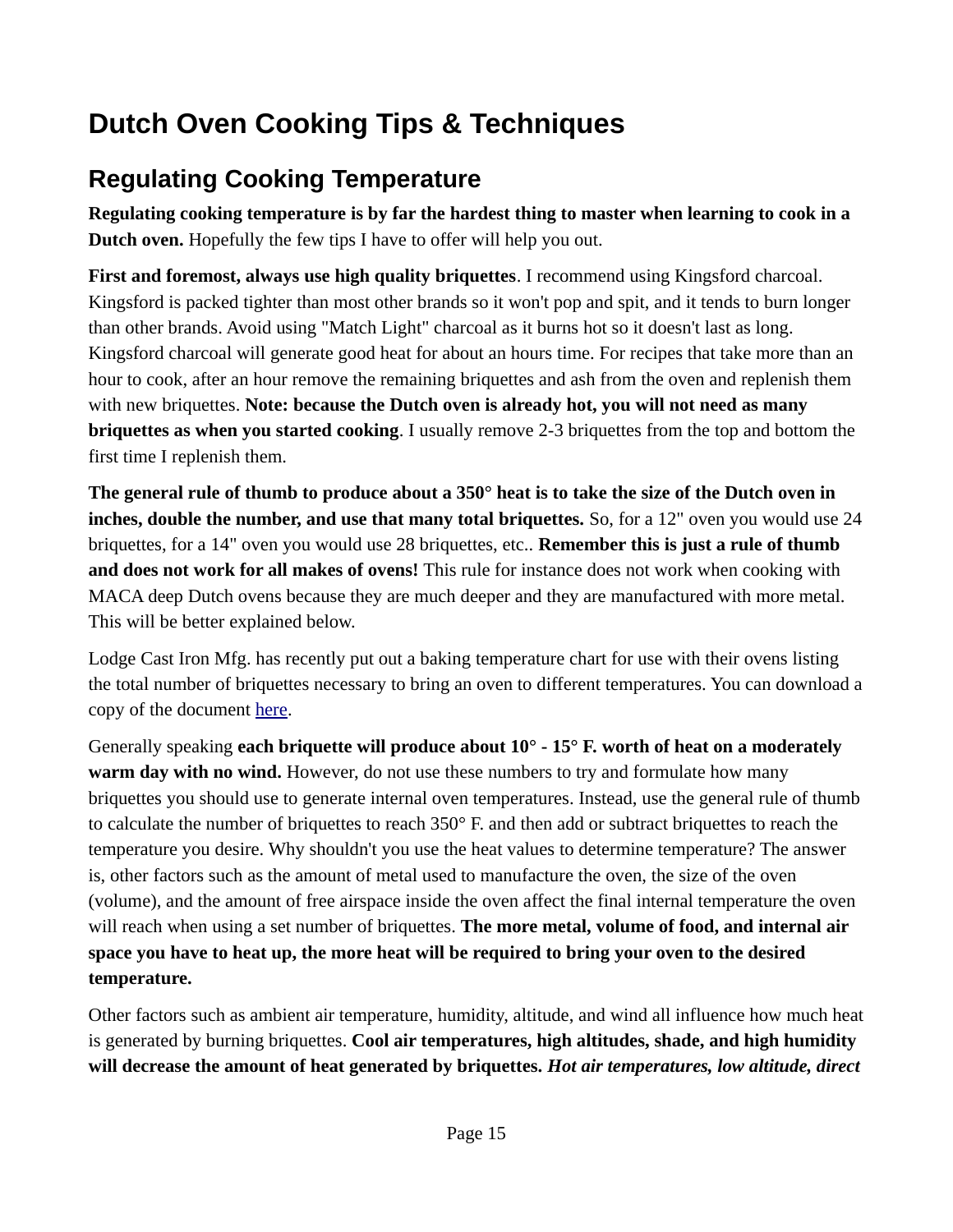*sunlight, and wind will increase the amount of heat generated by briquettes.* Also note that in windy conditions briquettes will burn faster due to the increased air flow around them, so they will not last as long.

Heat placement around the Dutch oven is crucial to yield the best cooking results. Briquettes placed under the oven should be arranged in a circular pattern no less than 1/2" from the outside edge of the oven. Briquettes placed on the lid should be spread out in a checkerboard pattern. Try to avoid bunching the briquettes as this causes hot spots.

The number one question I am asked is **"How many briquettes should I put on the lid and how many should go underneath the oven?"**. The answer is **"It depends on what you are cooking"**.

**For food you wish to simmer** such as soups, stews, and chili's; place 1/3 of the total briquettes on the lid and 2/3 under the oven.

**For food you wish to bake** such as breads and rolls, biscuits, cakes, pies and cobblers (rising); place 2/3 of the total briquettes on the lid and 1/3 underneath the oven.

**For food you wish to roast** such as meats, poultry, casseroles, quiche, vegetables, and cobblers (nonrising); use an even distribution of briquettes on the lid and underneath the oven.

**The golden rule of Dutch oven cooking is "go easy with the heat".** If the oven isn't hot enough you can always add more briquettes, but once food is burned, it's burned.

# <span id="page-15-0"></span>**Campfire Cooking Tips**

I have received a lot of response from people asking how to use their Dutch ovens over a campfire. I have two separate campfire cooking methods I like to use, each depending on the amount of time I want to spend tending my ovens.

The first method involves using charcoal briquettes which are lit in the campfire. I prefer to use charcoal for cooking as opposed to cooking over an open fire because temperatures can be easily regulated with briquettes whereas an open fire is riddled with hot spots that can lead to burned food if your Dutch ovens are not watched carefully. I simply add a pile of charcoal to the center of the campfire to be started by the flames. Once the charcoal is lit, the briquettes are removed from the fire and arranged for cooking near the edge of the fire pit away from the campfire flames. Then cooking proceeds just like it would at home.

The second method entails burying your Dutch oven in coals and is about like cooking in a crock pot set on low heat. I usually use this method when out hunting or fishing (in a campfire safe area) and I don't want to spend a lot of time over my ovens. It starts by digging a hole 18-20 inches deep and 20-24 inches in diameter in the center of the campfire pit. Line the sides of the hole with flat stones and check to make sure the oven will fit in the hole. Next, start a campfire in the bottom of the hole to get coals going. Keep adding wood to the fire until the hole is 1/2 - 2/3 full of coals. Next kick the fire out and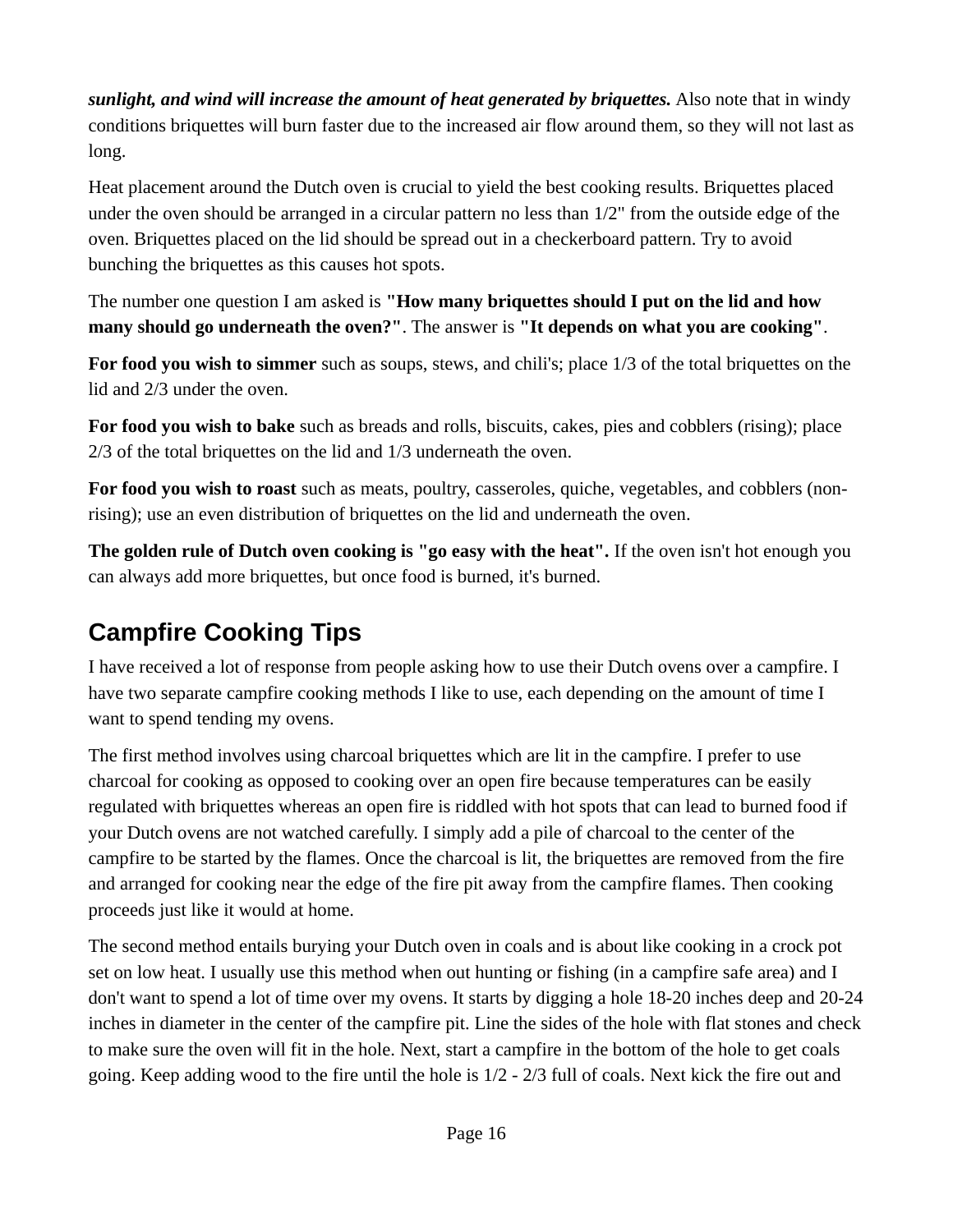remove the larger pieces of remaining wood. Dig a hole in the coals that the Dutch oven containing the evening meal can be set in then cover the Dutch oven with the remaining coals (you want at least 2-3" of coals on top of the lid) followed by a 2" layer of dirt spread out over the coals. Spread 2 wet burlap bags over the dirt and cover them with rocks so they won't be blown away in the event a wind comes up. The burlap bags will help to hold the heat in. Then leave the oven to sit for the day. When you return to camp in the evening the food will be ready for eating. Simply dig the oven up and brush it off with a whisk broom prior to opening it.

# <span id="page-16-0"></span>**Helpful Dutch Oven Cooking Tips**

Many problems can be avoided by watching your ovens while you are cooking so don't be afraid to lift your oven lids to check on your food. If you see steam escaping from around your oven lids then your ovens are to hot. Dutch ovens act as a sort of pressure cooker steaming the food from the inside out making it more tender. If you let the steam out of your Dutch oven, it doesn't help the food and more often than not the top or bottom will be burned.

To keep from generating hot spots which cause uneven browning and burned spots, rotate your Dutch ovens every 15 minutes by turning the oven 90° in one direction and the lid 90° in the opposite direction. The easiest way to manage this is to lift the lid, rotate the oven 90° clockwise, then put the lid back on so it is facing the same way it was when you lifted it. I usually look at the number cast on the lid when I do this. When rotating the oven properly **the number on the lid should stay in the same place during the whole cooking process.**

When I lift the lid to rotate my ovens I usually peek inside to see what the food is doing. This way I know if the oven temperature is right or if I need to adjust the number of briquettes.

"Stacking" your Dutch ovens is a convenient way to save space and share heat. Stacking is best done when ovens need the same amount of heat on top and bottom. (I.E. - Do not mix and match ovens that require different amounts of heat on top and bottom. Placing an oven with a cake, pie, or rolls in it, on top of an oven loaded with coals on the lid is not a very good idea.)

A Dutch oven lid can be placed over the fire or stove upside down and used as a skillet or griddle. Using the lid in this fashion, you can make virtually error free pancakes and eggs that don't run all over. This is because most lids are shaped like a very shallow bowl so things naturally stay in the center, even if the lid is not level.

Many people have asked me how to turn an upside down cake out of an oven without getting cake everywhere. Here's the method I use: First, let the cake cool for 10 minutes or so in the oven with the lid cracked. Next run a rubber spatula around the inside edge of the oven to loosen the cake. To turn the cake out, first lay a piece of parchment paper across the top of the oven so it lays flat and replace the lid so that it holds the paper in place. Make sure you have an available lid stand resting on your table for the next step. Using gloved hands place one hand on the oven lid and your other hand under the oven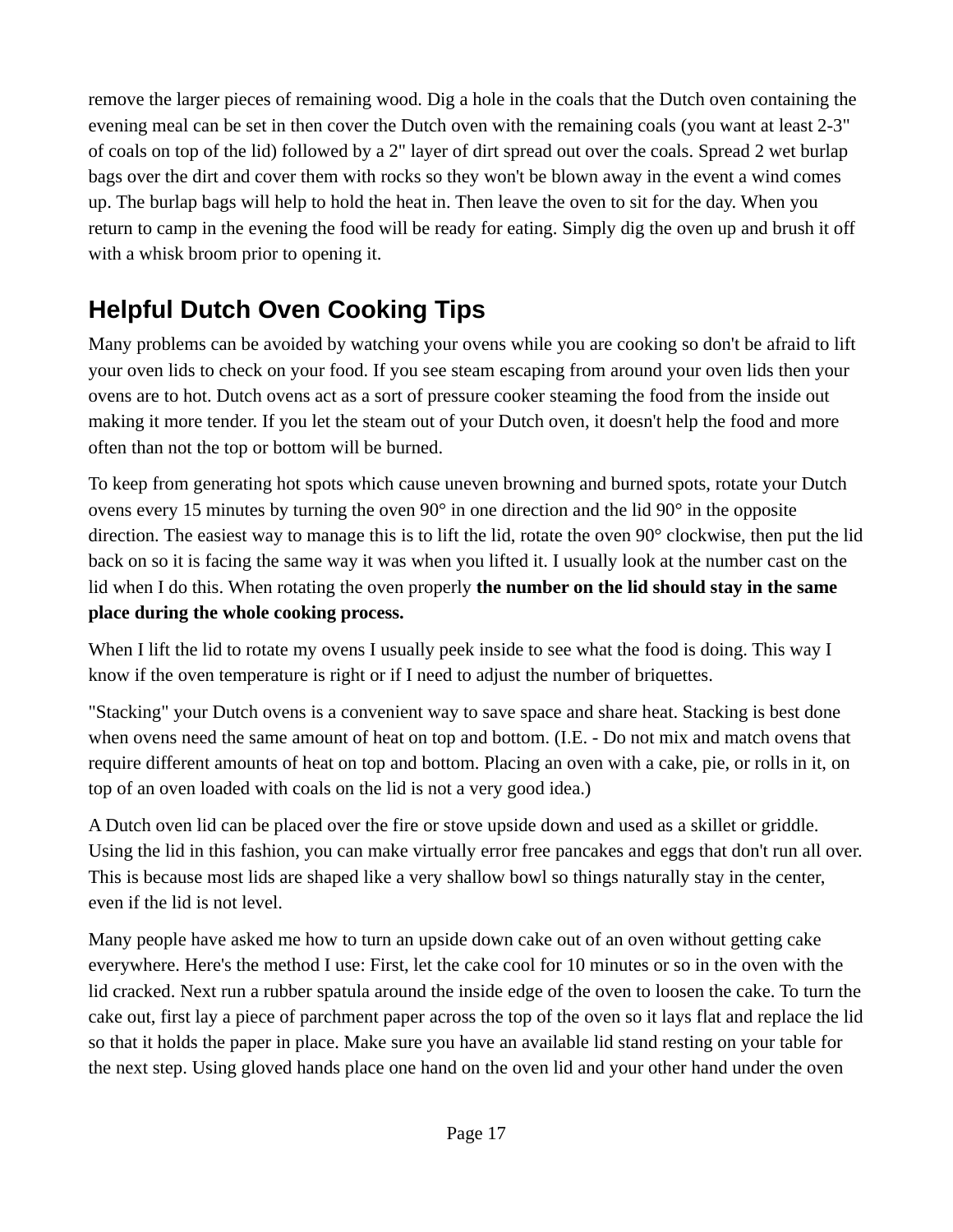and carefully flip the oven over so the cake falls onto the lid. Rest the oven upside down on the lid stand and tap the bottom and sides of the oven lightly with your hand to make sure the cake didn't stick. Then lift the oven off the lid. The cake will be resting on the parchment lined lid and can be cooled this way or slid off the lid using the parchment paper.

# <span id="page-17-0"></span>**Tools You Will Need**



Make sure to have some wooden utensils on hand for stirring your food. Avoid using metal utensils in your ovens as they can scratch off the protective coating. Heavy plastic utensils can also be used, but remember, they are plastic and will melt if left resting against a hot oven for any period of time. Plastic is also hard to clean off the oven once it has been baked on.



A good pair of leather gloves will prove invaluable around a hot fire. A pair of work style gloves will do, but I recommend using either camp or welders gloves. Although these typically cost more, they offer thicker leather and an inner insulated lining. The camp gloves pictured to the left are manufactured by Lodge.



A charcoal starter or "chimney" offers a fast way of lighting briquettes without using lighter fluid. Simply place your charcoal in the chimney, then wrinkle up 3-4 pieces of newspaper and place under the chimney. Light the paper with a match stuck through the vent holes in the side. That's it, in 10-15 minutes your charcoal is hot and ready for use. Charcoal starters can be purchased at most outdoors sporting goods stores.

Long handled metal tongs work well for moving and placing briquettes. The long handle keeps your hands away from the flame and heat. If you are using coals from a fire, you can use a standard garden or fireplace shovel.



Another item that will prove useful is some sort of lid lifter or hook. A large pair of pliers will also do the job. I prefer to use Mair lifters, pictured at left, because they allow you to control the lid easily and securely.



A lid stand offers a nice place to rest your lid and keep it out of the dirt while you are stirring your ovens. They can be made easily, a  $#2 \frac{1}{2}$  aluminum can will work, or there are a number of them available on the market. The lid stands pictured at left are manufactured by Lodge.



A whisk broom does a good job removing ashes from the top of your lids before serving your food. This will help keep ashes from falling into your tasty dishes.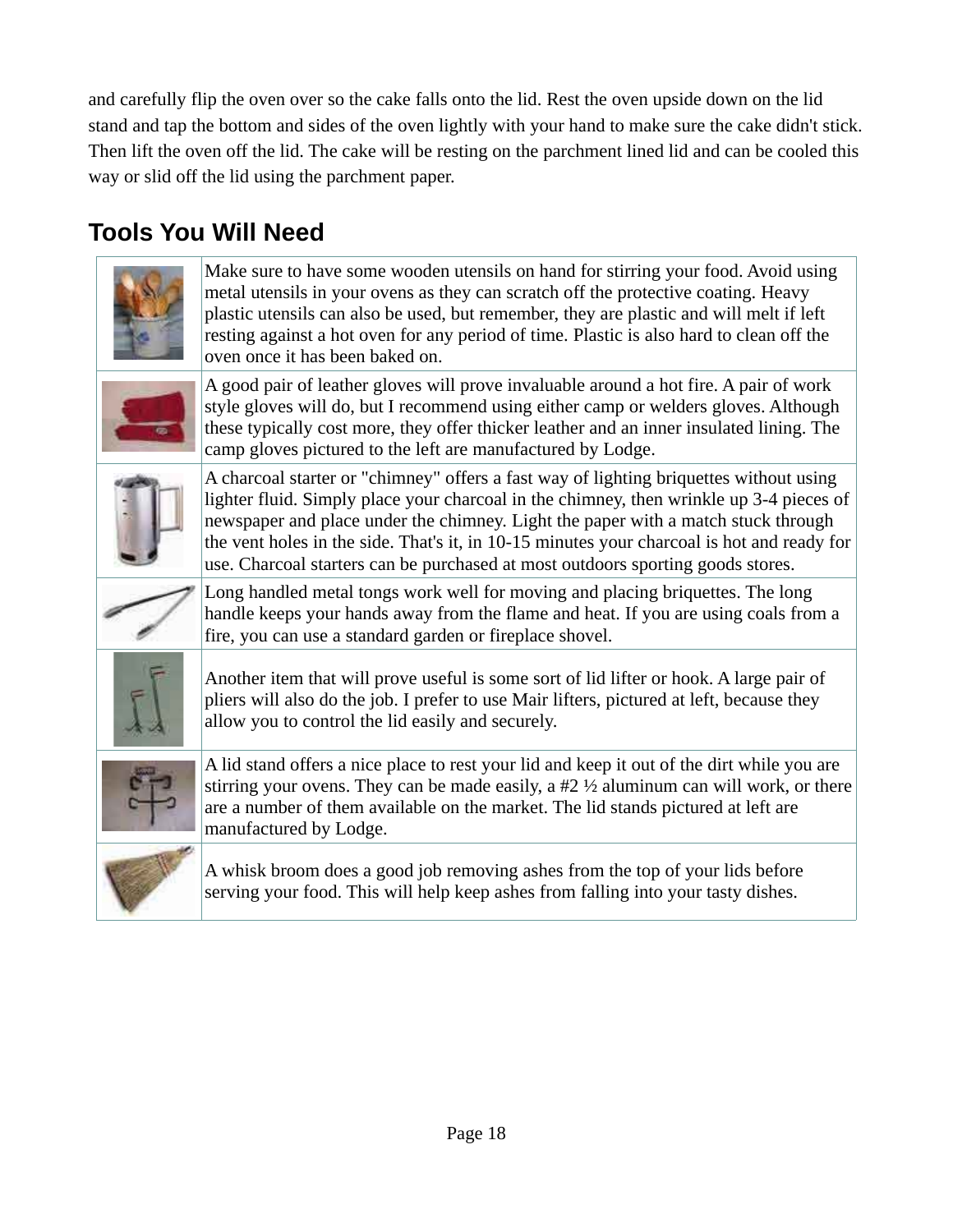### <span id="page-18-0"></span>**Other Helpful Items**



Cooking tables can eliminate back strain by getting your Dutch ovens up off the ground at a level where you can work with them easily without having to bend over. Tables come in many shapes and sizes. I advise people when purchasing a table to make sure it comes with a wind screen. The table pictured at left is manufactured by Lodge. (A flat bottomed charcoal barbecue can also be used, just remove the cooking rack and use the bottom of the barbecue like you would a cooking table. Open the vents and close the lid and you have an effective wind screen.)



Dust covers will help keep dust off your ovens when in storage. They also protect your clothing and vehicle from picking up oil from off the oven when lifting or transporting it. The cover pictured at left is manufactured by Kirkham's Outdoors [Products](http://www.kirkhams.com/tabs/specialty/dutchoven_access.html) and is my favorite choice. These covers are made of heavy duty canvas with brass grommets in the bottom that the oven legs pass through so they don't wear holes in the bottom of the cover.



Volcano cook stoves allow you to cook your favorite dishes using fewer briquettes. These cook stoves are of the finest quality and are very durable. The ventilated design keeps the outside of the stove cool to the touch even when loaded with coals.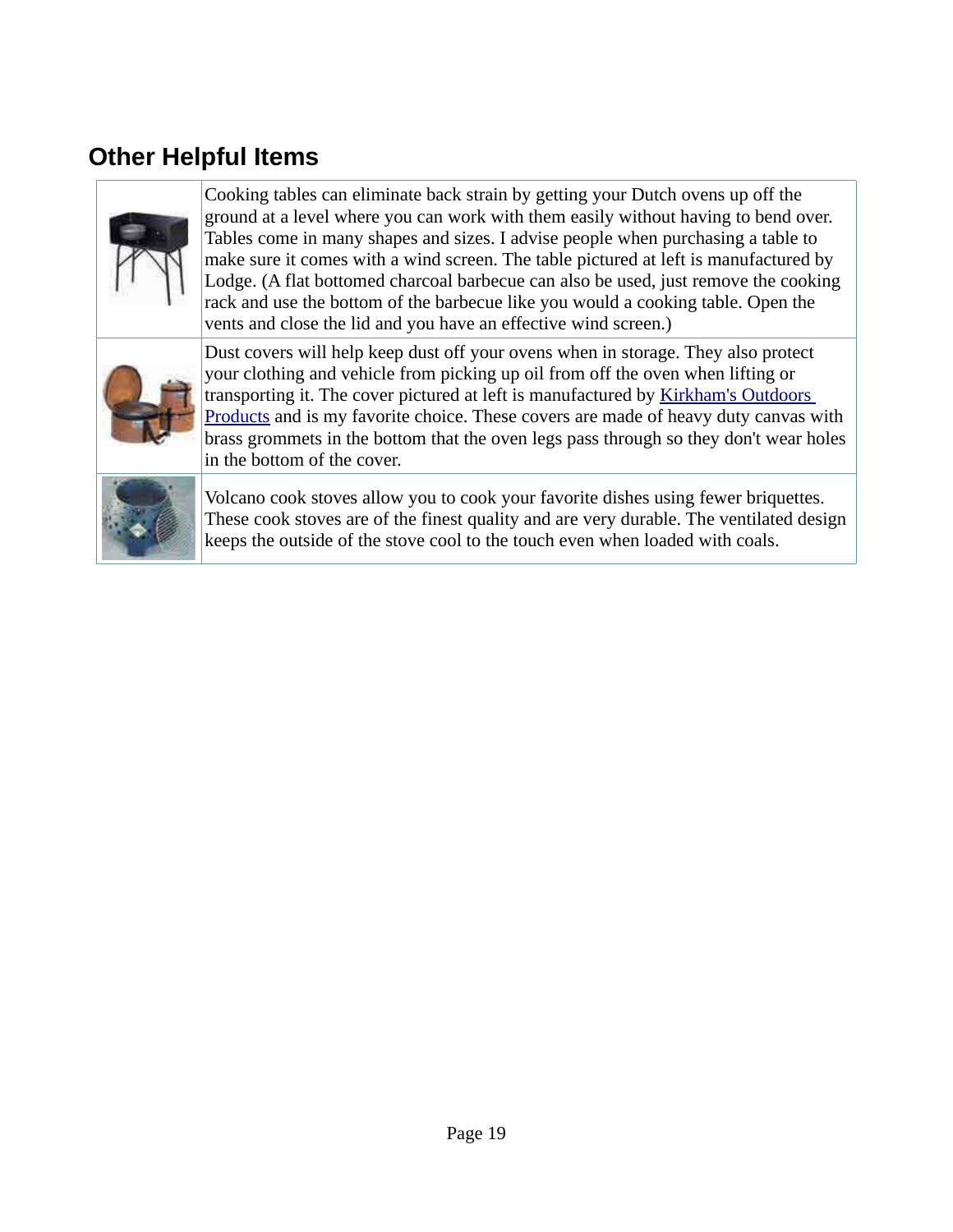# <span id="page-19-2"></span>**Breakfast**

### <span id="page-19-1"></span>**Breakfast Pizza**

*(Submitted by Page Davies)* 

| 1 can crescent rolls             | 1 cup shredded sharp cheddar |
|----------------------------------|------------------------------|
| 1 lb. sausage; browned & drained | 3 eggs; beaten               |
| 3 Tbs. diced red bell pepper     | 3 Tbs. milk                  |
| 3 Tbs. diced yellow bell pepper  | $1/2$ tsp. salt              |
| 1 cup thawed frozen hash browns  | 1 tsp. ground black pepper   |
| 1 green onion; sliced            | 3 Tbs. Parmesan cheese       |

Unroll the crescent rolls. Line the bottom of a 12" Dutch oven with a layer of flattened crescent rolls. Sprinkle evenly with sausage, bell peppers, hash browns, green onion, and cheddar cheese. In a medium bowl whisk together eggs, milk, salt and pepper. Pour egg mixture evenly over top of pizza. Sprinkle with Parmesan cheese.

Cover and bake using 8-10 briquettes bottom and 12-14 briquettes top for 20-30 minutes until eggs are set.

Serves: 6-8

### <span id="page-19-0"></span>**Breakfast Sausage Soufflé**

| 12-15 slices bread; cubed     | $\frac{3}{4}$ cup milk   |
|-------------------------------|--------------------------|
| 6 Tbs. butter; melted         | 1 tsp. dry mustard       |
| 1 lb. shredded Cheddar cheese | salt and pepper to taste |
| 18 eggs                       | 1 lb. cooked sausage     |

Add bread cubes to a well greased 12" Dutch oven. Drizzle butter over bread then sprinkle cheese over the top. Whisk together eggs, milk, and mustard. Season with salt and pepper. Pour eggs over bread and cheese. Sprinkle sausage over the top. Cover and bake using 6-8 briquettes bottom and 12-14 briquettes top for 30-45 minutes until eggs are set.

Serves: 8-10

(This recipe was one that floated around to me. I think the original recipe came from "Dutch Oven Cookin'" by Dick Stucki.)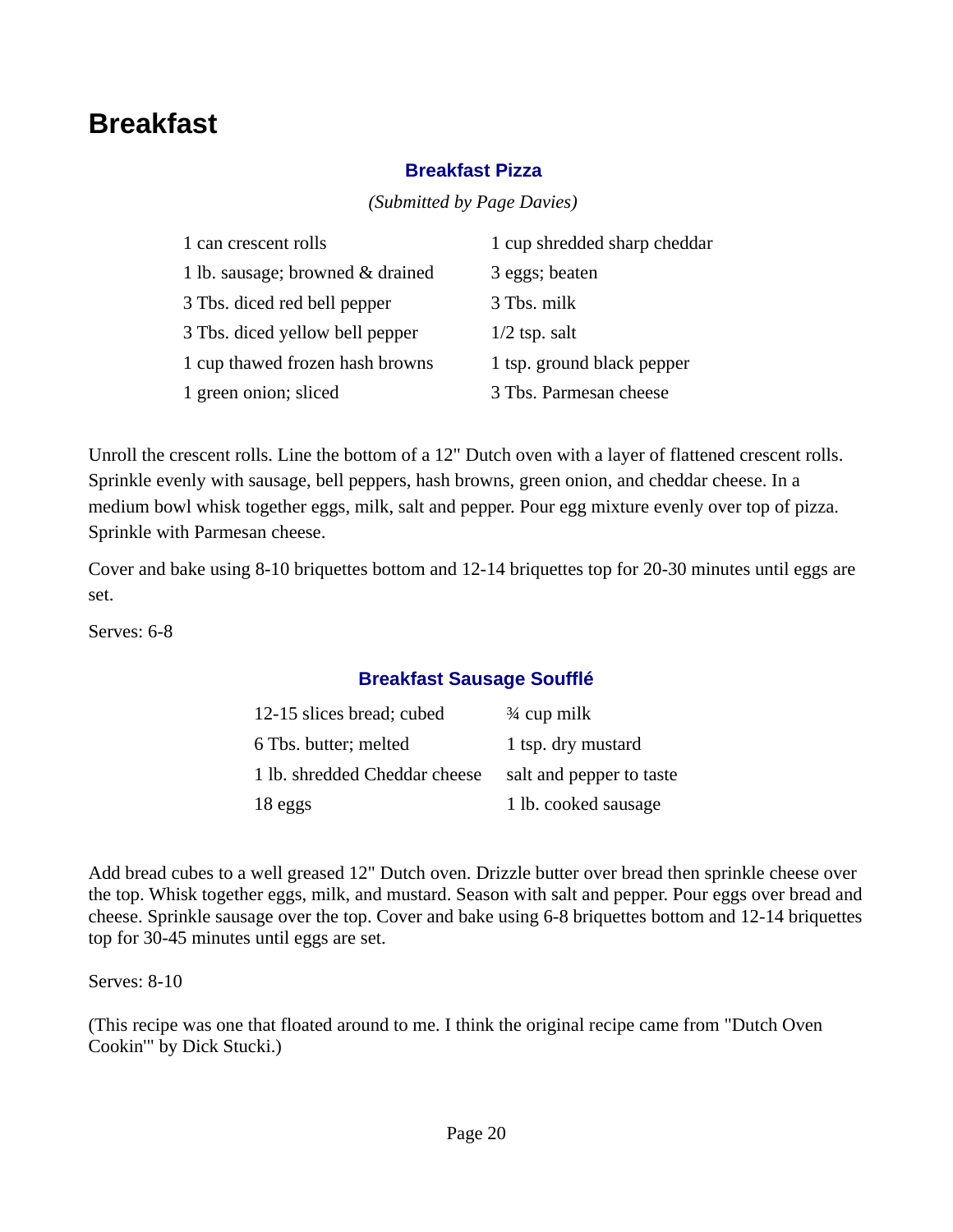#### <span id="page-20-2"></span>**German Pancakes**

1  $\frac{1}{2}$  cups milk 6 Tbs. butter 9 eggs lemon juice  $1\frac{1}{2}$  cups flour powdered sugar ¾ tsp. salt

In a mixing bowl whisk together milk, eggs, flour, and salt to form a thin batter.

Heat a 14" Dutch oven using 14-16 briquettes bottom and 18-20 briquettes top until very hot. Add butter to Dutch oven and let melt. Pour batter into oven and cook for 25-30 minutes until pancake is fluffy and light brown.

Sprinkle pancake with lemon juice and dust with powdered sugar.

Serves: 6

#### <span id="page-20-1"></span>**Mountain Man Breakfast**

| 1 lb. bacon                                                          | 10-12 medium potatoes; sliced |
|----------------------------------------------------------------------|-------------------------------|
| 2 medium yellow onions; diced                                        | 12 eggs; beaten               |
| $1\frac{1}{2}$ cups fresh mushrooms; sliced salt and pepper to taste |                               |
| 1 green bell pepper; diced                                           | 3 cups grated Cheddar cheese  |
| 3 cloves garlic; minced                                              | picante sauce                 |

Heat a 12" Dutch oven using 18-20 briquettes bottom until hot. Cut bacon into 1 inch slices. Add to Dutch oven and fry until brown. Add onion, mushrooms, bell pepper and sauté until onions are translucent. Add potatoes and season with salt and pepper. Cover and bake using 8 briquettes bottom and 14-16 briquettes top for 30 minutes. Season eggs with salt and pepper then pour eggs over top of potatoes. Cover and bake another 20 minutes. Stir gently every 5 minutes. When eggs are done, cover top with cheese and replace lid. Let stand until cheese is melted. Serve topped with picante sauce. Serves: 10-12

#### <span id="page-20-0"></span>**Mountain Man Breakfast Omelet**

| 1 lb. country sausage       | 2 cups chopped; mushrooms |
|-----------------------------|---------------------------|
| 1 lb. bacon                 | 18 eggs                   |
| 1 large yellow onion; diced | $\frac{3}{4}$ cup milk    |
| 3 cloves garlic; minced     | salt and pepper to taste  |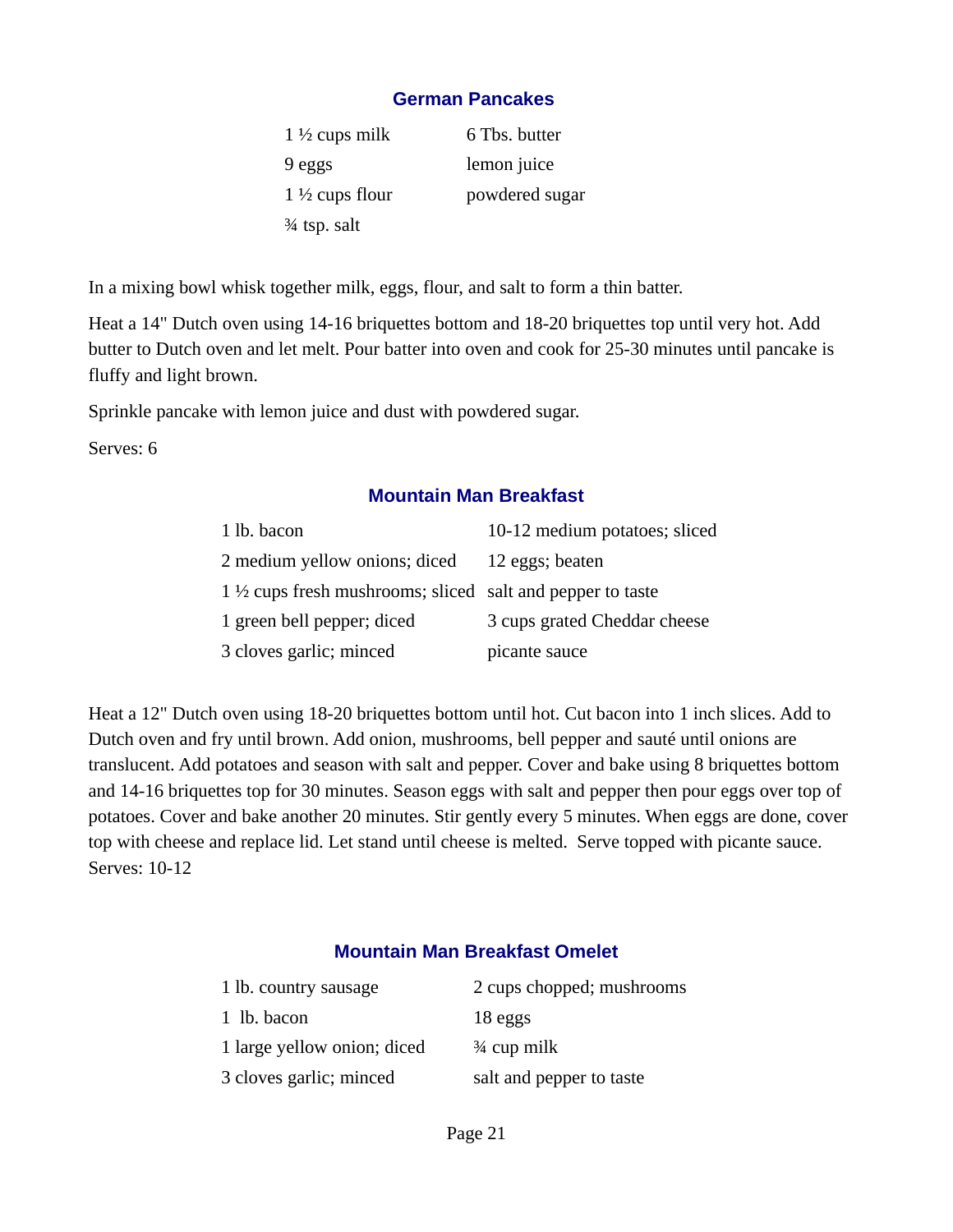1 green bell pepper; chopped 3 cups grated Cheddar cheese 1 red bell pepper; diced picante sauce

Heat a 12" Dutch oven using 20-22 briquettes bottom until hot. Add sausage to oven and fry until brown. Remove sausage from oven. Cut bacon into 1 inch slices. Add to Dutch oven and fry until brown. Add sausage, onions, garlic, bell peppers, and mushrooms. Sauté until vegetables are tender. Whisk together eggs and milk. Season with salt and pepper. Pour eggs over vegetable mixture. Cover and bake using 8 briquettes bottom and 14-16 briquettes top for 20 minutes until eggs are set up. Cover top with cheese and replace lid. Let stand until cheese is melted.

Serve topped with picante sauce.

Serves: 8-10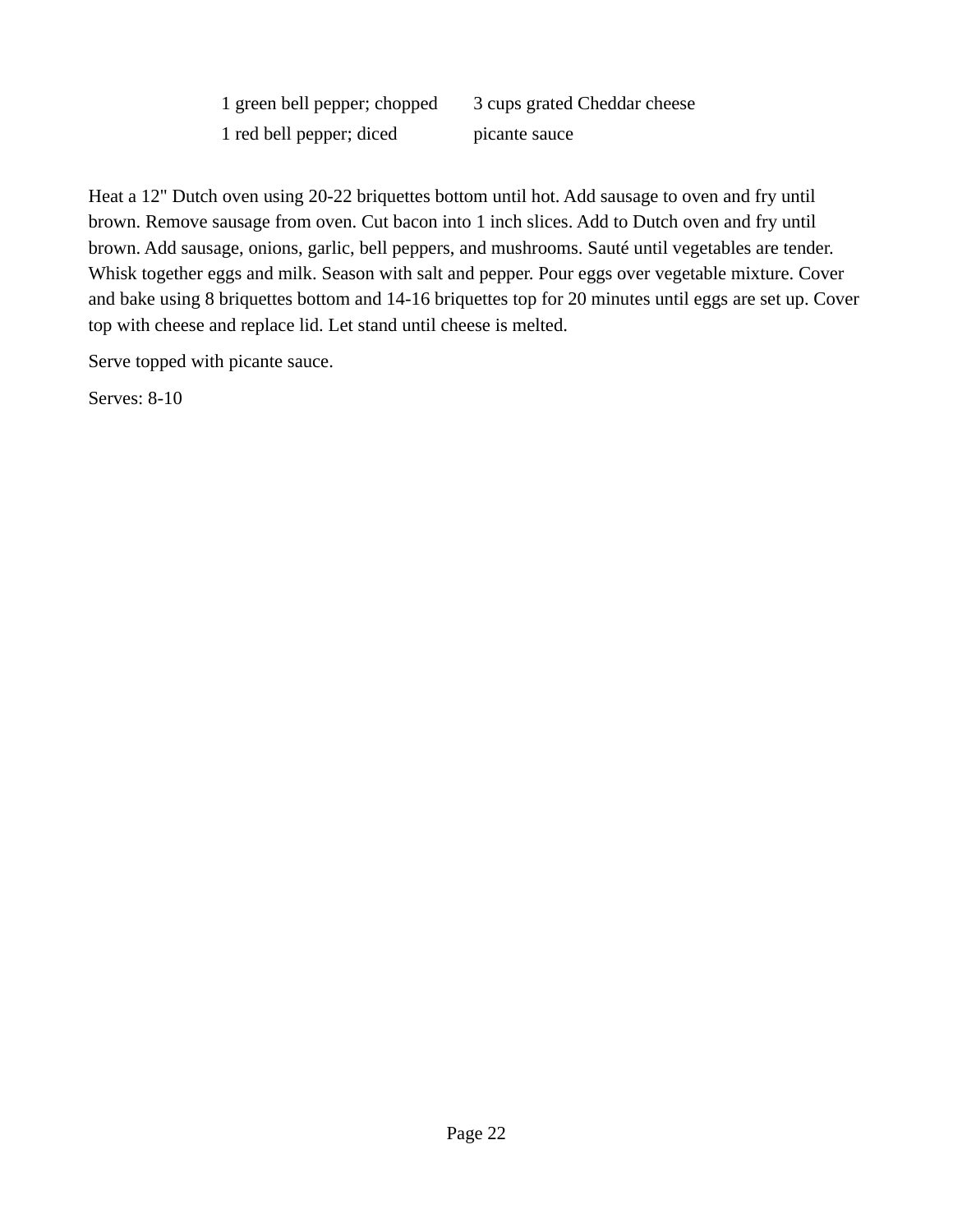# <span id="page-22-2"></span>**Breads, Biscuits & Rolls**

#### <span id="page-22-1"></span>**Apple Cinnamon Dessert Bread**

| 3 Tbs. butter; melted               | 2 Tbs. quick rise yeast                           |
|-------------------------------------|---------------------------------------------------|
| 2 apples; peeled, cored, and sliced | 2 tsp. salt                                       |
| $\frac{1}{2}$ cup brown sugar       | 1 $\frac{1}{2}$ cups warm water; 120 $\degree$ F. |
| 1 tsp. ground cinnamon              | 2 eggs; beaten                                    |
| 1/3 cup chopped walnuts             | 1/3 cup vegetable oil                             |
| 3⁄4 cup raisins                     | 1 tsp. ground cinnamon                            |
| $4\frac{1}{2}$ cups bread flour     | $\frac{1}{2}$ cup sugar                           |
| $\frac{1}{2}$ cup sugar             |                                                   |

In a large bowl combine 2 cups of the flour, sugar, yeast, and salt. Stir to mix. Add water, eggs, and oil and mix in well. Mix in remaining flour 1/2 at a time and work until dough forms a ball. Place dough on a floured board and knead for 5 minutes. Put dough in greased bowl, cover and place in a warm area free from drafts until dough has doubled in size.

In a 12" Dutch oven add melted butter, apples, brown sugar, cinnamon, raisins, and walnuts. Stir until brown sugar has dissolved and the apples are well coated. Spread apples out evenly on bottom of oven.

To a small bowl add 1/2 cup sugar and 1 tsp. cinnamon. Stir to mix well. Punch dough down and form into 1" size balls, roll in cinnamon sugar mixture, and arrange in Dutch oven allowing them to touch.

Cover oven and let dough raise for 20 minutes. Bake using 10-12 briquettes bottom and 14-16 briquettes top for 35-40 minutes. Remove Dutch oven from heat and allow to rest with the lid on for 10 minutes. Remove bread from oven by inverting the oven so the bread lies on the lid, then remove the oven.

Serve warm.

Serves: 12-14

#### <span id="page-22-0"></span>**Baking Powder Biscuits**

4 cups all-purpose flour  $\frac{1}{2}$  cup Crisco 2 Tbs. baking powder 2 cups cold milk 2 tsp. salt

To a mixing bowl add flour, baking powder, and salt. Stir together using a fork. Cut in the Crisco until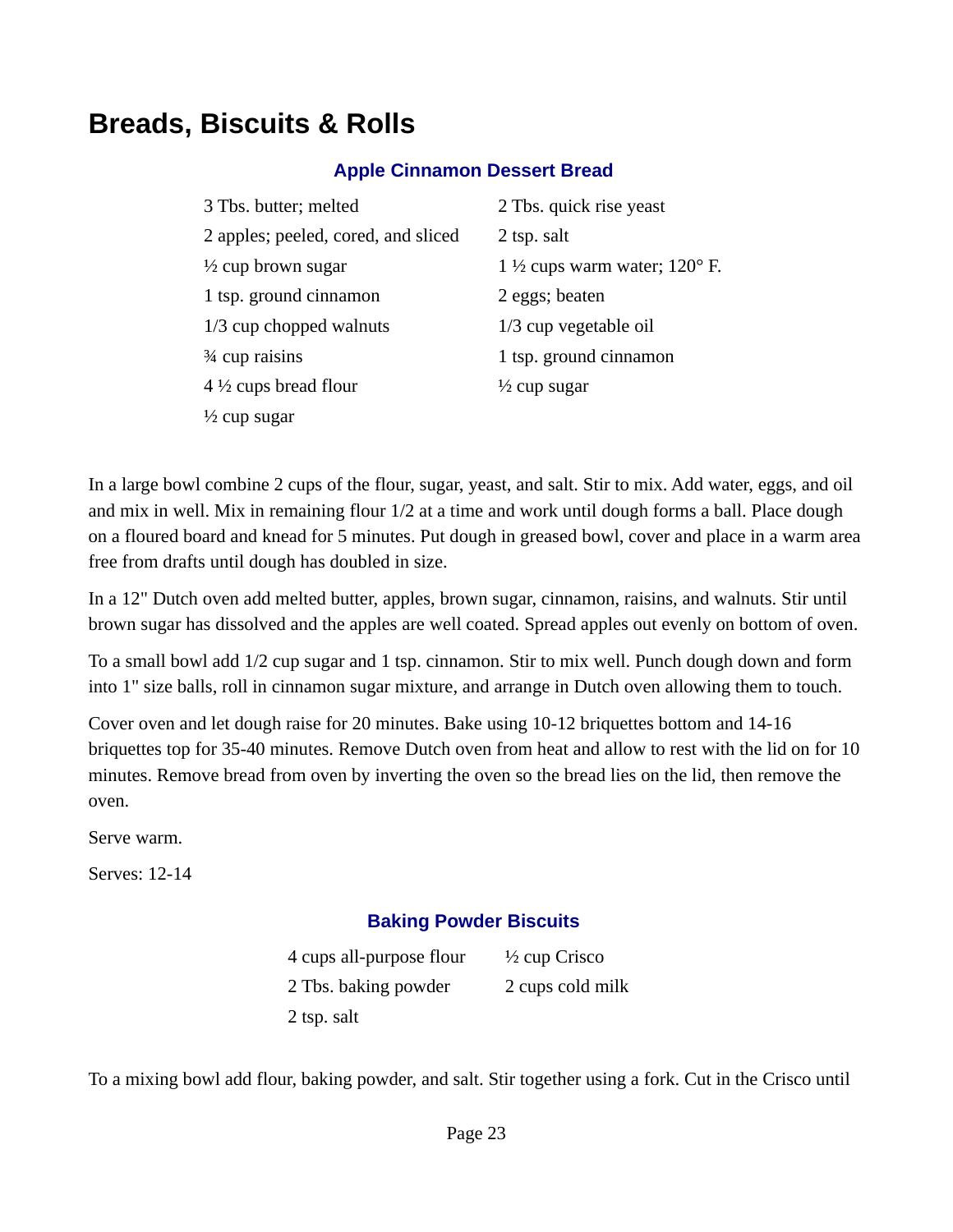the mixture is like coarse meal with no lumps larger than a green pea. Add milk to the mixture and stir it with a fork until there are no areas of dry flour. You want the dough to be sticky and moist. This is what makes baking powder biscuits so tender and flaky.

Generously flour a large cutting board or smooth countertop making sure to coat your hands in flour too. Scoop the dough out of the bowl and put it on the floured surface. With the palm of one (or both) hands, press down on the dough and push it away from you. The dough will stretch into the shape of an oval. Next, lift the far end of the oval and bring it towards you, so it resembles a thick taco shell with the opening facing towards you. Then, rotate the dough a quarter turn and repeat the process, gently pushing, folding and turning, about 10 times. If dough begins to stick to your hand, it is fine to use a little more flour to cut the stickiness. Pat the dough into a circular shape about 1/2" thick.

Using a 2" cookie or biscuit cutter cut out biscuits by pressing cutter into the dough and then lifting it straight out. **Make sure not to twist the cutter as this releases air in the dough causing the biscuits to turn out flat.** Place biscuits in a greased 14" Dutch oven leaving 1/2" space between.

Place lid on Dutch oven and let raise for 10 minutes then bake using 12-14 briquettes bottom and 18-20 briquettes top (400° F.) for 15-20 minutes.

*NOTE:* For even browning make sure to turn the oven and lid 1/4 turn in opposite directions every 5-10 minutes.

Serve warm.

*Yield:* About 18 biscuits

### <span id="page-23-0"></span>**Best Ever Cornbread**

| 1 cup butter; melted | 2 cups cornmeal          |
|----------------------|--------------------------|
| 4 eggs; beaten       | 3 cups all-purpose flour |
| 3 cups milk          | 4 tsp. baking powder     |
| 2 cups sugar         | 1 tsp. salt              |

In a large bowl mix together butter, eggs, and milk. In a separate bowl sift together sugar, cornmeal, flour, baking powder, and salt. Mix dry ingredients into wet ingredients 1 cup at a time until well blended. Spoon cornbread mixture into a lightly greased 12" Dutch oven and spread evenly.

Cover Dutch oven and bake using 8-10 briquettes bottom and 14-16 briquettes top for 45 minutes or until cornbread turns golden brown.

*Note:* For even browning make sure to turn the oven and lid 1/4 turn in opposite directions every 10 minutes. Serve warm with honey butter. Serves: 10-12

*Variation:* I like to substitute 1 can of corn with liquid for 1 cup of the milk.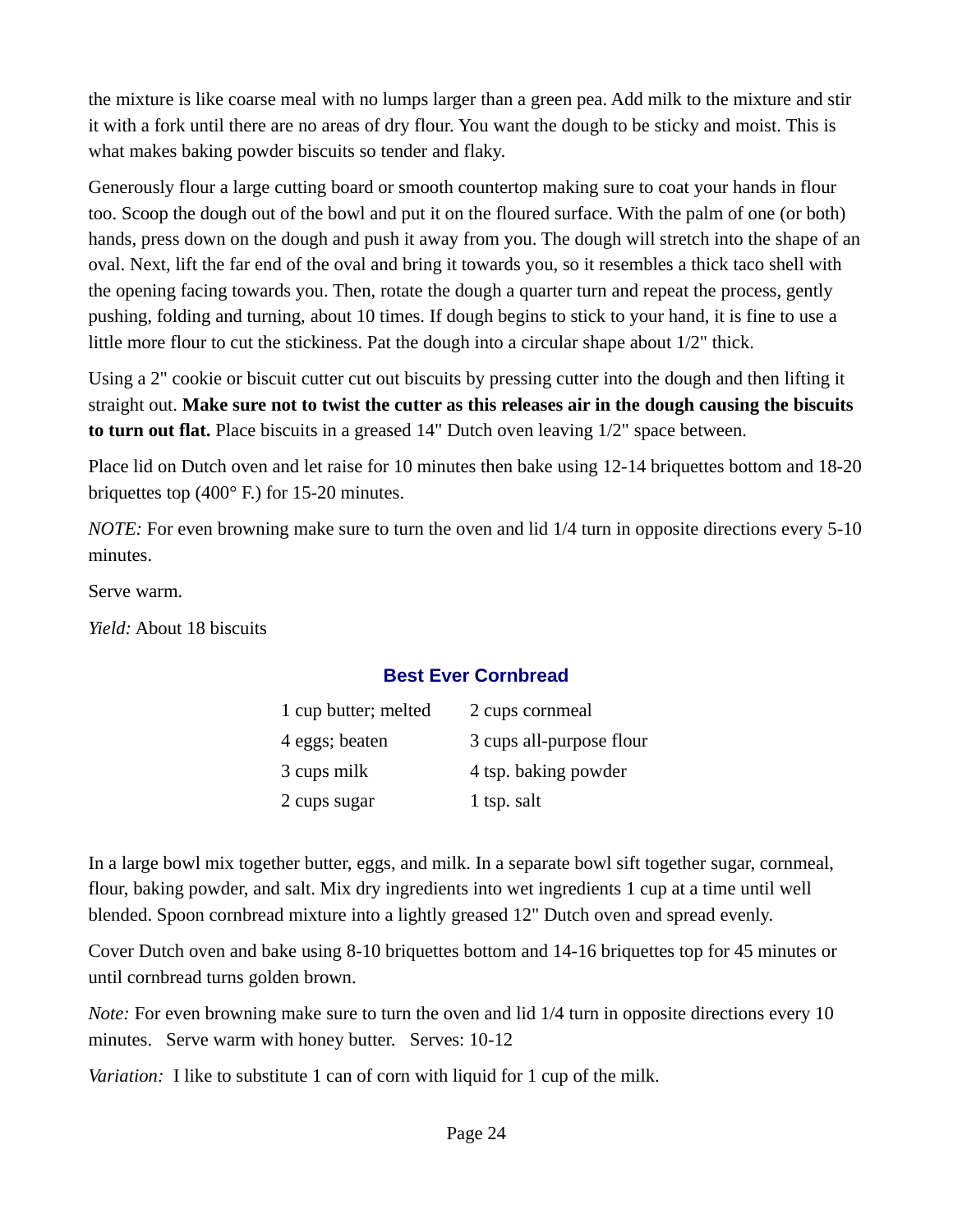### <span id="page-24-1"></span>**Byron's Baking Powder Biscuits**

| $4\frac{1}{2}$ cups all-purpose flour | 3 tsp. salt                   |
|---------------------------------------|-------------------------------|
| $2\frac{1}{4}$ Tbs. baking powder     | 3 % cups heavy cream; chilled |
| $4\frac{1}{2}$ tsp. sugar             |                               |

In a large bowl whisk together the flour, baking powder, sugar, and salt. While stirring with a wooden spoon, slowly pour the cream into the center of the bowl. Continue to mix until the dough just comes together. Transfer the dough to a lightly floured board and roll into a 3/4" thick circular shape being careful not to work the dough to much.

Using a 2" cookie or biscuit cutter cut out biscuits by pressing cutter into the dough and then lifting it straight out. **Make sure not to twist the cutter as this releases air in the dough causing the biscuits to turn out flat.** Place biscuits in a greased 14" Dutch oven leaving 1/2" space between.

Place lid on Dutch oven and let raise for 10 minutes then bake using 12-14 briquettes bottom and 18-20 briquettes top (400° F.) for 15-20 minutes.

*NOTE:* For even browning make sure to turn the oven and lid 1/4 turn in opposite directions every 5-10 minutes.

Serve warm.

*Yield:* About 18 biscuits

#### <span id="page-24-0"></span>**Byron's Garlic Herb Rolls**

| $5\frac{1}{2}$ cups bread flour        | 1/4 cup butter; melted            |
|----------------------------------------|-----------------------------------|
| 2 Tbs. yeast                           | 3⁄4 tsp. seasoned salt            |
| $1/3$ cup non-fat dry milk             | 10 cloves roasted garlic; chopped |
| $1/3$ cup sugar                        |                                   |
| 1 Tbs. salt                            | <b>Toppings</b>                   |
| 3 Tbs. dried parsley flakes            | 2 Tbs. whipping cream             |
| $1$ Tbs. $+$ 1 tsp. dried basil leaves | 2 Tbs. melted butter              |
| 1 Tbs. dried thyme leaves              | 1/4 cup Parmesan cheese           |
| 2 cups warm water; $120^{\circ}$ F.    |                                   |
| $\frac{1}{4}$ cup vegetable oil        |                                   |
| 2 eggs; beaten                         |                                   |

In a mixing bowl combine 2 cups flour, yeast, dry milk, sugar, salt, and herbs; blend well. Stir in water, eggs, and oil. Mix thoroughly. Stir in remaining flour 1 cup at a time until dough pulls away from sides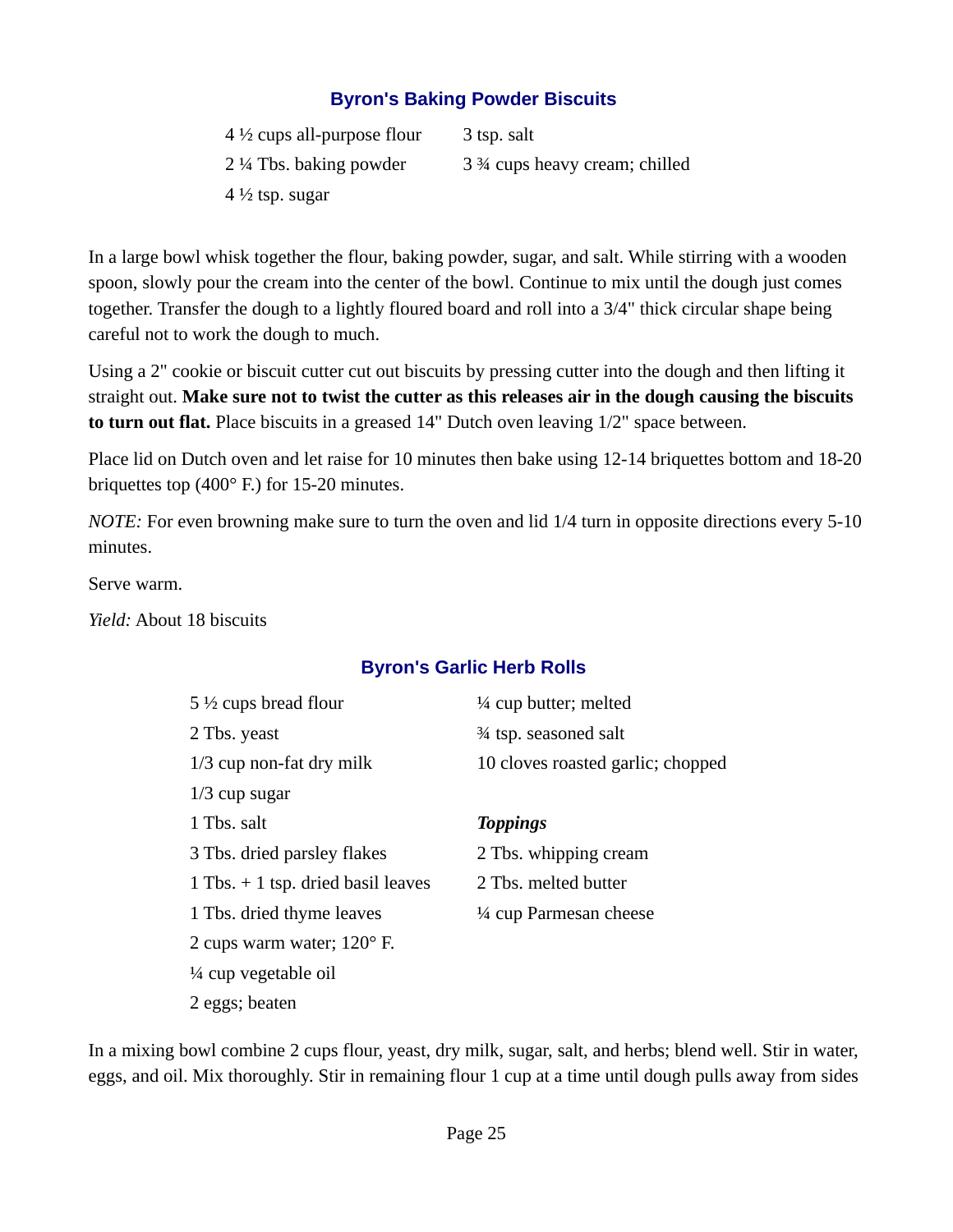of bowl. Turn dough out onto a floured board and knead it for 5 minutes until dough becomes elastic and sticky. Roll dough generously in flour, then cover and place in a warm area free from drafts to raise until double in size.

Place raised dough on a floured board and punch down. Separate dough into 16 pieces. Form a ball from each piece and pat down into a round. Brush melted butter over tops of round and sprinkle with chopped garlic and seasoned salt. Pull rounds into an oval and fold in half so the garlic is on the inside. Place the folds of 10 rolls against the side of a warm lightly oiled 12" Dutch oven. Place 5 rolls in the inner circle and 1 roll in the center. Cover and let raise in a warm area for 15-20 minutes.

Brush tops of rolls with whipping cream then bake using 10-12 coals bottom and 16-18 coals top until rolls turn a light brown color. Brush tops of rolls with melted butter and sprinkle with Parmesan cheese. Cover and continue baking until rolls turn golden brown. Total baking time should be between 20-25 minutes. For even browning make sure to rotate the top and bottom of the oven 1/4 turn in opposite directions every 10 minutes.

### *Yield:* 16 rolls.

*Note:* Tina and I served these rolls at the World Championship Dutch Oven cook-off in 1998 where we took 3rd place.

| <b>Bread</b>                                       | <b>Filling</b>                          |
|----------------------------------------------------|-----------------------------------------|
| 5 cups bread flour                                 | 3 granny smith apples; peeled & chopped |
| $\frac{1}{2}$ cup sugar                            | $\frac{3}{4}$ cup raisins               |
| 2 Tbs. active dry yeast                            | 3⁄4 cup walnuts; chopped                |
| 2 tsp. salt                                        | $1\frac{1}{2}$ tsp. ground cinnamon     |
| 1 $\frac{3}{4}$ cup scalded milk; 120 $\degree$ F. | $\frac{1}{2}$ tsp. ground nutmeg        |
| 2 eggs; beaten                                     | 3⁄4 cup brown sugar                     |
| 1/3 cup butter; melted                             | 3 Tbs. butter; melted                   |
|                                                    |                                         |
| Coating                                            | <b>Icing</b>                            |
| $\frac{1}{2}$ cup butter; melted                   | 2 cups powdered sugar                   |
| 3⁄4 cup sugar                                      | 2 Tbs. hot water                        |
| $1\frac{1}{2}$ tsp. ground cinnamon                | 1 tsp. vanilla extract                  |

### <span id="page-25-0"></span>**Cinnamon Apple Pull-Apart Bread**

*Prepare Dough:* In a large bowl combine 2 cups of the flour, sugar, yeast, and salt. Stir to mix. Add milk, eggs, and butter; beat until smooth. Mix in remaining flour 1 cup at a time and work until dough forms a ball. Place dough on a floured board and knead for 5-7 minutes. Put dough in greased bowl,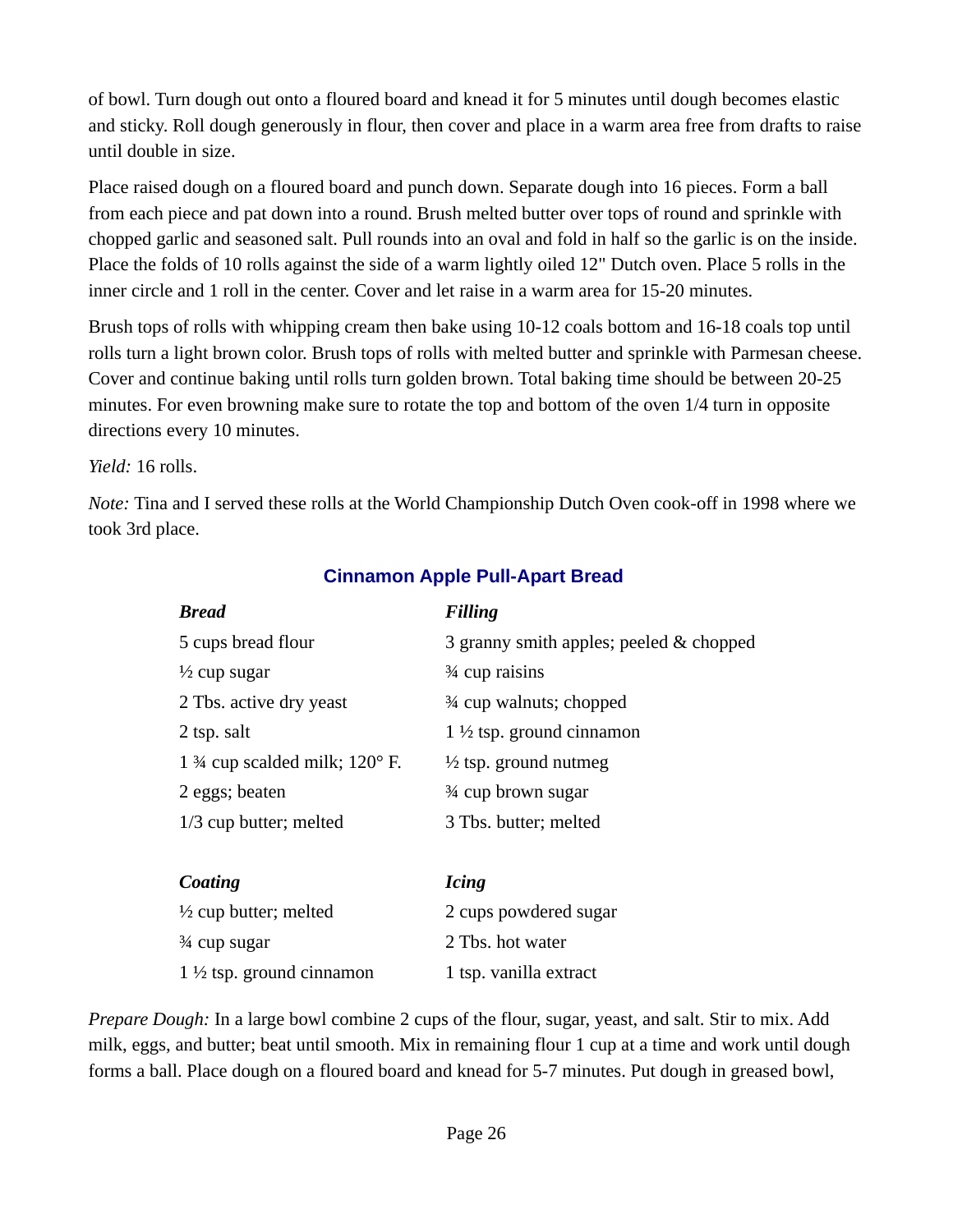and turn once so top side of dough is greased. Cover bowl and place in a warm area free from drafts until dough has doubled in size.

*Prepare Filling:* In a small mixing bowl combine apples, raisins, walnuts, cinnamon, nutmeg, brown sugar, and butter. Stir until brown sugar has dissolved and fruit is coated.

*Prepare Coating:* To a small bowl add 1/2 cup sugar and 1 tsp. cinnamon. Stir to mix well.

Assemble For Baking: Punch dough down and cut into thirds. Cut each third into 16 pieces. On a lightly floured board pat each piece into a small 2 1/2" circle. Place 1 tsp. of the filling in the center of the circle; wrap dough around filling pinching edges together to form a ball. Dip ball in melted butter and then roll in cinnamon and sugar coating. Then place in a 12" deep Dutch oven starting around the outside working towards the middle until bottom of oven is covered. Spoon 3/4 cup filling over top of rolls. Repeat process until dough has been completely used. Cover oven and let raise for 30 minutes.

Bake using 8-10 briquettes bottom and 18-20 briquettes top for 30-40 minutes rotating oven and lid every 5-10 minutes until bread is just golden brown. Remove Dutch oven from heat and cool for 10 minutes with the lid on, then turn out onto a serving platter. Prepare frosting by mixing all ingredients together and beating until smooth. Drizzle frosting over top and sides of bread.

Enjoy!

Serves: 12-14

### <span id="page-26-0"></span>**Crusted Arabian Cheese Bread**

| <b>Bread</b>                           | <b>Topping</b>                  |
|----------------------------------------|---------------------------------|
| 2 $\frac{1}{2}$ cups all purpose flour | 2 Tbs. chopped onion            |
| 1 Tbs. active dry yeast                | $\frac{1}{4}$ cup melted butter |
| 1 Tbs. sugar                           | $\frac{1}{2}$ tsp. paprika      |
| $1\frac{1}{2}$ tsp. salt               | $\frac{1}{2}$ tsp. oregano      |
| 3⁄4 cup milk; scalded                  | $\frac{1}{2}$ tsp. garlic salt  |
| $\frac{1}{4}$ cup water                | 1 cup cheddar cheese            |
| 1 Tbs. butter; melted                  |                                 |

*Prepare Dough:* Add water to hot milk and let cool to 115° F. In a mixing bowl combine 1 cup flour, yeast, sugar, and salt; mix well. Stir in milk and butter. Mix thoroughly. Stir in remaining flour and work into a dough. Place dough on a lightly floured board and knead for 5-7 minutes until dough is elastic and sticky. Set dough in a greased bowl and turn dough over so top side of dough has been greased. Cover and place in a warm area free from drafts until dough has doubled in size.

*Prepare Topping:* In a small bowl combine all ingredients and stir to mix.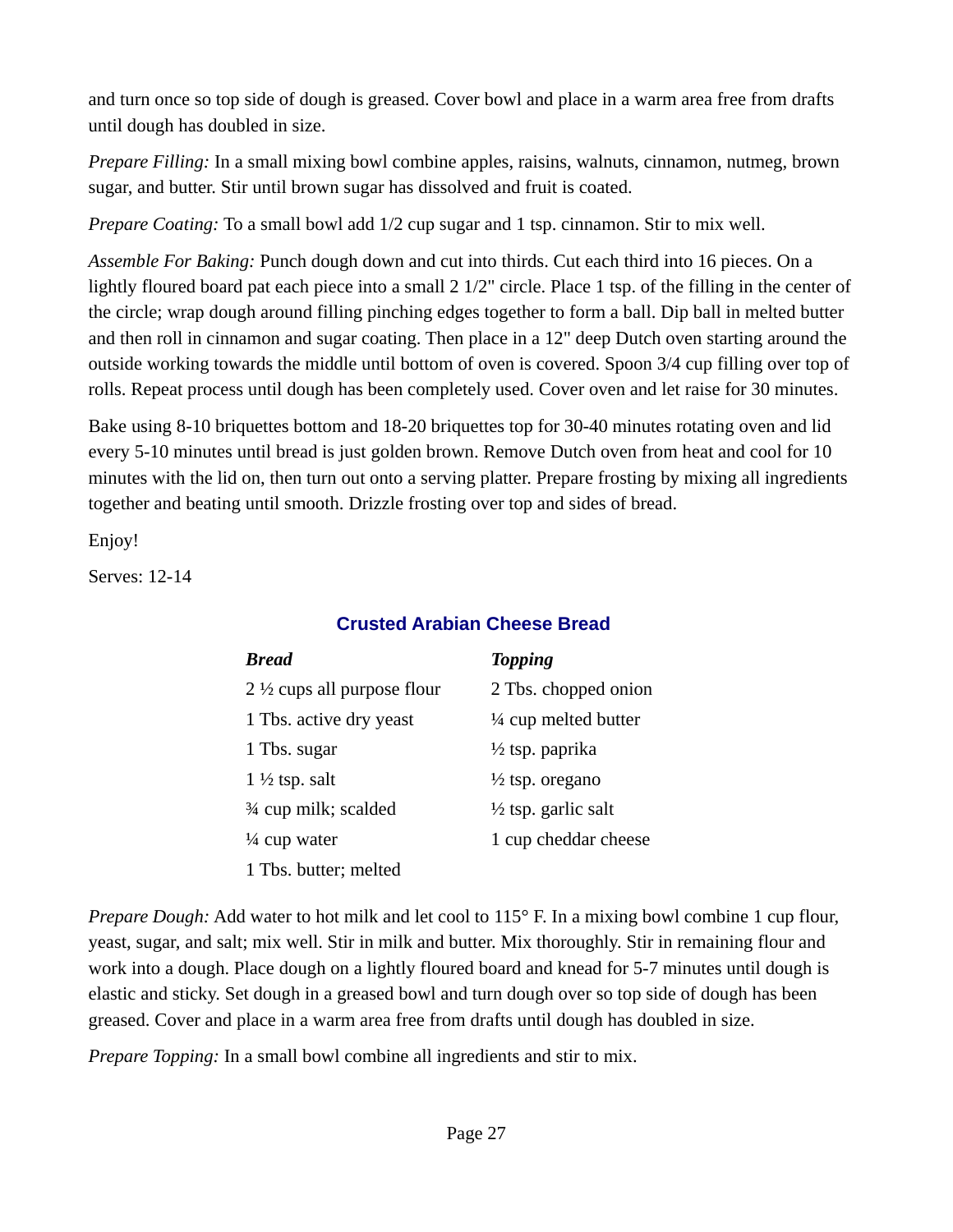*Assemble For Baking:* Punch dough down then press into the bottom of a 14" Dutch oven. Prick dough with a fork then spread topping evenly across the top. Cover oven and let rise for 30 minutes.

Bake using 12-14 briquettes bottom and 16-18 briquettes top for 20-25 minutes.

Serves: 8

### <span id="page-27-0"></span>**Garlic Cheese Rolls**

| Dough                                           | <b>Filling</b>                      |
|-------------------------------------------------|-------------------------------------|
| $5-6$ cups all purpose flour                    | 2 Tbs. melted butter                |
| 2 Tbs. active dry yeast                         | 1/3 lb. cheddar cheese; shredded    |
| $1/3$ cup sugar                                 | 1/3 lb. mozzarella cheese; shredded |
| 1 Tbs. salt                                     | 1 tsp. granulated garlic            |
| 2 cups milk; scalded $(120^{\circ} \text{ F.})$ | 1 tsp. Lowry's Seasoned Salt        |
| 1 egg; beaten                                   |                                     |
| 1/3 cup butter; melted                          | <b>Topping</b>                      |
|                                                 | 2 Tbs. butter; melted               |
|                                                 | 3 Tbs. Parmesan cheese              |

*Prepare Dough:* In a mixing bowl combine 2 cups flour, yeast, sugar, and salt; blend well. Mix in warm milk, egg, and melted butter. Mix thoroughly. Mix in remaining flour 1 cup at a time until dough pulls away from sides of bowl. Turn dough out onto a floured board and knead it for 5 minutes until dough becomes elastic and sticky. Roll dough generously in flour, then cover and place in a warm area free from drafts to raise until double in size.

*Assemble Rolls For Baking:* Punch dough down then roll into a rectangular shape about 9" x 13". Brush dough with melted butter, spread on cheeses, then sprinkle with garlic and seasoned salt. Roll dough lengthwise like a jellyroll and cut into 13 1-inch rolls. Place rolls in a lightly greased 14" Dutch oven with 8 rolls around the outside edge, 4 rolls forming an inner circle, and 1 roll in the center. Cover Dutch oven and let raise for 15 minutes.

Bake using 10 briquettes bottom and 18-20 briquettes top until rolls turn a light brown color. Brush tops of rolls with butter and sprinkle with Parmesan cheese then bake until golden brown. Total baking time will be 20-25 minutes. For even browning rotate oven and lid every 10 minutes.

*Yield:* 13 rolls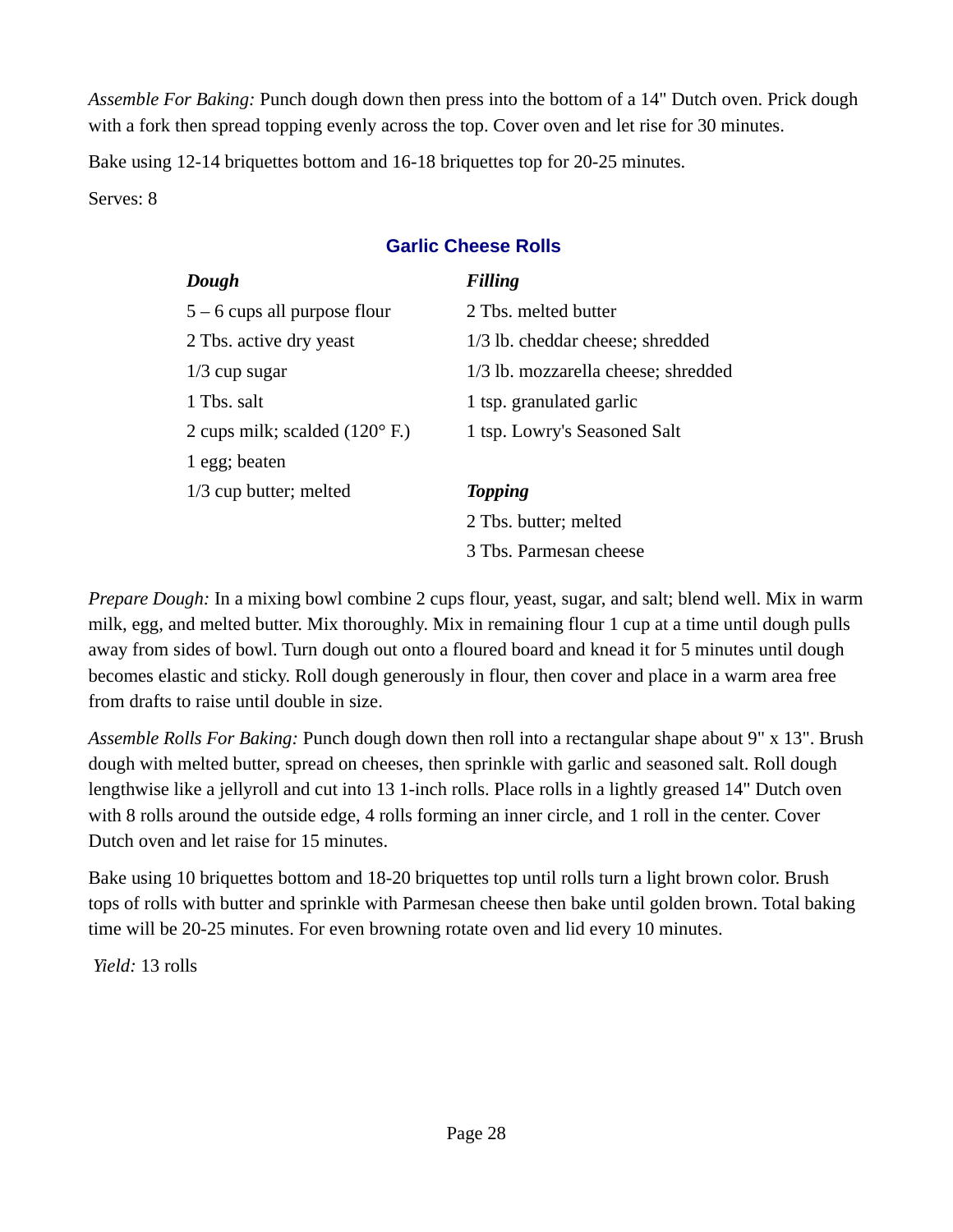### <span id="page-28-1"></span>**Hawaiian Braided Bread**

| 5 $\frac{1}{2}$ cups bread flour                    | 3⁄4 tsp. lemon extract              |
|-----------------------------------------------------|-------------------------------------|
| 2 Tbs. yeast                                        | $1\frac{1}{2}$ tsp. vanilla extract |
| $\frac{1}{2}$ cup sugar                             | 2 eggs; beaten                      |
| 1/3 cup instant potato flakes                       |                                     |
| 1 Tbs. salt                                         | 3⁄4 cup chopped Macadamia nuts      |
| $\frac{1}{2}$ cup butter; melted                    | 2 Tbs. melted butter                |
| 1 $\frac{3}{4}$ cups scalded milk; 125 $\degree$ F. | poppy seeds                         |

In a mixing bowl combine 2 cups flour, yeast, sugar, potato flakes, and salt; blend well. Stir in milk, melted butter, extracts, and eggs. Mix thoroughly. Stir in remaining flour 1 cup at a time until dough pulls away from sides of bowl. Turn dough out onto a floured board and knead it for 5 minutes until dough becomes elastic and sticky. Roll dough generously in flour, then cover and place in a warm area free from drafts to raise until double in size.

Place raised dough on a floured board and divide into thirds. Roll each piece of dough into equal length ropes about 3/4" in diameter. Roll each rope in chopped macadamia nuts pressing nuts lightly into the surface of the dough. Make a braid out of the 3 ropes leaving enough length on each end so you can braid them together. In a warm greased 12" Dutch Oven make a ring out of the braid and finish braiding the ends together. Cover the oven and let bread raise until double in size (about 30-45 minutes).

Brush top of bread with melted butter and sprinkle with poppy seeds. Bake using 10 coals bottom and 16 coals top for 30-40 minutes. When top of bread starts to brown, remove the Dutch Oven from all heat and let rest with the lid on for about 5 minutes. The residual heat from the oven will finish baking the bread.

Serve bread warm with fresh honey butter.

Serves: 14

### <span id="page-28-0"></span>**Johnny-cake**

| 4 cups sour milk         | 2 cups whole wheat flour |
|--------------------------|--------------------------|
| 4 eggs; beaten           | $1/3$ cup sugar          |
| 1/4 cup butter; melted   | 2 tsp. baking soda       |
| 4 cups cornmeal          | 1 tsp. baking powder     |
| 2 cups all-purpose flour | 1 tsp. salt              |

In a large bowl mix together milk, eggs, and butter. In a separate bowl sift together cornmeal, flours,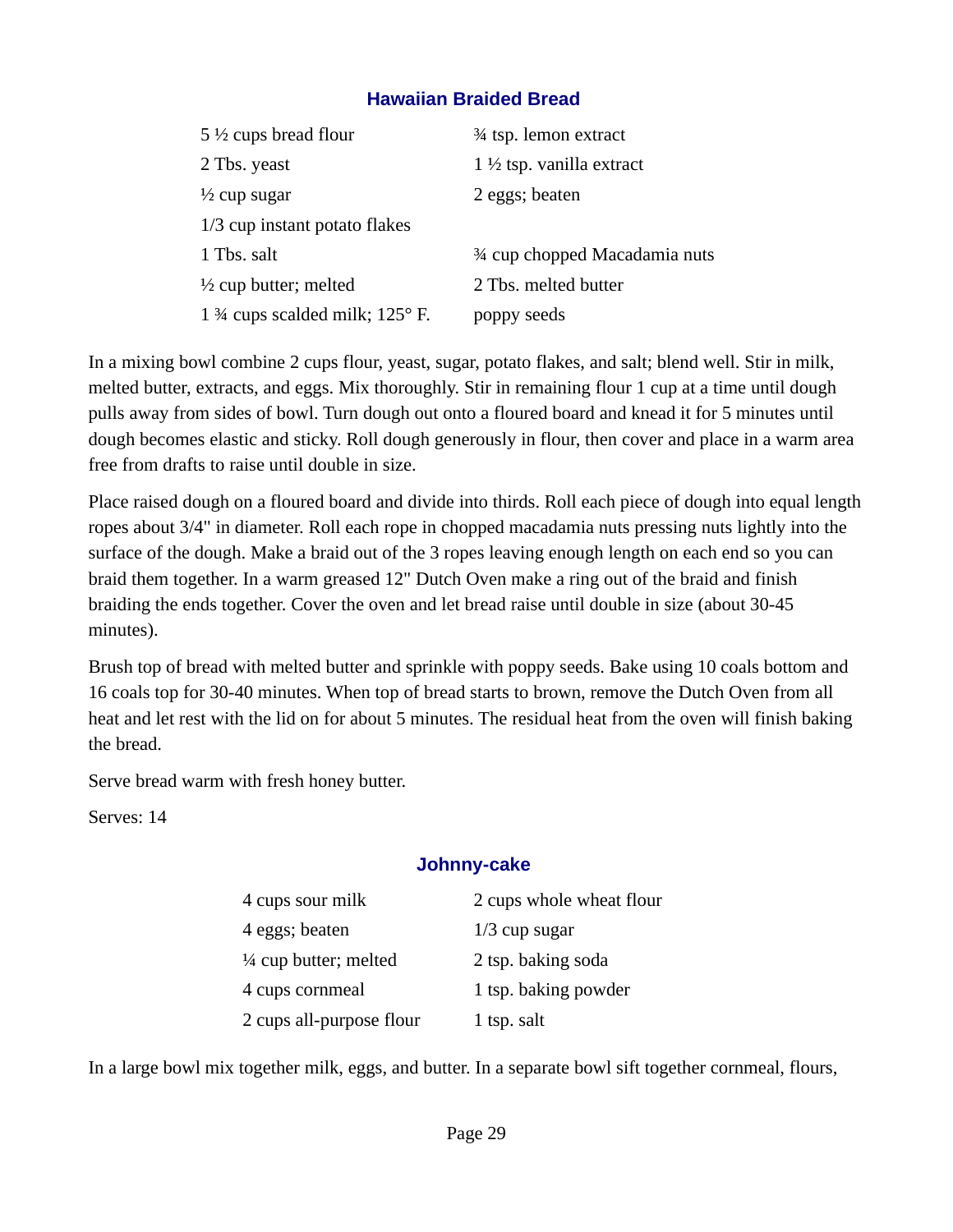sugar, baking soda, baking powder, and salt. Mix dry ingredients into wet ingredients 1 cup at a time until well blended. Spoon mixture into a lightly greased 12" Dutch oven and spread evenly.

Cover Dutch oven and bake using 8-10 briquettes bottom and 14-16 briquettes top for 45 minutes or until golden brown.

*NOTE:* For even browning make sure to turn the oven and lid 1/4 turn in opposite directions every 10 minutes.

Serve warm with honey butter.

Serves: 12-16

### <span id="page-29-0"></span>**Lemon Poppyseed Rolls**

| 5 $\frac{1}{2}$ cups bread flour | 1 $\frac{3}{4}$ cups scalded milk; 125 $\degree$ F. |
|----------------------------------|-----------------------------------------------------|
| 2 Tbs. yeast                     | $1\frac{1}{4}$ tsp. lemon extract                   |
| $\frac{1}{2}$ cup sugar          | 1 tsp. vanilla extract                              |
| 1/3 cup instant potato flakes    | 2 eggs; beaten                                      |
| 1 Tbs. salt                      | 2 Tbs. melted butter                                |
| $\frac{1}{2}$ cup butter; melted | poppy seeds                                         |

In a mixing bowl combine 2 cups flour, yeast, sugar, potato flakes, and salt; blend well. Stir in milk, melted butter, extracts, and eggs. Mix thoroughly. Stir in remaining flour 1 cup at a time until dough pulls away from sides of bowl. Turn dough out onto a floured board and knead it for 5 minutes until dough becomes elastic and sticky. Roll dough generously in flour, then cover and place in a warm area free from drafts to raise until double in size.

Place raised dough on a floured board and divide into halves. Divide each half again into halves. Roll each piece of dough into equal length rolls about 8 inches long. Cut each rope into fourths to make sixteen rolls. Flatten each piece of dough into a flat circle about 3" in diameter than pull on the edges and fold them underneath to the center to make a nice ball with a tight round top. Place each formed roll round side up into a warm greased 12" Dutch oven; twelve around the outside edge, five in a circle inside the outer ring, and one in the center. Cover the oven and let rolls raise for 20 minutes.

Brush top of rolls with melted butter and sprinkle with poppy seeds. Bake using 10 coals bottom and 16 coals top for 30-40 minutes. When top of rolls starts to brown, remove the Dutch Oven from all heat and let rest with the lid on for about 5 minutes. The residual heat from the oven will finish baking the rolls.

Serve warm with fresh honey butter.

*Yield:* 16 rolls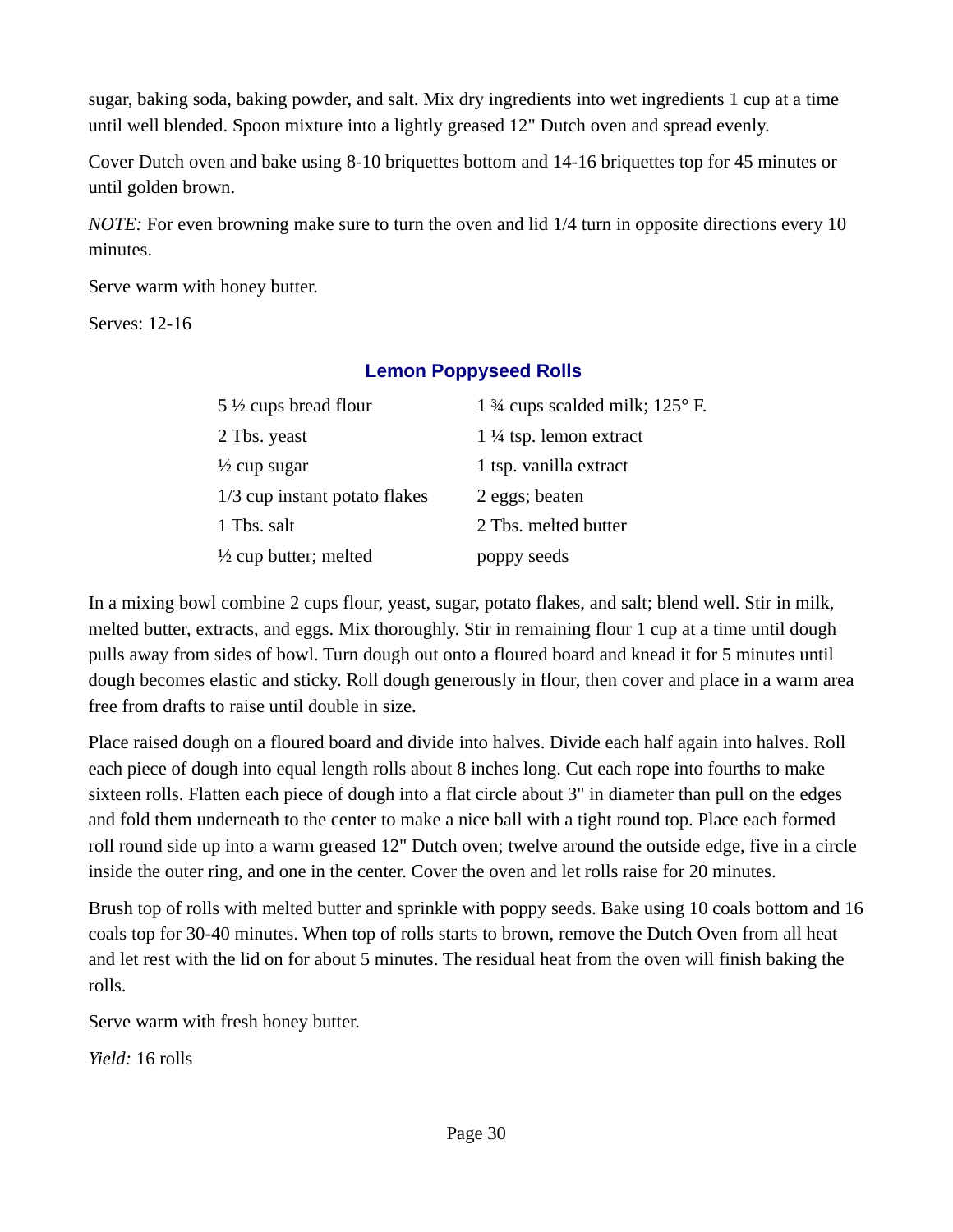### <span id="page-30-1"></span>**Parmesan Herb Rolls**

| 1 $\frac{1}{2}$ cups warm water    | 1 tsp. dried thyme               |
|------------------------------------|----------------------------------|
| $\frac{1}{2}$ cup non-fat dry milk | 3 Tbs. parsley                   |
| $1/3$ cup sugar                    | 1/3 cup vegetable oil            |
| 1 Tbs. yeast                       | 1 tsp. salt                      |
| 1 egg; beaten                      |                                  |
| 4-5 cups bread flour               | <b>Topping</b>                   |
| 3 Tbs. dried onion                 | 2 Tbs. whipping cream            |
| 1 tsp. dried dill weed             | 1/4 cup Parmesan Reggiano cheese |
| 1 tsp. dried rosemary              |                                  |

In a mixing bowl add water, dry milk, sugar, and yeast. Let sit until mixture bubbles. Add egg, 2 1/2 cups flour, dried onion, dill weed, rosemary, and parsley. Beat until well blended. Let sit until batter bubbles. Mix in oil, salt, and the remaining flour (1 cup at a time) until a soft dough is formed. Turn dough out onto a floured board and knead it for 5-7 minutes until dough becomes elastic and sticky. Roll dough generously in flour, then cover and place in a warm area free from drafts to raise until double in size.

Place raised dough on a lightly floured board and punch down. Form into 13 balls. Place in a greased 12" Dutch oven. Cover oven and let raise for 10 minutes.

Bake using 8-10 coals bottom and 16-18 coals top until rolls are lightly browned. Brush with whipping cream and sprinkle with Parmesan cheese. Cover and bake until golden brown. Total baking time is 20- 25 minutes.

*Yield:* 13 rolls.

(Recipe by Ruth Kendrick and Janet Froh.)

*Note:* These rolls helped Ruth and Janet win the 1998 World Championship Dutch Oven cook-off.

#### <span id="page-30-0"></span>**Sour Cream Banana Bread**

| $\frac{1}{2}$ cup + 1 Tbs. butter; room temp. | 6 cups all-purpose flour          |
|-----------------------------------------------|-----------------------------------|
| 3 eggs                                        | $1\frac{1}{2}$ Tbs. baking powder |
| $1\frac{1}{2}$ cup sour cream                 | 2 Tbs. baking soda                |
| 3 cups sugar                                  | $1\frac{1}{2}$ tsp. salt          |
| 2 1/4 cups mashed ripe banana                 | 3 cups coarse chopped nuts        |
| 3 Tbs. lemon juice                            |                                   |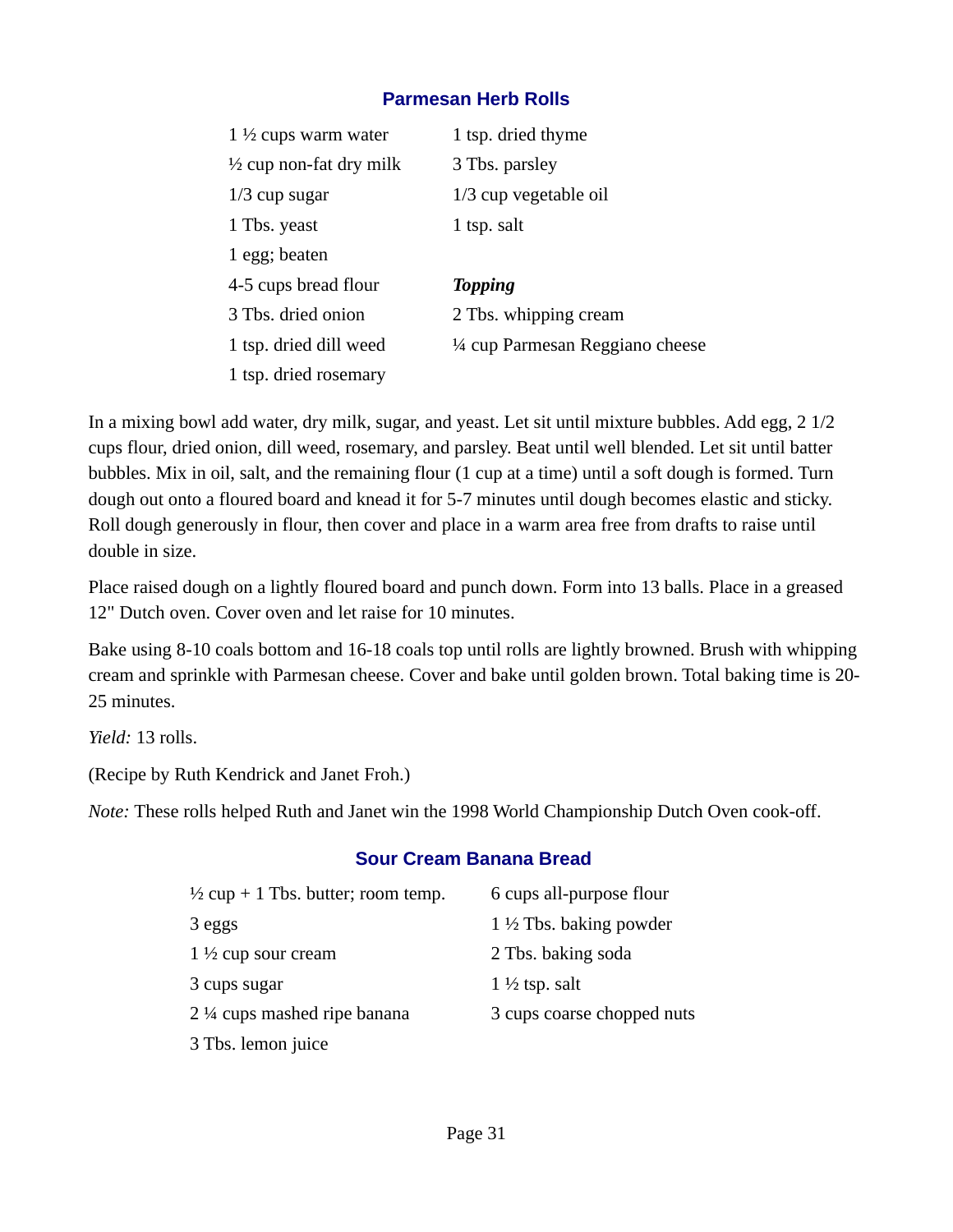In a mixing bowl cream together butter, eggs, sour cream, and sugar.

In a separate bowl combine bananas and lemon juice. Stir to mix well.

In a separate bowl sift together flour, baking powder, baking soda, and salt.

Alternately mix flour mixture and bananas into wet ingredients, beginning and ending with flour. Stir in chopped nuts.

Pour batter into a well greased 12" Dutch oven. Place lid on oven and bake using 8-10 briquettes bottom and 14-16 briquettes top for 30-35 minutes or until toothpick inserted into center of bread comes out clean.

Serves: 15-20.

### <span id="page-31-0"></span>**Sweet Rosemary Rolls**

| 2 cups whole wheat flour                | 3-4 cups white bread flour |
|-----------------------------------------|----------------------------|
| 3 Tbs. fresh rosemary; finely chopped   | cornmeal                   |
| 2 Tbs. active dry yeast                 |                            |
| 2 tsp. salt                             | Glaze                      |
| 2 $\frac{1}{4}$ cups warm water; 120° F | 2 Tbs. honey               |
| $\frac{1}{2}$ cup honey                 | 2 Tbs. warm water          |
| 3 Tbs. olive oil                        |                            |

In a mixing bowl add whole wheat flour, rosemary, yeast, and salt. Stir to mix. Add warm water, honey, and olive oil; mix well. Stir in white bread flour 1 cup at a time until a soft dough is formed.

Turn dough onto a floured surface and knead for 5-7 minutes, adding flour as necessary, until dough is smooth and elastic. Set dough in a lightly oiled bowl then turn dough over so the top has a light coating of oil. Cover bowl with plastic wrap or a towel and set in a warm place free from drafts to raise until doubled, about 1 hour.

Lightly grease the edges of a 12" Dutch oven, then dust bottom of Dutch oven with cornmeal.

Place raised dough on a lightly floured board and punch down. Cut dough into 13 pieces. Form pieces into balls and place them in prepared Dutch oven, 8 around the outside edge, 4 in an inner circle, and 1 in the center. Place lid on Dutch oven and let raise for 30 minutes.

In a small cup or bowl combine honey with water and stir until honey is dissolved. Brush rolls lightly with glaze then bake using 10-12 briquettes bottom and 18-20 briquettes top for 20-25 minutes until rolls are golden brown. To ensure even browning make sure to rotate the oven and lid in opposite directions every 5-10 minutes.

*Yield:* 13 rolls.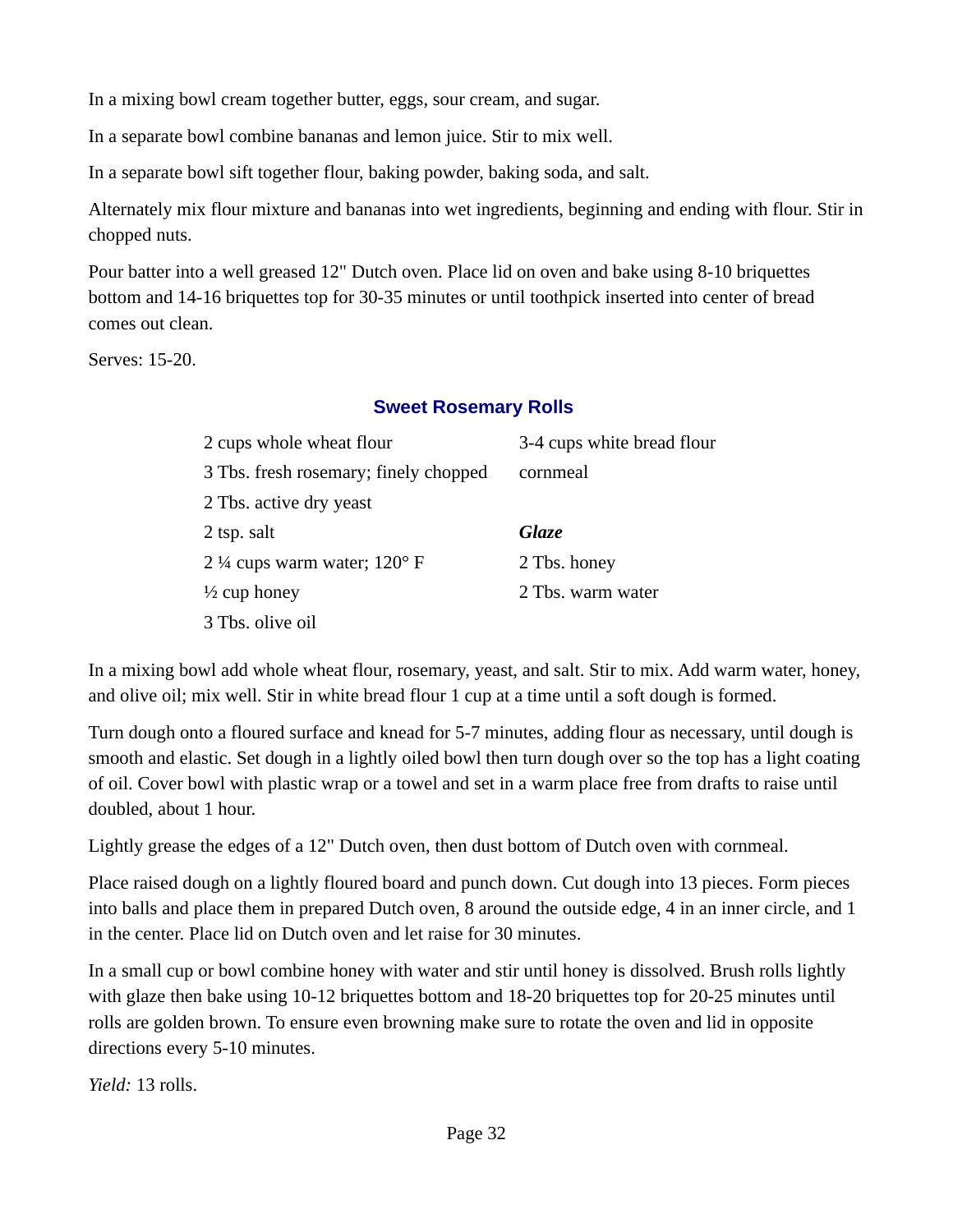# <span id="page-32-3"></span>**Desserts**

### <span id="page-32-2"></span>**Cakes**

### <span id="page-32-1"></span>**Apple Spice Cake**

| 8 large granny smith apples; peeled, cored, sliced & quartered 2 Tbs. flour |                                        |
|-----------------------------------------------------------------------------|----------------------------------------|
| $\frac{1}{2}$ cup dried currants or raisins                                 | 1 tsp. ground cinnamon                 |
| $\frac{1}{2}$ cup chopped walnuts                                           | 1 tsp. ground nutmeg                   |
| 1 cup packed dark brown sugar                                               | 1 spice cake mix; prepared as directed |
|                                                                             |                                        |

In a 12" Dutch oven add apples, currants, walnuts, brown sugar, flour, cinnamon, and nutmeg and stir until well mixed and apples are well coated. Pour cake batter over top of apples and spread evenly. Bake using 14-16 briquettes top and 8-10 briquettes bottom for 60 minutes or until top center of cake springs back when touched. Serve with whipped cream.

Serves: 16

#### <span id="page-32-0"></span>**Applesauce Cake**

| Cake                                  | 3 cups applesauce                          |
|---------------------------------------|--------------------------------------------|
| 3 cups sugar                          | 6 cups all-purpose flour                   |
| 1 $\frac{1}{2}$ cups butter; softened | $1\frac{1}{2}$ cup raisins                 |
| 1 tsp. salt                           | 1 $\frac{1}{2}$ cup coarse chopped nuts    |
| 3 tsp. cinnamon                       |                                            |
| $1\frac{1}{2}$ tsp. nutmeg            | <b>Frosting</b>                            |
| 1 tsp. ground cloves                  | 8 oz. brick cream cheese; softened         |
| $1\frac{1}{2}$ Tbs. cocoa powder      | $\frac{1}{2}$ cup butter; room temperature |
| $\frac{1}{4}$ cup cold water          | 3 cups powdered sugar                      |
| 3 tsp. baking soda                    | 1 tsp. vanilla                             |

*Prepare Batter:* In a large bowl cream together sugar, butter, and salt. Add cinnamon, nutmeg, cloves, and cocoa powder; cream well. Stir soda into cold water then add to applesauce. Mix applesauce then flour into wet ingredients. Stir in raisins and nuts.

*Bake:* Grease and flour the bottom and sides of a 12" Dutch oven. Pour batter into Dutch oven and spread evenly to sides. Bake using 8-10 briquettes bottom and 14-16 briquettes top for 60-90 minutes or until toothpick inserted into center of cake comes out clean. For best results rotate oven and lid 90°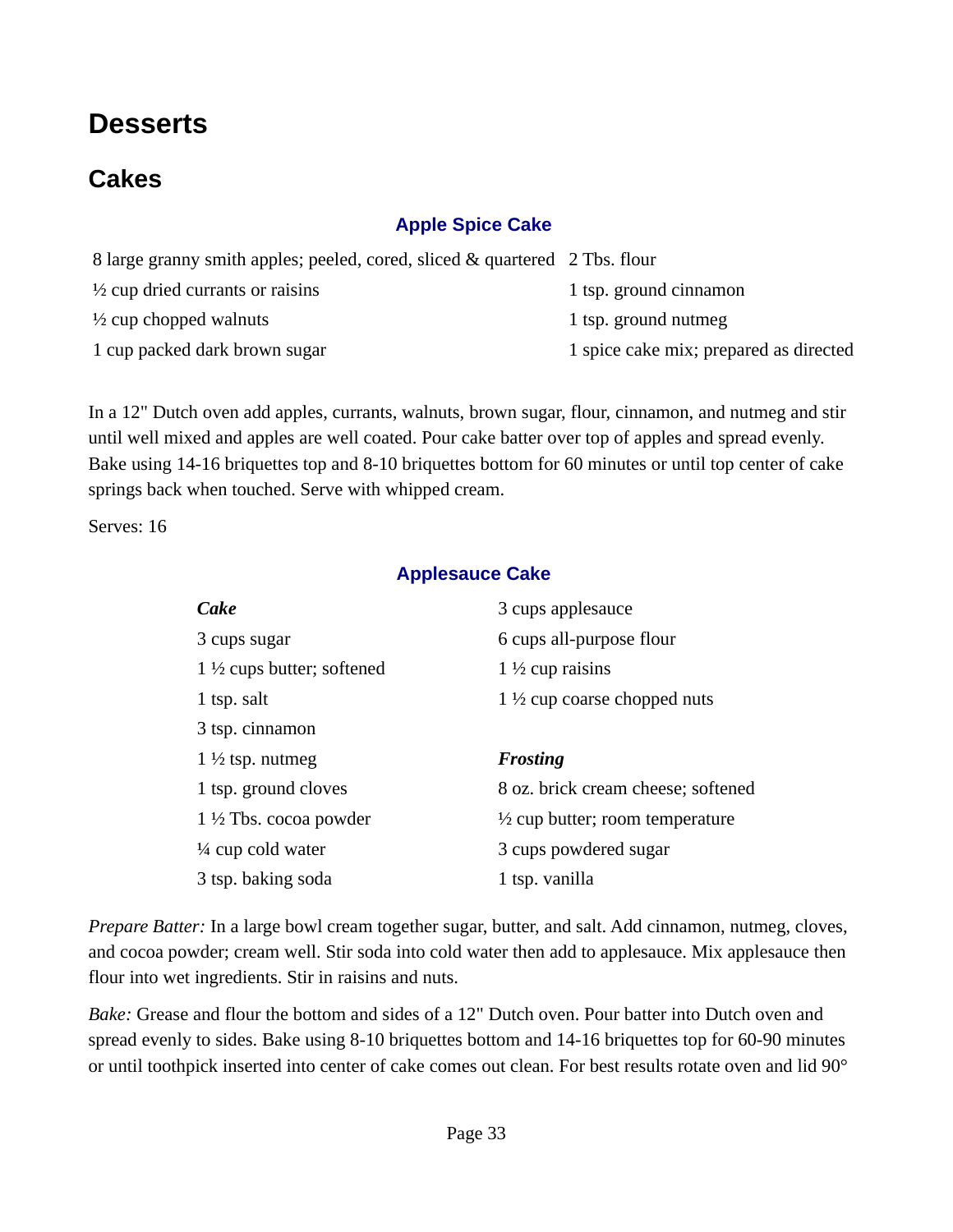in opposite directions every 15 minutes while baking. Allow cake to cool in pan for 15 minutes. Invert cake onto a cooling rack and finish cooling. Cut cake in half horizontally. Separate halves.

*Prepare Frosting:* Cream together all ingredients until lumps are all gone and frosting is smooth.

*Assemble Cake:* Set 1 cake layer on a plate cut side up. Spread frosting across top of cake half. Top with second cake layer, cut side down. Frost top and sides with remaining frosting.

Serves: 12-15

### <span id="page-33-0"></span>**Banana Pineapple Cake**

| Cake                               | 2 cups mashed ripe bananas                     |
|------------------------------------|------------------------------------------------|
| 3 cups all-purpose flour           | 2 tsp. vanilla                                 |
| 2 cups granulated sugar            | 1 $\frac{1}{2}$ cups chopped walnuts or pecans |
| 1 tsp. baking soda                 |                                                |
| 1 tsp. salt                        | <b>Icing</b>                                   |
| 1 tsp. cinnamon                    | 4 Tbs. butter; room temperature                |
| 1 cup crushed pineapple; undrained | 3 cups powdered sugar; sifted                  |
| 3 eggs; beaten                     | 3 Tbs. pineapple juice                         |
| $1\frac{1}{2}$ cups vegetable oil  | 1/3 cup crushed pineapple; drained             |

*Prepare Cake:* In a large bowl sift together flour, sugar, soda, salt and cinnamon. Add remaining ingredients and mix together until just thoroughly combined. Turn batter out into a greased and floured 10" Dutch oven and spread evenly. Place lid on oven and bake using 6-8 briquettes bottom and 12-14 briquettes top for 60-75 minutes or until a toothpick inserted into the center of the cake comes out clean.

Remove all heat from Dutch oven and let cake rest uncovered for 20 minutes. Run a rubber spatula around the edge of the oven to loosen the cake. Lay a piece of parchment paper across the top of the oven then put the lid on and carefully invert the oven so that the cake drops onto the lid. Lift the oven off the lid then slide the cake off the lid onto a cooling rack and remove the parchment paper. Allow the cake to cool to room temperature.

*Prepare Icing:* In a medium bowl cream butter until light. Add powdered sugar and pineapple juice and mix together until smooth. Stir in pineapple.

Spread icing on top and sides of cake.

Serves: 10-12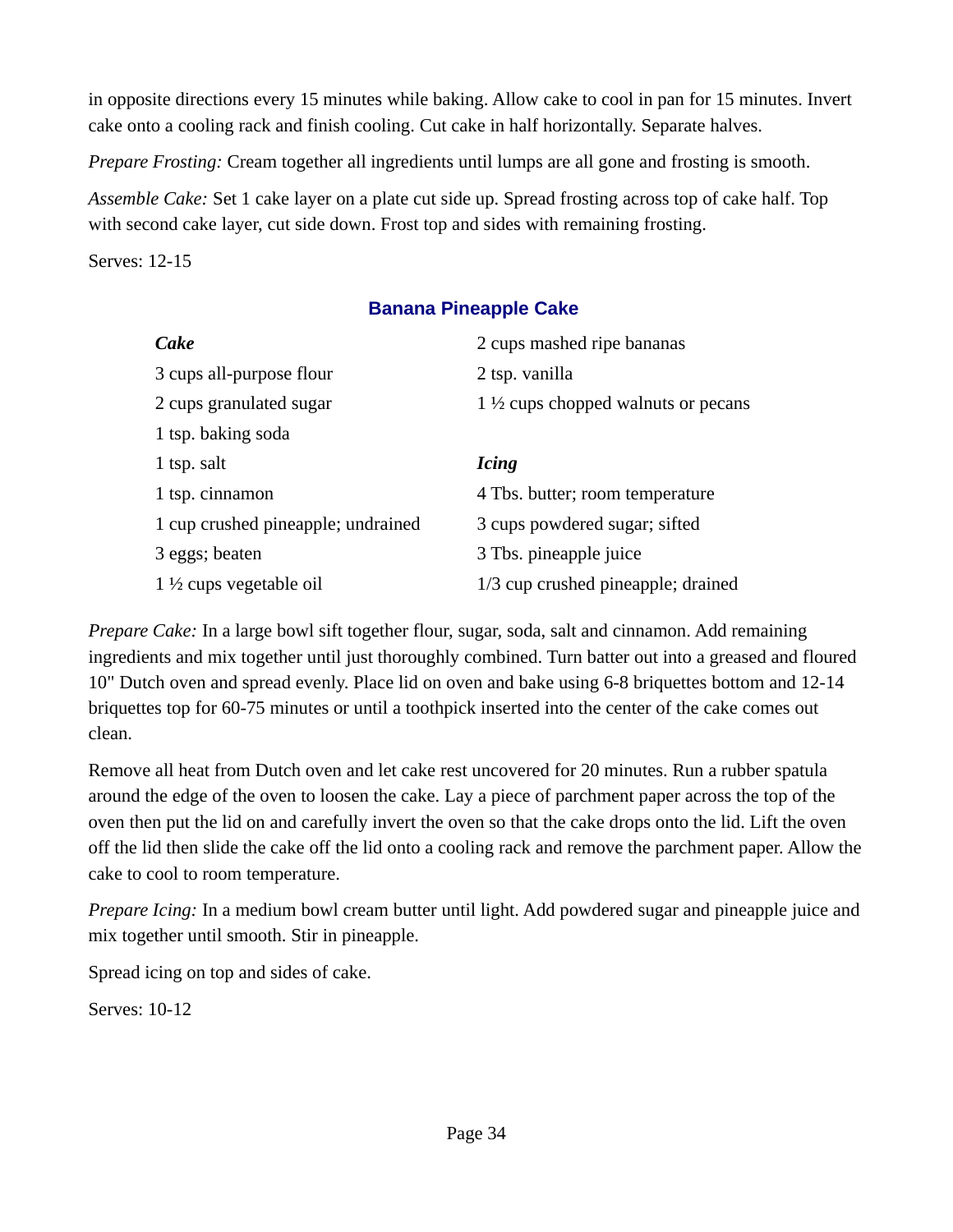### <span id="page-34-0"></span>**Blueberry Fantasy Cake**

| Cake                         | 1 cup flaked coconut               |
|------------------------------|------------------------------------|
| 2 cups all purpose flour     | $\frac{1}{2}$ tsp. cream of tartar |
| 1 tsp. baking soda           |                                    |
| $\frac{1}{2}$ tsp. salt      | <b>Filling</b>                     |
| 1 cup butter                 | 1 can blueberry pie filling        |
| 1 tsp. vanilla extract       |                                    |
| 1 tsp. butter flavor         | <b>Whip Cream Frosting</b>         |
| 2 cups sugar                 | 2 cups cold whipping cream         |
| 5 egg yolks (reserve whites) | 1 cup powdered sugar               |
| 1 cup buttermilk             | $\frac{1}{2}$ tsp. vanilla extract |

*Prepare Batter:* Sift together flour, baking soda and salt. In a large mixing bowl beat butter, vanilla, and butter flavor until soft. Gradually mix in 1 1/2 cups sugar until light. Beat in egg yolks 1 at a time. Alternately mix in flour and buttermilk starting and ending with flour. Stir in coconut. In a separate bowl beat egg whites and cream of tartar until soft peaks form. Gradually mix in the remaining 1/2 cup sugar and continue beating until stiff but not dry. Gently fold egg whites into batter one half at a time.

*Bake:* Grease the bottom and sides of a 12" Dutch oven. Pour batter into Dutch oven and spread evenly to sides. Bake using 8-10 coals bottom and 14-16 coals top until lightly golden and top springs back when touched, about 60 minutes. For best results rotate oven and lid 90° in opposite directions every 15 minutes while baking. Allow cake to cool in pan for 15 minutes. Invert cake onto a cooling rack and finish cooling. Cut cake in half horizontally. Separate halves.

*Prepare Frosting:* In a chilled bowl whip the cream. Mix in powdered sugar and vanilla. Chill for 5 minutes.

*Assemble Cake:* Set 1 cake layer on a plate cut side up. Spread on blueberry pie filling. Top with second cake layer, cut side down. Frost top and sides with whip cream frosting.

Garnish with fresh blueberries and white chocolate curls.

Serves: 12-15

### <span id="page-34-1"></span>**Carrot Pineapple Cake**

| Cake                              | 1 tsp. cinnamon                  |
|-----------------------------------|----------------------------------|
| $1\frac{1}{2}$ cups vegetable oil | 1 tsp. salt                      |
| 2 cups sugar                      | $\frac{1}{2}$ cup flaked coconut |
| 3 eggs                            | 1 cup chopped nuts               |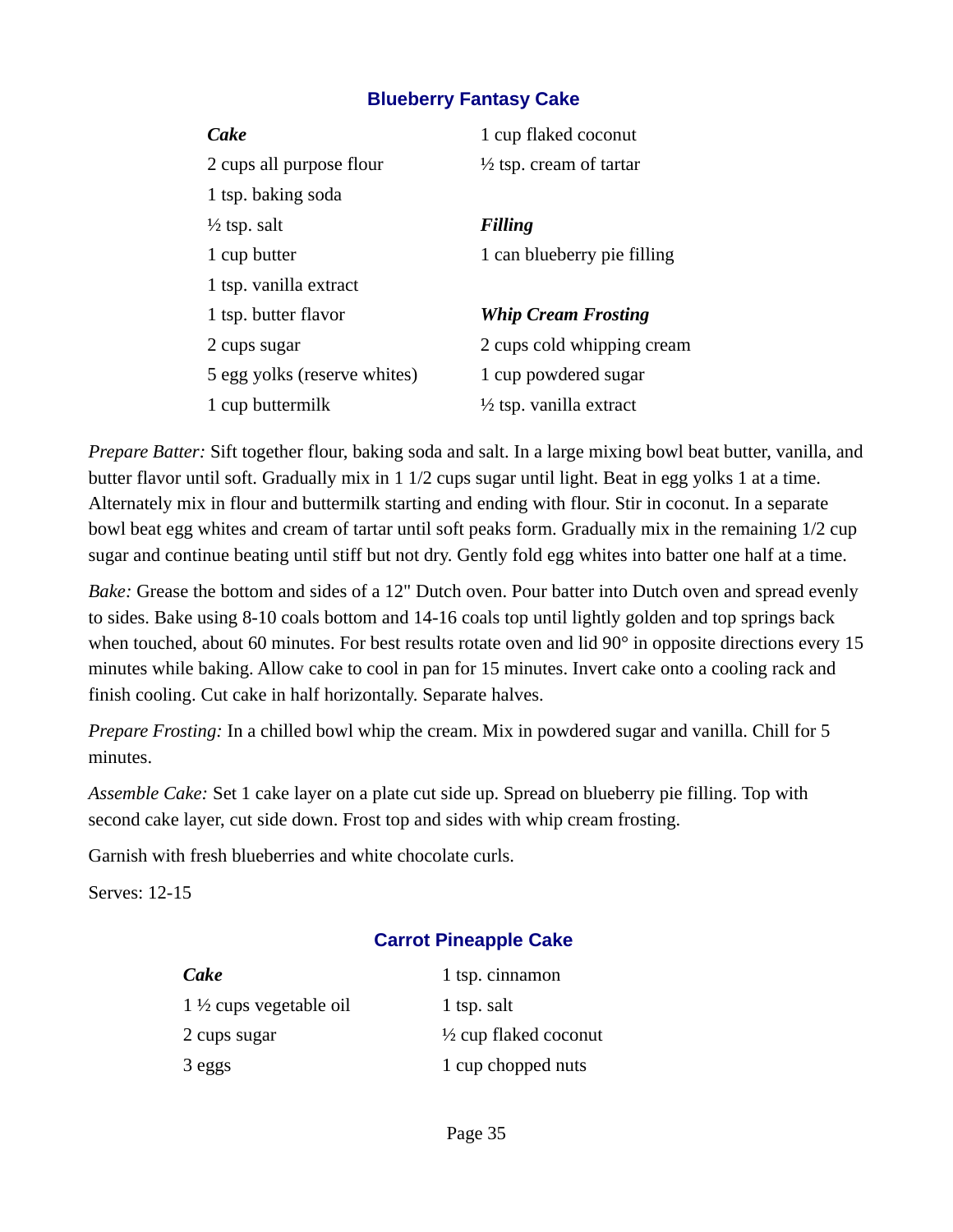| 2 $\frac{1}{2}$ cups grated carrots |                                                   |
|-------------------------------------|---------------------------------------------------|
| 1 cup crushed pineapple             | <b>Frosting</b>                                   |
| 1 Tbs. grated orange peel           | 8 oz. brick cream cheese; softened                |
| 2 tsp. vanilla                      | $\frac{1}{2}$ cup butter; room temperature        |
| 3 cups all purpose flour            | 3 cups powdered sugar                             |
| 2 tsp. baking soda                  | 1 tsp. vanilla                                    |
| 2 tsp. baking powder                | $\frac{1}{2}$ cup crushed pineapple; well drained |

*Prepare Batter:* In a large bowl mix together oil, sugar, eggs, carrots, pineapple, orange peel, and vanilla. In a separate bowl sift together flour, baking soda, baking powder, cinnamon, and salt. Stir flour mixture into wet ingredients then stir in coconut and nuts.

*Bake:* Grease and flour the bottom and sides of a 12" Dutch oven. Pour batter into Dutch oven and spread evenly to sides. Bake using 8-10 coals bottom and 14-16 coals top for 45-60 minutes or until toothpick inserted into center of cake comes out clean. For best results rotate oven and lid 90° in opposite directions every 15 minutes while baking. Allow cake to cool in pan for 15 minutes. Invert cake onto a cooling rack and finish cooling. Cut cake in half horizontally. Separate halves.

*Prepare Frosting:* Cream together all ingredients. Transfer 1/3 of the frosting to another bowl and stir in pineapple.

*Assemble Cake:* Set 1 cake layer on a plate cut side up. Spread the pineapple frosting across top of cake half. Top with second cake layer, cut side down. Frost top and sides with remaining frosting.

Serves: 12-15

### <span id="page-35-0"></span>**Cherry Chocolate Surprise Cake**

| 1 chocolate cake mix; prepared as directed | 1 egg          |
|--------------------------------------------|----------------|
| 1 (20 oz.) can cherry pie filling          | 3 Tbs. sugar   |
| 1 (8 oz.) brick cream cheese               | 1 tsp. vanilla |

Pour prepared cake batter into a greased 12" Dutch oven. Spoon cherry pie filling into clumps over cake batter. In a small mixing bowl cream together cream cheese, egg, sugar, and vanilla until smooth. Drop by tablespoons over top of cake.

Place lid on oven. Bake using 8-10 briquettes bottom and 14-16 briquettes top for 1 hour or until top center of cake springs back when touched.

Serve warm with whip cream as topping.

Serves: 10-12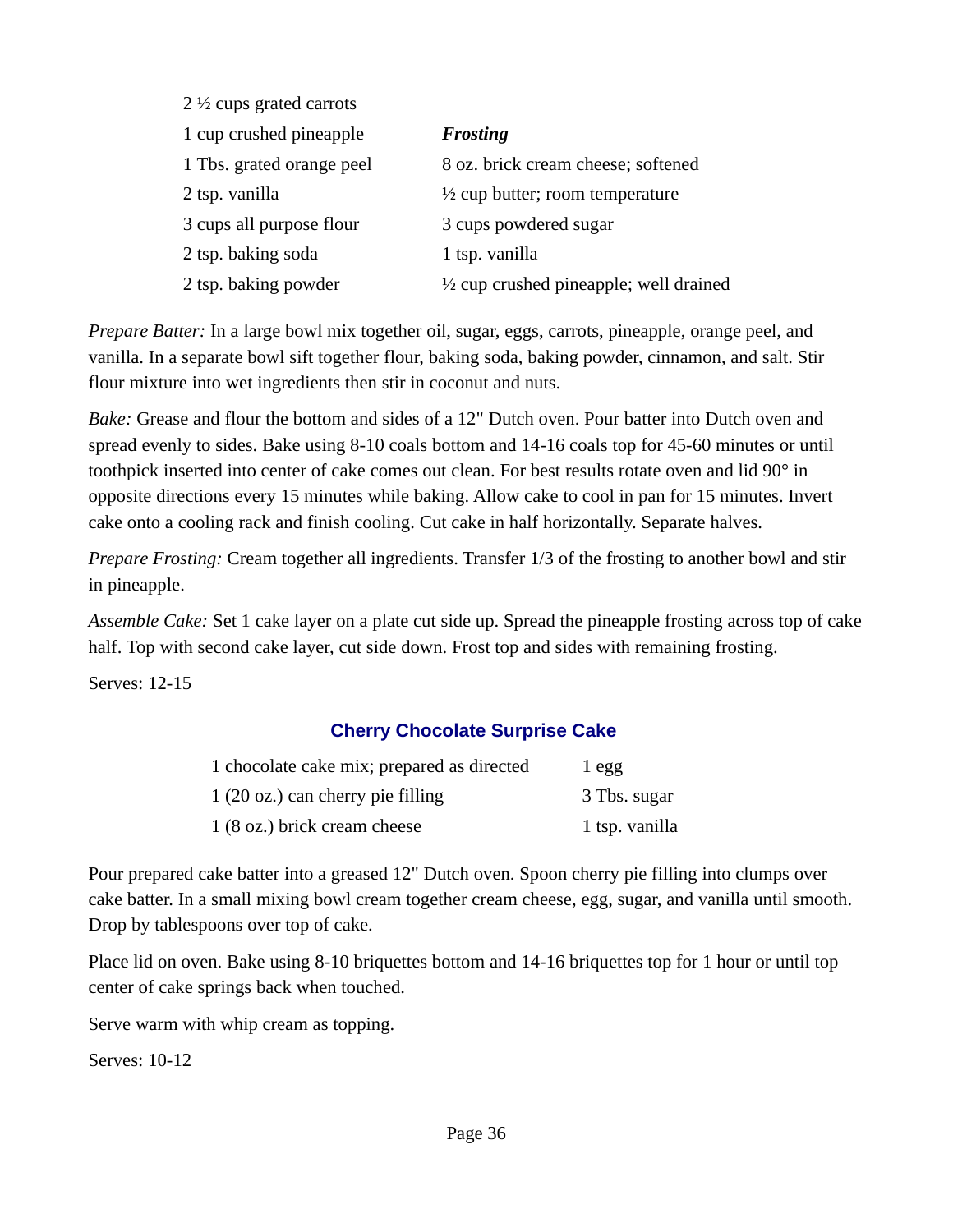### **Chocolate Lovers Delight**

| 1 $1/2$ cup water       | 1 (10 oz.) bag miniature marshmallows      |
|-------------------------|--------------------------------------------|
| $1/4$ cup cocoa powder  | 1 chocolate cake mix; prepared as directed |
| 1 cup light brown sugar | 6 oz. semi-sweet chocolate chips           |

Line the bottom and sides of a 12" Dutch oven with heavy foil. Mix the water, cocoa powder, and brown sugar together and pour into the Dutch oven. Add marshmallows and spread them out evenly. Pour prepared chocolate cake mix over marshmallows. Sprinkle chocolate chips over cake batter.

Cover oven and bake using 8-10 briquettes bottom and 14-16 briquettes top for 60 minutes.

Serve warm with whipped cream.

Serves: 10-12

#### **Easy "Peachy" Cake**

| 1 yellow cake mix | 1/3 cup vegetable oil         |
|-------------------|-------------------------------|
| 3 eggs            | 1 (30 oz.) can sliced peaches |

In a large mixing bowl mix together cake mix, eggs, vegetable oil and syrup from peaches until smooth (about 2 minutes). Pour batter into a buttered 12" Dutch oven. Arrange peach slices over top of batter. Cover oven and bake using 8-10 briquettes bottom and 14-16 briquettes top for 60 minutes or until top center of cake springs back when touched.

Serve topped with whipped cream.

Serves: 8-10

### **Mississippi Mud Cake**

| 1 yellow cake mix; prepared as directed | Mud                            |
|-----------------------------------------|--------------------------------|
|                                         | $\frac{1}{2}$ cup cocoa powder |
| <b>Topping</b>                          | 2 cups brown sugar             |
| 10 oz. bag semi-sweet chocolate chips   | 1 cup hot water                |
| 3/4 cup chopped pecans                  | 2 tsp. vanilla                 |
| powdered sugar                          | 1 tsp. cinnamon                |

Line the bottom and sides of a 12" Dutch oven with heavy foil. To the oven add prepared cake mix.

*Prepare The Mud:* In a separate bowl combine all "Mud" ingredients and stir until well mixed. Pour mud mixture over the cake batter.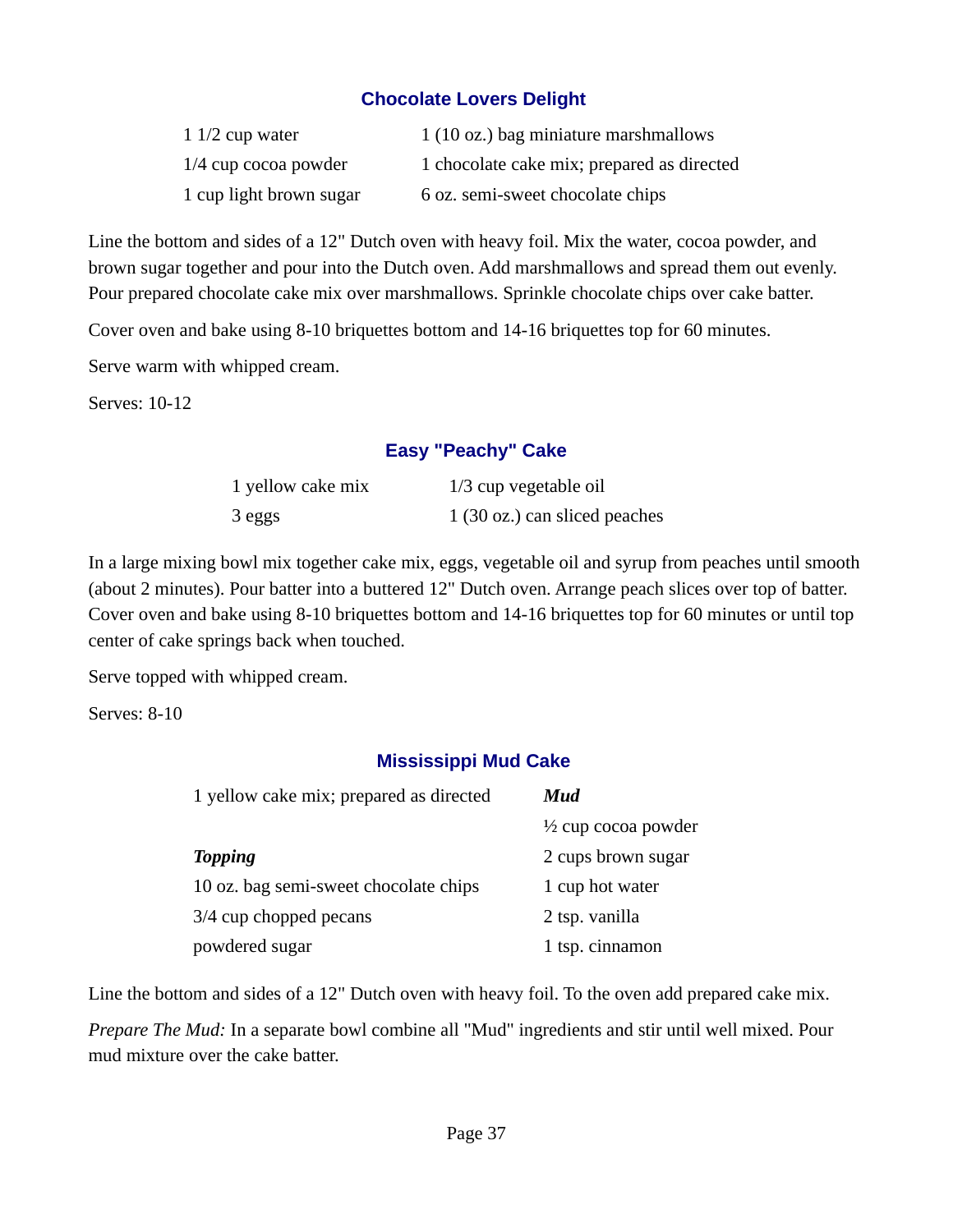*Bake:* Cover Dutch oven and bake using 8-10 briquettes bottom and 14-16 briquettes top for 60- 90 minutes replenishing coals after 60 minutes if cake is not done. Sprinkle chocolate chips and pecans over top of cake about 5 minutes before cake is done.

Dust top of cake with powdered sugar just before service.

Serve warm with whipped cream.

Serves: 10-12

### **Piña Colada Cake**

| Cake                                      | 1 cup flaked coconut                              |
|-------------------------------------------|---------------------------------------------------|
| 3 <sup>3</sup> ⁄4 cups all purpose flour  | 8 egg whites; room temperature                    |
| $(1)$ 3.4 oz. box vanilla instant pudding | $\frac{1}{2}$ tsp. cream of tartar                |
| 1 Tbs. baking powder                      |                                                   |
| $2\frac{1}{2}$ tsp. baking soda           | <b>Frosting</b>                                   |
| 1 tsp. salt                               | 8 oz. brick cream cheese; softened                |
| 1 cup $+$ 2 Tbs. butter; softened         | $\frac{1}{2}$ cup butter; softened                |
| 1 tsp. vanilla extract                    | 1 tsp. vanilla extract                            |
| 1 $\frac{1}{2}$ tsp. grated orange zest   | 3⁄4 tsp. coconut extract                          |
| 2 2/3 cup sugar                           | (2) 16 oz. boxes powdered sugar                   |
| 8 egg yolks; room temperature             | 2 Tbs. Captain Morgan's Spiced Dark Rum           |
| 1 cup pineapple juice                     | $\frac{1}{2}$ cup crushed pineapple; well drained |
| 1 cup water                               | 12 oz. toasted flaked coconut                     |
| 1/2 cup Captain Morgan's Spiced Dark Rum  |                                                   |

Sift together flour, pudding, baking powder, baking soda and salt. In a large mixing bowl beat butter, vanilla, and orange zest until soft. Gradually mix in 2 cups sugar until light. Beat in egg yolks 1 at a time. Combine pineapple juice, water, and rum in a measuring cup. Alternately mix in flour and pineapple juice mixtures starting and ending with flour. DO NOT over-beat the batter. Stir in coconut. In a separate bowl beat egg whites and cream of tartar until soft peaks form. Gradually mix in the remaining 2/3 cup sugar and continue beating until stiff but not dry. Gently fold egg whites into batter one half at a time.

Grease the bottom and sides of a 12" Dutch Oven. Pour batter into Dutch Oven and spread evenly to sides. Bake using 10-12 coals bottom and 14-16 coals top until lightly golden and top springs back when touched, about 90 minutes. For best results rotate oven and lid 90° in opposite directions every 15 minutes while baking. Allow cake to cool in pan for 15 minutes. Invert cake onto a rack and finish cooling. Cut cake in half horizontally. Separate halves. Place in icebox until chilled.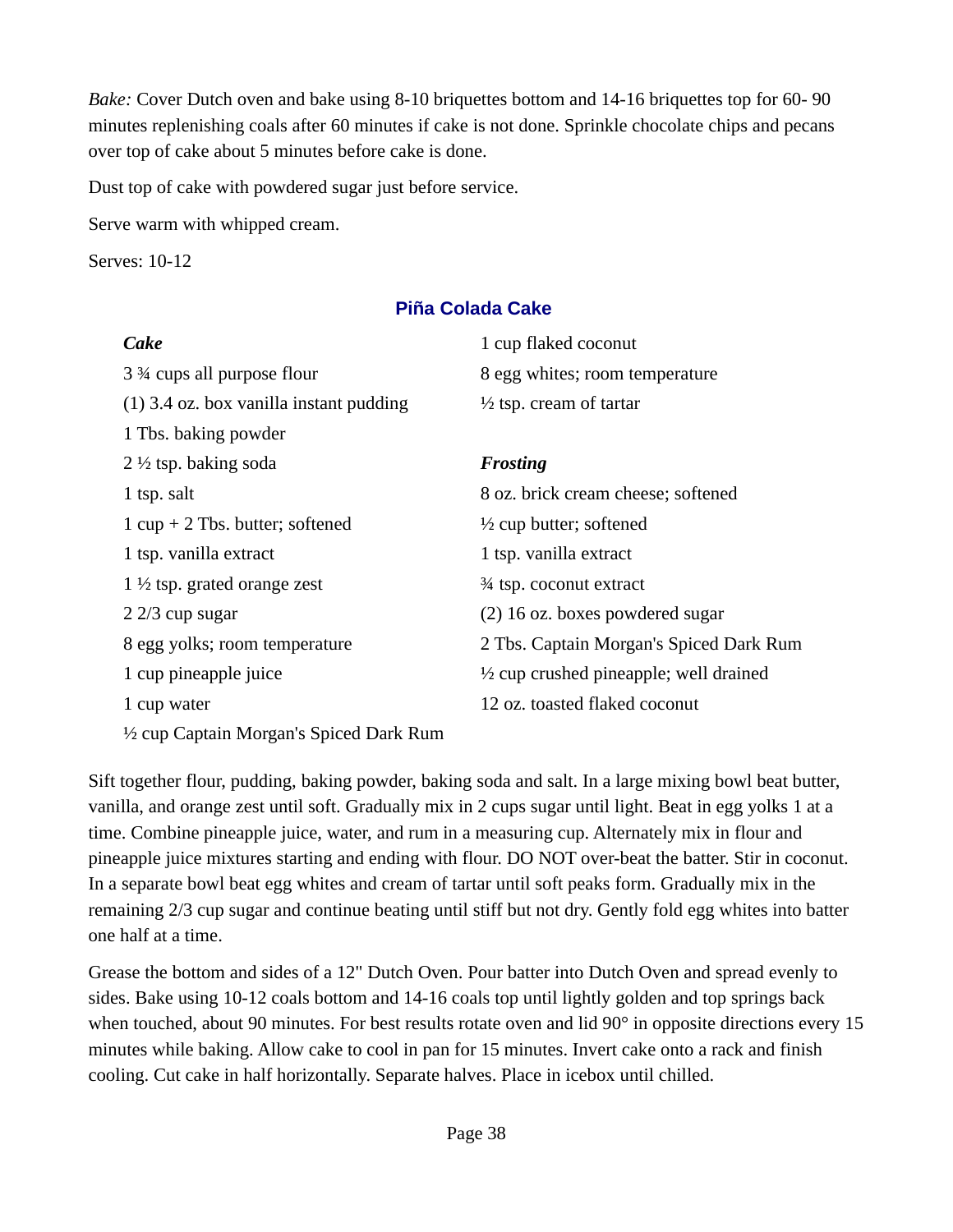In a large bowl cream together cream cheese, butter, vanilla, and coconut extract. Slowly mix in powdered sugar and rum. Transfer 1 cup frosting to another bowl and stir in pineapple.

Set 1 cake layer on a plate. Spread with pineapple frosting. Top with second cake layer, smooth side up. Frost top and sides of cake with remaining frosting. Press toasted coconut into frosting on top and sides of cake. Return to icebox and chill for 1 hour.

Garnish with whipped cream and sliced strawberries.

Serves: 18

*Note:* Tina and I served this dish as our dessert at the World Championship Dutch Oven cook-off in 1999. This dish was voted the number 1 dessert that year. I know you will enjoy it!

| <b>Topping</b>        | <b>Cake Batter</b>    |
|-----------------------|-----------------------|
| 4 Tbs. Butter         | 1 yellow cake mix     |
| 1 cup brown sugar     | 1 cup pineapple juice |
| 8 pineapple rings     | $1/3$ cup water       |
| 8 maraschino cherries | 3 eggs                |
|                       | $1/3$ cup oil         |

### **Pineapple Upside Down Cake**

*Prepare Cake Topping:* Melt butter in bottom of a 12" Dutch oven. Sprinkle brown sugar evenly over butter being careful not to touch the sugar once it has begun to dissolve into the butter. Carefully place pineapple rings on top of the brown sugar, 7 around the outside and 1 in the center. Place a maraschino cherry in the center of each pineapple ring.

*Prepare Cake Batter:* In a mixing bowl combine cake mix, pineapple juice, water, eggs and oil; mix well. Spoon cake batter carefully over the top of pineapple rings. Spread batter evenly to edges.

*Bake:* Cover Dutch oven and bake using 10-12 briquettes bottom and 14-16 briquettes top for 45 minutes or until top of cake springs back when touched.

Let the cake cool for 10 minutes or so in the oven with the lid cracked. Next run a rubber spatula around the inside edge of the oven to loosen the cake. To turn the cake out, first lay a piece of parchment paper across the top of the oven so it lays flat and replace the lid so that it holds the paper in place. Make sure you have an available lid stand resting on your table for the next step. Using gloved hands place one hand on the lid and the other hand under the oven and carefully lift and flip the oven over so the cake falls onto the lid. Rest the oven upside down on the lid stand and tap the bottom and sides of the oven lightly with your hand to make sure the cake didn't stick. Then lift the oven off the lid. The cake will be resting on the parchment lined lid and can be cooled this way or slid off the lid using the parchment paper. Allow cake to cool slightly before service.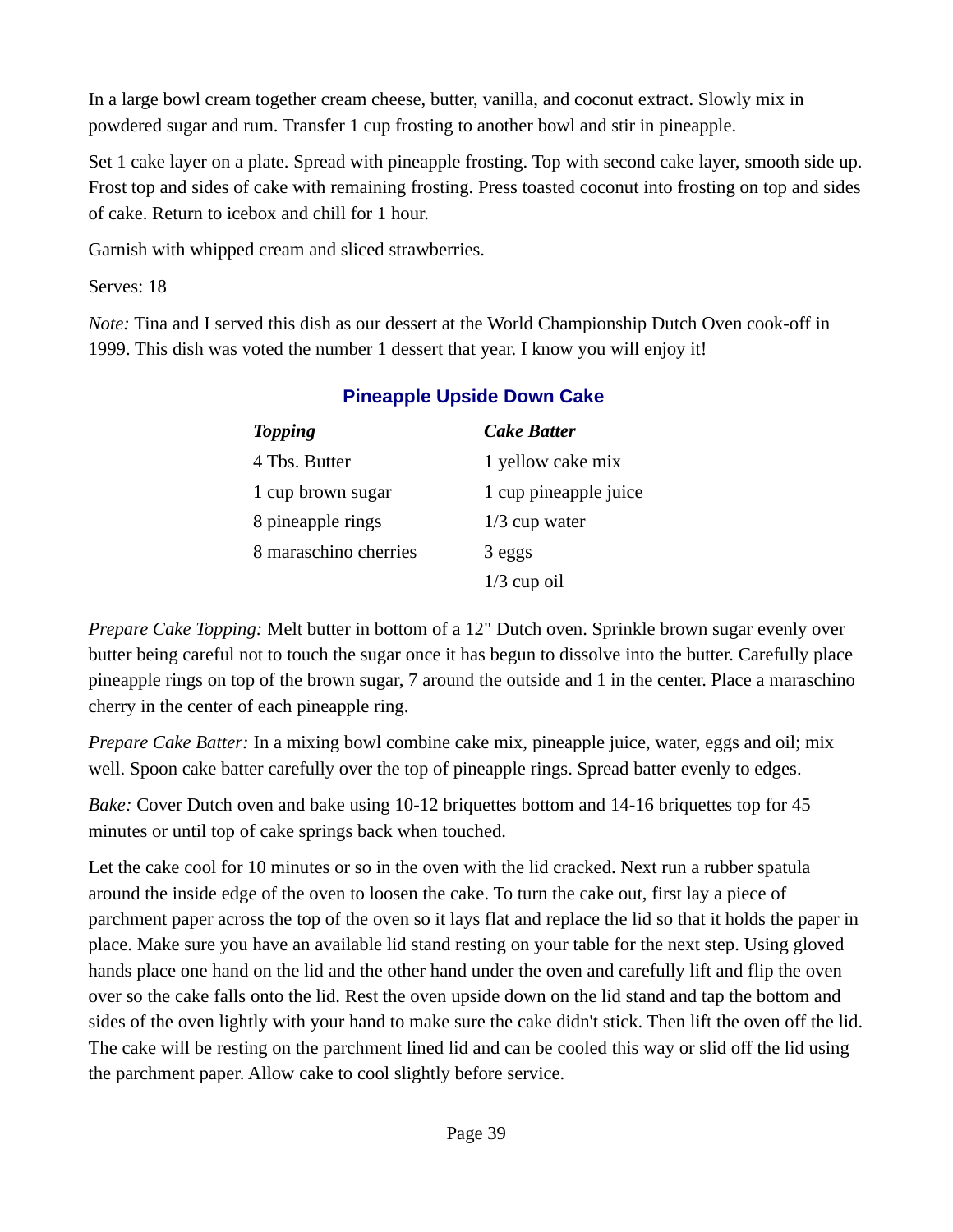Serve with vanilla ice cream or whipped cream as topping.

Serves: 8-10

| Cake                            | <b>Frosting</b>                                |
|---------------------------------|------------------------------------------------|
| 1 white cake mix                | 1 (8 oz.) brick cream cheese; room temperature |
| 1 (3 oz.) box Strawberry Jell-o | 4 Tbs. butter; room temperature                |
| 1 cup vegetable oil             | 1 tsp. vanilla                                 |
| 4 large eggs; beaten            | 3⁄4 cup mashed strawberries                    |
| ½ cup milk                      | $1\frac{1}{2}$ lbs. powdered sugar             |
| 1 cup flaked coconut            | $\frac{1}{2}$ cup chopped pecans               |
| 1 cup mashed strawberries       |                                                |
| 1 cup chopped pecans            |                                                |

### **Strawberry Pecan Cake**

*Prepare Cake:* In a large bowl stir together cake mix and Jell-o. Mix in oil, eggs, and milk until well mixed. Stir in coconut, strawberries, and pecans.

Spray a 10" Dutch oven with cooking spray then pour in cake batter and spread evenly. Cover oven and bake using 6-8 briquettes bottom and 12-14 briquettes top for 45 to 50 minutes or until top center of cake springs back when lightly touched. Remove heat from oven and let cake rest in oven with the lid cracked for 10 minutes.

Run a rubber spatula around the edge of the oven to loosen the cake. Lay a piece of parchment paper across the top of the oven then put the lid on and carefully invert the oven so that the cake drops onto the lid. Lift the oven off the lid then slide the cake off the lid onto a cooling rack and remove the parchment paper. Allow the cake to cool to room temperature.

*Prepare Frosting:* In a large bowl cream together the cream cheese and butter. Mix in vanilla and powdered sugar until a firm spreadable consistency is achieved. Chill the frosting if it seems a bit soft. Stir in strawberries and pecans.

Slice cooled cake in half horizontally and remove top half. Frost the cut side of bottom cake half then replace top half of cake cut side down. Frost top and sides of cake generously with frosting.

Serves: 10-12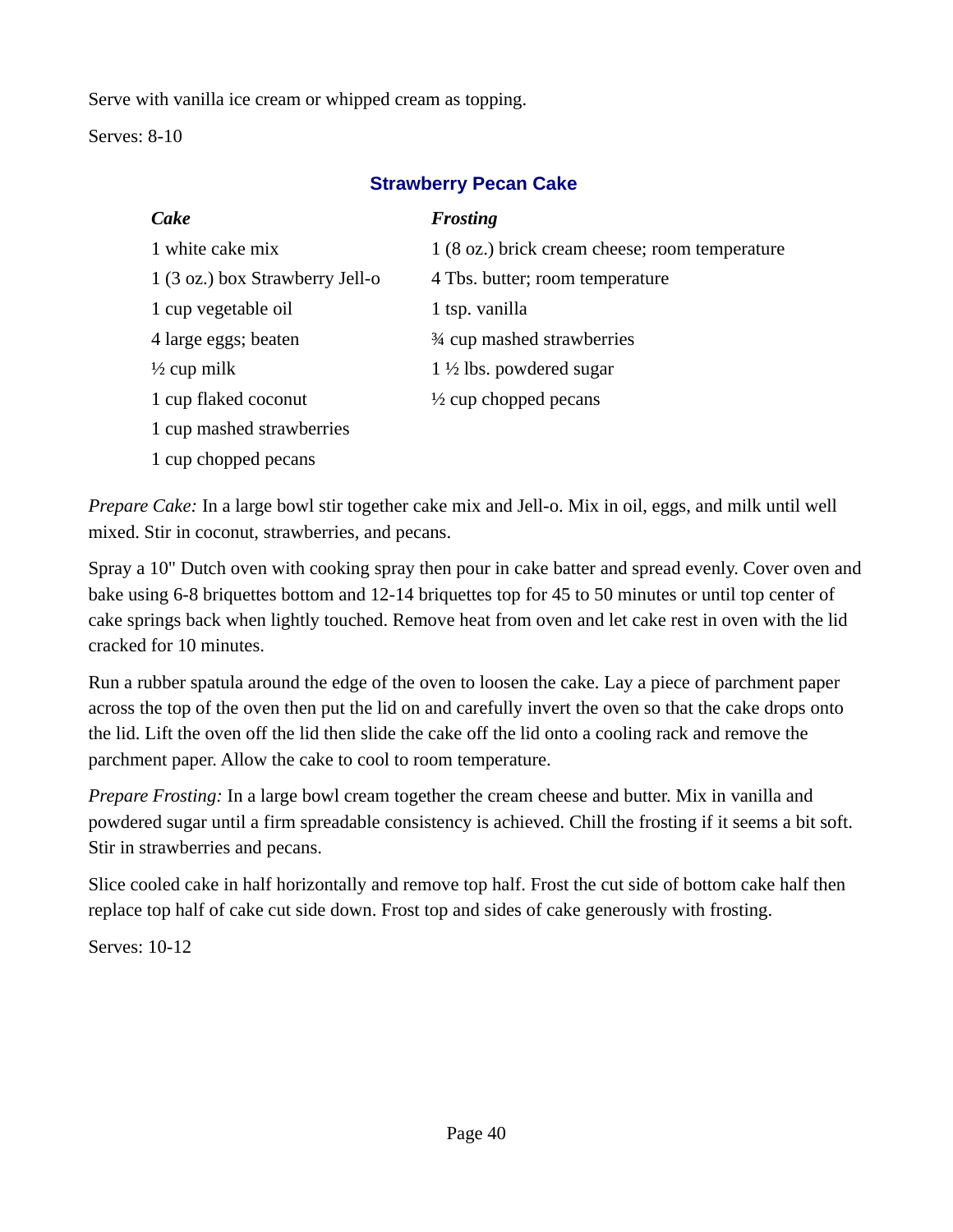# **Cobblers**

### **Apple Cobbler Deluxe**

| <b>Filling</b>                                      | <b>Topping</b>                   |
|-----------------------------------------------------|----------------------------------|
| 8 cups Granny Smith apples; thinly sliced           | 2 cups flour                     |
| 1 cup dried currants or raisins                     | 2 cups sugar                     |
| 1 cup sugar                                         | 2 tsp. baking powder             |
| 1 tsp. cinnamon                                     | $\frac{1}{2}$ tsp. salt          |
| $1\frac{1}{4}$ cup coarsely chopped pecans; divided | 2 eggs; well beaten              |
|                                                     | 1 cup evaporated milk            |
|                                                     | $\frac{1}{2}$ cup butter; melted |

*Prepare Filling:* Place apples in a buttered 12" Dutch oven. Sprinkle raisins over the apples. In a separate bowl combine sugar, cinnamon, and 1 cup of the pecans; stir to mix. Sprinkle over top of apples.

*Prepare Topping:* In a large bowl sift together the flour, sugar, baking powder and salt. In a separate bowl mix together eggs, evaporated milk and melted butter. Add liquid ingredients to dry all at once and mix until smooth. Pour batter over apples then sprinkle with remaining pecans.

Cover and bake for 45 to 60 minutes using 8-10 briquettes bottom and 14-16 briquettes top until topping is golden brown.

Serve with vanilla ice cream.

Serves: 12-14

### **Banana Crumble**

| 10 ripe bananas; peeled          | 1 tsp. salt                                   |
|----------------------------------|-----------------------------------------------|
| 1 $\frac{1}{2}$ cup brown sugar  | 1 cup flour                                   |
| $1\frac{1}{2}$ cups orange juice | $1\frac{1}{2}$ sticks butter; cut into pieces |
| 1 tsp. nutmeg                    | 1 cup instant oats                            |
| 2 tsp. vanilla                   |                                               |

Slice bananas into 1/4" pieces and place in a lightly buttered 12" Dutch oven. Combine orange juice and vanilla and pour over bananas.

In a separate bowl combine flour, oats, brown sugar, nutmeg and salt; stir to mix. Cut in the butter until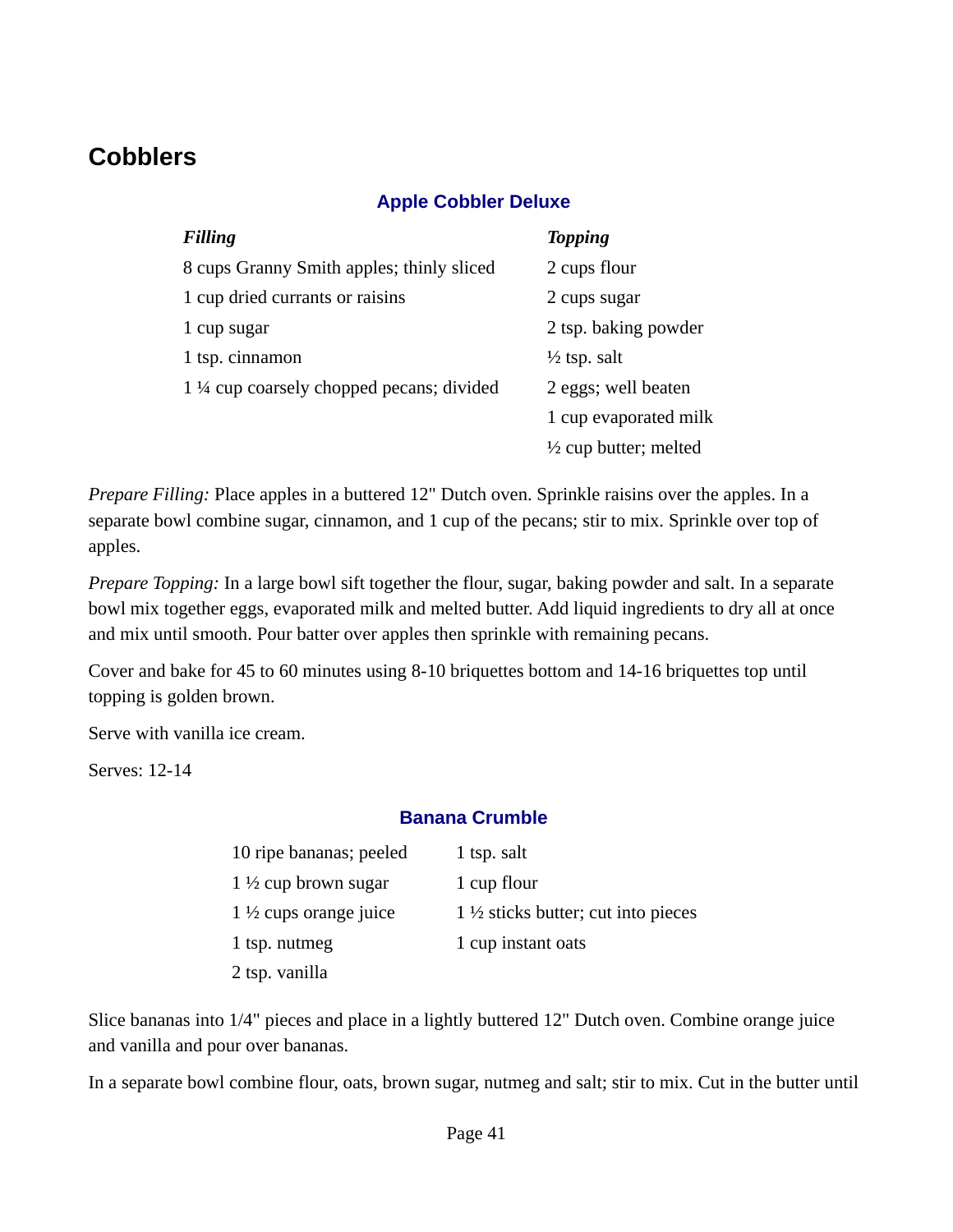mixture is about the size of small peas. Spoon crumble mixture over fruit.

Cover and bake for 20 to 30 minutes using 10-12 briquettes bottom and 16-18 briquettes top until crumble is golden brown.

Serve with vanilla ice cream.

Serves: 8-10

### **Blackberry Cobbler**

| 2 sticks butter          | 1 egg                                               |
|--------------------------|-----------------------------------------------------|
| 2 cups flour             | 4 cups fresh blackberries or 2 bags frozen (thawed) |
| 2 cups sugar             | $\frac{1}{2}$ cup sugar                             |
| 1 Tbs. baking powder     | $1\frac{1}{2}$ tsp. fresh grated lemon zest         |
| 1 tsp. salt              | 1 tsp. cinnamon                                     |
| 1 $\frac{1}{2}$ cup milk |                                                     |

Melt butter in a 12" Dutch oven using 10-12 briquettes bottom heat.

Wash fresh blackberries and drain. In a large bowl combine blackberries, sugar and lemon zest; stir to coat blackberries. Let rest.

In a separate bowl combine flour, sugar, baking powder, salt, milk, and egg; mix until smooth. Pour batter over melted butter -- do not stir. Carefully spoon blackberries over top of the batter -- do not stir. Sprinkle cinnamon over top.

Cover and bake using 10-12 briquettes bottom and 18-20 briquettes top for 35 to 45 minutes rotating the oven and lid 1/4 turn in opposite directions every 10 minutes until crust is golden brown.

Serve topped with whipped cream or serve with vanilla ice cream.

Serves: 10

### **Blueberry Cobbler**

| 2 sticks butter         | 4 cups fresh blueberries or (24 oz.) frozen (thawed) |
|-------------------------|------------------------------------------------------|
| 2 cups flour            | $\frac{1}{2}$ cup sugar                              |
| 2 cups sugar            | 1 tsp. fresh grated lemon zest                       |
| 1 Tbs. baking powder    | 1 tsp. lemon juice                                   |
| 1 tsp. salt             | 2 tsp. cinnamon                                      |
| $1\frac{1}{2}$ cup milk | $\frac{1}{4}$ cup water                              |
| 1 egg                   |                                                      |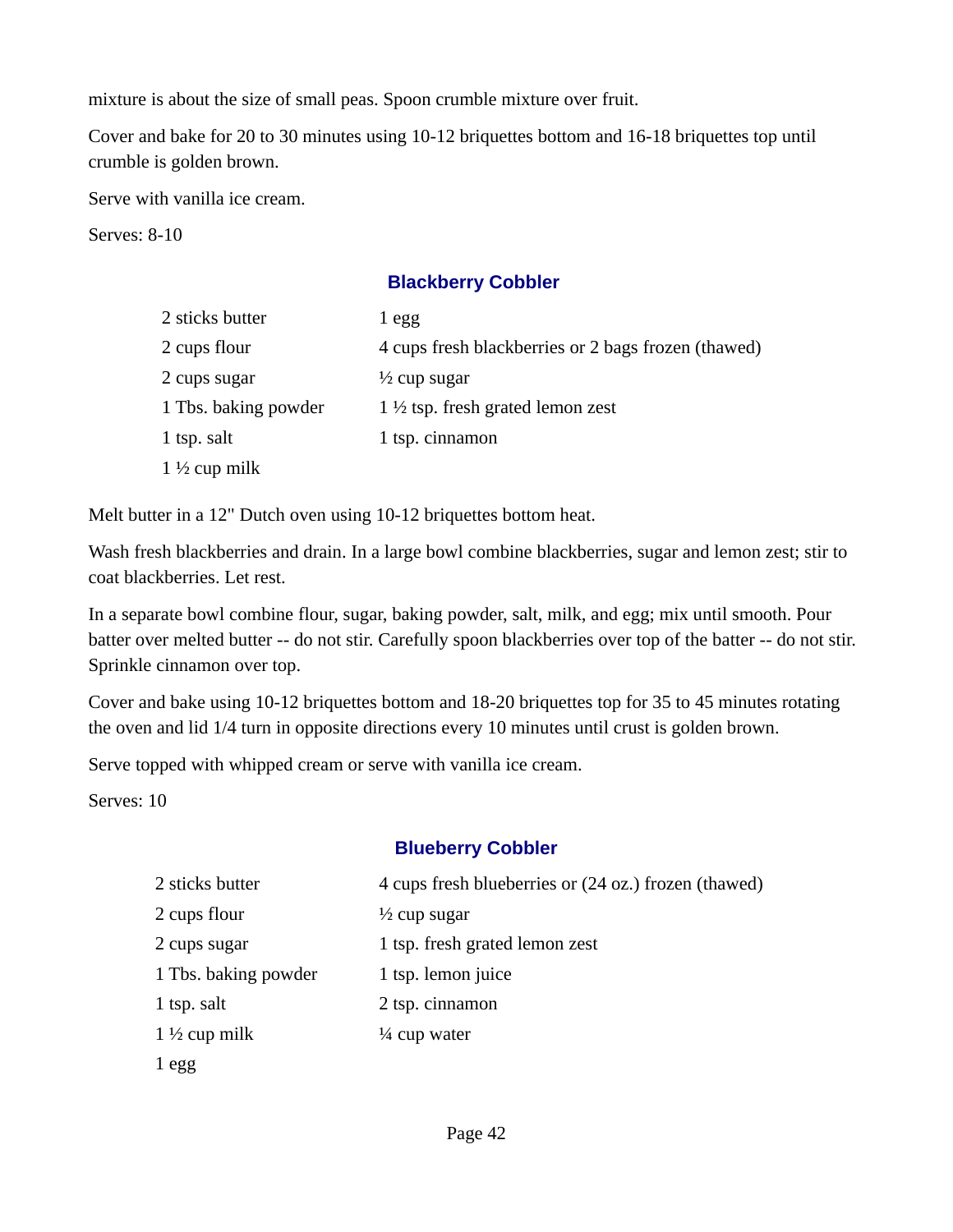Melt butter in a 12" Dutch oven using 10-12 briquettes bottom heat.

Wash fresh blueberries and drain. In a large bowl combine blueberries, sugar, lemon zest, lemon juice, 1 tsp. of the cinnamon and water; stir to coat blueberries. Let rest.

In a separate bowl combine flour, sugar, baking powder, salt, milk and egg; mix until smooth. Pour batter over melted butter -- do not stir. Carefully spoon blueberries over top of the batter -- do not stir. Sprinkle remaining cinnamon over top.

Cover and bake using 10-12 briquettes bottom and 18-20 briquettes top for 35 to 45 minutes rotating oven and lid 1/4 turn in opposite directions every 10 minutes until crust is golden brown.

Serve topped with whipped cream or serve with vanilla ice cream.

Serves: 10

### **Caramel Apple Crisp**

| <b>Filling</b>                                           | <b>Topping</b>                    |
|----------------------------------------------------------|-----------------------------------|
| 8-10 large granny smith apples; peeled, cored and sliced | 2 cups brown sugar                |
| 2 Tbs. lemon juice                                       | 2 cups flour                      |
| $2/3$ cup sugar                                          | 1 cup instant oatmeal             |
| $1/3$ cup flour                                          | $\frac{1}{2}$ cup chopped walnuts |
| 2 tsp. ground cinnamon                                   | 1 cup butter; melted              |
| 3⁄4 tsp. ground nutmeg                                   | 3⁄4 tsp. salt                     |
| 1/4 tsp. ground cloves                                   |                                   |

1 (12 oz.) jar caramel sauce

In a buttered 12" Dutch oven add apples and lemon juice; stir to coat apples. In a separate dish combine sugar, flour, cinnamon, nutmeg, cloves and salt; stir to mix. Pour dry ingredients over apples and stir until apples are well coated. Spread out apples and pour caramel sauce over the top.

In a medium bowl combine brown sugar, flour, oatmeal, and walnuts; stir to mix. Using a fork mix in melted butter to form coarse crumbs. Spread topping evenly over apples.

Cover Dutch oven and bake using 10-12 briquettes bottom and 16-18 briquettes top for 60 minutes.

Serves: 16

### **Cherry Crisp Cobbler**

| 2 (30 oz.) cans cherry pie filling | $\frac{1}{2}$ cup chopped pecans |
|------------------------------------|----------------------------------|
| 2 cups sugar                       | 1 cup butter                     |
| 2 cups flour                       | 1 tsp. vanilla                   |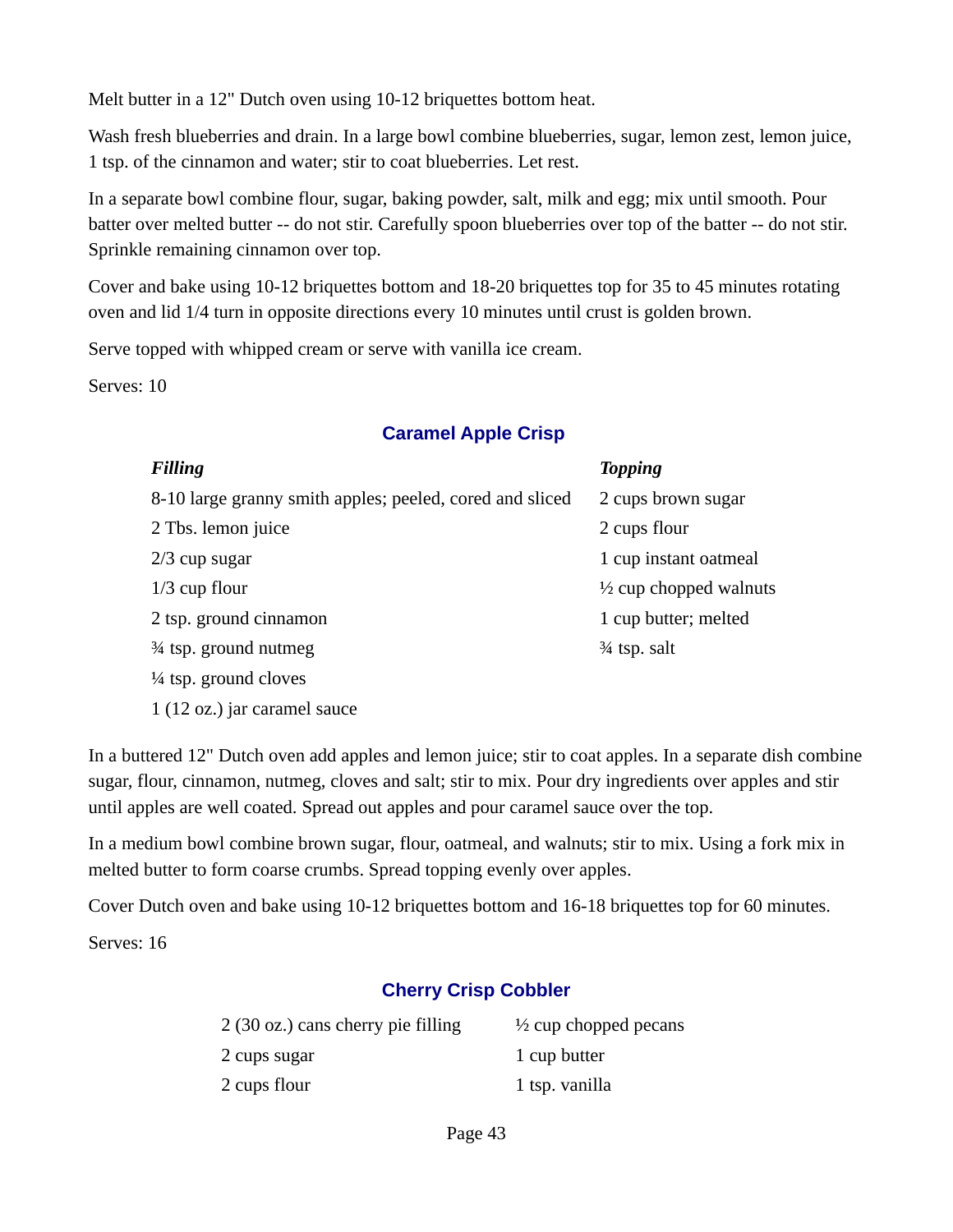### 1 cup oatmeal

Line a 12" Dutch oven with heavy duty foil. Pour cherry pie filling into oven and spread evenly. In a separate bowl combine sugar, flour, oatmeal, and pecans; stir to mix. Add vanilla. Cut butter into 1 Tbs. size pieces then using your fingers work butter into the crumb mixture until coarse pea sized crumbs form. Spread topping evenly over cherries.

Cover Dutch oven and bake using 8-10 briquettes bottom and 14-16 briquettes top for 45-60 minutes until crisp is golden brown and fruit is bubbly. Serve topped with whipped cream.

*Variation:* Stir in one 30 oz. can of drained sliced peaches or diced pears to the cherry pie filling. Serves: 12-14

| <b>Filling</b>                    | 34 tsp. salt                                 |
|-----------------------------------|----------------------------------------------|
| 10 cups granny smith apple slices |                                              |
| 2 Tbs. lemon juice                | <b>Topping</b>                               |
| $\frac{3}{4}$ cup sugar           | 2 cups brown sugar                           |
| $\frac{1}{2}$ cup brown sugar     | 2 cups flour                                 |
| $1/3$ cup flour                   | 1 cup oatmeal                                |
| 2 tsp. ground cinnamon            | $\frac{1}{2}$ cup chopped walnuts (optional) |
| 3⁄4 tsp. grated nutmeg            | 1 cup butter; melted                         |
| $\frac{1}{4}$ tsp. ground cloves  |                                              |

### **Dutch Apple Crisp**

*Prepare Filling:* In a 12" Dutch oven add apples and lemon juice; stir to coat apples. In a separate dish combine remaining filling ingredients and stir to mix. Pour dry ingredients over apples and stir until apples are well coated.

*Prepare Topping:* In a separate bowl combine brown sugar, flour, oatmeal, and walnuts; stir to mix. Using a fork, mix in butter. Spread topping evenly over apples.

*Bake:* Cover Dutch oven and bake using 12-14 briquettes bottom and 16-18 briquettes top for 60 minutes.

Serve topped with whipped cream.

Serves: 12-14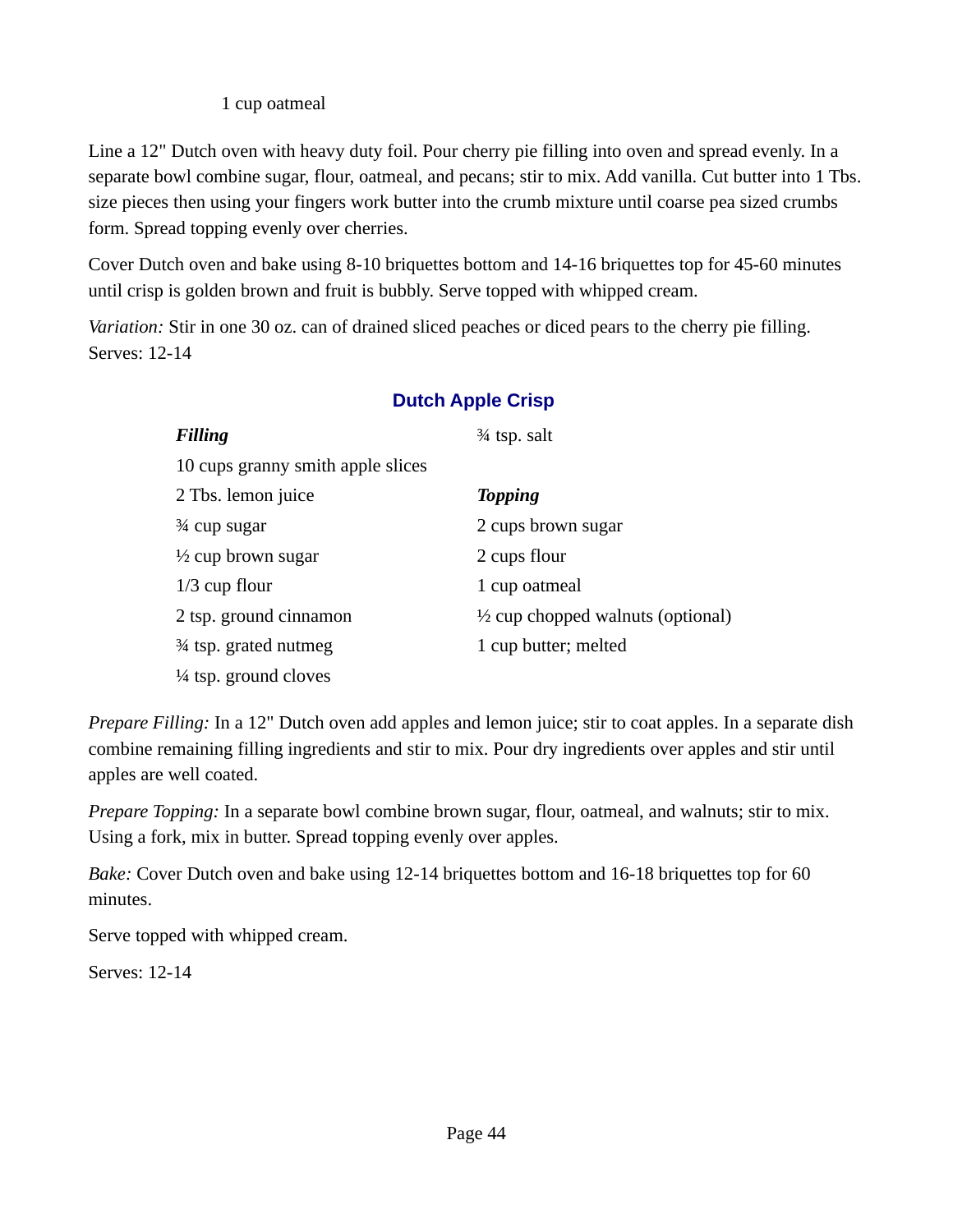### **Easy Fruit Cobbler**

| 2 sticks butter      | 1 tsp. salt                          |
|----------------------|--------------------------------------|
| 2 cups flour         | $1\frac{1}{2}$ cup milk              |
| 2 cups sugar         | $1$ egg                              |
| 1 Tbs. baking powder | $2(20 \text{ oz.})$ cans pie filling |

Melt butter in a 12" Dutch oven using 10-12 briquettes bottom heat.

In a separate bowl combine flour, sugar, baking powder, salt, milk and egg; mix until smooth. Pour batter over melted butter -- do not stir. Spoon pie filling by tablespoons over batter -- do not stir.

 Cover and bake using 10-12 briquettes bottom and 18-20 briquettes top for 35 to 45 minutes rotating oven and lid 1/4 turn in opposite directions every 10 minutes until crust is golden brown.

Serve topped with whipped cream or with vanilla ice cream.

Serves: 12

### **Easy Peach Cobbler**

| 2 (30 oz.) cans sliced peaches; drained | 1 can Sprite or 7Up      |
|-----------------------------------------|--------------------------|
| 1 yellow cake mix; dry                  | ice cream of your choice |

Into a 12" Dutch oven add peaches and spread out. Pour cake mix over peaches then pour the soda over the cake mix. Stir to mix completely. Place lid on oven. Bake for 45 minutes to an hour using 12 briquettes top and 12 briquettes bottom. Rotate oven and lid every 15 minutes.

*Variation:* Use the whole can of peaches; juice included, and stir in 1/3 cup of instant tapioca. As the cobbler cooks the tapioca will absorb the juices and make a nice bubbly cobbler. Serve warm with ice cream. Serves: 8-10

### **Easy Peach Cobbler 2**

| 2 sticks butter      | $1\frac{1}{2}$ cup milk |
|----------------------|-------------------------|
| 2 cups flour         | $1$ egg                 |
| 2 cups sugar         | 4 cups sliced peaches   |
| 1 Tbs. baking powder | 1 tsp. cinnamon         |
| 1 tsp. salt          |                         |

Melt butter in a 12" Dutch oven using 10-12 briquettes bottom heat.

In a separate bowl combine flour, sugar, baking powder, salt, milk and egg; mix until smooth. Pour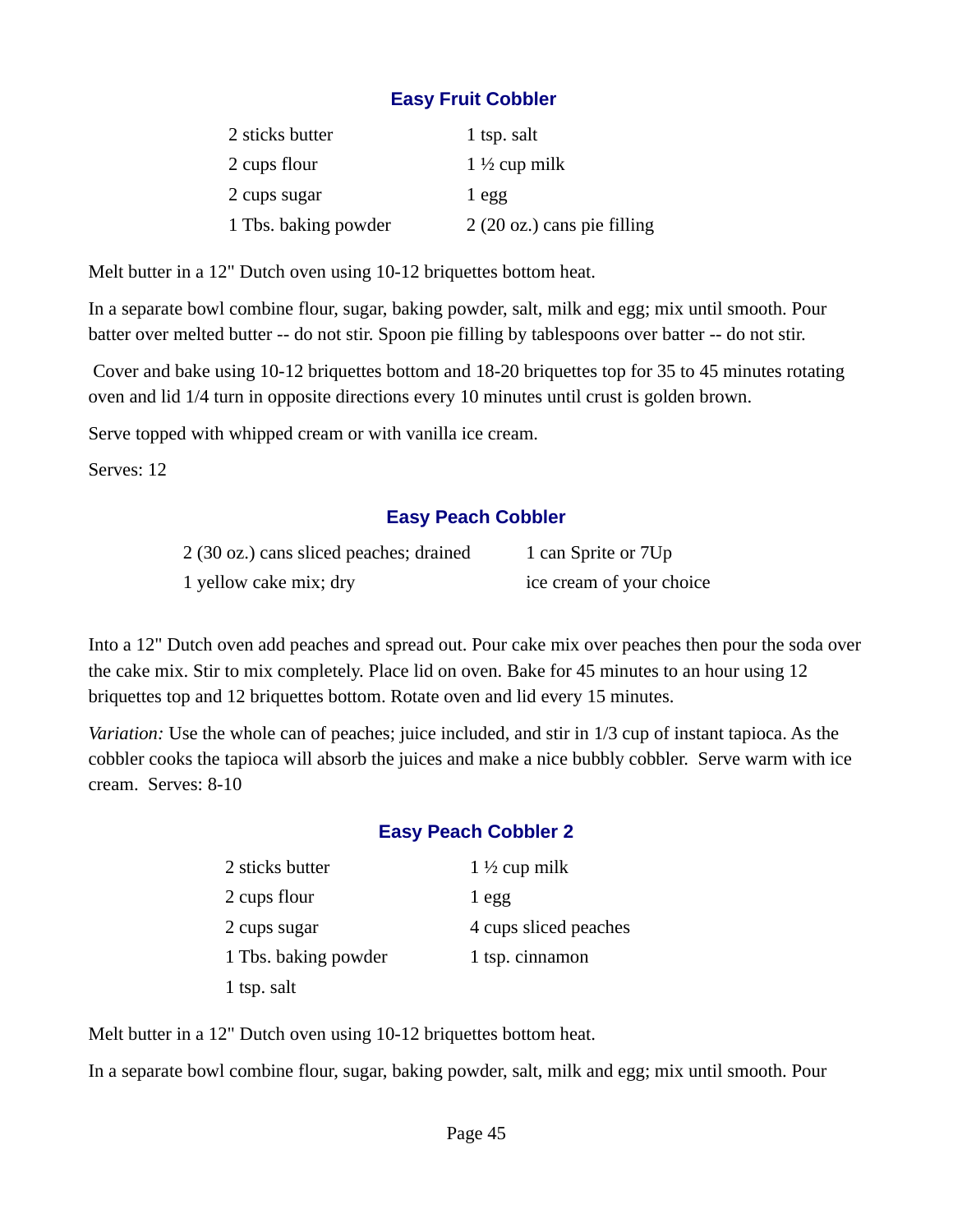batter over melted butter -- do not stir. Carefully add peaches over top of the batter -- do not stir. Sprinkle cinnamon over top.

Cover and bake using 10-12 briquettes bottom and 18-20 briquettes top for 35 to 45 minutes rotating oven and lid 1/4 turn in opposite directions every 10 minutes until crust is golden brown.

Serve topped with whipped cream or with vanilla ice cream.

Serves: 12

### **French Apple Cobbler**

| <b>Filling</b>                | $\frac{1}{2}$ cup cold water |
|-------------------------------|------------------------------|
| 9 granny smith apples; sliced |                              |
| $2\frac{1}{4}$ cup sugar      | <b>Batter</b>                |
| 6 Tbs. flour                  | 3 eggs; slightly beaten      |
| 3⁄4 tsp. salt                 | 6 Tbs. butter; melted        |
| 2 tsp. vanilla                | 2 cups flour                 |
| 2 Tbs. butter; melted         | 2 cups sugar                 |
| $1\frac{1}{2}$ tsp. cinnamon  | 2 tsp. baking powder         |
| $\frac{3}{4}$ tsp. nutmeg     | 1 tsp. salt                  |

*Prepare Filling:* In a large bowl combine all filling ingredients and stir until well mixed. Pour filling into a well oiled 12" Dutch oven.

*Prepare Batter:* Beat together eggs and butter. Stir together flour, sugar, baking powder, and salt then mix into wet ingredients. Pour batter evenly over apples.

*Bake:* Place lid on Dutch oven and bake using 10-12 briquettes bottom and 16-18 briquettes top for 45- 60 minutes.

Serve topped with whipped cream.

Serves: 10-12

### **Fruit Cobbler Delight**

| 1 (30 oz.) can fruit cocktail    | $1/2$ tsp. ground nutmeg        |
|----------------------------------|---------------------------------|
| 1 (30 oz.) can sliced peaches    | 1 yellow or lemon cake mix; dry |
| 1 (12 oz.) can crushed pineapple | 1 cup brown sugar               |
| $1/2$ cup instant tapioca        | 1/4 lb. Butter; cut into pieces |
| $1/2$ tsp. ground cinnamon       |                                 |
|                                  |                                 |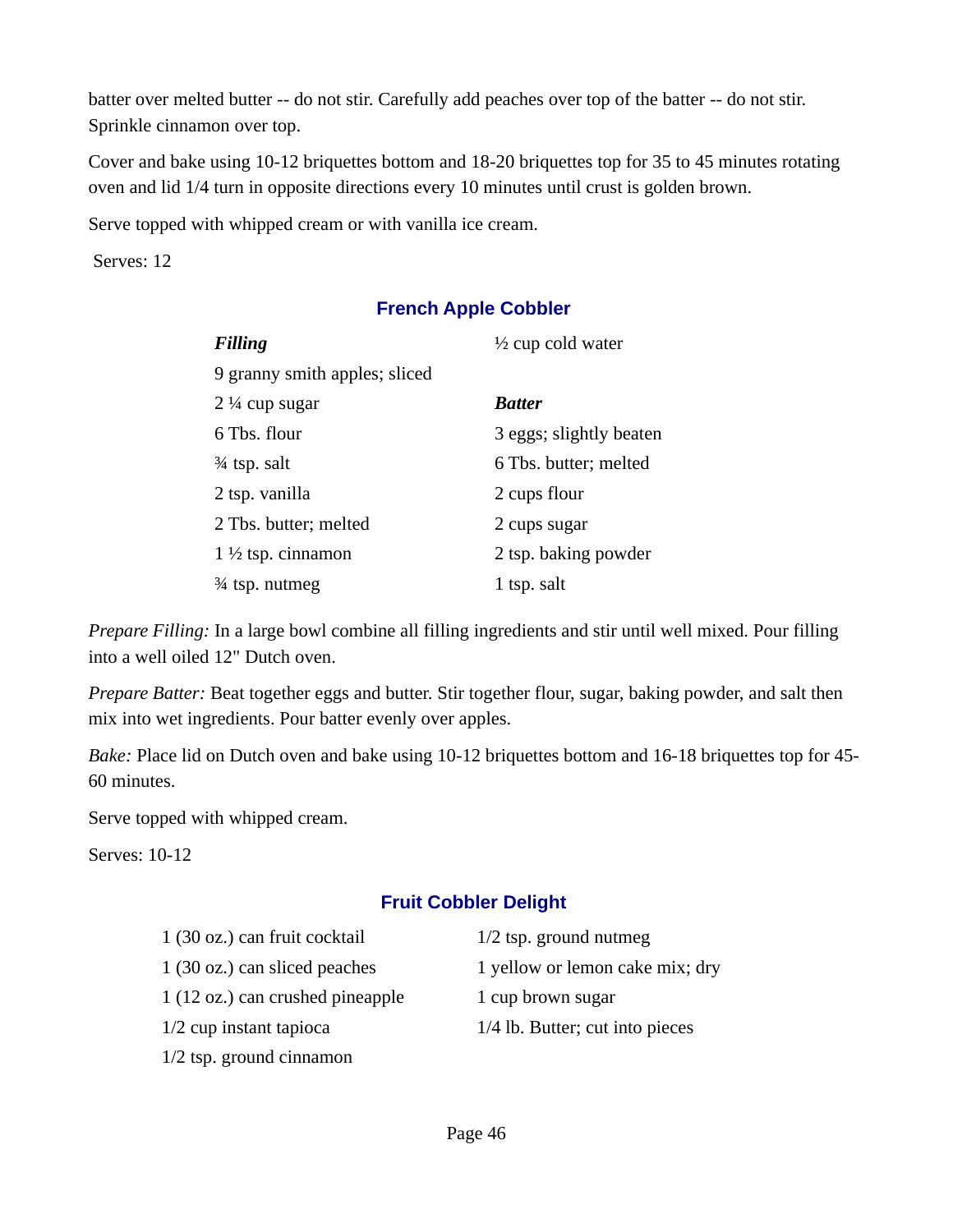Into a 12" Dutch oven add canned fruit (juice included), tapioca, cinnamon, and nutmeg. Stir to mix. Sprinkle cake mix evenly over top of fruit. Sprinkle brown sugar over top of cake mix. Dab butter all over top of brown sugar. Place lid on oven. Bake for 45 minutes to an hour using 12 briquettes top and 12 briquettes bottom heat. Cobbler is done when top is brown and cake has absorbed fruit juices and is no longer dry.

*Variation:* Combine 1 cup of crushed pecan halves with the brown sugar for a crunchier topping.

Serves: 8-10

### **Fruit Cobbler Deluxe**

| 1 (30 oz.) can sliced peaches; drained  | 1 (20 oz.) can crushed pineapple           |
|-----------------------------------------|--------------------------------------------|
| 1 tsp. cinnamon                         | 1 can Eagle Brand Sweetened Condensed Milk |
| 1 (30 oz.) can sliced apricots; drained | 1 tsp. almond extract                      |
| 1 box white cake mix                    | 1/3 cup toasted sliced almonds             |

Line a 12" Dutch oven with heavy duty foil. To lined Dutch oven add fruit, almond extract, cinnamon, and 1/2 cup of the dry cake mix; stir to mix.

In a separate bowl mix together the remaining cake mix and the sweetened condensed milk to form a batter. Pour batter over the top of the fruit and sprinkle with toasted almonds.

Cover and bake for 45 to 60 minutes using 8-10 briquettes bottom and 14-16 briquettes top until topping is golden brown.

Serve topped with whipped cream or serve with vanilla ice cream.

Serves: 8-10

### **Old Home Apple Crisp**

| <b>Apple Filling</b>                                     | $\frac{3}{4}$ tsp. salt                             |
|----------------------------------------------------------|-----------------------------------------------------|
| 1 cup dried currants                                     |                                                     |
| $\frac{1}{4}$ cup spiced dark rum                        | <b>Crisp Topping</b>                                |
| 8-9 large granny smith apples; peeled, cored, and sliced | 1 cup all-purpose flour                             |
| 1 lemon; juice from                                      | 1 cup old fashioned oats                            |
| $1/3$ cup instant tapioca                                | 1 cup brown sugar; packed                           |
| $1\frac{1}{4}$ cups sugar                                | 3⁄4 cup chopped pecans or walnuts                   |
| 2 tsp. ground cinnamon                                   | $\frac{1}{2}$ tsp. ground cinnamon                  |
| 3⁄4 tsp. grated nutmeg                                   | $\frac{1}{2}$ cup + 2 Tbs. unsalted butter; chilled |
| $\frac{1}{4}$ tsp. ground cloves                         |                                                     |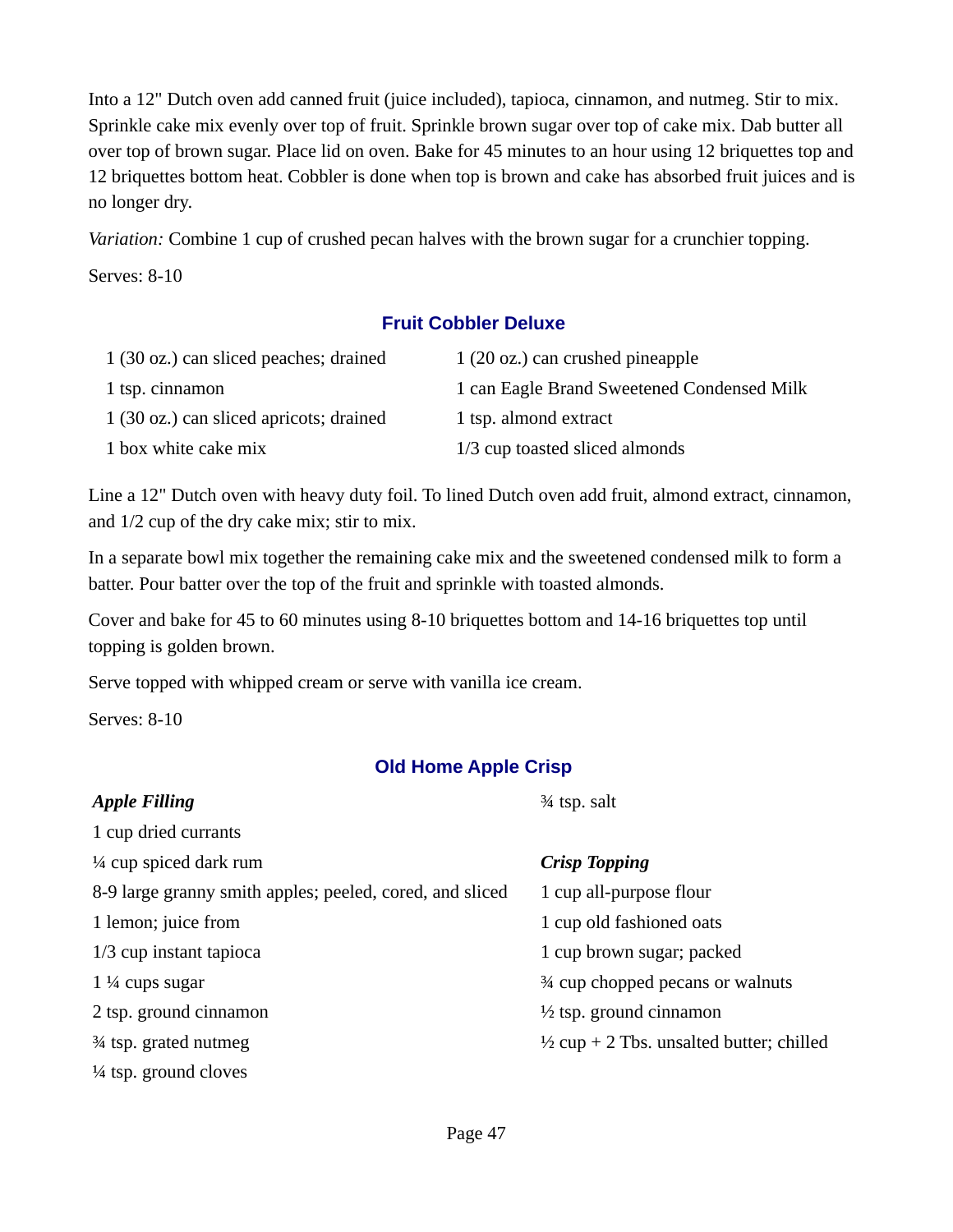*Prepare Filling:* In a large mixing bowl soak currants in 1/4 cup rum for 30 minutes. Add the remaining filling ingredients and stir to mix well. Cover with plastic wrap and set aside for 1 hour until juices run.

*Prepare Crisp Topping:* In a medium mixing bowl add all topping ingredients except butter; stir to combine. Cut butter into small pieces and add to other ingredients. Use your fingers to work butter into flour mixture until coarse crumbs form.

*Assemble Crisp:* Add prepared filling to a clean lightly oiled 12" Dutch oven; spread evenly. Sprinkle crisp topping evenly over top of filling.

Cover oven and bake using 10-12 briquettes bottom and 18-20 briquettes top (375° F.) for about 1 hour until crisp is golden brown and filling is bubbly. For even browning make sure to rotate the base and lid of the oven a 1/4 turn in opposite directions every 10-15 minutes.

Serve warm with vanilla ice cream or topped with whipped cream.

Serves: 12-14

### **Peach-Orange Dump Cobbler**

| 2 (30 oz.) cans sliced peaches; drained  | 1 yellow cake mix; dry         |
|------------------------------------------|--------------------------------|
| 2 (8 oz.) cans mandarin oranges; drained | 1 can Orange soda              |
| $1\frac{1}{2}$ tsp. cinnamon             | 4 Tbs. Butter; cut into pieces |
| 3⁄4 cup brown sugar                      | vanilla ice cream              |

Line a 12" Dutch oven with heavy duty foil. To Dutch oven add peaches, oranges, and cinnamon. Stir to mix. Sprinkle brown sugar over fruit. Dump cake mix in a large pile over center of fruit. Make a well in the center of the cake mix. Pour orange soda into the well then stir cake mix in to moisten. Spread mixture evenly over fruit. Dot top with butter.

Place lid on Dutch oven and bake using 8-10 briquettes bottom and 14-16 briquettes top for 45 -60 minutes.

Serve warm with vanilla ice cream.

Serves: 8-10

# **Cookies**

### **Oatmeal-Craisin-Chocolate Chip Cookies**

| 1 cup butter; room temperature | 1 tsp. salt               |
|--------------------------------|---------------------------|
| 1 cup brown sugar; packed      | 3 cups old fashioned oats |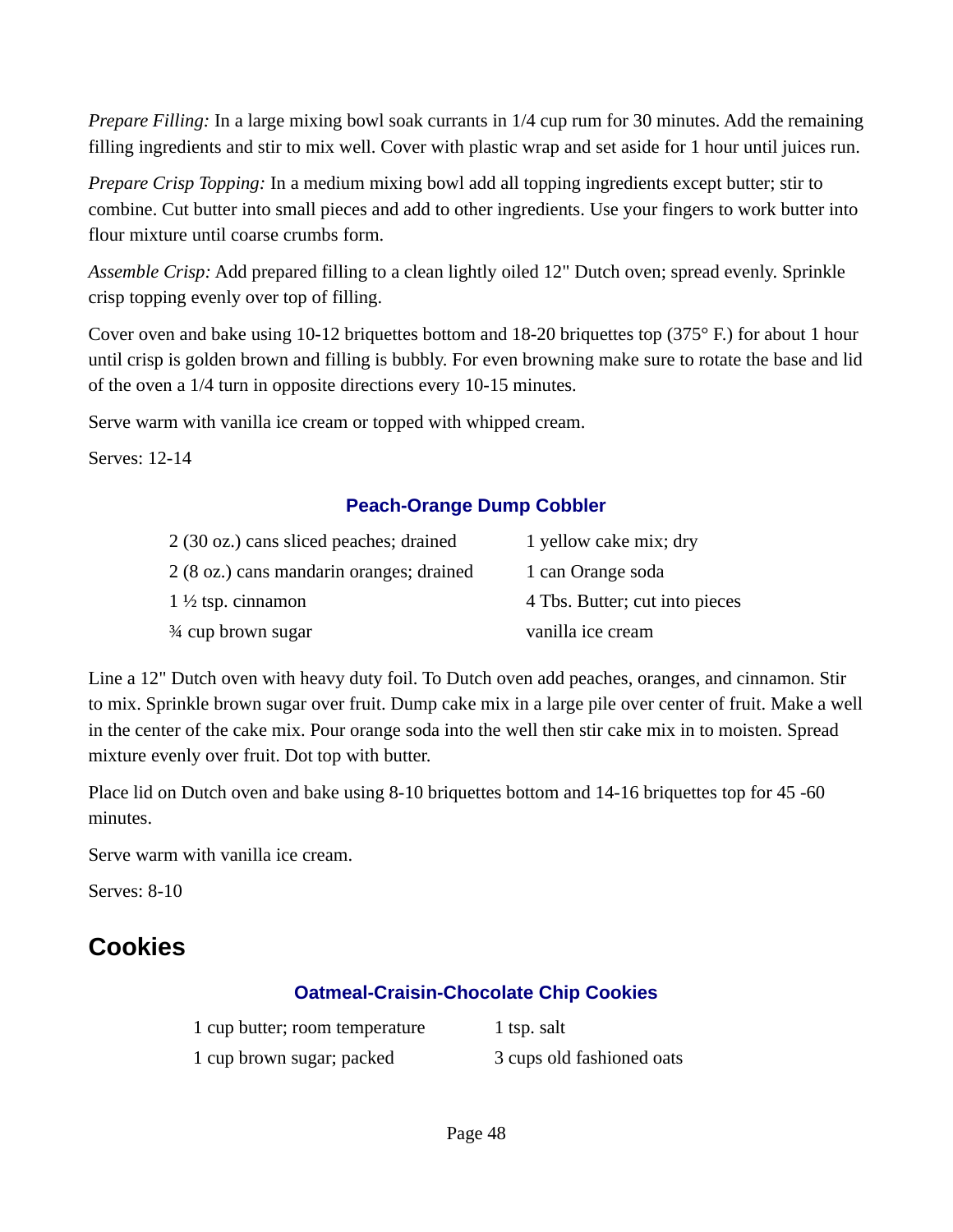| $\frac{1}{2}$ cup granulated sugar     | 1 cup shredded coconut            |
|----------------------------------------|-----------------------------------|
| 2 extra large eggs                     | 1 cup craisins                    |
| 1 tsp. vanilla                         | $\frac{1}{2}$ cup chocolate chips |
| 1 $\frac{1}{2}$ cups all purpose flour | $\frac{1}{2}$ cup chopped pecans  |
| $1\frac{1}{4}$ tsp. baking soda        | $\frac{1}{2}$ cup chopped walnuts |

In a large mixing bowl cream together butter, sugars, eggs, and vanilla. Stir in flour, soda, salt, and oats; mixing well. Stir in remaining ingredients.

Lightly oil a 14" Dutch oven. Using a tablespoon, drop cookie dough in small balls about 2" apart in Dutch oven. Cover and bake using 12 briquettes bottom and 16 briquettes top for 12-14 minutes or until tops of cookies just start turning brown. Remove cookies from oven using a plastic pancake turner and let cool. Repeat process until all cookie dough is used.

Enjoy!

*Yield:* About 4 dozen cookies

# **Pies**

### **Bumble Berry Hazel Nut Crumb Pie**

| <b>Crust</b>                                              | 3 Tbs. butter              |
|-----------------------------------------------------------|----------------------------|
| 2 $\frac{1}{2}$ cups roasted hazel nuts; peeled & chopped | 1 cup blackberries         |
| $3\frac{1}{2}$ cups all-purpose flour                     | 1 cup raspberries          |
| 1 cup sugar                                               | 1 cup blueberries          |
| 1 $\frac{1}{2}$ cups butter; chilled                      | 1 cup strawberries; sliced |
|                                                           | 1 cup chopped apple        |
| <b>Filling</b>                                            | 1 cup rhubarb; sliced      |
| $1\frac{1}{4}$ cups sugar                                 | 2 Tbs. lemon juice         |
| $\frac{1}{2}$ cup all-purpose flour                       |                            |

*Prepare Pie Filling:* To a large mixing bowl add flour and sugar; stir to mix. Cut in butter. Add fruit and lemon juice; stir to coat all fruit pieces. Cover and set aside.

*Prepare Crumb Crust:* In a mixing bowl combine all but 1/2 cup of the chopped hazel nuts, flour, and sugar; stir to mix well. Cut in butter until coarse crumbs form.

*Assemble Pie:* Press 2/3 of the crumb mixture into the bottom and 2" up sides of a 12" Dutch oven. Spoon in fruit filling and spread evenly. Sprinkle remaining crumb mixture over top of filling. Sprinkle reserved hazel nuts over top of crust.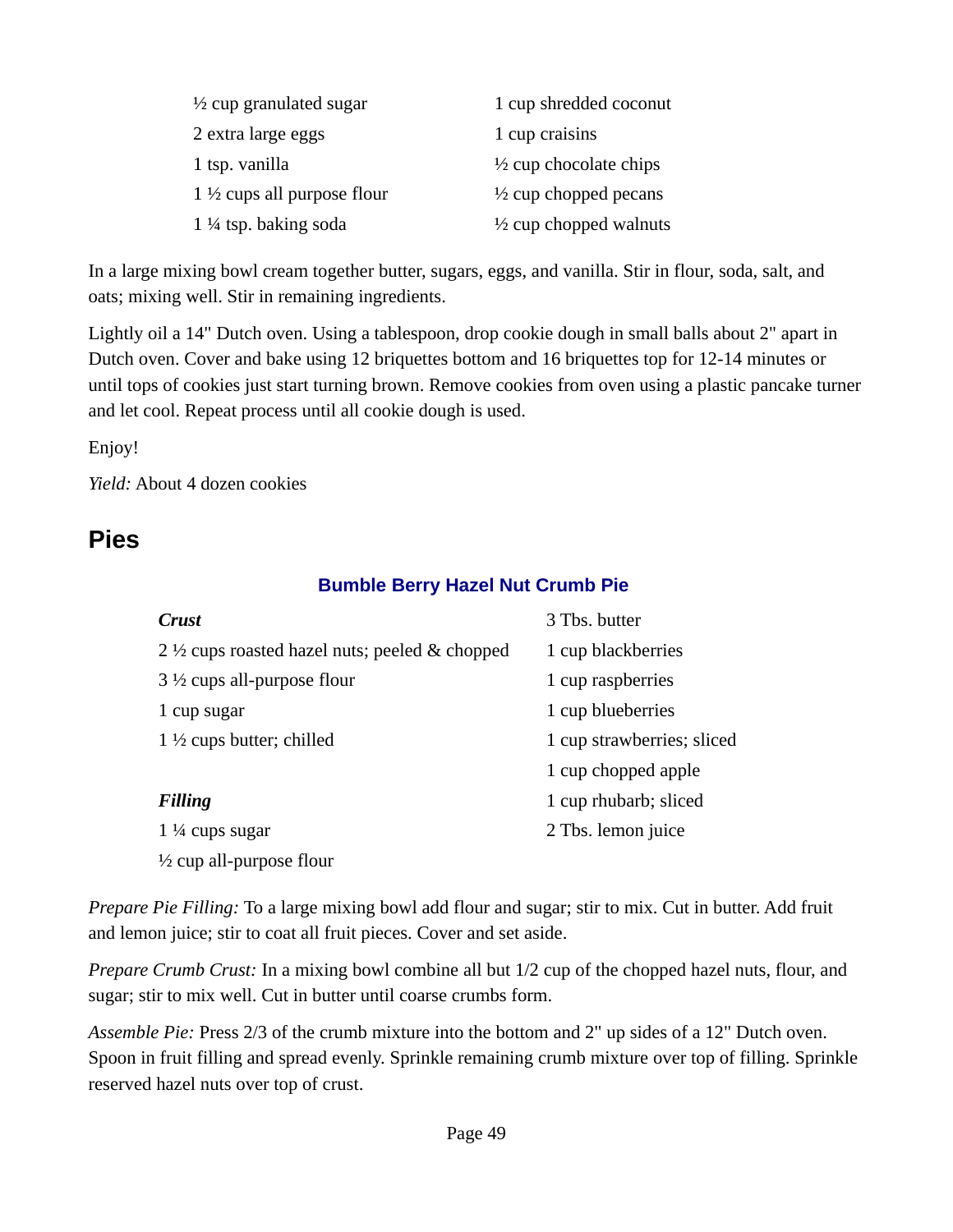*Bake:* Place lid on oven and bake using 8-10 briquettes bottom and 14-16 briquettes top for 60-75 minutes or until topping is golden and filling is bubbly.

*Note:* Due to the amount of sugar in the crumb crust it is important to rotate the oven and lid every 10 minutes to avoid generating hot spots which cause uneven browning.

Allow pie to cool for 2 hours prior to serving.

Serves: 8-10

### **Fresh Raspberry Peach Pie**

| <b>Filling</b>                     | 2 Tbs. butter; cubed           |
|------------------------------------|--------------------------------|
| 1 cup granulated sugar             |                                |
| 3⁄4 cup brown sugar                | <b>Crust</b>                   |
| $\frac{1}{2}$ tsp. ground cinnamon | 3 cups all purpose flour       |
| $\frac{1}{4}$ tsp. ground nutmeg   | $1\frac{1}{2}$ cups shortening |
| 8 tsp. instant Clear Jel           | $\frac{1}{4}$ tsp. salt        |
| 8 cups sliced fresh peaches        | 3⁄4 cup HOT water              |
| 2 cups fresh raspberries           |                                |
| 2 tsp. almond extract              | $\frac{1}{4}$ cup milk         |
| 2 Tbs. lemon juice                 |                                |

*Prepare Filling:* In a large bowl mix sugars, spices, and Clear Jel. Gently stir in fruit, extract, and lemon juice. Stir only to mix and moisten, being careful not to mash the fruit. Reserve the cubed butter.

*Prepare Pie Crust:* Cut flour, salt, and shortening together with a pastry cutter or 2 knives. Add hot water one half at a time. Stir with a fork just to moisten. Knead dough 4 or 5 times. Divide dough in half.

*Assemble Pie:* Place one piece of dough on a lightly floured board and gently roll out to 1/4" thickness. Place dough in a clean oiled 12" Dutch oven to cover bottom and 2-3 inches up the sides. Spoon in the filling. Dot the top of the fruit with cubed butter. Roll out the top crust and cut into 1/2" strips. Form strips into a lattice top over pie and seal edges with water. Brush top crust with milk.

*Bake Pie:* Cover and bake pie using 9 briquettes bottom and 16-18 briquettes on the lid for about 1 hour until top crust is golden brown and filling is bubbly. For even browning make sure to rotate the base and lid of the oven a 1/4 turn in opposite directions every 10-15 minutes.

Serves: 12

Recipe courtesy of Terry and Sheilamarie Lewis of Tabiana, UT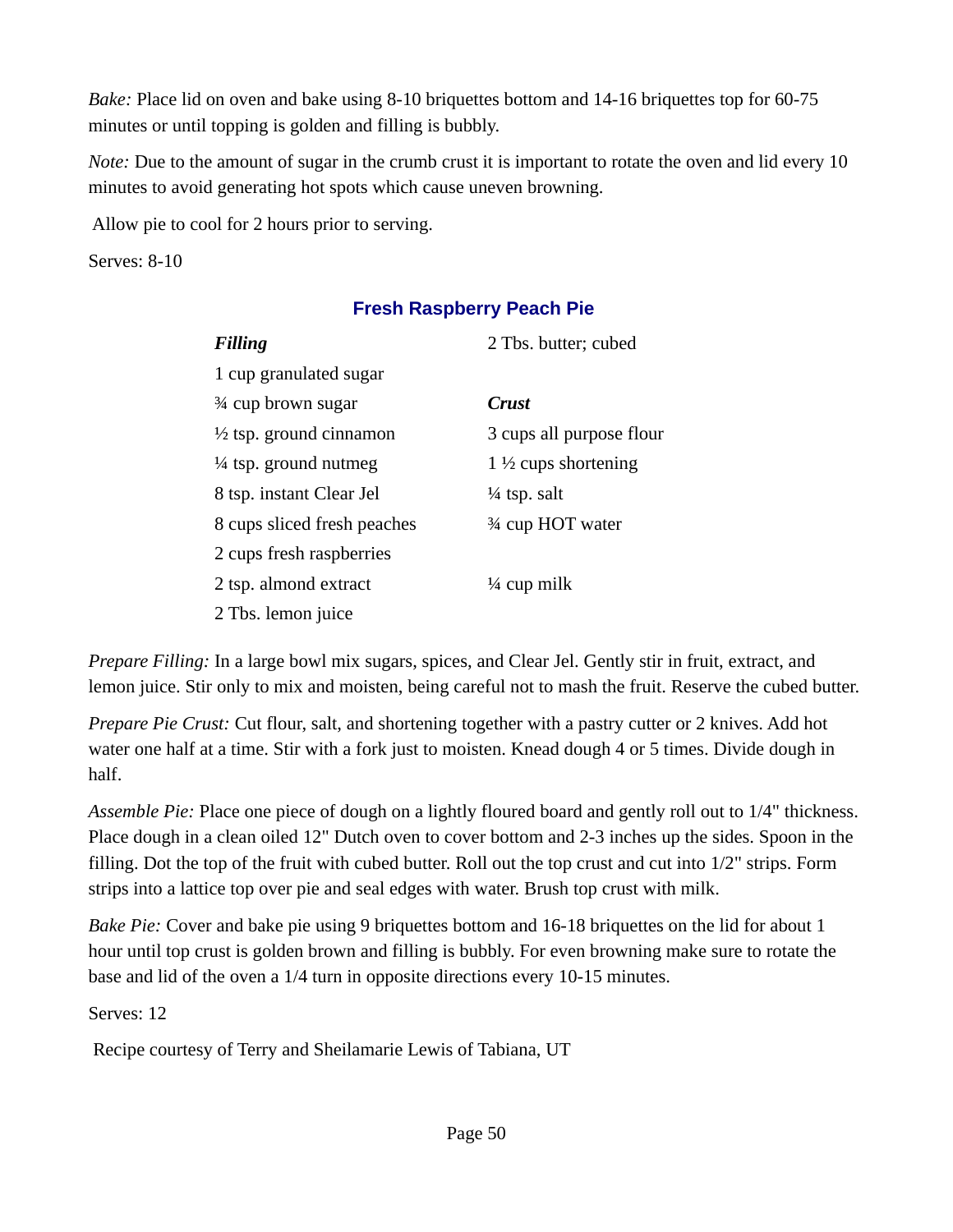### **Old Home Apple Pie With Buttered Rum Sauce**

| <b>No Fail Pie Crust</b>                        | <b>Apple Filling</b>                                      |
|-------------------------------------------------|-----------------------------------------------------------|
| 4 cups all purpose flour                        | 1 cup dried currants                                      |
| 3⁄4 cup chilled butter; cut into pieces         | $\frac{1}{4}$ cup spiced dark rum                         |
| $\frac{1}{2}$ cup chilled lard; cut into pieces | 8-10 large granny smith apples; peeled, cored, and sliced |
| $\frac{1}{4}$ cup cold milk                     | $2\frac{1}{2}$ Tbs. lemon juice                           |
| 1 egg; beaten                                   | 1/3 cup instant tapioca                                   |
| 1 Tbs. apple cider vinegar                      | $1\frac{1}{4}$ cups sugar                                 |
| 34 tsp. salt                                    | 2 tsp. ground cinnamon                                    |
|                                                 | 3⁄4 tsp. grated nutmeg                                    |
| Egg Wash                                        | $\frac{1}{4}$ tsp. ground cloves                          |
| 1 Egg Wash                                      | 3⁄4 tsp. salt                                             |
| 1 Tbs. heavy cream                              |                                                           |

*Prepare Pie Crust:* In a large mixing bowl add flour and salt and stir to mix. Cut butter and lard into flour until large course crumbs form. In a separate bowl combine all wet ingredients and mix well. Mix wet ingredients into flour mixture a little at a time until dough forms a ball. Cut 1/3 of the dough off, wrap in plastic, and refrigerate. Wrap remaining dough in plastic and refrigerate.

*Prepare Filling:* In a large mixing bowl soak currants in 1/4 cup rum for 30 minutes. Add the remaining filling ingredients and stir to mix well. Cover with plastic wrap and set aside for 1 hour until juices run.

*Assemble Pie:* On a floured board or pastry cloth gently roll the larger piece of dough to 1/8" thickness. Lay dough into bottom of a cool 12" Dutch oven so that it fits snugly on bottom and 3 inches up the sides. In a small bowl stir together egg yolk and cream to prepare wash. Brush entire surface of bottom crust with egg wash. Pour apple filling into pie shell pressing apples down gently. Gently roll out remaining pie dough to 1/8" thickness. Dampen edges of bottom crust with water. Place top crust over filling and seal edges by gently pressing top and bottom crust together. Trim excess dough with a knife then flute edges. Using a paring knife cut a 1/2" hole in the center of the top crust. Cut 5-6 more slits in a spoke pattern. Sprinkle 2 Tbs. sugar over top of pie crust.

Bake pie using 12 coals bottom and 18 coals top for about 1 hour until top crust is golden brown and filling is bubbly. For even browning make sure to rotate the base and lid of the oven a 1/4 turn in opposite directions every 10-15 minutes.

Serve with warm Buttered Rum Sauce spooned over the top of each piece.

Serves: 12-14

*Buttered Rum Sauce\* as desired*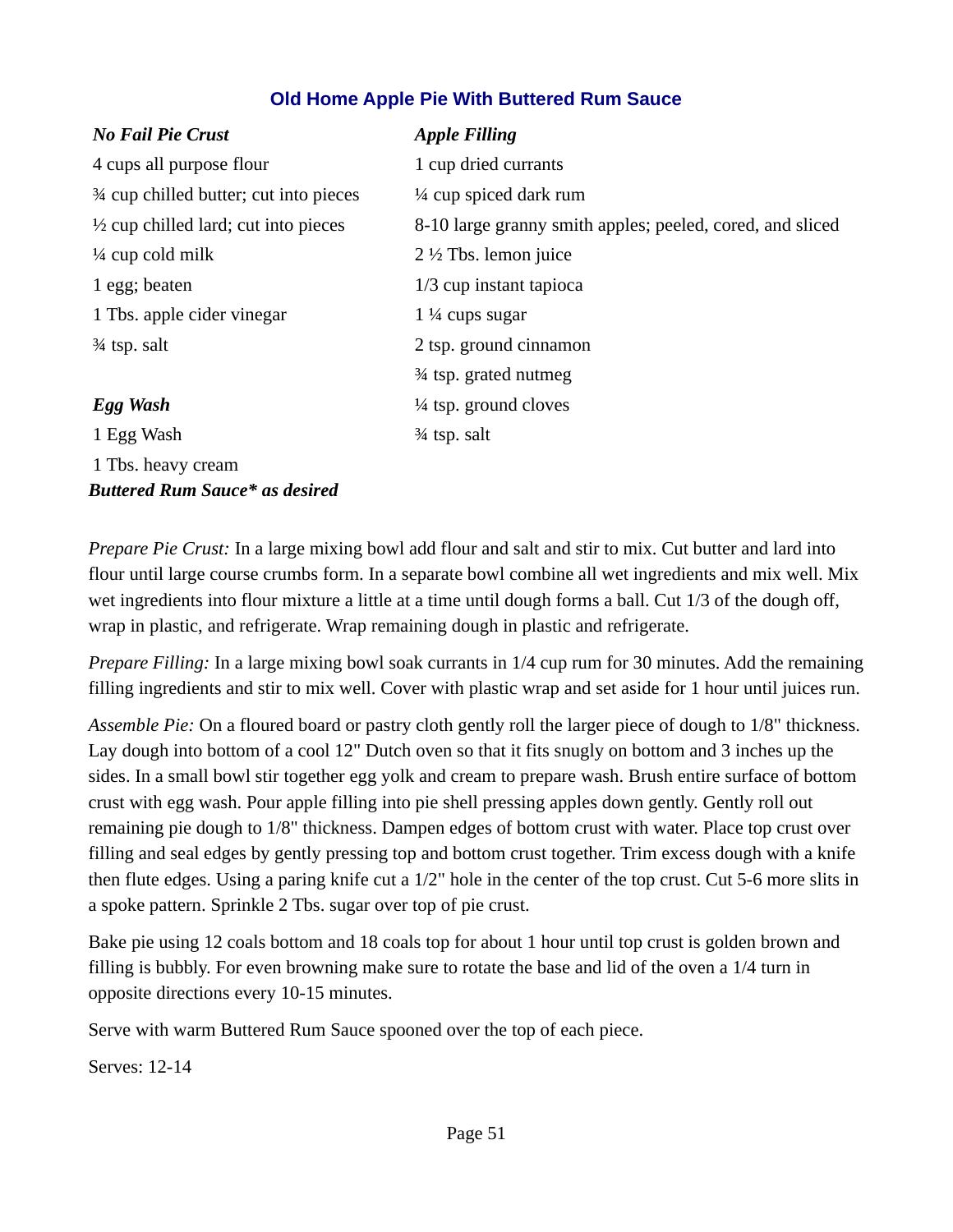\* The Buttered Rum Sauce recipe can be found in the Sauces section.

*Note:* Tina and I served this dish as our dessert at the World Championship Dutch Oven cook-off in 1998. This dish was voted the first place dessert that year. I know you will enjoy it!.

# **Variety**

## **Bavarian Apple Tort**

| <b>Crust</b>               | 2 eggs; well beaten                |
|----------------------------|------------------------------------|
| 3⁄4 cup butter             | <sup>34</sup> tsp. vanilla         |
| $\frac{1}{2}$ cup sugar    |                                    |
| $\frac{1}{2}$ tsp. vanilla | <b>Topping</b>                     |
| 1 $\frac{1}{2}$ cup flour  | 4 cups thinly sliced apples        |
|                            | $\frac{1}{2}$ tsp. ground cinnamon |
| <b>Filling</b>             | $1/3$ cup sugar                    |
| 12 oz. cream cheese        | $\frac{1}{2}$ cup sliced almonds   |
| 6 Tbs. sugar               |                                    |

*Prepare Crust:* In a small mixing bowl combine all ingredients and cut together to make a soft dough. Press dough into the bottom of a 12" Dutch oven making sure the dough comes up the sides of the oven about 1 1/2".

*Prepare Filling:* In a small bowl cream together all ingredients until smooth. Spoon filling into crust and spread evenly.

*Prepare Topping:* In a bowl add apples, cinnamon, and sugar and mix until apples are well coated. Spread apples over top of filling. Sprinkle almonds over the apples.

Replace the lid and bake using 8-9 briquettes bottom and 16 briquettes top for about 45 minutes or until crust is lightly browned. Make sure to rotate the oven and lid every 10 minutes to keep from developing brown spots on the crust.

Serves: 8-10

(Recipe courtesy of Chuck Peppler of Fruit Heights, UT).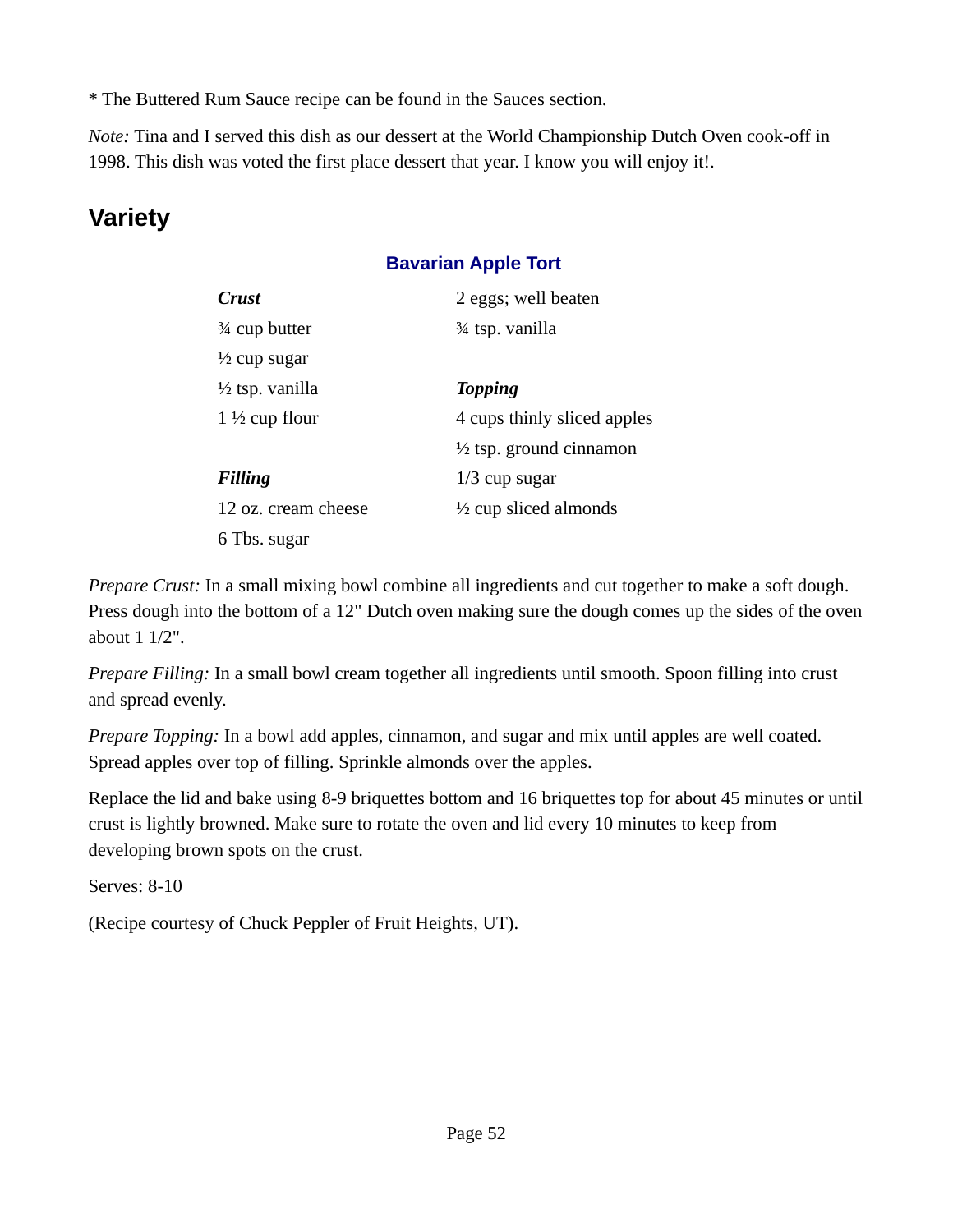### **Pumpkin Delight**

| <b>Crust</b>                            | 3 Tbs. cold butter              |
|-----------------------------------------|---------------------------------|
| 1 yellow cake mix; reserve 1 cup of mix |                                 |
| 1 egg; beaten                           | <b>Filling</b>                  |
| $\frac{1}{2}$ cup butter; melted        | $1(30 \text{ oz.})$ can pumpkin |
|                                         | 3 eggs; beaten                  |
| <b>Topping</b>                          | 3 tsp. pumpkin pie spice        |
| 1 cup cake mix                          | 1 cup milk                      |
| $\frac{1}{4}$ cup sugar                 | 3⁄4 cup dark brown sugar        |
| 1 tsp. cinnamon                         |                                 |
|                                         |                                 |

*Prepare Crust:* Mix together cake mix, egg, and melted butter. Press into bottom and 1 1/2" up sides of a well greased 12" Dutch oven.

*Prepare Filling:* In a bowl combine all filling ingredients and mix well. Pour filling into Dutch oven to fill crust.

*Prepare Topping:* In a small bowl combine cake mix, sugar, and cinnamon. Stir to mix. Cut in butter until coarse crumbs are formed. Sprinkle over top of pumpkin filling.

*Bake:* Cover Dutch oven and bake using 10-12 briquettes bottom and 14-16 briquettes top for 1 hour.

Serve with vanilla ice cream or whipped cream as topping.

Serves: 8-10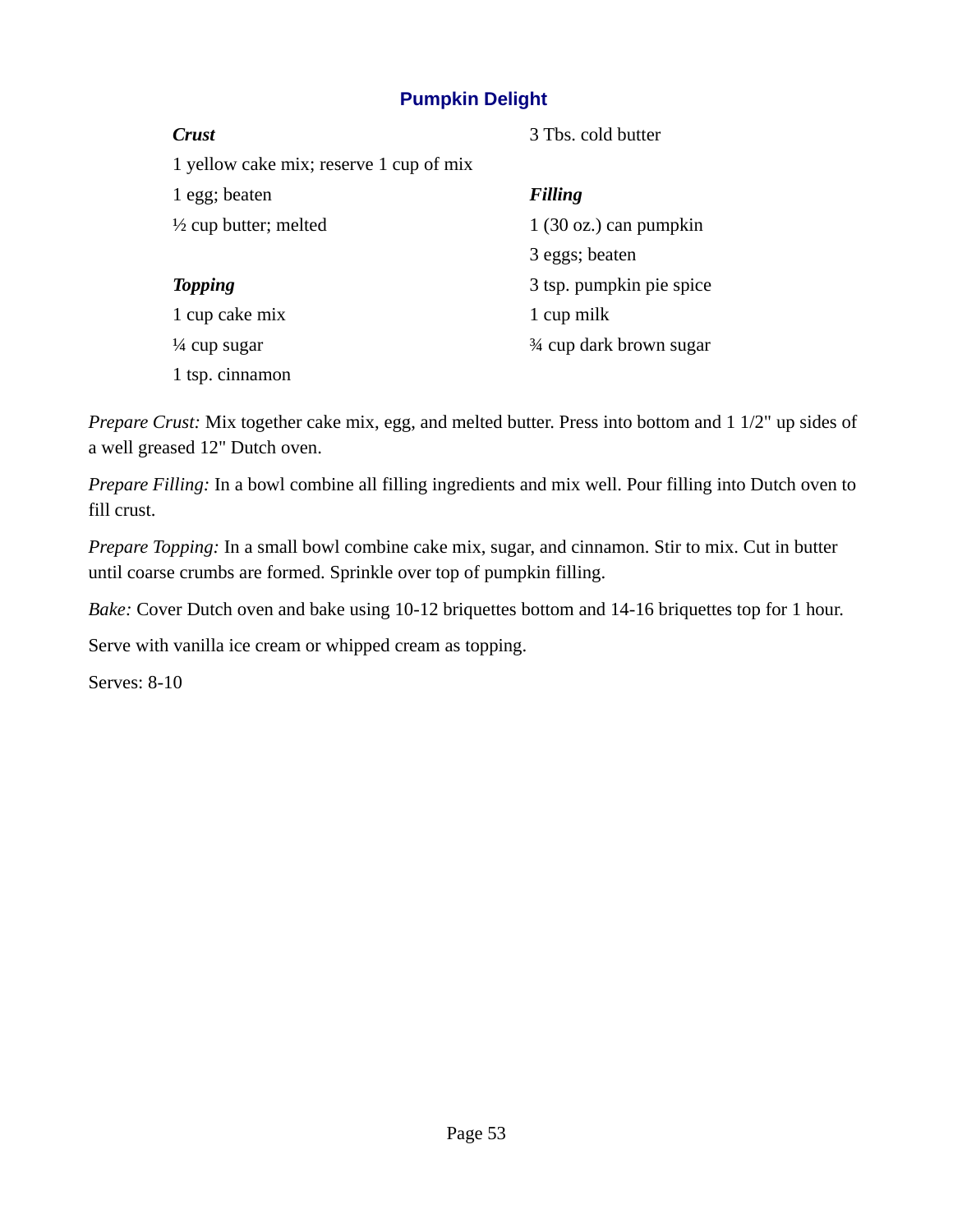# **Entrées**

# **Beef**

### **Barbecue Beef Brisket**

| 5-6 lbs. prime fresh beef brisket; well trimmed | 3 lg. sweet onions; thickly sliced             |
|-------------------------------------------------|------------------------------------------------|
| 6 lg. cloves garlic; pressed or minced          | $\frac{1}{2}$ cups chili sauce (your favorite) |
| 2 Tbs. onion salt                               | $\frac{1}{2}$ cup light brown sugar            |
| 2 Tbs. celery salt                              | $\frac{1}{2}$ cup beer (your favorite brand)   |
| 1 Tbs. course ground black pepper               | $\frac{1}{2}$ cup Worcestershire sauce         |
| 4 Tbs. Wright's liquid smoke                    |                                                |

*Advance Preparation:* The day before cooking, place the brisket in a large flat bottomed plastic or glass container. Sprinkle the garlic, salts, pepper and 3 Tbs. of the liquid smoke over both sides of the beef, then hand rub over all. Return to fat side up, then arrange the onion slices over the top. Seal the container with an air tight lid or with plastic wrap and place in the refrigerator to marinade overnight (24 hours).

In a 10" Dutch oven combine chili sauce, brown sugar, beer, the remaining liquid smoke, and Worcestershire sauce. Heat using 8-10 briquettes bottom and let simmer until all sugar has been dissolved.

Place the beef brisket in a 12" Dutch oven and arrange onions back over the top. Pour 1/2 of the prepared sauce over the brisket then cover and bake using 6-8 briquettes bottom and 8-10 briquettes top for 5 hours.

When beef is tender remove from the oven and allow to rest for 5 minutes. Slice brisket across the grain in thin slices and make sandwiches using the remaining barbecue sauce, reheated.

*Note:* For those of you who like to cook over a campfire this recipe works very well when the oven is buried in hot ashes and allowed to slow cook all day.

Serves: 10-12

### **Byron's One Pot Dinner**

| (1) 3 lb. London broil; cut into 1" cubes | <b>Meat Marinade</b>               |
|-------------------------------------------|------------------------------------|
| 2 medium yellow onions; sliced thick      | $1/3$ cup red wine vinegar         |
| 7 cloves garlic; minced                   | $\frac{1}{4}$ cup balsamic vinegar |
| 6-8 carrots; cut into 1" pieces           | 1/4 cup Worcestershire sauce       |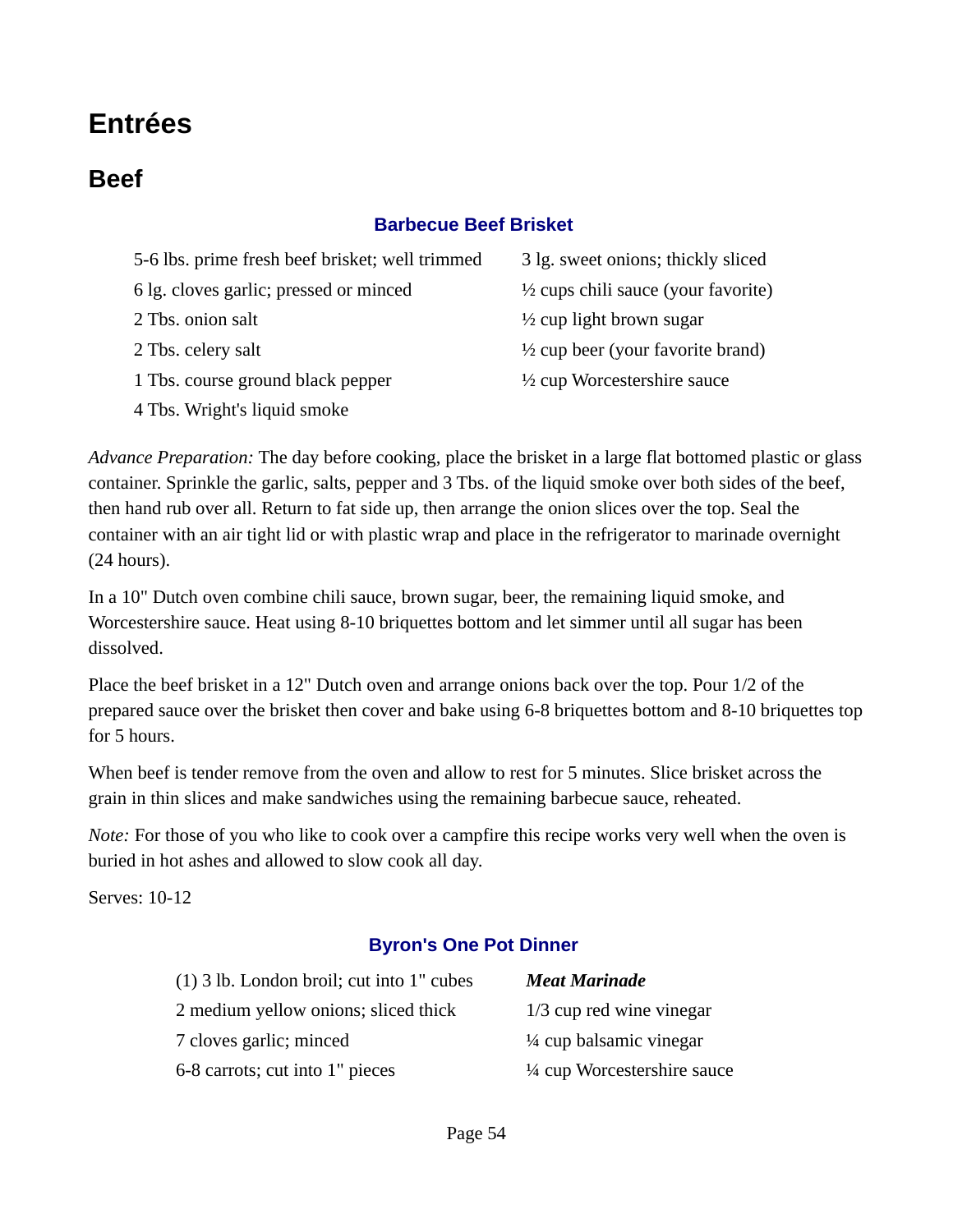| 2 medium bell peppers; cut into 1" pieces | 2 Tbs. soy sauce                 |
|-------------------------------------------|----------------------------------|
| $1\frac{1}{2}$ cups mushrooms; sliced     | 5 cloves garlic                  |
| 6-8 medium potatoes; cut into 1" cubes    | $\frac{1}{2}$ tsp. Tabasco Sauce |
| 2 cups barbecue sauce                     | $\frac{1}{2}$ cup olive oil      |
| 1 cup salsa                               |                                  |
| rosemary sprigs                           |                                  |

*Advance Preparation:* Prepare the marinade in a blender by adding vinegars, Worcestershire sauce, soy sauce, garlic and Tabasco; blend to puree. Continue blending while adding olive oil slowly until oil is completely emulsified. Put cubed meat into a large ziploc bag and add marinade. Seal the bag and shake to completely coat meat. refrigerate for 12-24 hours turning meat twice.

Heat a 12" deep Dutch oven using 22-24 briquettes bottom. Drain marinade off the meat and add meat to hot oven and fry until brown. Spoon off most of the juice. Add onions and garlic. Stir, then cover and cook until onions are translucent. Add carrots, bell pepper, and mushrooms. Cover and bake using 10- 12 briquettes bottom and 14-16 briquettes top for 20 minutes. Add potatoes, barbecue sauce and salsa and stir to mix. Place 3 sprigs of rosemary on top. Cover and cook 30-45 minutes using 10-12 briquettes bottom and 12-14 briquettes top heat. Stir pot gently every 10 minutes removing rosemary from top before and replacing after. When vegetables are done remove rosemary and discard.

Serves: 10-12

### **Campfire Dutch Oven Pizza**

| $1\frac{1}{2}$ lbs. lean ground beef | $\frac{1}{2}$ medium red onion; diced          |
|--------------------------------------|------------------------------------------------|
| 2 tsp. Italian seasoning             | 3 Tbs. diced green bell pepper                 |
| 1 tsp. garlic powder                 | 3 Tbs. diced red bell pepper                   |
| salt and black pepper to taste       | 1 (8 oz.) can mushroom stems & pieces; drained |
| 2 Tbs. olive oil                     | 12 black olives; sliced                        |
| 1 can crescent rolls                 | 8 oz. shredded Cheddar cheese                  |
| 1 jar pizza sauce                    | 8 oz. shredded Mozzarella cheese               |

Heat a 12" Dutch oven using 18-20 briquettes bottom until hot. In a medium bowl add ground beef, Italian seasoning, garlic powder, salt and pepper; mix together with your hands. Drop ground beef by small pieces into the hot Dutch oven and fry until brown. Remove browned beef from Dutch oven and wipe oven down with a paper towel.

Pour olive oil into Dutch oven and spread evenly over bottom of oven. Unroll the can of crescent rolls and line the bottom of the oven with a layer of flattened rolls. Spoon pizza sauce evenly over crescent rolls. Sprinkle evenly with seasoned ground beef, red onion, bell peppers, mushrooms, olives, and top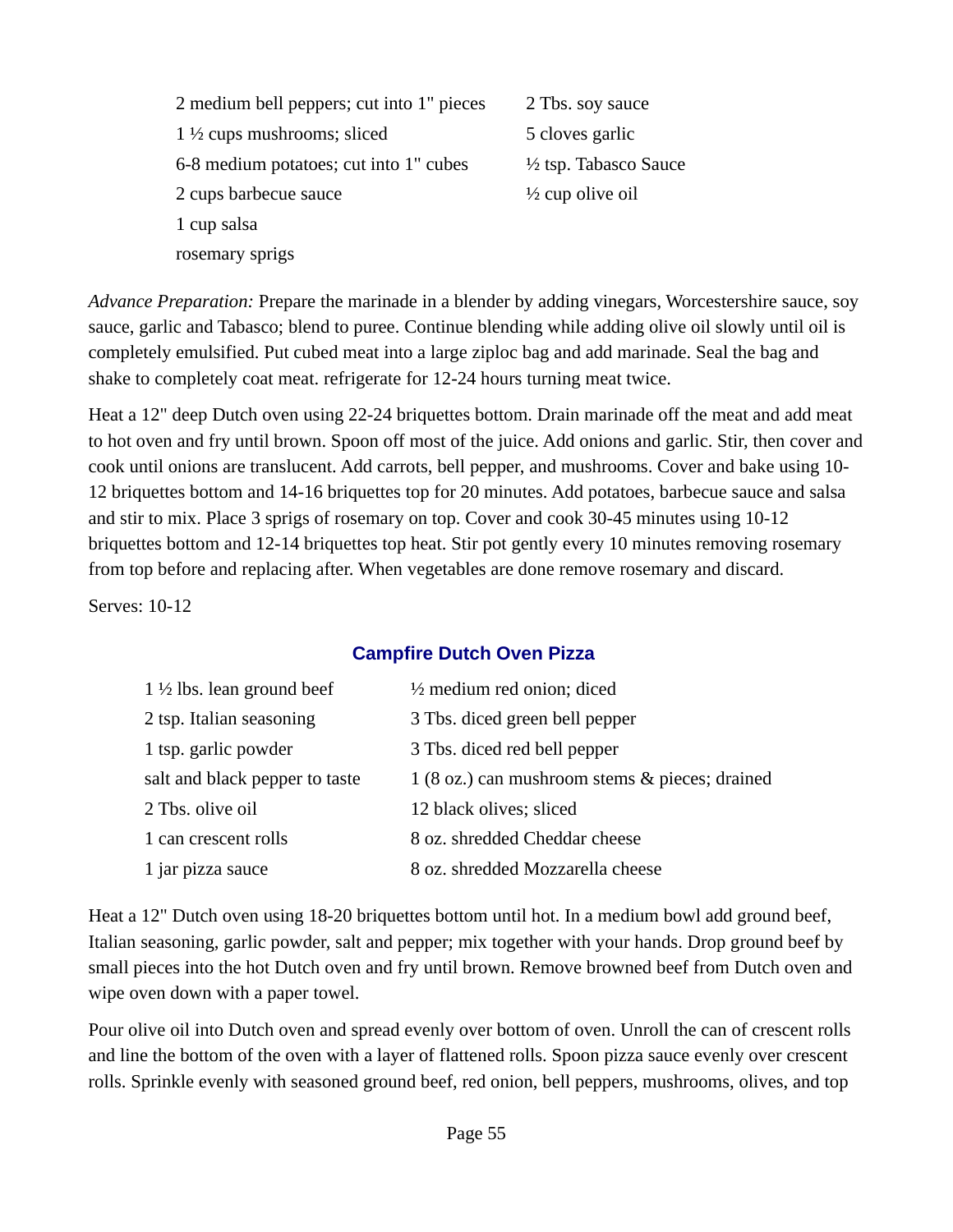with Cheddar and Mozzarella cheeses.

Cover and bake using 8-10 briquettes bottom and 16-18 briquettes top for 20-30 minutes until crust is browned on edges and cheese is bubbly.

Serves: 6-8

### **Chili Cornbread Pie**

| <b>Chili</b>                                   | Cornbread                    |
|------------------------------------------------|------------------------------|
| 1 lb. extra lean ground meat                   | 1 cup all purpose flour      |
| 1 medium yellow onion; diced                   | $1\frac{1}{2}$ cup cornmeal  |
| $\frac{1}{2}$ cup red bell pepper; diced       | 1 tsp. brown sugar           |
| 4 cloves garlic; minced                        | $\frac{1}{2}$ tsp. salt      |
| $(1)$ 15 oz. can black beans; drained & rinsed | 3⁄4 tsp. baking soda         |
| $(1)$ 15 oz. can tomato sauce                  | 1 Tbs. baking powder         |
| $(1)$ 28 oz. can cut tomatoes; drained         | $\frac{1}{2}$ tsp. Mrs. Dash |
| $(1)$ 4 oz. can diced green chiles             | 1 cup creamed corn           |
| 2 Tbs. chili powder                            | 1 cup buttermilk             |
| 1 tsp. ground cumin                            | 3 egg whites; beaten stiff   |
| 1 Tbs. onion powder                            | 1 Tbs. melted butter         |
| $\frac{1}{2}$ tsp. garlic powder               |                              |
| $\frac{1}{2}$ tsp. salt                        |                              |

*Prepare Chili:* Brown ground meat in a 12" Dutch oven using 18-20 briquettes bottom heat. Add onion and red bell pepper and cook until tender. Drain off liquid. Add remaining ingredients. Bring contents of Dutch oven to a boil, then simmer 30 minutes.

*Prepare Cornbread:* In mixing bowl combine all dry ingredients. In separate bowl combine all wet ingredients. Stir wet ingredients into dry until well mixed. Spoon cornbread mixture over top of chili. Cover and bake using 12 briquettes bottom and 16-18 briquettes top for 30 minutes or until cornbread turns golden brown.

*NOTE:* For even browning make sure to turn the oven and lid 1/4 turn in opposite directions every 10 minutes.

Serves: 6-8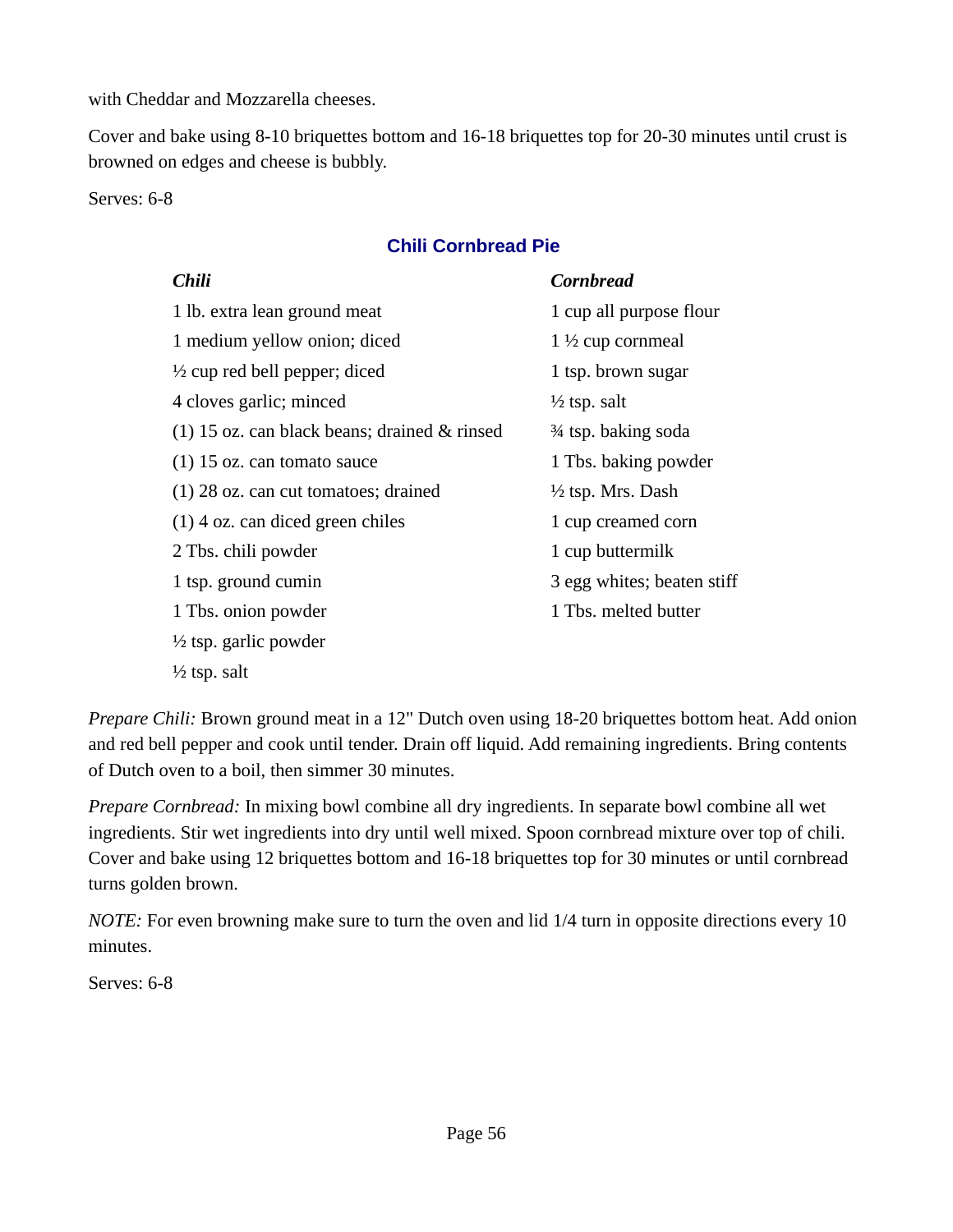#### **Dutch Oven Pot Roast**

| 2 Tbs. bacon grease or olive oil       | 1 Tbs. balsamic vinegar                            |
|----------------------------------------|----------------------------------------------------|
| 2 tsp. dry rosemary; rubbed            | 3 Tbs. brown sugar                                 |
| 2 med. yellow onions; sliced           | 1 Tbs. soy sauce                                   |
| 4-5 cloves garlic; sliced              | 1 bay leaf                                         |
| 3-4 lb. beef chuck roast               | 1 tsp. black pepper                                |
| salt and pepper to taste               | 1-2 lbs. baby carrots                              |
| 1 cup hot beef stock or broth          | 6-8 medium red potatoes; skins on, cut into chunks |
| $\frac{1}{4}$ cup honey barbecue sauce | 1 tsp. thyme                                       |
| 2 Tbs. red wine vinegar                | 1 Tbs. parsley flakes                              |

Heat a 12" deep Dutch oven using 20-22 briquettes bottom until oven is hot. Add bacon grease or olive oil, rosemary, and onions; cook 2-3 minutes until you start to see a little color on the onions then add the garlic. Cook for 1 minute longer. In a large measuring cup combine the beef stock, barbecue sauce, red wine vinegar, balsamic vinegar, brown sugar, soy sauce, bay leaf, and black pepper; stir to mix then pour juice slowly into the oven. Season the roast with salt and pepper then add roast to oven and cover with as many of the onions as you can. Replace the lid then reduce the number of coals on bottom to 10 and place 14-16 coals on the lid. Cook for 30 minutes rotating oven every 15 minutes. After 30 minutes add carrots and potatoes. Season with salt, pepper, thyme, and parsley flakes. Replace the lid and continue baking for 60-90 minutes until vegetables are fork tender.

Serves: 8-10

### **Dutch Oven Spicy Enchiladas**

| <b>Filling</b>                        | <b>Sauce</b>                                     |
|---------------------------------------|--------------------------------------------------|
| 2 lbs. lean ground beef               | 1 Tbs. olive oil                                 |
| 1 medium yellow onion; chopped        | 1 medium yellow onion; diced small               |
| 3 cloves garlic; minced               | 4 cloves garlic; minced                          |
| $(1)$ 11 oz. can mexicorn; drained    | $\frac{1}{2}$ cup green bell pepper; diced small |
| $(1)$ 15 oz. can black beans; drained | $(2)$ 14 oz. cans tomato sauce                   |
| 1 cup black olives; chopped           | $(1)$ 4 oz. can diced green chiles               |
| 3 Tbs. fresh cilantro; chopped        | 1 Tbs. chili powder                              |
| 2 tsp. chili powder                   | $\frac{1}{2}$ tsp. paprika                       |
| 1 tsp. paprika                        | $\frac{1}{2}$ tsp. ground cumin                  |
| 1 tsp. ground cumin                   | $\frac{1}{2}$ tsp. red pepper flakes             |
| salt and pepper to taste              | salt and pepper to taste                         |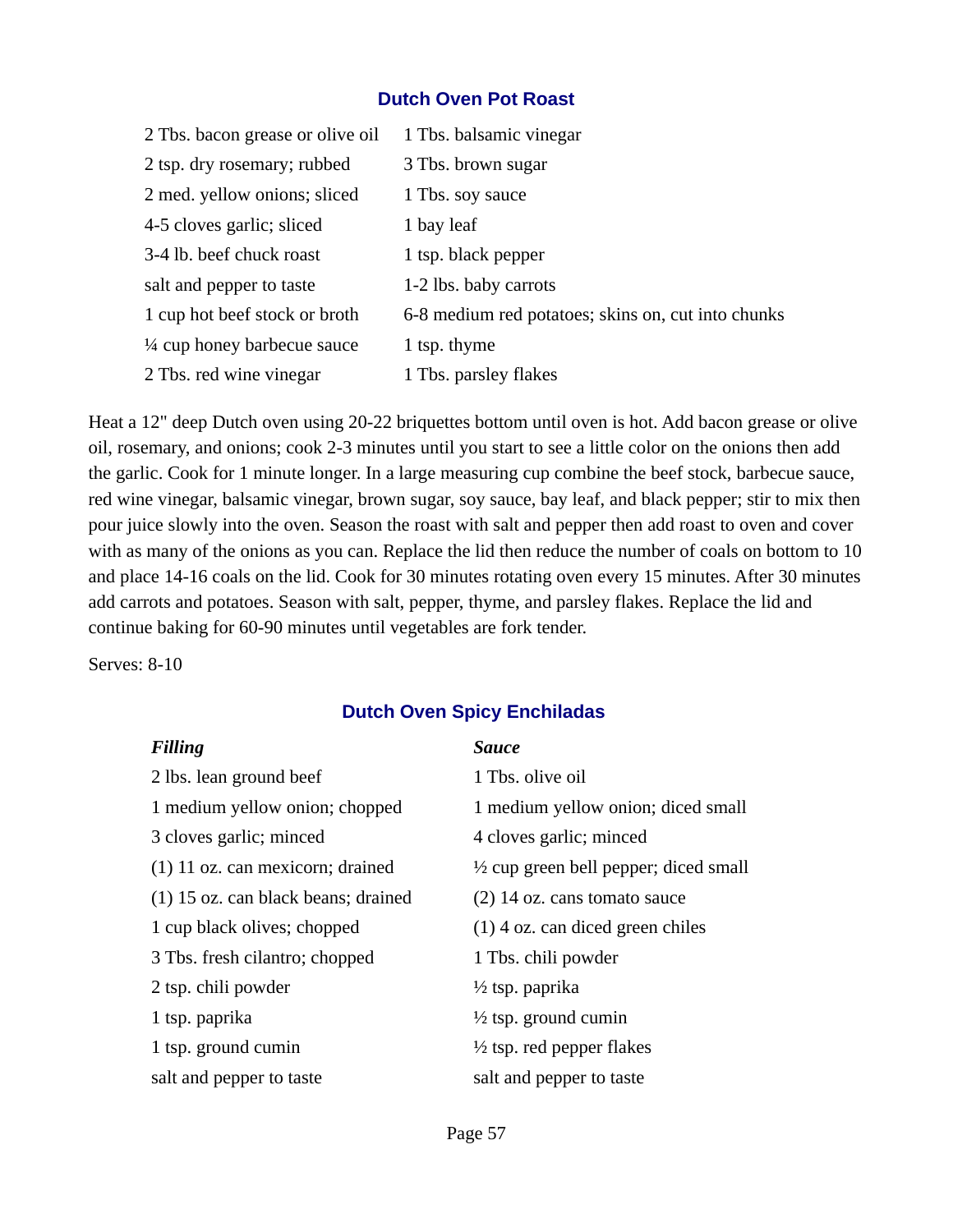2 lbs. cheddar jack cheese; shredded

(24) 10" flour tortillas

*Prepare Filling:* Heat a 12" Dutch oven using 20-22 briquettes bottom until hot. To oven add ground beef, onions, and garlic. Cook until beef is brown and onions are translucent. Spoon off excess grease. Stir in mexicorn, black beans, olives, cilantro, chili powder, paprika, and cumin. Salt and pepper to taste. Heat thoroughly then remove mixture from Dutch oven.

*Prepare Sauce:* Heat a 10" Dutch oven using 12-14 briquettes bottom until hot. Add olive oil, onion, garlic, and bell pepper. Sauté until peppers are soft and onions are translucent. Stir in tomato sauce, green chiles (juice included), chili powder, paprika, cumin, and red pepper flakes. Salt and pepper to taste. Bring sauce to a boil and simmer gently 10 minutes. Remove from heat.

*Assemble Enchiladas*: Place a tortilla in oven with sauce covering both sides of tortilla. Place on a plate and fill with 1/4 - 1/3 cup of the meat filling and sprinkle with cheese. Fold in ends and roll up tortilla. Place in original 12" Dutch oven seam side down. Repeat process for each tortilla covering the bottom of the Dutch oven. Make additional layers as needed. Cover tops of enchiladas with remaining meat filling. Pour remaining sauce over top and sprinkle with remaining cheese.

*Bake:* Cover and bake using 12-14 briquettes bottom and 12-14 briquettes top for 20 minutes until sauce bubbles and cheese is melted.

Serves: 10-12.

### **Easy Barbecue Beef Ribs**

| 8 lbs. beef back ribs; well trimmed      | 4 cloves garlic; minced               |
|------------------------------------------|---------------------------------------|
| Emeril's Rustic Rub* to taste            | 3 Tbs. dry minced onion               |
| 1 (12 oz.) bottle hickory barbecue sauce | 1-2 tsp. red pepper flakes (to taste) |
| 1 (12 oz.) bottle chili sauce            |                                       |

Separate ribs by cutting between the bones so they are in single rib pieces. Trim excess fat from both skin and membrane sides of each rib. Season ribs with Emeril's Rustic Rub then place in a large ziploc bag and refrigerate for 1 hour.

Arrange ribs in a 12" deep Dutch oven. In a medium bowl mix together the remaining ingredients and spoon over ribs. Cover oven and bake using 8-10 briquettes bottom and 14-16 briquettes top (325° F.) for 2 hours. Baste with pan drippings every 15-20 minutes. Replenish briquettes after 1 hours cooking time.

\*The recipe for Emeril's Rustic Rub can be found in the Seasonings section.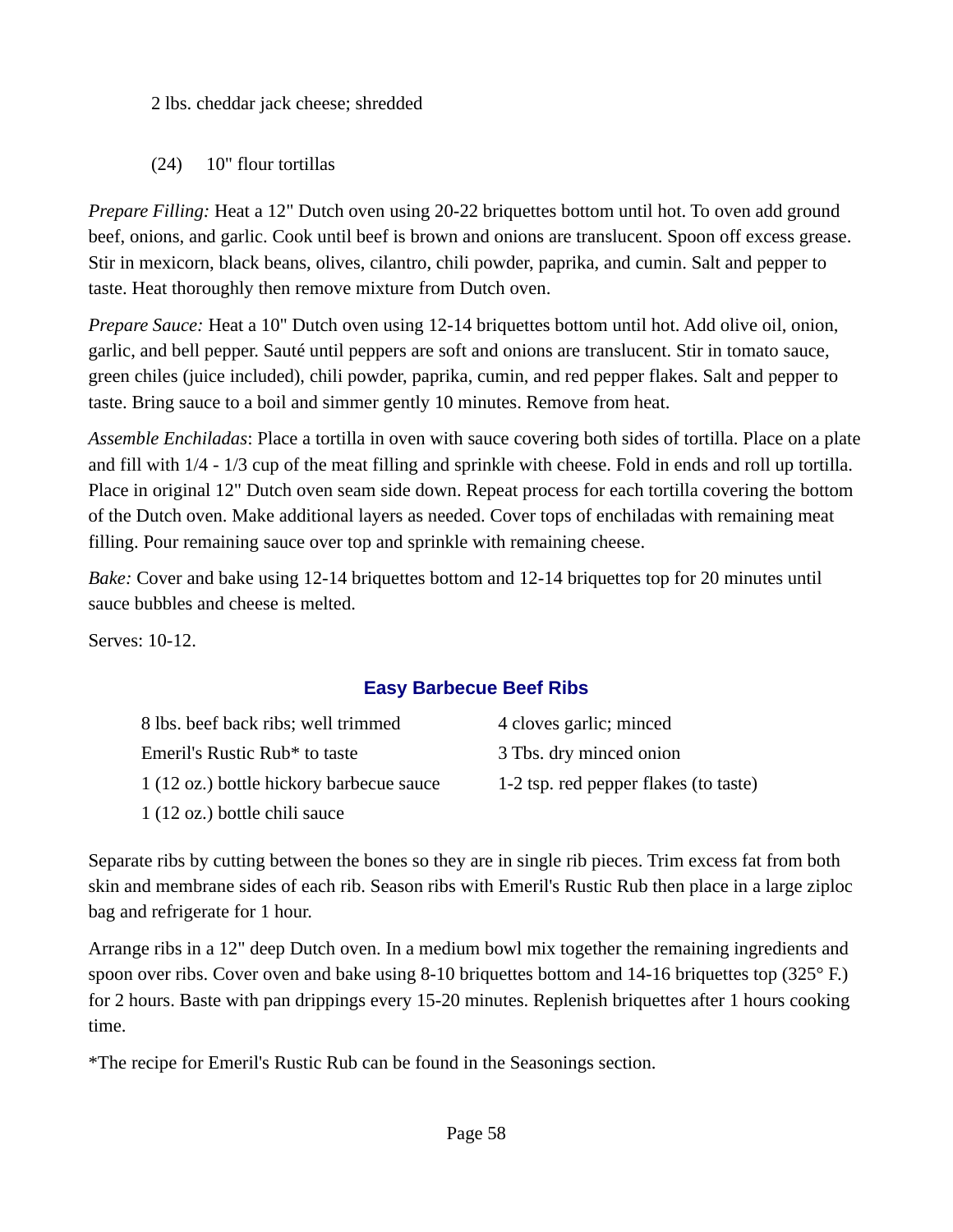### **Easy Cheesy Meat And Potatoes**

| <b>Dinner</b>                      | <b>Sauce</b>                                        |
|------------------------------------|-----------------------------------------------------|
| 2 lbs. extra lean ground beef      | (2) 10 $\frac{1}{2}$ oz. can cream of mushroom soup |
| 1 large yellow onion; diced        | (1) 10 $\frac{1}{2}$ oz. can cream of chicken soup  |
| 7 cloves garlic; minced            | $1\frac{1}{2}$ cup sour cream                       |
| salt and pepper to taste           | 2 Tbs. Worcestershire sauce                         |
| 2 bags frozen tater tots           | 1 Tbs. soy sauce                                    |
| 4 cups Colby jack cheese; shredded | 1 $\frac{1}{2}$ tsp. thyme                          |
|                                    | $1\frac{1}{2}$ tsp. marjoram                        |
|                                    | salt and pepper to taste                            |

Heat a 14" Dutch oven using 22-24 briquettes bottom until oven is hot. Add ground beef, onions, and garlic to hot oven, season with salt and pepper, and fry until beef is brown and onions are translucent. Remove the ground beef and onion mixture from the oven and place in a large bowl. To the bowl add all the sauce ingredients and stir to mix.

Layer 1 bag of tater tots in bottom of oven. Spoon one half of the ground beef sauce mixture over the the tater tots. Sprinkle one half of the cheese over the sauce. Layer again with the second bag of tater tots, the rest of the remaining sauce, and the remaining cheese.

Cover and cook 90 minutes using 12-14 briquettes bottom and 14-16 briquettes top heat rotating oven and lid every 10-15 minutes. Serves: 15-20

### **Hungarian Goulash**

| 2 Tbs. olive oil                             | 2 cans tomato soup                |
|----------------------------------------------|-----------------------------------|
| 1 lb. lean ground beef                       | 2 $\frac{1}{2}$ soup cans water   |
| 1 large yellow onion; diced                  | $2\frac{1}{2}$ tsp. paprika       |
| 1 large green bell pepper; diced             | $\frac{1}{2}$ tsp. cayenne pepper |
| 2 cloves garlic; minced                      | 2 tsp. salt                       |
| $1\frac{1}{2}$ cups frozen whole kernel corn | 12 oz. bag pasta shells           |
| 1 cup fresh mushrooms; sliced                | 3 cups grated cheddar cheese      |
| $\frac{1}{2}$ cup olives; sliced             |                                   |

Brown ground beef using 2 Tbs. olive oil in a 12" Dutch oven using 20-22 briquettes bottom heat. When beef has been browned add onion, bell pepper, mushrooms, and garlic. Sauté until vegetables are tender. Add corn, olives, tomato soup, hot water, paprika, cayenne pepper, and salt. Stir to mix well. Bring contents to a boil then stir in pasta shells.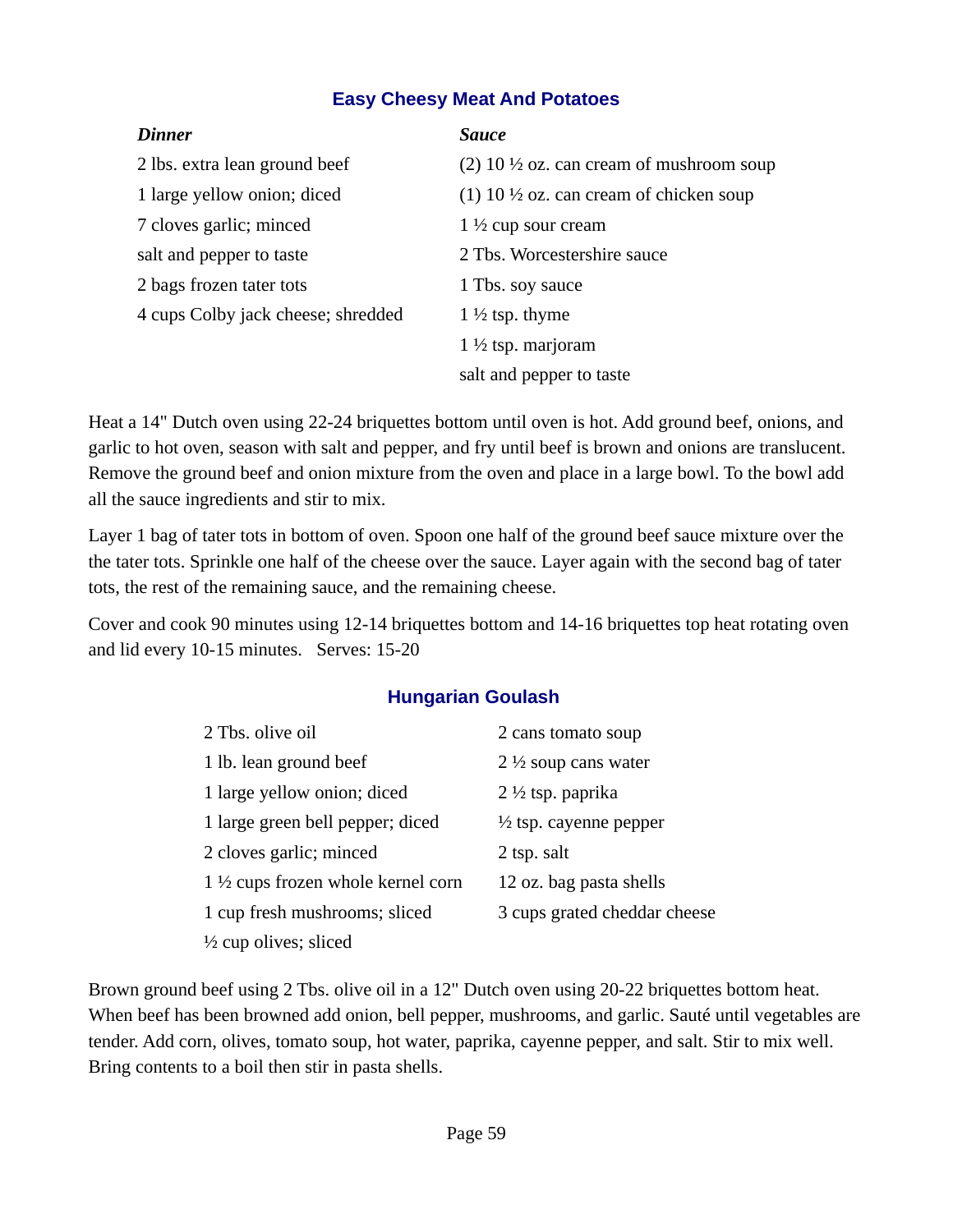Place lid on Dutch oven and bake using 10-12 briquettes bottom and 14-16 briquettes top heat for 30- 40 minutes. Sprinkle cheese over top and bake for an additional 10 minutes until cheese is melted.

Serves: 6-8

This is a Dutch oven adaptation of a Bills' family favorite.

### **Meat Roll-Ups With Rice**

| 2 cups long grain rice                     | 1 tsp. thyme                          |
|--------------------------------------------|---------------------------------------|
| 1 can cream of chicken soup                | 1 tsp. marjoram                       |
| 1 can cream of mushroom soup               | salt and pepper to taste              |
| 1 cup sour cream                           | 8 slices deli roast beef              |
| 1 yellow onion; diced                      | 8 boneless, skinless chicken breasts  |
| $1\frac{1}{2}$ cup fresh mushrooms; sliced | 16 slices bacon; partially rendered   |
| 1 green bell pepper; diced                 | 6 cloves garlic; minced               |
| 2 cans water                               | $1\frac{1}{2}$ tsp. poultry seasoning |
| 1 tsp. rosemary                            |                                       |

To a 12" Dutch oven add rice, soups, sour cream, onions, mushrooms, bell pepper, water, herbs, salt and pepper. Stir to mix completely.

Place a chicken breast between two pieces of wax paper and pound to about 1/4 inch thickness using a meat mallet. Repeat for each breast. Lay a piece of roast beef out flat. Place a chicken breast over the roast beef. Sprinkle garlic over chicken breast and season with poultry seasoning. Place two pieces of bacon over chicken breast then roll up. Repeat process making 8 meat rolls. Place meat rolls over rice mixture.

Cover Dutch oven and bake using 10-12 briquettes bottom and 14-16 briquettes top for 60 minutes.

Serves: 8

### **Meatloaf Flower Dinner**

| 4 lbs. extra lean ground beef | 1 tsp. oregano                         |
|-------------------------------|----------------------------------------|
|                               |                                        |
| 1 large yellow onion; diced   | 1 tsp. rosemary                        |
| 2 cups bread cubes            | $\frac{1}{4}$ tsp. ground ginger       |
| 1 cup milk                    | $1/8$ tsp. cumin                       |
| 3 eggs                        | 2 tsp. salt                            |
| 1 small carrot; shredded      | $\frac{1}{2}$ tsp. ground black pepper |
| $\frac{1}{2}$ cup ketchup     |                                        |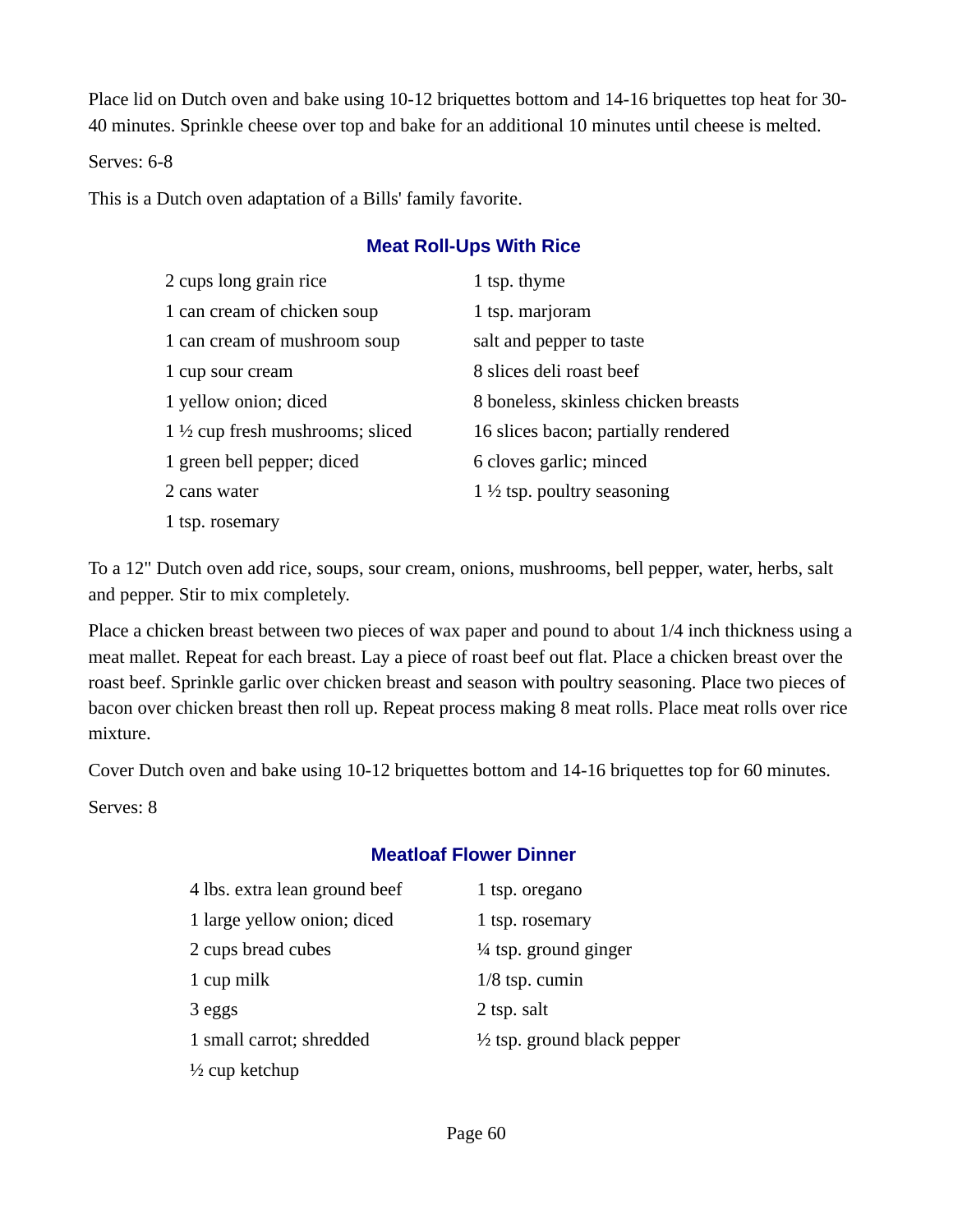| $\frac{1}{2}$ cup grated Cheddar cheese | 6-8 carrots                  |
|-----------------------------------------|------------------------------|
| 2 tsp. thyme                            | 6 medium potatoes            |
| 2 tsp. marjoram                         | 10-20 asparagus spears       |
|                                         | additional ketchup as needed |

In a small bowl add bread cubes and pack down. Add milk to bread cubes and allow to absorb.

To a large mixing bowl add beef, onions, bread and milk, eggs, grated carrot, ketchup, cheese, and seasonings. Mix thoroughly. Place mixture in a 12" deep Dutch oven and spread it into a ring against the sides of the oven leaving a cavity in the center for vegetables. Cover the top of the meatloaf ring evenly with ketchup.

Cut the carrots into halves lengthwise and the potatoes into quarters lengthwise. Trim the bottoms of the asparagus. Line the inside of the meatloaf ring with carrot halves. Inside the carrots stand potato quarters in a ring. Stand the asparagus spears in the center.

Roast using 12-14 briquettes top and bottom for 90 minutes. Rotate the Dutch oven and lid every 15 minutes.

Serves: 6-8

(This recipe courtesy of Len and Jerrye Stillman of Salt Lake City, UT).

### **Sweet Onion Brisket Of Beef Carbonnade**

| 5-7 lbs. fresh beef brisket (well trimmed) | 1 med. red bell pepper; finely chopped         |
|--------------------------------------------|------------------------------------------------|
| 2 tsp. dried rosemary needles              | 4 cloves garlic; pressed or minced             |
| 2 whole bay leaves                         | $1\frac{1}{2}$ cup chili sauce (your favorite) |
| 2 tsp. salt                                | 1 can (12 oz.) beer (your favorite)            |
| 1 tsp. fresh ground black pepper           | $\frac{1}{2}$ cup beef broth                   |
| 4 lg. Walla Walla sweet onions, sliced     | 2 Tbs. light brown sugar                       |
| $\frac{1}{2}$ lb. fresh mushrooms; sliced  | 1 Tbs. Worcestershire sauce                    |
| 4 ribs celery with leaves; sliced          |                                                |

Place the trimmed brisket, fat side up, in a 12" Dutch oven . Season with the rosemary, bay, salt and pepper. Arrange the sliced onions, mushrooms, celery (with leaves), bell pepper and garlic over the meat. In a medium-size mixing bowl, combine all of the remaining ingredients, whisk well, then pour the mixture over the top of everything in the oven. Cover and bake using 6-8 briquettes bottom and 10- 12 briquettes top for 4 hours replacing briquettes every hour. Baste meat often with pan drippings.

When meat is tender remove from oven and let rest for 5 minutes then carve brisket against the grain in 1/4" thick slices. Serve with the pan juices and onions, etc...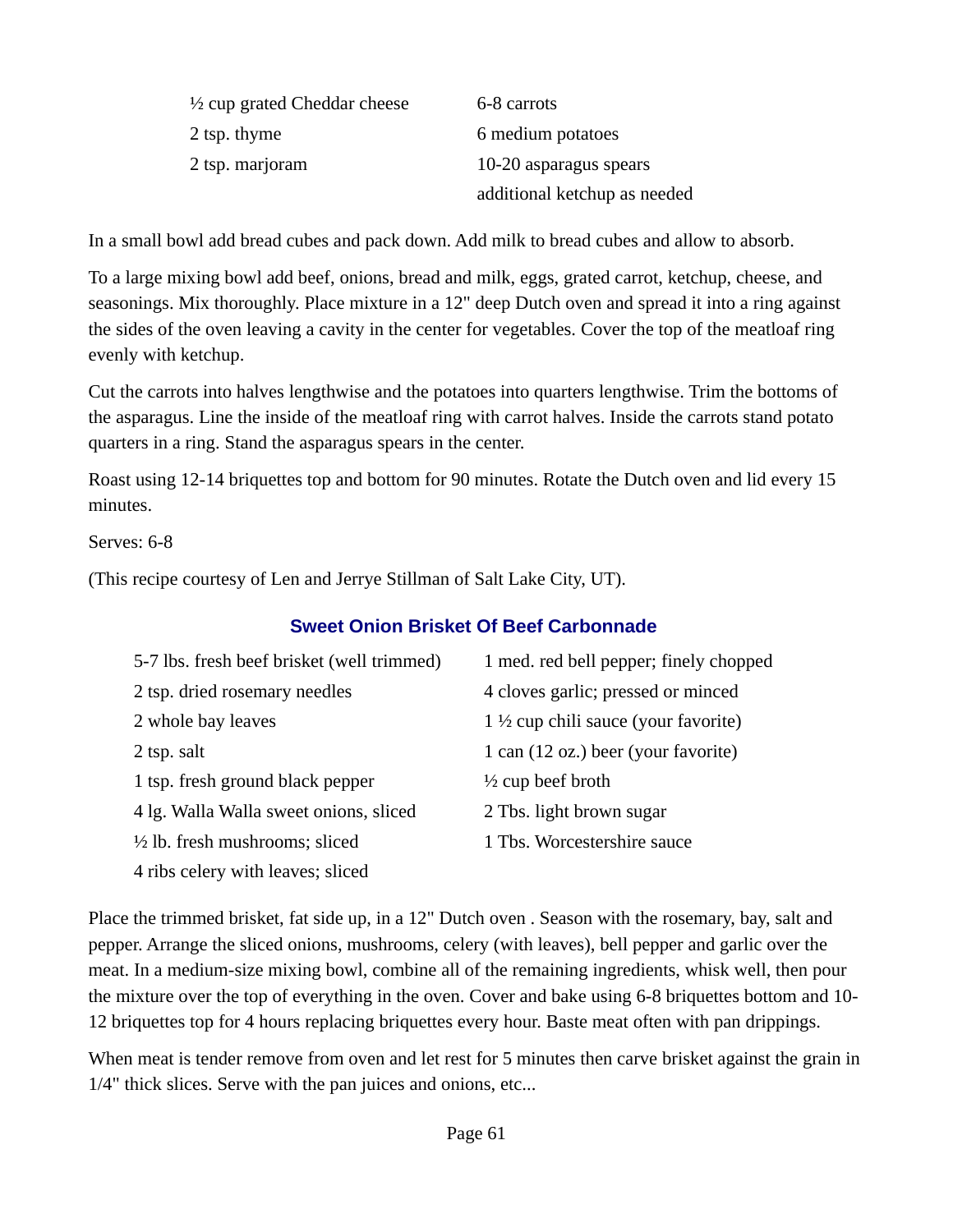*Note:* This recipe works well when the oven is buried in hot ashes and allowed to slow cook all day. Serves: 6-8

| <b>Roast</b>                                  | <b>Marinade</b>                         |
|-----------------------------------------------|-----------------------------------------|
| 3 lb. beef tenderloin roast                   | $1/3$ cup red wine vinegar              |
| 2 Tbs. olive oil                              | $\frac{1}{4}$ cup balsamic vinegar      |
|                                               | $\frac{1}{4}$ cup Worcestershire sauce  |
| <b>Stuffing</b>                               | 3 Tbs. molasses                         |
| $\frac{1}{4}$ cup butter                      | 5 cloves garlic                         |
| $\frac{1}{2}$ cup red onion; diced            | 2 tsp. finely grated fresh ginger       |
| 1 cup chanterelle mushrooms; diced            | 3⁄4 cup olive oil                       |
| $\frac{1}{4}$ cup pine nuts                   | $1\frac{1}{2}$ Tbs. fresh thyme; rubbed |
| 4 cups dried bread cubes                      | 1 Tbs. fresh rosemary; chopped          |
| 1 $\frac{1}{2}$ tsp. fresh rosemary; chopped  | 1 Tbs. fresh sage leaves; rubbed        |
| $1\frac{1}{2}$ tsp. fresh sage leaves; rubbed | 1 tsp. red pepper flakes                |
| 3 Tbs. fresh parsley; chopped                 | 1 tsp. fresh cracked black pepper       |
| 2 eggs; beaten                                | 1 tsp. salt                             |
| 3⁄4 cup chicken broth                         |                                         |

### **Wild Mushroom Stuffed Beef Tenderloin**

Prepare the marinade in a blender by adding vinegars, Worcestershire sauce, molasses, garlic and ginger; blend to puree. Continue blending while adding olive oil slowly until oil is completely emulsified. Add herbs, red pepper flakes, salt and pepper and stir to mix.

salt and black pepper to taste

Put tenderloin in a large ziploc bag and add marinade. Seal the bag and shake to completely coat loin. Refrigerate for 12-24 hours turning meat twice.

Heat a 12" deep Dutch Oven using 14-16 briquettes bottom. To the oven add butter, onions, pine nuts, and mushrooms to sauté. In separate bowl combine bread cubes, and herbs. Mix in egg and chicken broth. Add sautéed vegetables and stir until well mixed. Salt and pepper to taste. Cover and set aside.

Reheat original oven using 18-20 briquettes bottom. When oven is hot add olive oil. Remove tenderloin from marinade and place in preheated oven. Sear on all sides 3 minutes per side until meat turns a nice dark brown. Remove from oven, cover, and allow to cool.

Cut a deep pocket lengthwise down the narrow side of the loin and put as much stuffing as you can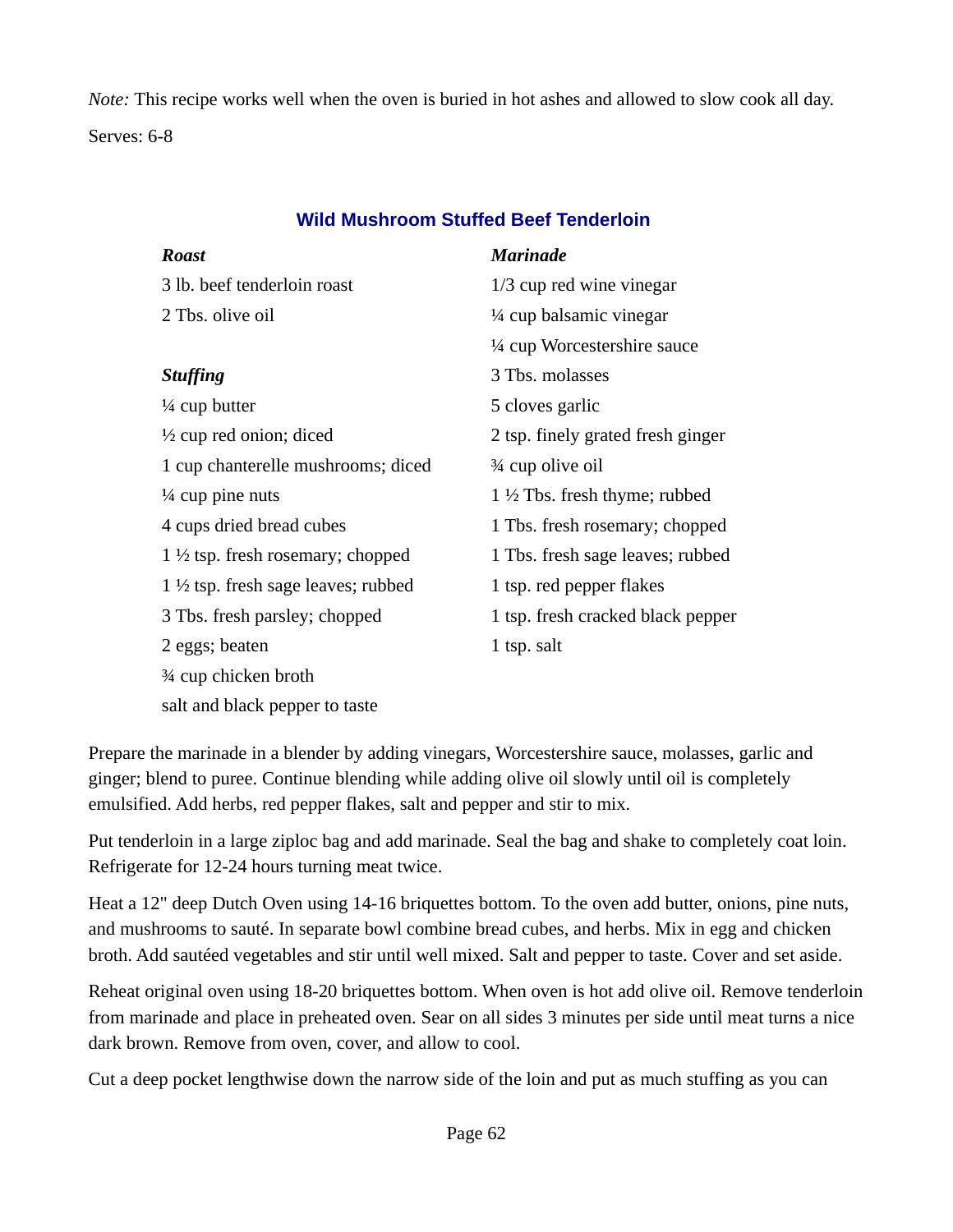inside. Be careful not to rip the ends while stuffing. Tie with cotton string to hold together if necessary.

Place roast back in oven and roast using 12-14 briquettes bottom and 14-16 briquettes top for 40-50 minutes basting meat once with leftover marinade, until internal temperature of thickest part of meat reaches 145° F. (Medium rare). Remove roast from Dutch Oven and let stand for 5 minutes before service.

### Serves: 6

*Note:* Tina and I served this dish as our main entrée at the World Championship Dutch Oven cook-off in 1998. This dish finished in a tie as the first place entrée that year. I know you will enjoy it!

# **Pork**

### **1,2,3,4,5 (Chinese Spare Ribs)**

| 2 Tbs. vegetable oil                                             | 2 Tbs. rice or white vinegar |
|------------------------------------------------------------------|------------------------------|
| 2 lbs. boneless pork spare ribs; cut into 2" pieces 3 Tbs. sugar |                              |
| 6 green onions; cut into 1" pieces                               | 4 Tbs. soy sauce             |
| 1 Tbs. rice wine or dry sherry                                   | 5 Tbs. water                 |

Heat a well oiled 12" Dutch oven using 20-22 briquettes bottom until hot. To hot oven add oil and spare rib pieces; sear ribs on all sides until brown. Add green onions. Mix together the remaining ingredients then pour over browned ribs. Bring liquid to a low boil then cover oven and simmer for 30-40 minutes using 10-12 briquettes bottom and 12-14 briquettes top; stirring every 10 minutes.

Serve with steamed white rice.

Serves: 4

### **Barbecue Pork Spare Ribs**

| 5-6 lbs. boneless pork spare ribs | 3 sweet yellow onions; thickly sliced |
|-----------------------------------|---------------------------------------|
| (1) 2 liter bottle Coca-Cola      | 2 cups Byron's Smokey Barbecue Sauce* |

Trim most of the fat from ribs. Place ribs in a large bowl and pour coke over them until they are covered. Cover bowl with plastic wrap, place in the refrigerator and allow to marinade 12-24 hours. Pour liquid off ribs. Place one layer of ribs in a 12" deep Dutch oven. Place a layer of onions over ribs. Repeat process until all meat and onions have been used. Pour barbecue sauce over the top of ribs and onions. Cover and cook 90 minutes using 12-14 briquettes bottom and 12-14 briquettes top heat.

Serves: 10-12

**\*** The Smokey Barbecue Sauce recipe can be found in the Sauces section.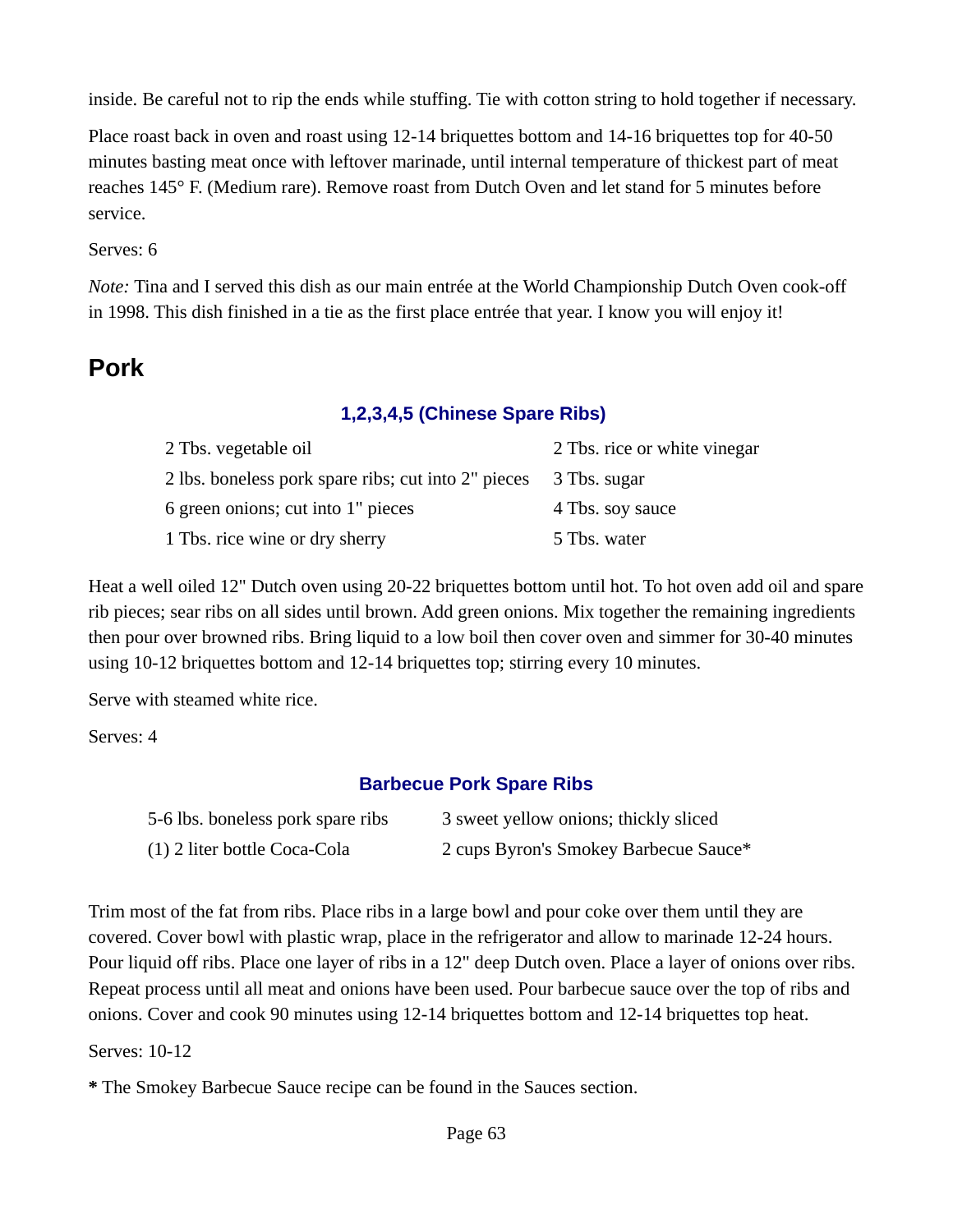### **Crown Roast Of Pork**

| <b>Crown Roast</b>                        | <b>Seasonings</b>                  |
|-------------------------------------------|------------------------------------|
| 1 crown roast of pork                     | 1 Tbs. sweet Hungarian paprika     |
| 3 Tbs. olive oil                          | 1 tsp. onion salt                  |
| 12 oz. can frozen apple juice concentrate | 1 tsp. garlic powder               |
| 2 cinnamon sticks                         | $\frac{1}{2}$ tsp. thyme           |
| 6 whole cloves                            | $\frac{1}{4}$ tsp. ground rosemary |
| 2 tsp. rosemary                           | $\frac{1}{4}$ tsp. ground sage     |
| 1 tsp. thyme                              | $\frac{1}{4}$ tsp. celery seed     |
| 10 whole pepper corns                     | 2 tsp. salt                        |
|                                           | 1 tsp. ground black pepper         |

*Advance Preparation:* In a small bowl combine paprika, onion salt, garlic powder, thyme, rosemary, sage, celery seed, salt, and pepper; mix completely. Pat roast dry of all excess moisture. Rub roast all over with olive oil then apply seasoning mix and work into the meat. Place roast in large ziploc bag and refrigerate 12-24 hours.

Let roast stand at room temperature for 1/2 hour prior to cooking. Then wrap the ends of the ribs with foil to prevent them from burning. Place a crumpled piece of foil into the center of the roast.

To a 14" deep Dutch oven add apple juice concentrate, cinnamon sticks, cloves, rosemary, thyme, and pepper corns. Bring to a low boil using 22-24 briquettes bottom heat. Place crown roast in oven and cook using 10-12 briquettes bottom and 10-12 briquettes top (325° F.), basting often with juice, until internal meat temperature reaches 165° F.

Remove roast from Dutch oven and let rest for 5 minutes before carving for service.

We usually accompany this roast with our Dutch Oven Stuffing.

### **Easy Baked Pork Chops**

| 6 pork chops; center cut, bone in | 1 (20 oz.) can sliced peaches |
|-----------------------------------|-------------------------------|
| salt and pepper to taste          | 1/4 cup apricot preserves     |
| 1 box stove top stuffing for pork | 1 Tbs. Dijon mustard          |
| 4 Tbs. butter; melted             | 1 Tbs. dry minced onion       |
| $1\frac{1}{4}$ cups hot water     |                               |

To a 12" Dutch oven add stuffing mix (including seasoning packet), butter, hot water and juice from canned peaches; stir to mix then spread evenly. Season pork chops with salt and pepper and arrange over top of stuffing. In a small bowl mix together preserves, mustard and minced onion. Spoon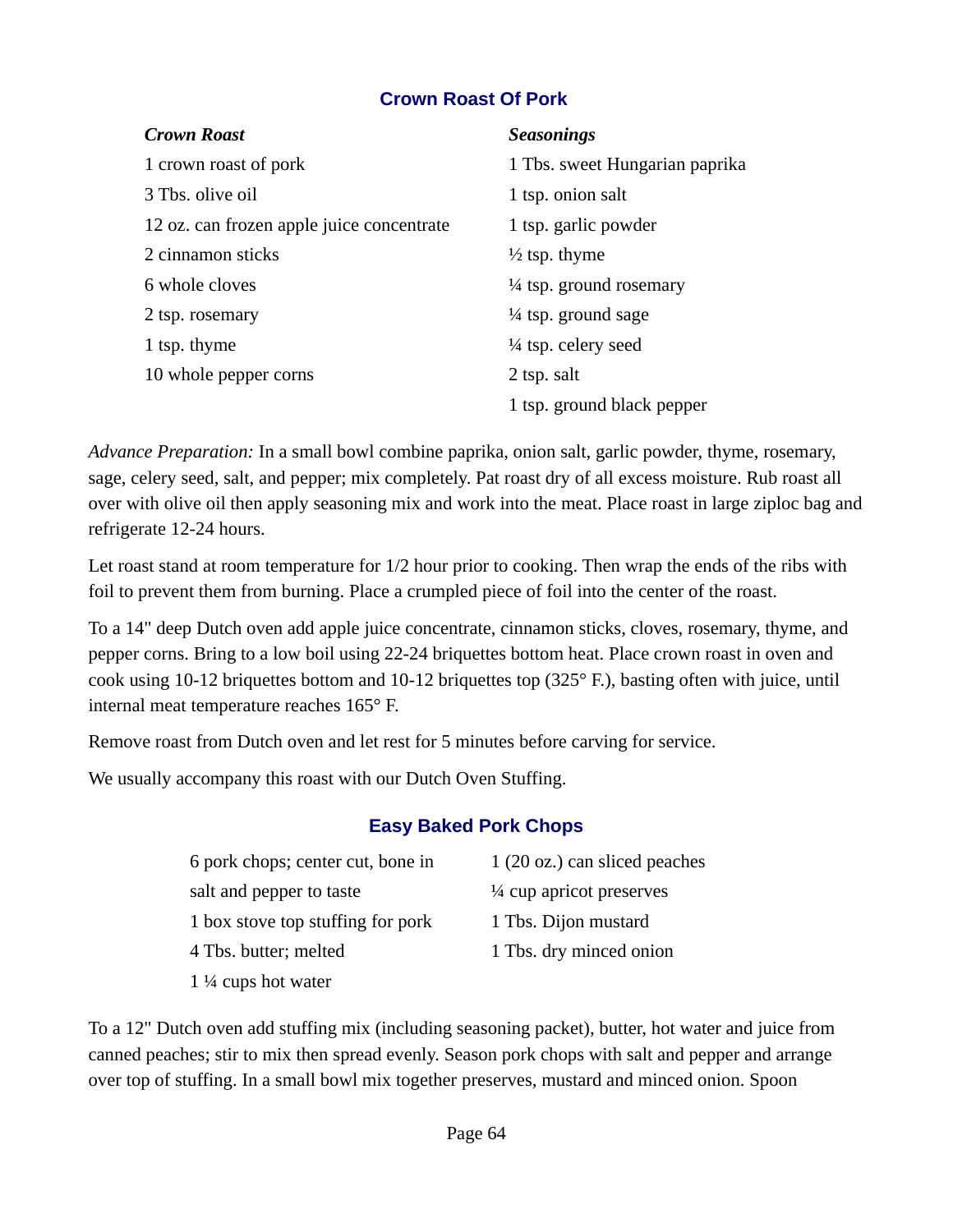preserve mixture over top of chops and spread to coat. Arrange sliced peaches over the top. Cover oven and bake using 8-10 briquettes bottom and 16-18 briquettes top for 60 minutes. Serves: 6

### **Orange Barbecue Pork Spare Ribs**

| 5-6 lbs. boneless pork spare ribs | 3 sweet yellow onions; thickly sliced |
|-----------------------------------|---------------------------------------|
| (1) 2 liter bottle Coca-Cola      | 2 cups Orange Barbecue Sauce*         |

Trim most of the fat from ribs. Place ribs in a large bowl and pour coke over them until they are covered. Cover bowl with plastic wrap, place in the refrigerator and allow to marinade 12-24 hours. Pour liquid off ribs. Place one layer of ribs in a 12" deep Dutch oven. Place a layer of onions over ribs. Repeat process until all meat and onions have been used. Pour barbecue sauce over the top of ribs and onions. Cover and cook 90 minutes using 12-14 briquettes bottom and 12-14 briquettes top heat.

Serves: 10-12

\* The Orange Barbecue Sauce recipe can be found in the Sauces section.

| <b>Meat</b>                           | <b>Stuffing</b>                         |
|---------------------------------------|-----------------------------------------|
| $(10)$ 8 oz. pork chops w/pockets cut | $1\frac{1}{2}$ cup yellow onion; diced  |
| salt and pepper to taste              | 1 cup celery; diced                     |
| 4 Tbs. olive oil                      | 12 Tbs. butter                          |
| 1 cup hot water                       | 2 cups bread cubes; 1/2" cubes          |
|                                       | 1 large apple; cored, peeled, and diced |
| <b>Glaze</b>                          | $\frac{1}{4}$ cup slivered almonds      |
| 4 oranges; juice & zest               | 2 Tbs. parsley flakes                   |
| $1\frac{1}{2}$ cup sugar              | 1 tsp. rosemary                         |
| 1 tsp. ground cinnamon                | 1 tsp. paprika                          |
| 1 tsp. salt                           | 1 tsp. allspice                         |
| 1 Tbs. cornstarch                     | 2 tsp. salt                             |
| 10 whole cloves                       | 2 tsp. fresh ground black pepper        |
|                                       | $\frac{1}{2}$ cup water                 |

### **Orange Glazed Stuffed Pork Chops**

Heat a 14" deep Dutch oven using 20-22 briquettes bottom heat. When oven is hot add butter, onions, and celery. Sauté until tender. Return oven to the heat to stay hot.

In a large bowl combine bread cubes, apple, almonds, parsley, rosemary, and seasonings. Mix in the onions and celery. Add enough water to moisten the dressing.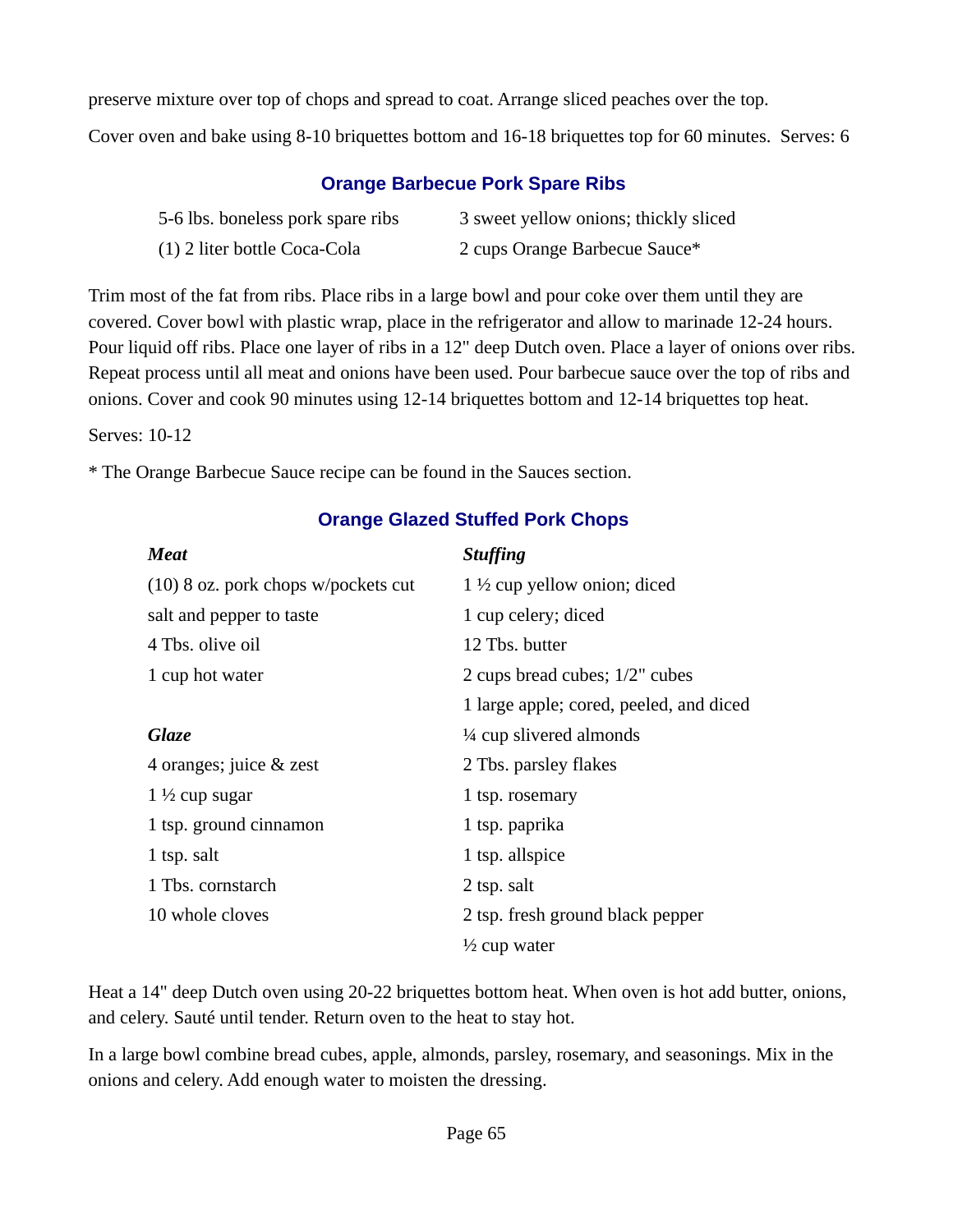Stuff the mixture into the pork chops. Seal the pockets with toothpicks and tie with butcher string. Season both sides of the chops with salt and pepper.

Add olive oil to the 14" deep Dutch oven. Place chops in oven and brown both sides. Stand chops on end so they rest on the bone. Add HOT water to the oven. Cover and simmer using 14 briquettes bottom and 14 briquettes top for 45 to 60 minutes or until internal meat temperature reads 175° F.

In an 8" dutch oven add juice and zest from 4 oranges and the remainder of the glaze ingredients. Stir to mix. Heat using 12 briquettes bottom stirring frequently until mixture boils. Reduce briquettes on bottom to 4 and let simmer 15 minutes.

Remove chops from the Dutch oven, dip in glaze, and place on a serving platter.

Serves: 10

(Recipe courtesy of Chuck Peppler of Fruit Heights, UT).

### **Pineapple Dr. Pepper Spare Ribs**

| 8-10 boneless pork spare ribs      | $1(6 \text{ oz.})$ can tomato paste |
|------------------------------------|-------------------------------------|
| 1 green bell pepper; diced         | 1 cup medium Pace Picante sauce     |
| 1 yellow onion; diced              | 3⁄4 cup brown sugar                 |
| 1 (20 oz.) can pineapple tidbits   | 4 cloves garlic; minced             |
| $1(12 \text{ oz.})$ can Dr. Pepper | 2 tsp. coarse ground black pepper   |

Trim most of the fat from ribs. Arrange ribs in the bottom of a 12" Dutch oven. Drain pineapple reserving juice. Sprinkle bell pepper, onions and pineapple evenly over ribs. In a large bowl stir together the remaining ingredients including the reserved pineapple juice and pour over ribs. Cover oven and cook for 2 hours using 6-7 briquettes bottom and 12-14 briquettes top heat (325° F.) replenishing briquettes once after 1 hour of cooking time. Turn and baste ribs in oven juices carefully every 1/2 hour.

Serves: 8-10

### **Pineapple Glazed Standing Rib Roast**

| (2) 6-rib pork loin roasts; bones Frenched | $\frac{1}{2}$ tsp. oregano            |
|--------------------------------------------|---------------------------------------|
| 3 Tbs. olive oil                           | $\frac{1}{2}$ tsp. cayenne            |
| 1 Tbs. sweet Hungarian paprika             | $\frac{1}{4}$ tsp. celery seed        |
| 2 tsp. garlic powder                       | 1 Tbs. salt                           |
| 1 tsp. onion powder                        | 1 tsp. ground black pepper            |
| $\frac{1}{2}$ tsp. thyme                   | 1 $\frac{1}{2}$ cups Pineapple Glaze* |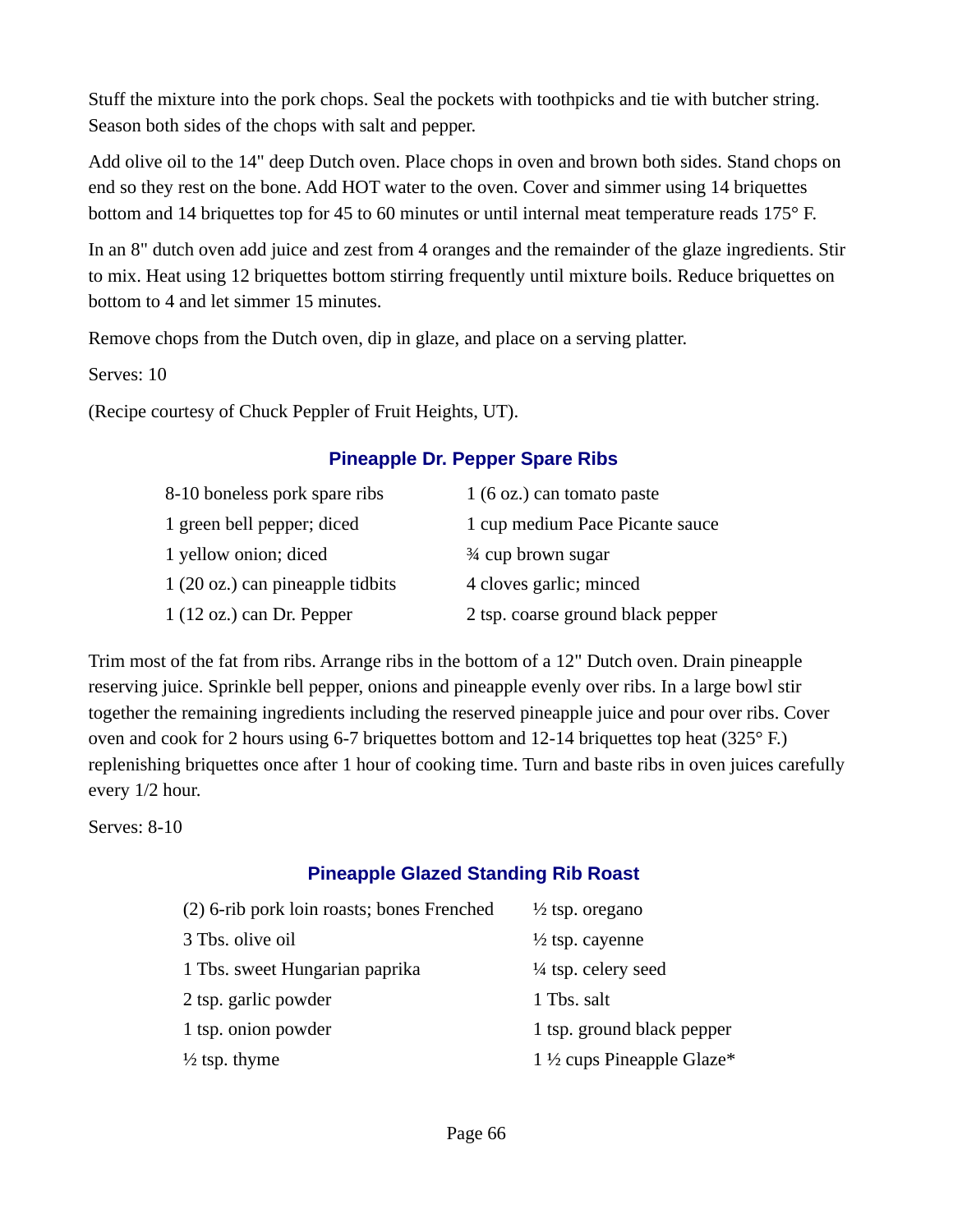Combine all herbs and seasonings in a small bowl and mix. Pat roasts dry of all excess moisture. Rub roasts all over with olive oil then apply seasoning mix and work into the meat. Place roasts in large ziploc bags and refrigerate 12-24 hours.

Let roasts stand at room temperature for 1 hour prior to cooking. Heat a 14" deep Dutch oven with 14 coals bottom and 16 coals top. Place roasts fat side up in the hot oven and roast for 1 1/2 hours or until internal meat temperature of thickest part of meat reaches 160° F. Brush roasts generously with pineapple glaze the last 5 minutes of cooking. Remove roasts from Dutch oven and allow to stand for 10 minutes then carve into chops and brush with additional glaze.

Serves: 12

\* The pineapple glaze recipe can be found in the Sauces section.

*Note:* Tina and I served this dish accompanied by Harvest Pilaf at the World Dutch Oven Championship cook-off in 1999 where we placed second.

# **Poultry**

### **Baked Chicken And Rice**

| 2 cups long grain rice       | 3 cloves garlic; minced     |
|------------------------------|-----------------------------|
| 1 can cream of mushroom soup | 1 Tbs. Worcestershire sauce |
| 1 can cream of chicken soup  | 2 cans water                |
| 1 cup sour cream             | 8-10 pieces of chicken      |
| 1 small onion; diced         | 2 tsp. poultry seasoning    |
| 1 stalk celery; diced        | salt and pepper to taste    |

To a 12" Dutch oven add rice, soups, sour cream, onion, celery, garlic, Worcestershire, and water. Stir to mix. Season chicken with poultry seasoning and salt and pepper then place over top of rice mixture.

Cover Dutch oven and bake using 10-12 briquettes bottom and 14-16 briquettes top for 90 minutes. Serves: 8-10

### **Calico Chicken**

| 6 chicken breast halves; boneless, skinless | $(1)$ 4 oz. can diced green chiles; drained |
|---------------------------------------------|---------------------------------------------|
| 1 packet taco seasoning                     | $(1)$ 11 oz. can mexicorn; drained          |
| 8 oz. pepper jack cheese                    | (1) 15 oz. can black beans; drained         |
| $\frac{1}{4}$ cup melted butter             | $\frac{1}{2}$ cup black olives; sliced      |
| $\frac{1}{2}$ cup melted butter             | $\frac{1}{2}$ cup green onions; sliced      |
| $\frac{1}{2}$ cup corn flakes; crushed      |                                             |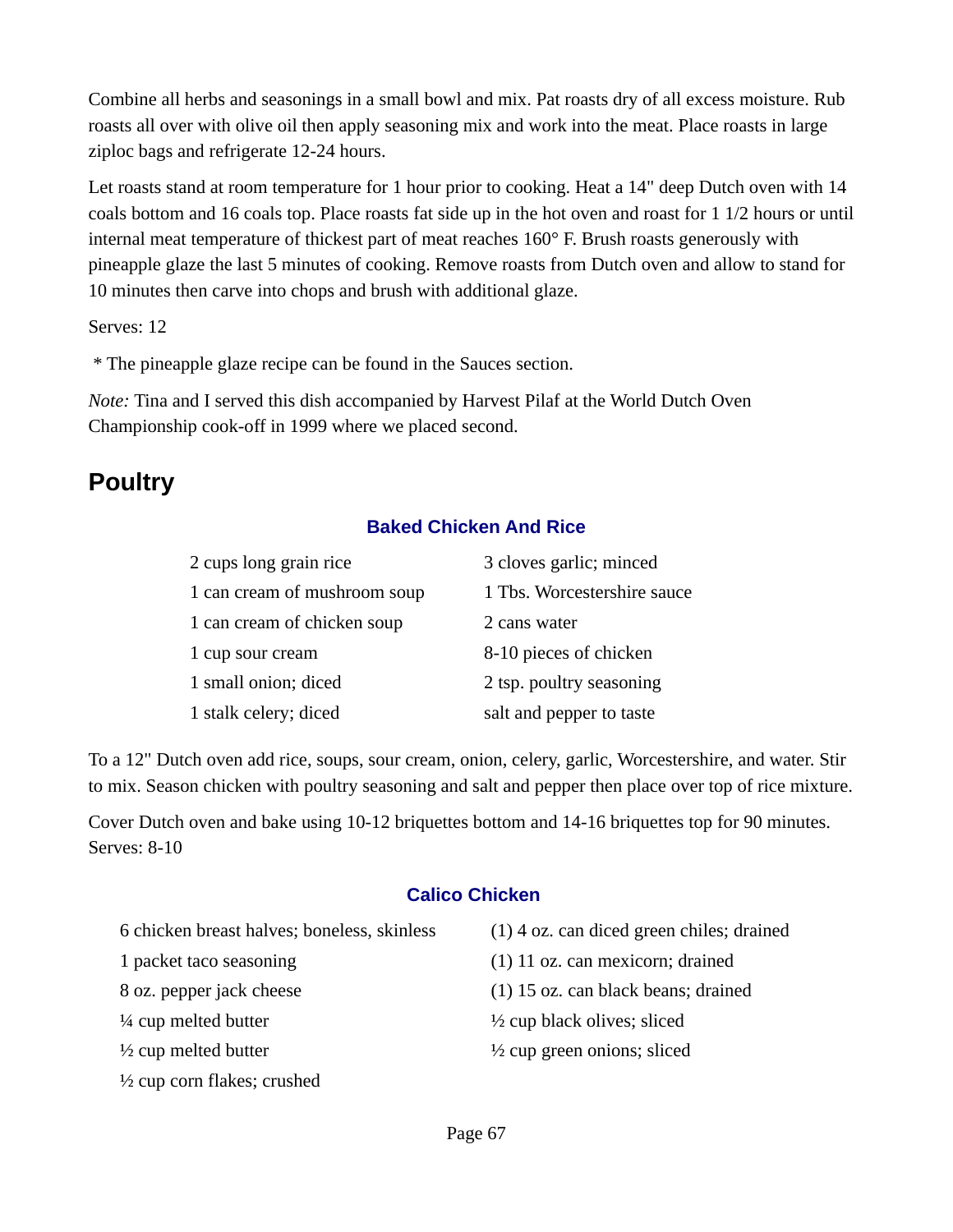Place 1 chicken breast between 2 pieces of waxed paper and gently pound with a meat mallet until about 1/8" thick. Repeat with remaining chicken breasts. Sprinkle about 1/2 tsp. of taco seasoning on the boned side of each breast. Place a  $1/2$ " x  $1\ 1/2$ " slice of pepper jack cheese on each chicken breast then roll up jelly roll fashion. Tuck in ends and seal well with a toothpick. Dip each chicken roll in melted butter then roll in corn flake crumbs, turning to thoroughly coat each roll. Place in a lightly greased 12" Dutch oven. Bake using 10-12 briquettes bottom and 16-18 briquettes top for 35-45 minutes or until chicken is lightly browned. Remove chicken from oven and remove toothpicks. Wipe the oven clean with a paper towel.

In a large bowl mix together green chiles, mexicorn, black beans, tomato, olives, green olives and 2 Tbs. of the taco seasoning. Spoon vegetables into Dutch oven. Place chicken rolls on top of the vegetable mixture. Grate the remaining cheese and sprinkle over the chicken rolls. Cover and bake an additional 10-15 minutes until vegetables are warmed through and the cheese has melted.

#### *Serves:* 6

(This recipe is courtesy of Chuck Peppler from Fruit Heights, UT

### **Cheesy Chicken Italian-o**

| 1 lb. bacon                          | $\frac{1}{4}$ cup honey                   |
|--------------------------------------|-------------------------------------------|
| 8 chicken breasts; cut into chunks   | 2 tsp. ground oregano                     |
| 3 cloves garlic; minced              | 2 tsp. basil                              |
| 1 large yellow onion; sliced         | 1 $\frac{1}{2}$ tsp. parsley              |
| 6 large tomatoes; diced              | 1 tsp. salt                               |
| 1 red bell pepper; cut into chunks   | 1 tsp. ground black pepper                |
| 1 green bell pepper; cut into chunks | 3 cups Mozzarella cheese; grated          |
| 1 cup mushrooms; sliced              | 3 cups Cheddar cheese; grated             |
| $(1)$ 10 3/4 oz. can tomato puree    | $\frac{1}{2}$ cup Parmesan cheese; grated |
| $\frac{1}{4}$ cup balsamic vinegar   |                                           |

Heat a 12" Dutch oven using 20-22 briquettes bottom. Slice bacon into 1" strips then add to hot oven and fry until brown. Remove bacon from oven. Remove and reserve all but 2 Tbs. of the bacon grease from the oven. Add chicken and garlic to oven and cook, turning frequently, until juices run clear when chicken is pierced with a fork. Remove chicken from oven and add reserved bacon grease. Line the bottom of the oven with onion slices then put chicken on top of the onion. Add tomatoes, red and green bell pepper, and mushrooms. Cover and bake using 12 briquettes bottom and 12-14 briquettes top for 30 minutes.

In a large measuring cup make a sauce with the tomato puree, balsamic vinegar, honey, oregano, basil,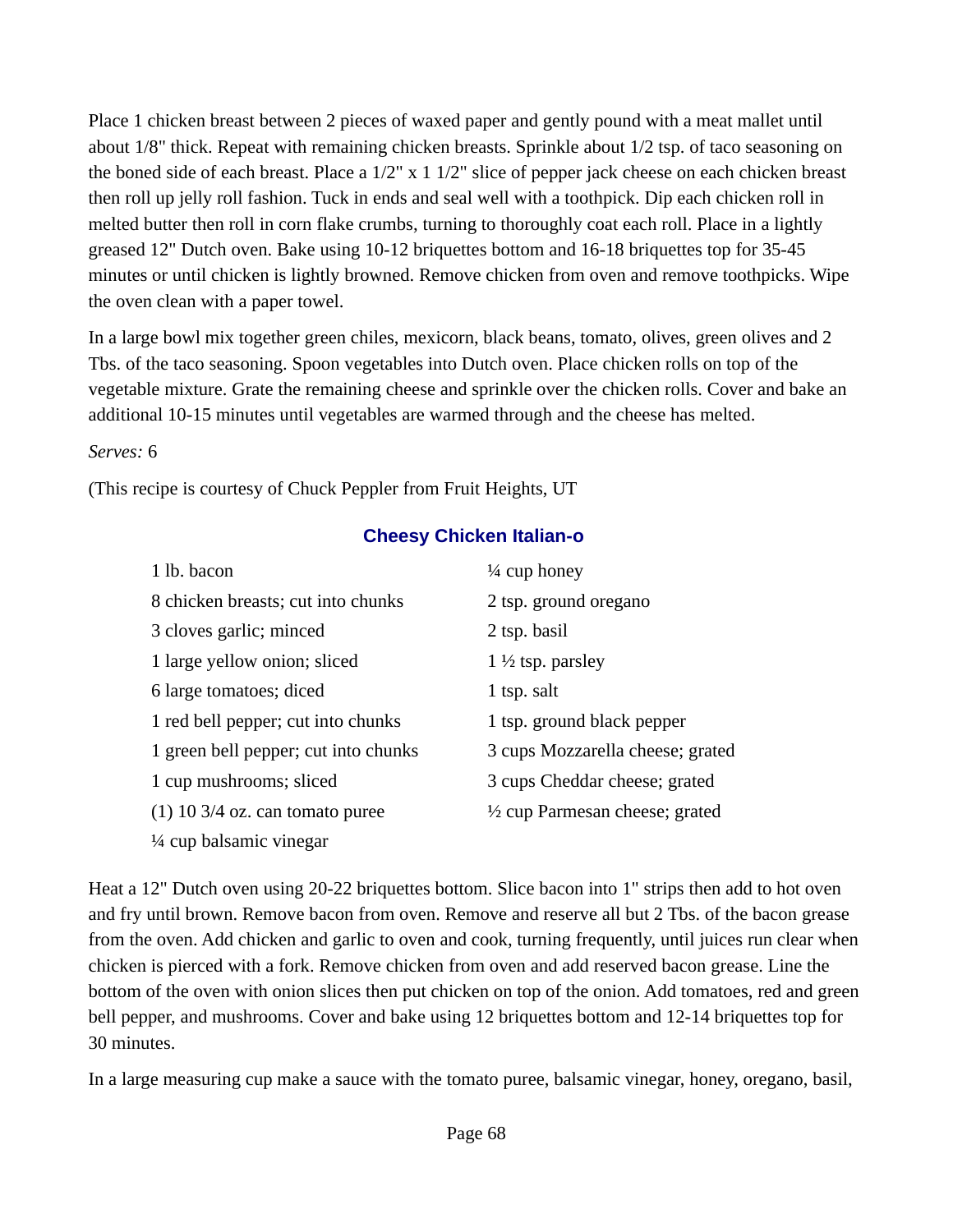parsley, salt, and pepper. Stir to mix well. Sprinkle bacon over top of cooked vegetables then pour sauce over vegetables. Cover and bake another 15 minutes. Sprinkle cheeses over the top. Replace lid and let sit for 15 minutes until cheese is melted.

Serves: 16

### **Chicken And Potato Delight**

| 1 cup sour cream                       |
|----------------------------------------|
| 3 cups grated cheddar cheese           |
| $1\frac{1}{2}$ tsp. seasoning salt     |
| 1 $\frac{1}{2}$ tsp. poultry seasoning |
| $\frac{1}{2}$ tsp. garlic salt         |
| salt and pepper to taste               |
|                                        |
|                                        |

Heat a 12" deep Dutch oven using 18-20 briquettes bottom until hot. Cut bacon into 1 inch slices. Add to hot oven and fry until brown. Cut chicken breasts into bite size pieces. Add chicken, onions, mushrooms, and ½ tsp. of the seasoning salt to the bacon. Stir, then cover and cook until onions are translucent and chicken is tender. Add potatoes. Stir in soups, sour cream, and the remaining seasonings. Salt and pepper to taste. Cover and cook for 45-60 minutes using 8-10 coals bottom, and 14-16 coals top heat. Stir every 10-15 minutes. When done, cover top with cheese and replace lid. Let stand until cheese is melted.

Variation: Stir in 1 lb. frozen peas or broccoli florets prior to topping with cheese. Serves: 8-10

| <b>Filling</b>                                  | <b>Sauce</b>                                      |
|-------------------------------------------------|---------------------------------------------------|
| 3 Tbs. olive oil                                | 2 (10.5 oz.) cans condensed cream of chicken soup |
| 1 lg. yellow onion; quartered and thinly sliced | $1\frac{1}{4}$ cup sour cream                     |
| 4 cloves garlic; minced                         | 1 (4 oz.) can diced green chiles                  |
| $\frac{1}{2}$ cup chopped black olives          | 3 cloves garlic; minced                           |
| 5 cups cooked chicken breast; shredded          | $\frac{1}{2}$ cup cooked crumbled bacon           |
| 1 tsp. chili powder                             | $1\frac{1}{2}$ tsp. chili powder                  |
| 1 tsp. ground cumin                             | 1 tsp. cumin                                      |
| salt and pepper to taste                        | salt and pepper to taste                          |

### **Chicken Enchiladas**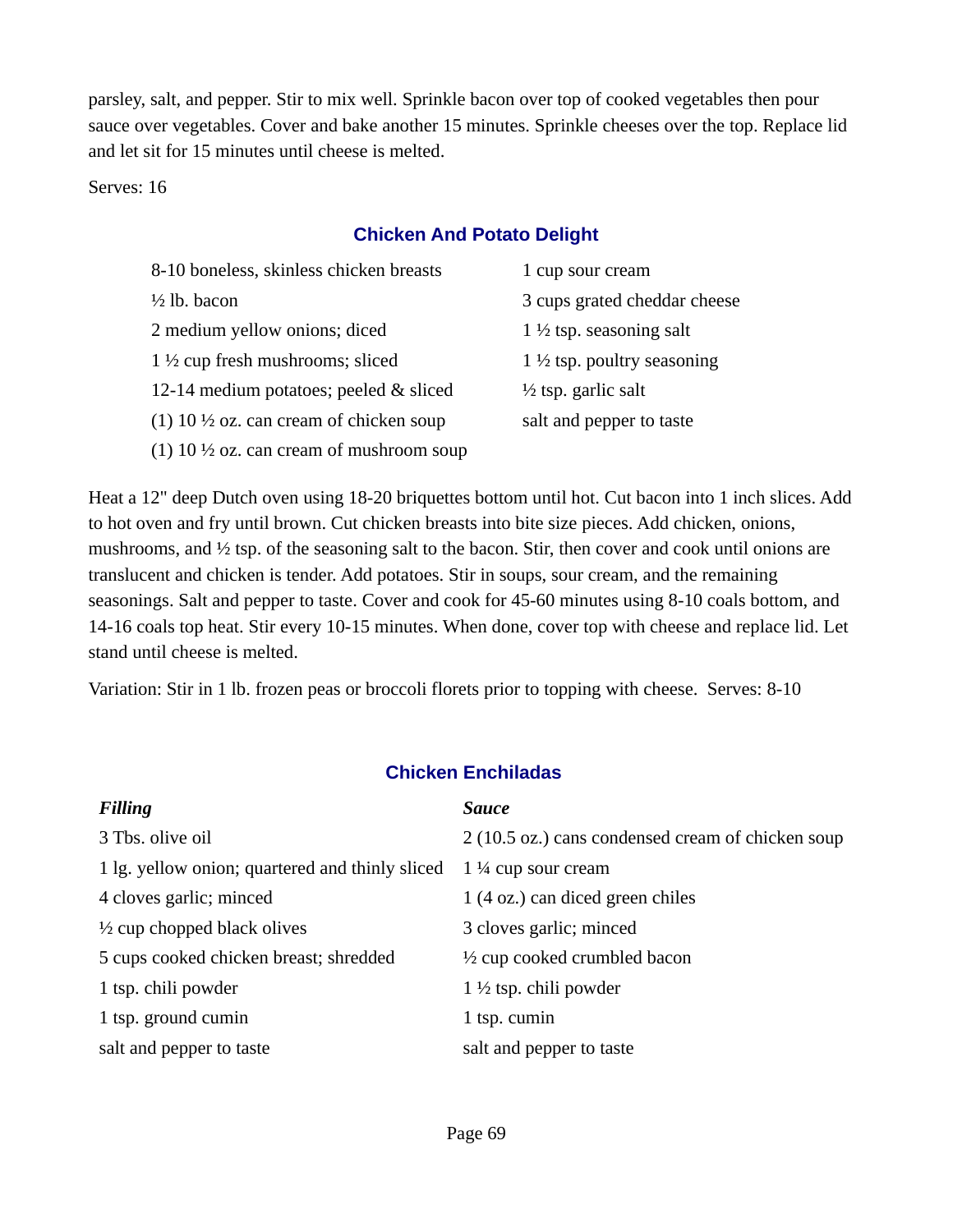3 cups cheddar (longhorn) cheese; shredded 1 green onion; finely chopped

In a medium sized bowl combine all sauce ingredients and stir to mix well.

Heat a 12" Dutch oven using 16-18 briquettes on bottom until hot. To hot oven add olive oil, onion, garlic and olives; cook until onions are soft. Remove onions to a large mixing bowl. To the onions, add chicken, chili powder, cumin, salt and pepper, and 3/4 cup of the prepared sauce. Stir to mix.

Wipe the Dutch oven clean then re-oil generously. Spoon 3/4 cup of the sauce into the bottom of the Dutch oven and spread evenly.

Place tortillas (still in the sealed bag) in the sun to warm slightly until they become soft and flexible. Spoon 1/2 cup of the chicken filling down the center of each tortilla. Fold in the ends and roll up the tortillas. Place seam side down in the Dutch oven. Spoon the remaining sauce over the top and top with cheddar cheese and green onions.

Cover and bake using 10 briquettes bottom and 16-18 briquettes top for 20 minutes.

Serves: 6

### **Chicken Pot Pie**

| 4 boneless, skinless chicken breast halves; diced | 2 (10.5 oz.) cans cream of chicken soup |
|---------------------------------------------------|-----------------------------------------|
| 3 Tbs. bacon grease or olive oil                  | $\frac{1}{2}$ cup evaporated milk       |
| 4 cloves garlic; minced                           | 1 $\frac{1}{2}$ tsp. poultry seasoning  |
| 1 yellow onion; diced                             | 1 Tbs. Worcestershire                   |
| 4 medium potatoes; diced                          | salt and black pepper to taste          |
| 1 (16 oz.) bag frozen mixed vegetables; thawed    | 1 can refrigerated crescent rolls       |

Heat a 12" Dutch oven using 20-22 briquettes bottom until hot. To hot oven add bacon grease, chicken and garlic; season with salt and black pepper to taste. Cook chicken stirring frequently until chicken is no longer pink. Add onions and potatoes and continue cooking until onions are translucent but still firm. Stir in mixed vegetables, soup, evaporated milk, poultry seasoning and Worcestershire; season with salt and pepper. Let mixture come to a low boil. Unroll the crescent rolls and create a top crust by layering flat rolls across the top of ingredients.

Reduce the heat on bottom to 8-10 briquettes and add 14-16 briquettes to the lid. Bake for 25-30 minutes until the rolls are golden brown and flaky. Check to make sure potatoes are cooked through. If not, then remove all briquettes from the lid and continue to cook maintaining bottom heat to keep pie bubbling an additional 15 minutes until potatoes are cooked through.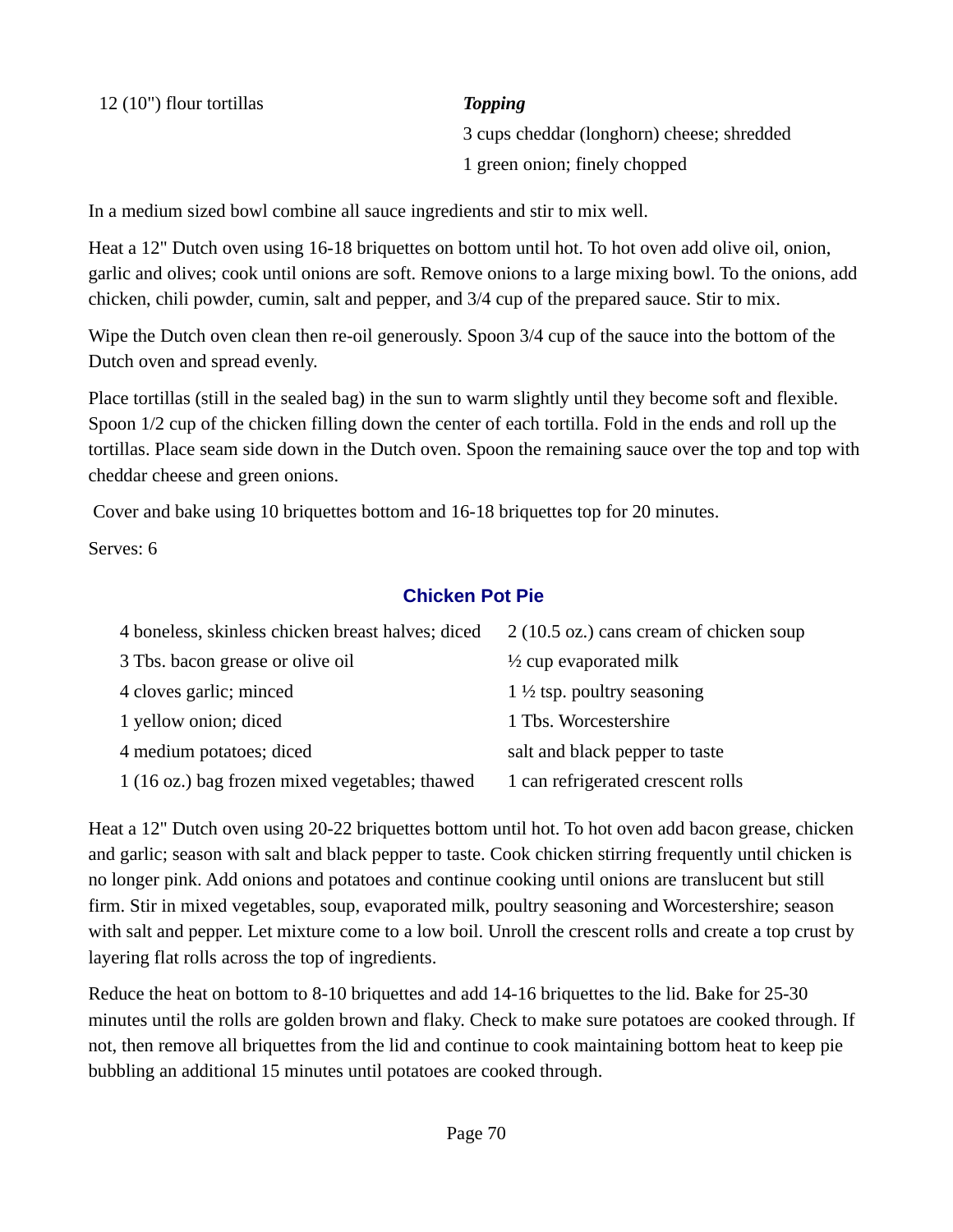### **Coca-Cola Chicken**

| 8 boneless, skinless chicken breast halves | 3 cloves garlic; minced |
|--------------------------------------------|-------------------------|
| 1 can Coca-Cola                            | 1 Tbs. onion powder     |
| $1\frac{1}{2}$ cups ketchup                | 2 Tbs. chili powder     |

Arrange chicken breasts in an oiled 12" Dutch oven. In a large bowl add remaining ingredients and stir to mix well. Spoon sauce over chicken. Cover oven and bake using 8-10 briquettes bottom and 14-16 briquettes top for 60-75 minutes or until chicken is cooked through basting with pan juices every 15 minutes. Serves: 8

#### **Dutch Oven Turkey & Rice Casserole**

| $\frac{1}{2}$ lb. bacon; $1/2$ " pieces | (2) 10 oz. cans cream of chicken soup |
|-----------------------------------------|---------------------------------------|
| 2 cups long grain white or wild rice    | 2 cups water                          |
| 4 cups diced cooked turkey              | 2 tsp. dried parsley flakes           |
| 1 large yellow onion; diced             | 3⁄4 tsp. poultry seasoning            |
| $1\frac{1}{2}$ cup sliced mushrooms     | $\frac{1}{2}$ tsp. paprika            |
| 1 cup chopped green bell pepper         | salt and pepper to taste              |
| 4 cloves garlic; minced                 | 2 cups grated cheddar cheese          |

Fry bacon in a 12" Dutch oven using 22-24 briquettes bottom heat until crisp. Add white or wild rice and continue cooking until rice is slightly toasted. Add turkey, onion, mushrooms, bell pepper, garlic, cream of chicken soup, water, and seasonings. Stir to mix completely. Bring contents to a boil then cover and bake for 60 minutes using 10-12 briquettes bottom and 14-16 briquettes top heat. When rice is tender sprinkle cheese over the top then replace lid and let stand for 5 minutes until cheese is melted.

Serves: 10-12

### **Dutch Oven Turkey Chili**

| $\frac{1}{2}$ lb. bacon; cubed   | $(2)$ 5.5 oz. cans tomato paste           |
|----------------------------------|-------------------------------------------|
| 2 large yellow onion; diced      | 2 Tbs. Worcestershire sauce               |
| 3 cloves garlic; minced          | 2 Tbs. chili powder                       |
| 1 cup chopped celery             | 2 tsp. paprika                            |
| 2 lbs. cooked turkey; 1/2" cubed | 2 tsp. cumin                              |
| (2) 28 oz. cans whole tomatoes   | (2) 19 oz. cans red kidney beans; drained |

Fry bacon in a 12" Dutch oven using 22-24 briquettes bottom heat until crisp. To oven add onion, garlic, and celery and continue to sauté until vegetables are soft. Add turkey, tomatoes, tomato paste,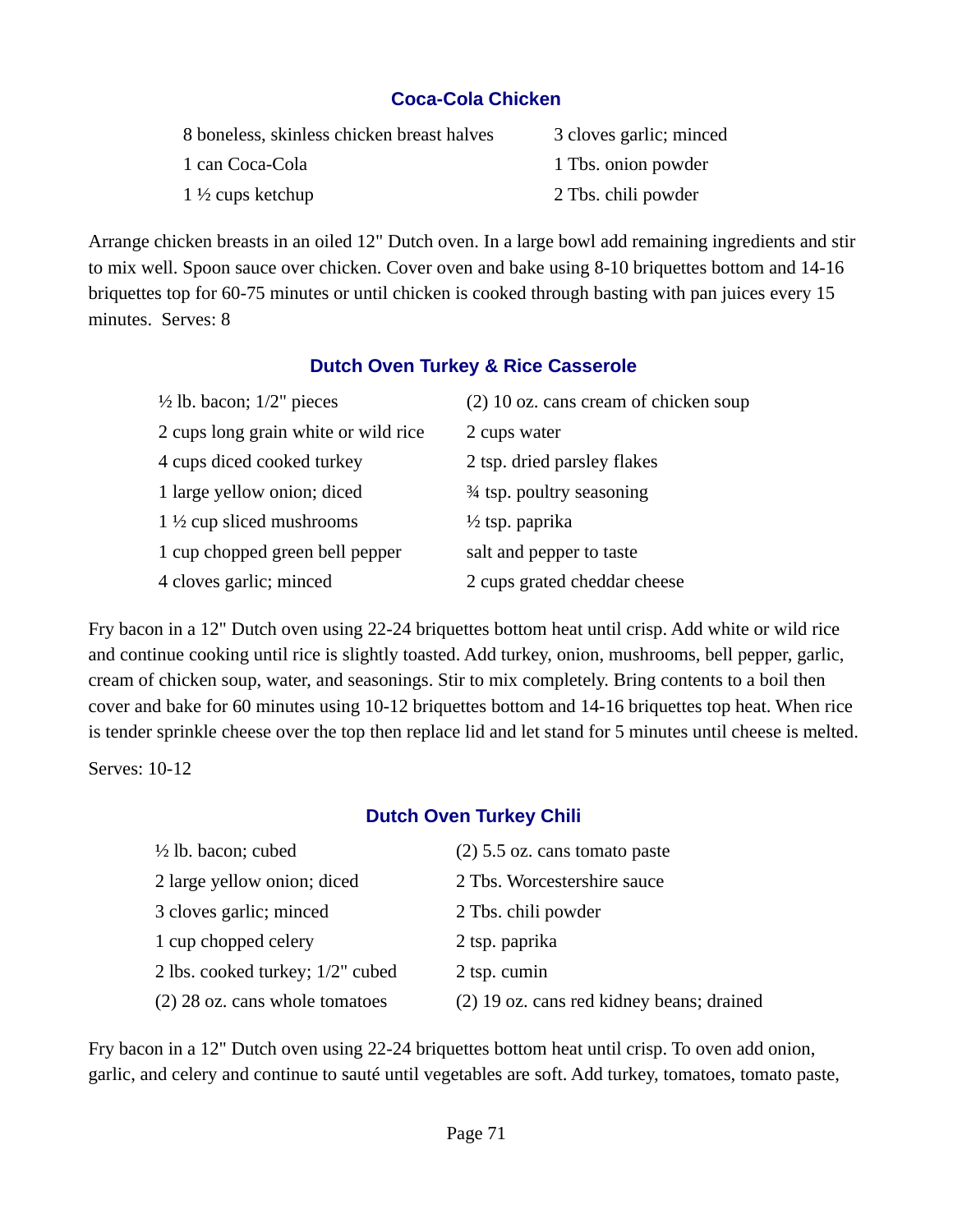Worcestershire sauce, chili powder, paprika, and cumin. Bring to a boil then cover and continue to cook using 8-10 briquettes bottom and 14-16 briquettes top for 25-30 minutes stirring occasionally to break up tomatoes. Add kidney beans and cook 10 minutes longer to heat through.

Serves: 8-12

### **Easy Pineapple-Apricot Chicken**

| 10 chicken thighs; well trimmed     | <sup>3</sup> ⁄4 cup French dressing    |
|-------------------------------------|----------------------------------------|
| 3⁄4 cup pineapple-apricot preserves | $1(1 \text{ oz.})$ pkg. onion soup mix |

Arrange chicken thighs in a 12" Dutch oven. In a medium sized bowl combine preserves, French dressing and soup mix. Stir to mix. Pour pineapple-apricot mixture over chicken then cover and bake using 10-12 briquettes bottom and 14-16 briquettes top for 60-75 minutes.

Serve over rice.

Serves: 6-8

### **Fiesta Chicken With Black Beans**

| 2 (15 oz.) cans corn; drained                                                         | 3 Tbs. ground cumin                                          |
|---------------------------------------------------------------------------------------|--------------------------------------------------------------|
| 2 (15 oz.) cans black beans; drained                                                  | 2 Tbs. chili powder                                          |
| 2 yellow onions; halved and thinly sliced                                             | 2 tsp. salt (to taste)                                       |
| 2 green bell peppers; cut in strips                                                   | 1-2 tsp. coarse ground black pepper (to taste)               |
| 6 cloves garlic; minced                                                               | 8 boneless, skinless chicken breast halves; cut in<br>strips |
| 1 (30 oz.) can whole tomatoes; drained and chopped Emeril's Southwest Spice* to taste |                                                              |
| 2 (6 oz.) cans tomato paste                                                           | 1 lb. pepper jack cheese; grated                             |
| 1 (8 oz.) can diced green chiles; drained                                             | 2 lb. cheddar cheese; grated                                 |

In a 12" Dutch oven combine corn, black beans, onion, bell pepper, garlic, tomatoes, tomato paste, chiles, cumin, chili powder, salt and black pepper; stir to mix well. Taste and adjust for seasoning. Season chicken with Emeril's Southwest Spice then add to Dutch oven contents; stir to mix in. Cover oven and bake using 8-10 briquettes bottom and 14-16 briquettes top for 1 1/2 - 2 hours until chicken is cooked through and no longer pink. Spread cheese over top replace lid and bake for 5 additional minutes until cheese has melted.

Serve with warmed flour tortillas or over rice.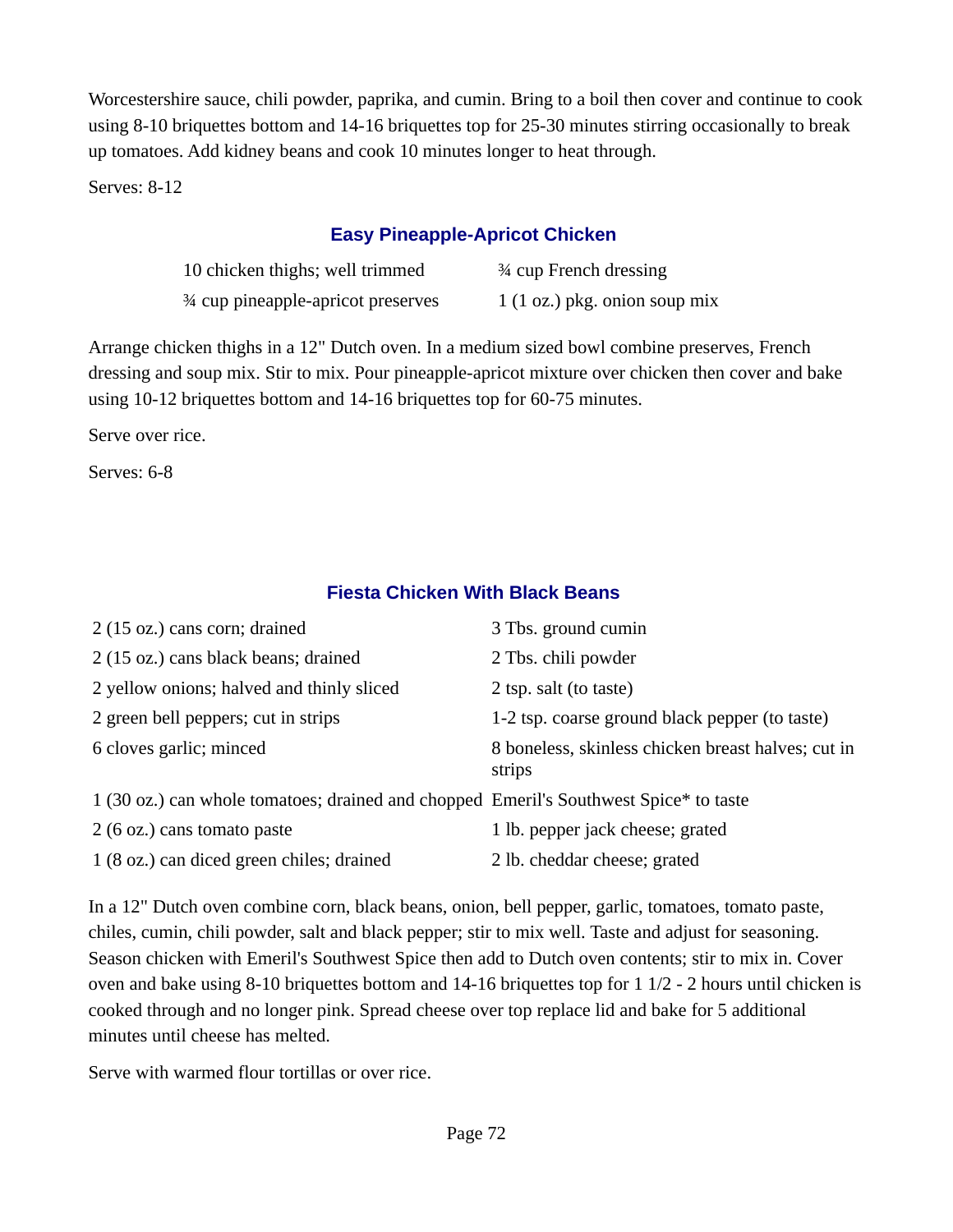\*The recipe for Emeril's Southwest Spice seasoning can be found in the Seasonings section. Serves: 10-12

## **Herb Roasted Turkey**

| <b>Turkey</b>                      | <b>Basting Sauce</b>              |
|------------------------------------|-----------------------------------|
| $(1)$ 15 lb. fresh turkey          | $\frac{1}{2}$ cup butter; melted  |
| 1 onion quartered                  | 1 tsp. dried mint leaves          |
| 1 bay leaf                         | $\frac{1}{2}$ tsp. dried thyme    |
| 2 cloves garlic; sliced            | $\frac{1}{2}$ tsp. dried sage     |
| 6 cloves garlic; pressed           | $\frac{1}{2}$ tsp. dried marjoram |
| 1 cup water                        | $\frac{1}{2}$ tsp. sweet basil    |
|                                    | 1 tsp. celery salt                |
| <b>Mashed Potatoes</b>             | 1 tsp. salt                       |
| 7 medium potatoes; peeled & sliced | 1 tsp. fresh ground black pepper  |
| salt and pepper to taste           |                                   |
| $\frac{1}{4}$ cup butter           | Gravy                             |
| $\frac{1}{4}$ cup milk             | 2 Tbs. cornstarch                 |
|                                    | $\frac{1}{2}$ cup water           |
|                                    | salt and pepper to taste          |
|                                    | drippings from Dutch oven         |

Rinse turkey, making sure it is thawed completely. Pat dry. Twist wings in behind. Place quartered onion, bay leaf, and sliced garlic in the cavity of the turkey. Rub pressed garlic all over the outside skin of the turkey. Place the turkey into a 15" deep Dutch oven. Pour 1 cup of warm water into the bottom of the Dutch oven. Cover and cook using 15-18 briquettes bottom and 24-28 briquettes top.

Prepare basting sauce in a small dish by adding melted butter and herbs. Stir until well blended. Brush turkey with basting sauce often as turkey cooks. Replace coals every 50-60 minutes until a thermometer inserted into the thickest part of the breast meat reaches 170° F.

Arrange potatoes in bottom of Dutch oven around the turkey about one hour before meat is to be done. When potatoes are cooked, remove them from the oven and mash them with butter and milk. Season with salt and pepper.

When turkey is done remove it from the Dutch oven. Increase briquettes on bottom of Dutch oven to 28. Add cornstarch to 1/2 cup water and stir until dissolved. Whisk cornstarch mixture into drippings in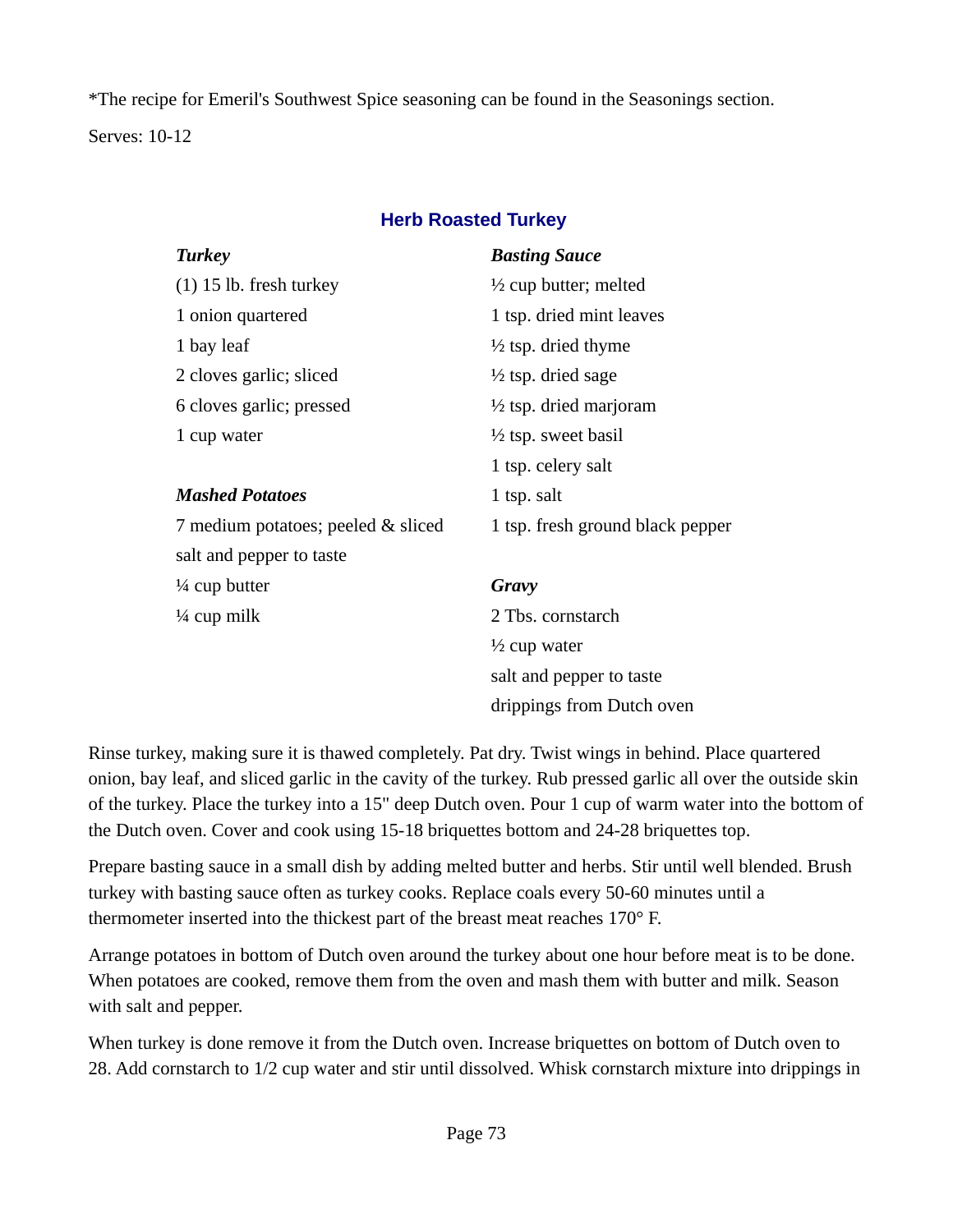Dutch oven. Stir until mixture comes to a boil. Season gravy with salt and pepper.

Enjoy!

Serves: 12+

## **Honey Clove Turkey**

| $(1)$ 15 lb. fresh turkey | 1 Tbs. dried rosemary    |
|---------------------------|--------------------------|
| 4 cups hot water          | 2 tsp. dried thyme       |
| 1 pint honey              | 12 whole cloves          |
| 1 Tbs. dried sage leaves  | 15 pepper corns; cracked |

Mix water, honey, herbs and seasonings in a 15" deep Dutch oven. Heat water to boiling using 30 briquettes bottom and 25 briquettes top. When water is boiling add turkey breast side down. Let turkey simmer for 5 minutes spinning turkey every minute or so to keep the skin from sticking to the bottom of the oven. Turn turkey over so it is breast side up and continue to simmer basting often. Make sure to keep spinning the bird every 10 minutes so the skin won't stick to the bottom. As the bird cooks the honey will caramelize and brown the skin. Don't put to much heat on top of the bird early, or the top of the bird will get too dark. When a meat thermometer inserted into the thickest part of the breast reaches 155° F. increase number of briquettes on top to 36-40. Continue cooking until bird is golden brown. Bird is done when the thickest part of the breast meat reaches 170° F. (usually between 2 1/2 - 3 hours cooking time). If the bird is brown but not to temperature don't worry. Replace the lid, remove all heat from the top of the oven and let it sit for 20 minutes. The steam built up in the oven will finish cooking the bird leaving the meat nice and juicy.

For even browning make sure to rotate the lid every 15 minutes. Replace the briquettes on bottom and top every hour.

Be careful! A 15" Dutch oven will stay hot for a long time when it has food in it. Don't burn yourself.

Note: Unfortunately this bird is usually not the prettiest thing to look at when it's done. Most times when I try to remove it from the oven the legs fall off and occasionally the breast will pull right off. What it lacks in beauty, though, it more than makes up for in taste. This bird is requested by everyone at Thanksgiving each year. I know you will enjoy it!

## **Raspberry Apricot Glazed Cornish Hens**

| 5 Cornish hens              | 1 Tbs. Volcano seasoning or seasoned salt |
|-----------------------------|-------------------------------------------|
| 1 can apricot nectar        | salt and pepper to taste                  |
| 1 cup raspberry vinaigrette | rosemary sprigs                           |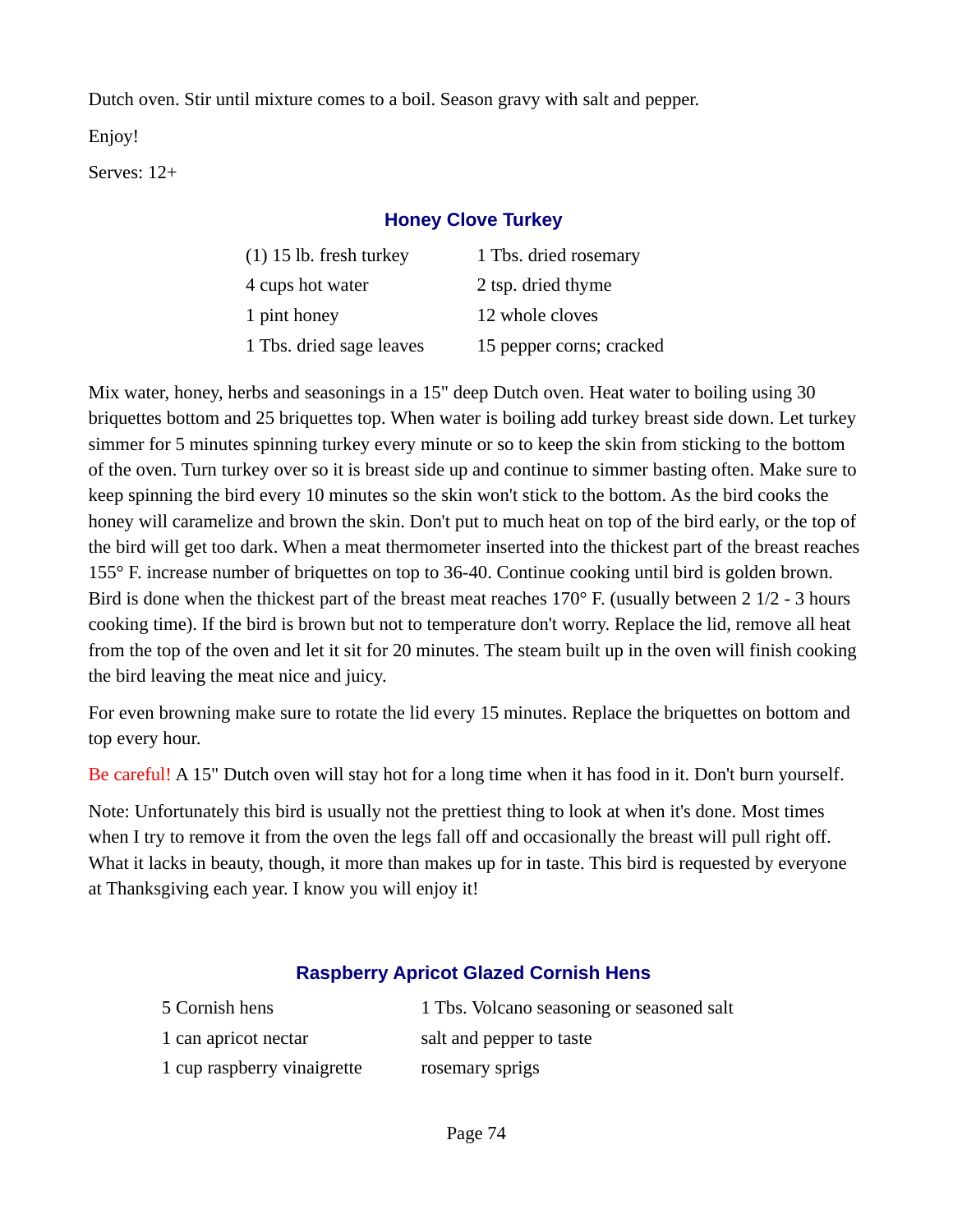1 cup apricot jam

Inject nectar into hens the night before cooking. Mix vinaigrette, and jam together and set aside. Heat a 16" Dutch oven using 22-24 briquettes top and bottom. Wash Corning hens and season with Volcano seasoning, salt, and pepper. Place 1 or 2 sprigs of rosemary inside each hen.

Place hens in pre-heated Dutch oven. Cover and cook 45 to 60 minutes. As the hens brown reduce the heat to prevent burning. Glaze hens with dressing mixture about 20 minutes before they are finished cooking. Remove the rosemary from the hens and discard. Glaze hens again before serving.

Serves: 5-10

(Recipe courtesy of Jeff Currier (Riverton, UT) and Dick Hill (Riverton, UT).

*Note:* Jeff and Dick placed second at the 1998 World Championship Dutch Oven cook-off with help from these beautiful hens.

## **Zippy Sticky Chicken**

| 10 skinless chicken thighs | 2 Tbsp. red onion; minced         |
|----------------------------|-----------------------------------|
| 2/3 cup ketchup            | 2 cloves garlic; minced           |
| 2/3 cup chutney            | 2 tsp. hot sauce                  |
| 2 Tbs. olive oil           | 1 tsp. salt                       |
| 1 lemon; juiced            | 1 tsp. coarse ground black pepper |

Arrange chicken thighs In a 12" Dutch oven. In a medium bowl mix together olive oil, ketchup, chutney, garlic, onion, salt, pepper, hot sauce and lemon juice. Pour sauce over chicken then cover and bake using 8-10 briquettes bottom and 14-16 briquettes top for 60-75 minutes. Serve over rice. Serves: 8-10

# **Rabbit**

## **Dutch Oven Rabbit**

| $\frac{1}{2}$ lb. smoked sliced bacon; cut into 1" pieces | 4 cloves garlic; minced                   |
|-----------------------------------------------------------|-------------------------------------------|
| 1 tsp. dry rosemary; crumbled                             | 1 yellow onion; chopped fine              |
| 1 (3 lb.) rabbit; cut into pieces                         | $1\frac{1}{2}$ cup sliced fresh mushrooms |
| $\frac{1}{2}$ cup all-purpose flour                       | 3⁄4 cup beef stock                        |
| 1 tsp. seasoned salt                                      | 2 Tbs. balsamic vinegar                   |
| 1 tsp. coarse ground black pepper                         | 1 cup sour cream                          |

Heat a 12" Dutch oven using 18-20 briquettes bottom until hot. Add bacon to hot oven and fry until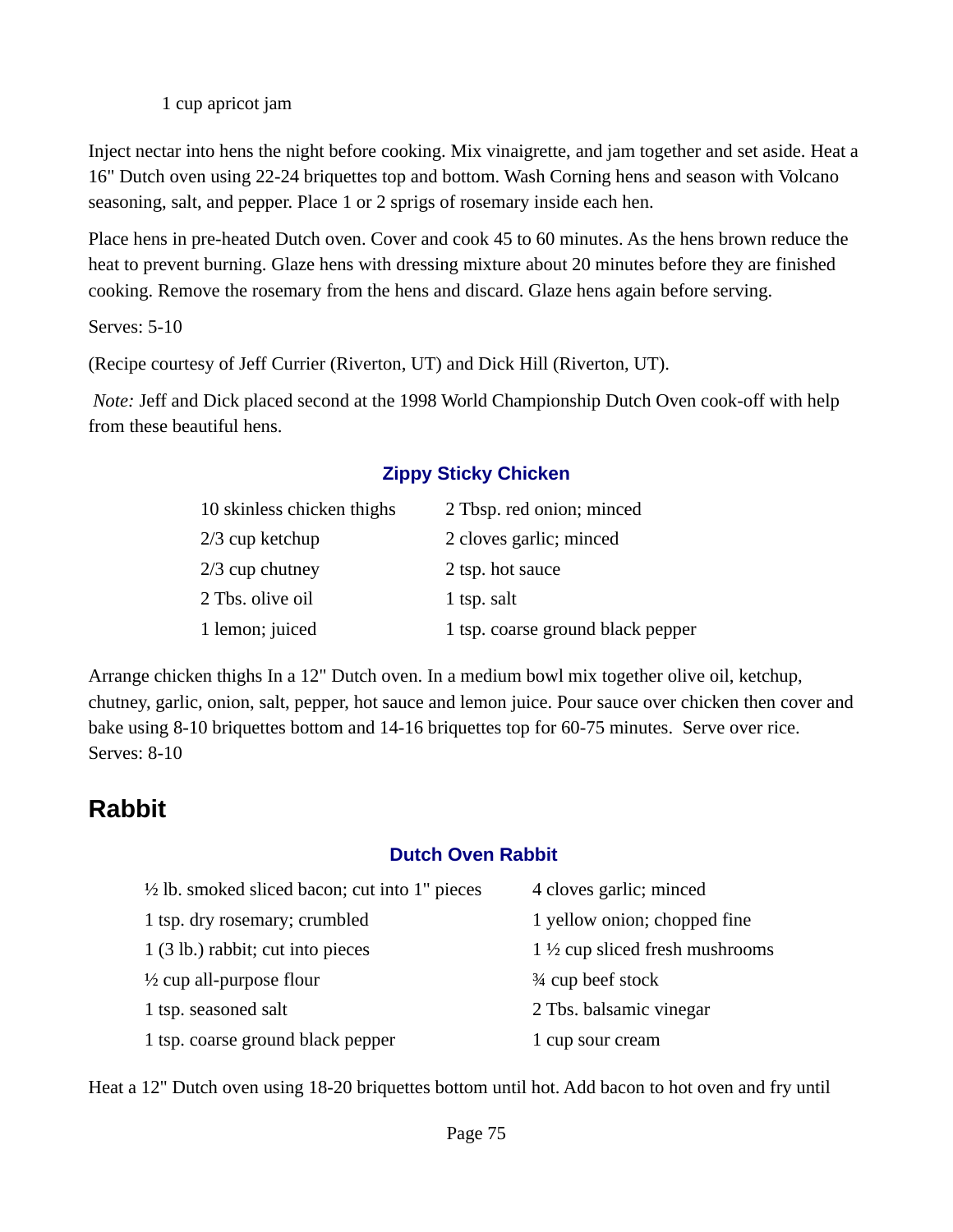half cooked. Add rosemary.

 In a large bowl combine flour, seasoned salt and black pepper; stir to mix. Dredge rabbit pieces in seasoned flour then add to Dutch oven. Fry rabbit pieces with bacon until brown on all sides. Add garlic, onion and mushrooms and continue cooking until vegetables are soft and onions are translucent. Combine beef stock and vinegar; pour over all then cover oven. Replenish briquettes with 10-12 on bottom and 14-16 on the lid; bake for 1 hour. After an hour stir in sour cream then replenish briquettes with 8-10 on bottom and 12-14 on the lid and continue cooking an additional 45-60 minutes or until rabbit is tender.

Serve over steamed white rice or cooked fettuccine noodles.

Serves: 6

## **Rabbit Stew**

| 4 Tbs. butter                             | 1 tsp. dry rosemary; crumbled       |
|-------------------------------------------|-------------------------------------|
| 3 lbs. rabbit meat; cut into pieces       | 1 bay leaf                          |
| $\frac{1}{2}$ cup all-purpose flour       | 4 cups hot water                    |
| 2 tsp. seasoned salt                      | 4 cups dry red wine                 |
| 2 tsp. coarse ground black pepper         | 3 cups diced carrot                 |
| 5 cloves garlic; sliced                   | 6 medium potatoes; peeled and diced |
| $1\frac{1}{2}$ cup sliced fresh mushrooms | $1(1 lb.)$ bag frozen peas          |
| 3 stalks celery (include leaves); chopped | 1/3 cup all-purpose flour           |
| 2 medium yellow onions; chopped           | $\frac{1}{2}$ cup cold water        |
| 1 tsp. salt                               |                                     |

Heat a 12" Dutch oven using 18-20 briquettes bottom until hot. Add butter and let melt.

In a large bowl add flour, 1 tsp. of seasoned salt and 1 tsp. of the black pepper; stir to mix. Dredge rabbit pieces in seasoned flour then add to hot oven. Brown rabbit pieces on all sides. Add mushrooms and garlic; continue cooking until mushrooms soften. Add celery, onion, salt, remaining seasoned salt, remaining black pepper, bay leaf, hot water and red wine. Cover oven and bring contents to a boil.

When contents of oven come to a boil replace the bottom briquettes with 12 freshly lit briquettes and add 10 briquettes to the lid. Continue to simmer contents for 1 hour stirring regularly.

After 1 hour stir in the carrots, potatoes and peas. Replace bottom and top briquettes with freshly lit briquettes, 12 on bottom, and 10 on the lid. Continue to simmer stew for 30-45 minutes or until carrots and potatoes are fork tender.

Combine 1/3 cup all-purpose flour with 1/2 cup cold water; stir until well blended and smooth. Stir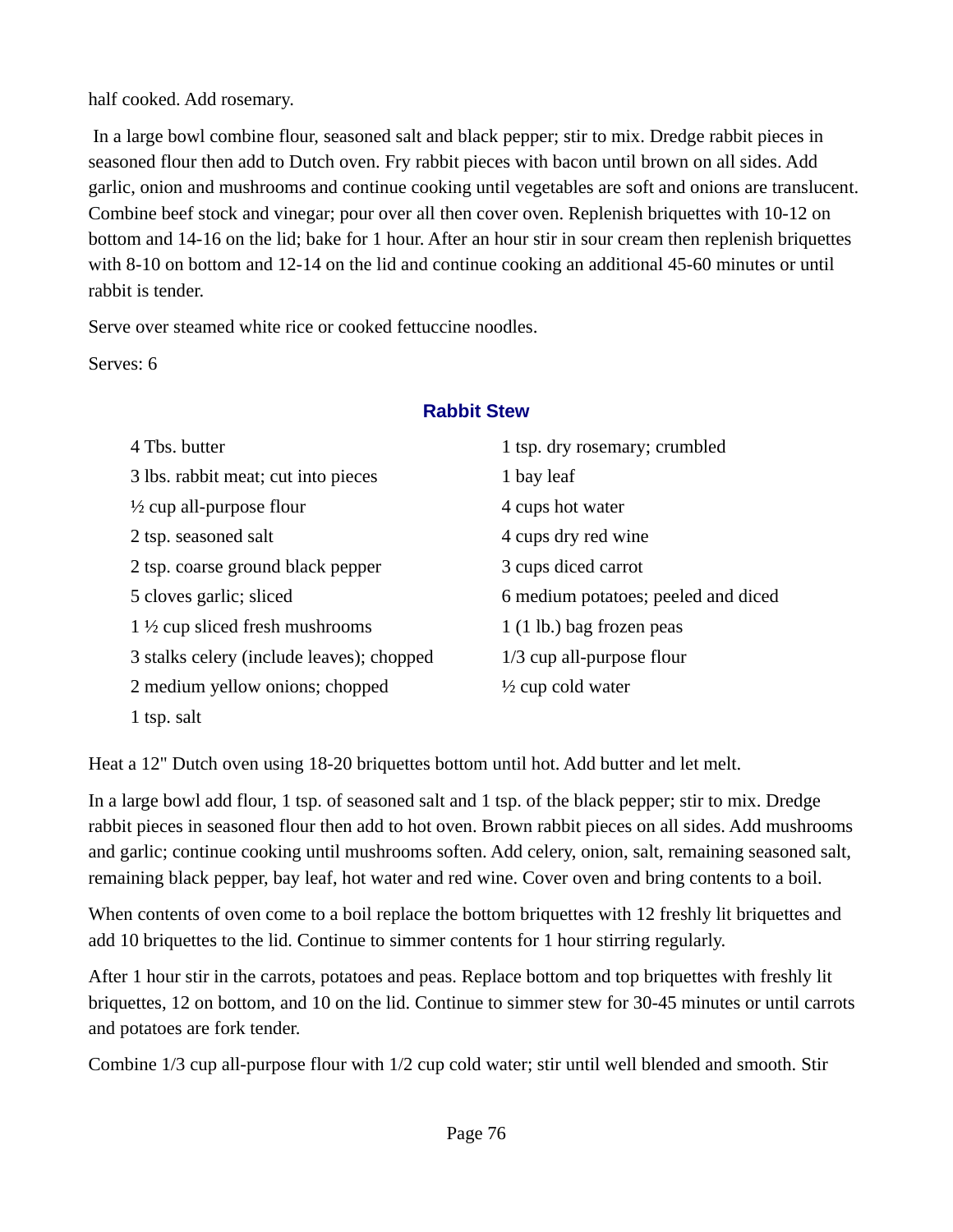flour mixture into the stew; continue to cook and stir stew until thickened. (Contents must be at a low boil to reach maximum thickness so adjust bottom heat if necessary.)

Serves: 6-8

# **Sausage**

# **Italian Sausages With Peppers And Onions**

- 4 lbs. Italian link sausages; browned 5 cloves garlic; minced 1 (26 oz.) jar spaghetti sauce 2 tsp. dry leaf basil; rubbed
- 
- 
- 2 med. yellow onions; halved and sliced 2 tsp. dry leaf oregano; rubbed
- 2 green bell peppers; sliced into strips

Combine all ingredients in a 12" Dutch oven and stir to mix. Place lid on oven and bake using 6-8 briquettes bottom and 12-14 briquettes top for 2 hours. Serve on hard or Hoagie rolls. Serves: 8-10

# **Sweet And Spicy Polish Sausage**

| 4 lbs. smoked polish sausages; cut into $1/2$ " slices $\frac{1}{2}$ cup spicy mustard |                            |
|----------------------------------------------------------------------------------------|----------------------------|
| 2 med. yellow onions; halved then sliced                                               | 4 cloves garlic; minced    |
| 2 cups brown sugar                                                                     | 1 cup beer (your favorite) |

To a 12" Dutch oven add sausage and onion. In a medium bowl combine remaining ingredients and stir to mix well. Pour over sausages and onion and then stir to mix. Place lid on oven and bake using 8-10 briquettes bottom and 12-14 briquettes top for 1 hour stirring every 15 minutes.

Serves: 8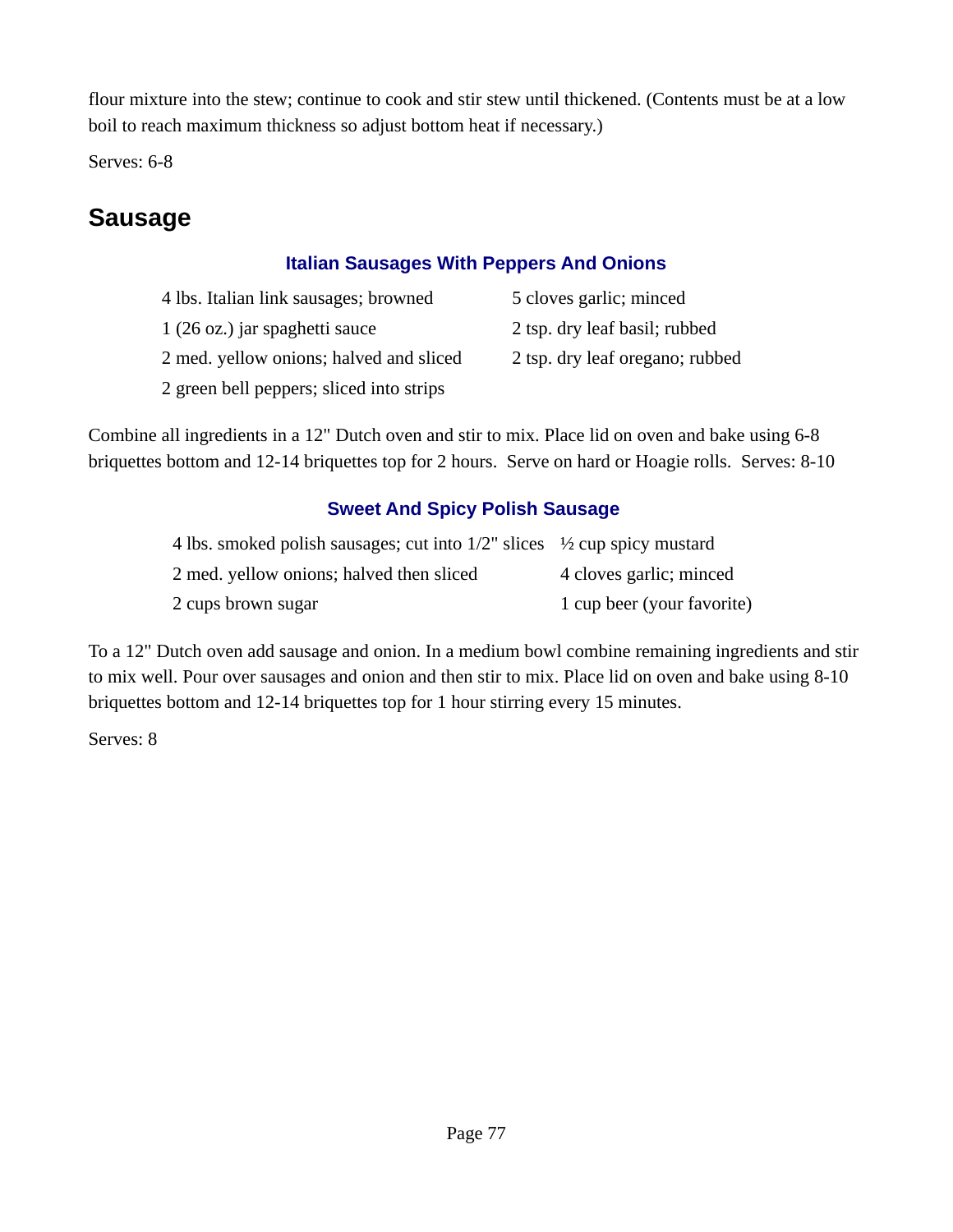# **Sauces**

## **Buttered Rum Sauce**

| 3⁄4 cup whipping cream   | 3 Tbs. Captain Morgans Spiced Dark Rum  |
|--------------------------|-----------------------------------------|
| 3⁄4 cup granulated sugar | $\frac{1}{2}$ tsp. pure vanilla extract |
| $\frac{1}{4}$ cup butter | 1 cinnamon stick                        |

Combine cream and sugar in an 8" Dutch oven; stir to mix. Add cinnamon stick. Cook using 10-12 briquettes bottom until mixture comes to a low boil, then reduce briquettes to 6 on bottom. Continue cooking for 1 to 2 minutes until sauce thickens slightly. Remove sauce from heat and stir in butter, rum, and vanilla. Use sauce warm.

*Yield:* About 1 cup

## **Byron's Smokey Barbecue Sauce**

| 2 Tbs. olive oil                       | 1 tsp. celery salt               |
|----------------------------------------|----------------------------------|
| 5 cloves garlic; finely minced         | 1 tsp. onion salt                |
| 3 cups Homestyle® Chili Sauce          | 1 tsp. ground black pepper       |
| $\frac{1}{2}$ cup light brown sugar    | $\frac{1}{2}$ tsp. Tabasco Sauce |
| $\frac{1}{2}$ cup Worcestershire sauce | 2 Tbs. Wright's Liquid Smoke     |
| 1/3 cup red wine vinegar               |                                  |

Heat a 10" Dutch oven using 14-16 briquettes bottom until hot. Add olive oil and garlic and sauté for about 1 minute. Do not let the garlic burn. Add remaining ingredients and bring to a boil. Reduce briquettes on bottom to 10 and let simmer for 30 minutes. Sauce is great for beef, pork and chicken.

 *Yield:* About 4 cups

## **Pineapple Glaze**

| 1 1/3 cups dark brown sugar  | 2 tsp. mashed roasted garlic      |
|------------------------------|-----------------------------------|
| 1 cup pineapple juice        | 3 Tbs. minced white onion         |
| $2/3$ cup water              | 2 Tbs. crushed pineapple          |
| ¼ cup Kikoman Teriyaki Sauce | 1 Tbs. Jack Daniels Whiskey       |
| 3 Tbs. lemon juice           | $\frac{1}{4}$ tsp. cayenne pepper |

In an 8" Dutch oven combine brown sugar, pineapple juice, water, Teriyaki sauce, and lemon juice. Cook using 12-14 briquettes bottom stirring occasionally until mixture boils. Reduce briquettes on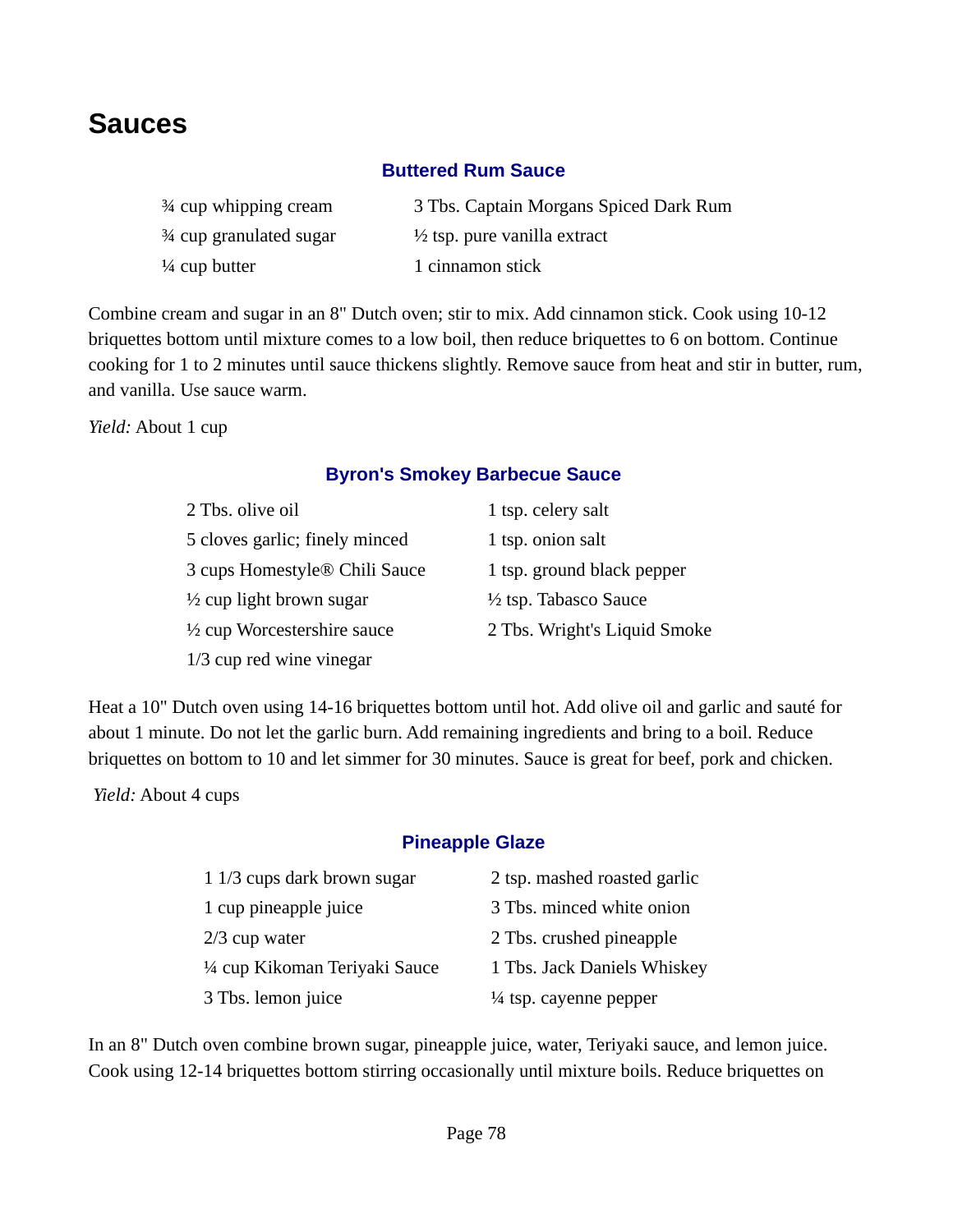bottom to 7. Add remaining ingredients and stir. Let mixture simmer for 35-45 minutes or until sauce has reduced by about half and is thick and syrupy.

*Yield:* 1 cup glaze

## **Knock-Off Barbecue Sauce**

| $1\frac{1}{2}$ cups ketchup        | 2 tsp. liquid smoke              |
|------------------------------------|----------------------------------|
| 1 cup white vinegar                | 1 tsp. salt                      |
| $\frac{1}{2}$ cup balsamic vinegar | $\frac{1}{2}$ tsp. garlic powder |
| 3⁄4 cup molasses                   | $\frac{1}{2}$ tsp. onion powder  |
| 3⁄4 cup honey                      | $\frac{1}{2}$ tsp. Tabasco Sauce |

In a 10" Dutch oven combine all ingredients and whisk until smooth. Cook using 14-16 briquettes bottom until mixture comes to a boil. Reduce briquettes on bottom to 10 and let simmer uncovered for 30-40 minutes until sauce thickens slightly.

*Yield:* About 4 cups

## **Orange Barbecue Sauce**

| 2 cups ketchup              | 2 cloves garlic; minced |
|-----------------------------|-------------------------|
| 2 Tbs. tomato paste         | 1 cup orange marmalade  |
| 2 Tbs. Worcestershire sauce | 2 Tbs. Dijon mustard    |
| 1 medium onion; minced      |                         |

Add all ingredients to a well oiled 10" Dutch oven. Stir to mix. Heat using 14-16 briquettes bottom until sauce boils. Reduce briquettes on bottom to 10 and let simmer for 30 minutes.

*Yield:* About 3 ½ cups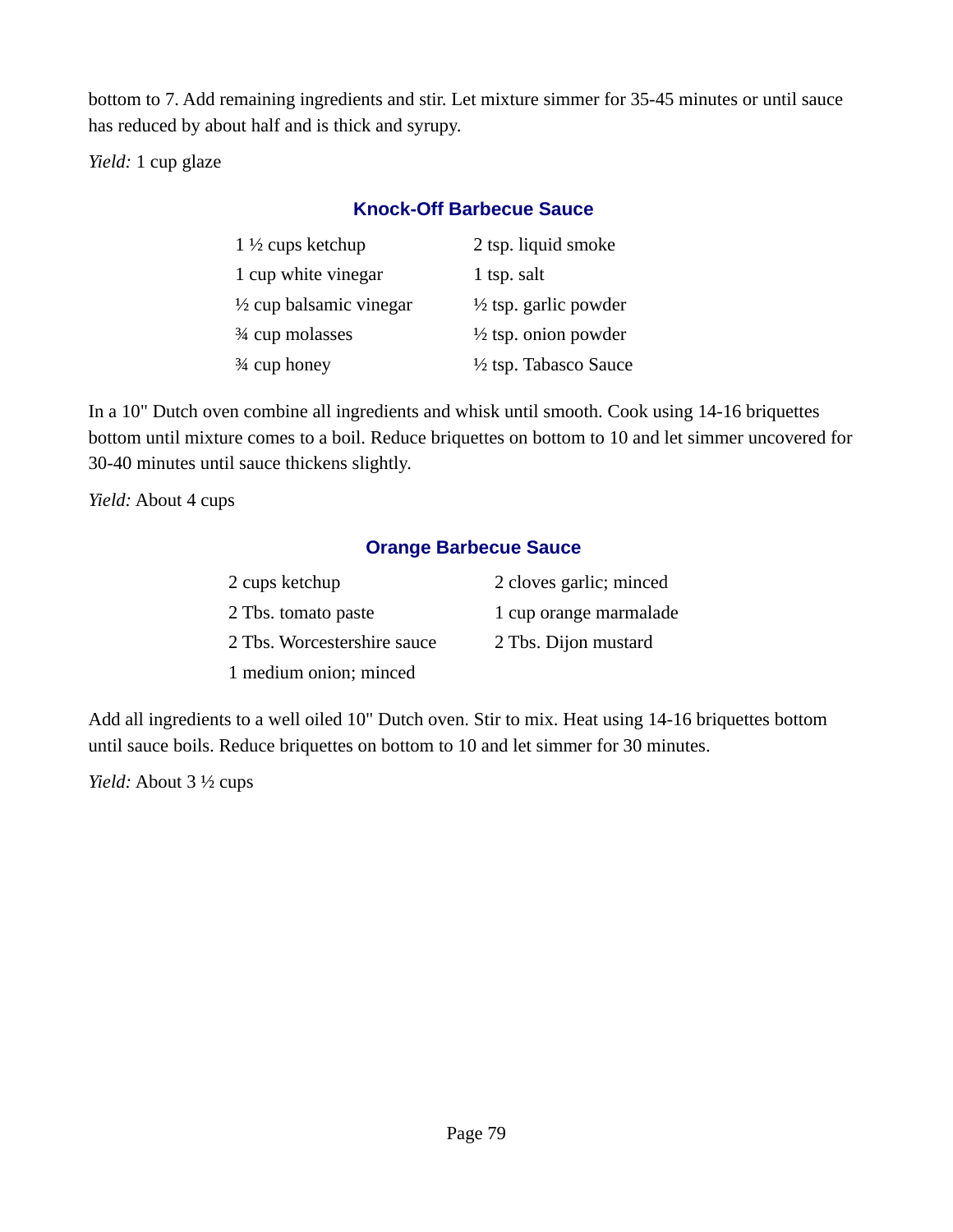# **Seasonings**

## **Emeril's Rustic Rub**

This is the recipe for Emeril Lagasse's "Rustic Rub" seasoning as found on the Food Network recipe pages.

| $2$ Tbs. $+$ 2 tsp. paprika           | 1 Tbs. cayenne pepper              |
|---------------------------------------|------------------------------------|
| 2 Tbs. garlic powder                  | 1 Tbs. onion powder                |
| 2 Tbs. salt                           | 2 $\frac{1}{2}$ tsp. dried oregano |
| 1 Tbs. $+$ 2 tsp. ground black pepper | 2 $\frac{1}{2}$ tsp. dried thyme   |

Combine all ingredients thoroughly and store in an airtight jar or container

Yields 3/4 cup.

#### **Emeril's Southwest Spice**

This is the recipe for Emeril Lagasse's "Southwest Spice" seasoning as found on the Food Network recipe pages.

| 2 Tbs. chili powder     | 1 Tbs. dried oregano      |
|-------------------------|---------------------------|
| 2 Tbs. paprika          | 2 tsp. ground cumin       |
| 1 Tbs. ground coriander | 1 tsp. black pepper       |
| 1 Tbs. garlic powder    | 1 tsp. cayenne pepper     |
| 1 Tbs. salt             | 1 tsp. crushed red pepper |

Combine all ingredients thoroughly and store in an airtight jar or container

Yields about 1/2 cup.

## **Essence (Emeril's Creole Seasoning)**

This is the recipe for Emeril Lagasse's "Essence" creole seasoning as found on the Food Network recipe pages.

| 2 ½ Tbs. paprika     | 1 Tbs. onion powder       |
|----------------------|---------------------------|
| 2 Tbs. salt          | 1 Tbs. cayenne pepper     |
| 1 Tbs. black pepper  | 1 Tbs. dried leaf oregano |
| 2 Tbs. garlic powder | 1 Tbs. dried thyme        |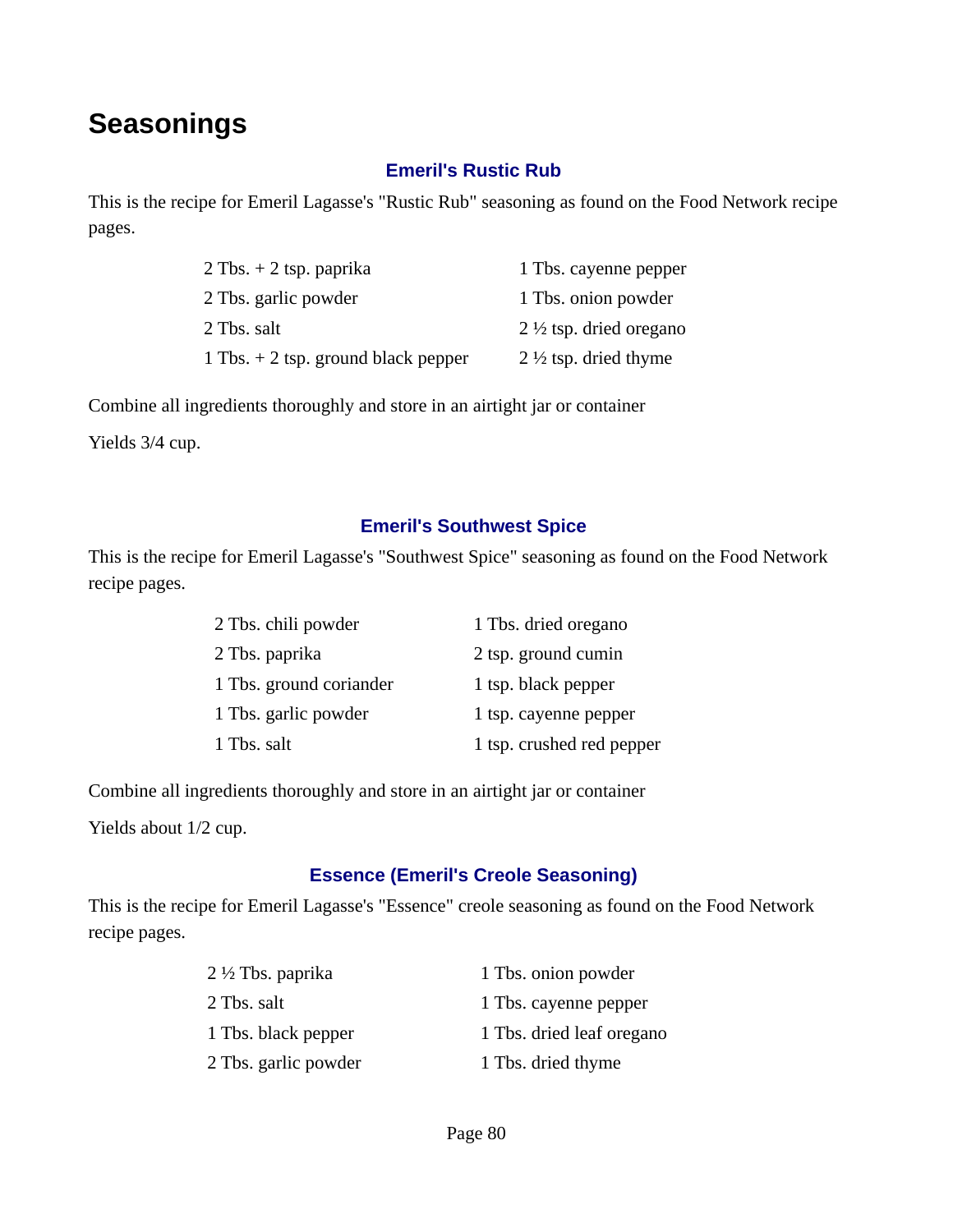Combine all ingredients thoroughly and store in an airtight jar or container

Yields about 2/3 cup.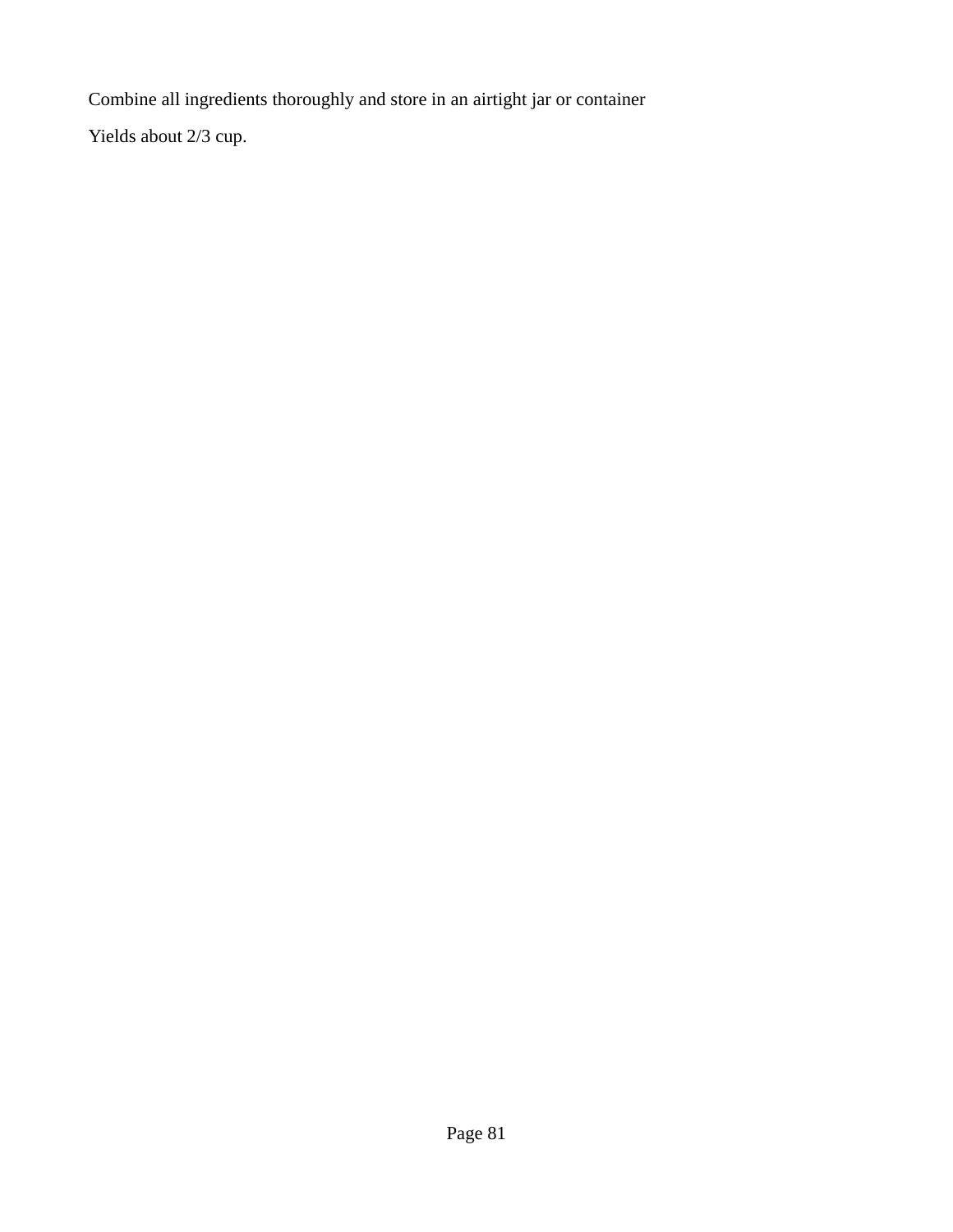# **Sides**

## **Byron's Dutch Oven Potatoes**

| 1 lb. thick slice bacon                            | (1) 10 $\frac{1}{2}$ oz. can cheddar cheese soup |
|----------------------------------------------------|--------------------------------------------------|
| 2 med. yellow onions; sliced                       | 1 cup sour cream                                 |
| 5 cloves garlic; minced                            | 2 Tbs. Worcestershire Sauce                      |
| $1\frac{1}{2}$ cup fresh mushrooms; sliced         | 1 Tbs. Soy sauce                                 |
| 15 medium potatoes; peeled & sliced                | salt and pepper to taste                         |
| (1) 10 $\frac{1}{2}$ oz. can cream of chicken soup |                                                  |

Heat a 12" deep Dutch oven using 18-20 briquettes bottom until oven is hot. Cut bacon into 1 inch slices and place in oven and fry until brown. Add onions, garlic, and mushrooms. Stir, then cover and cook until onions are translucent. Add potatoes. In a large bowl combine remaining ingredients and mix well. Pour soup mixture over potatoes and stir until all potatoes are coated. Cover and cook 60 minutes using 10-12 briquettes bottom and 12-14 briquettes top heat. Stir pot gently every 15 minutes.

Serves: 12

#### **Dutch Oven Stuffing**

| 1 lb. pork sausage             | 2 Tbs. dry sage leaves           |
|--------------------------------|----------------------------------|
| $\frac{1}{2}$ cup butter       | 1 Tbs. dry thyme                 |
| 2 red onions; diced            | 1 Tbs. tarragon leaves           |
| 6 stalks celery; diced         | 2 Tbs. dry parsley               |
| 2 cups fresh mushrooms; sliced | 4 eggs; beaten                   |
| 6 cloves garlic; minced        | 2 cups chicken broth             |
| 3⁄4 cup pine nuts              | 2 tsp. salt                      |
| 9 cups dried bread cubes       | $1\frac{1}{2}$ tsp. black pepper |

Brown sausage in a 12" Dutch oven using 20-22 briquettes bottom. Add butter, onions, celery, mushrooms, garlic, and pine nuts. Sauté until vegetables are tender.

In a large bowl combine remaining ingredients and mix until bread cubes have absorbed all the broth. Add bread stuffing mixture to the sautéed vegetables in the Dutch oven and stir until well mixed.

Cover Dutch oven and bake using 10-12 briquettes bottom and 14-16 briquettes top for 60 minutes.

Serves: 12-15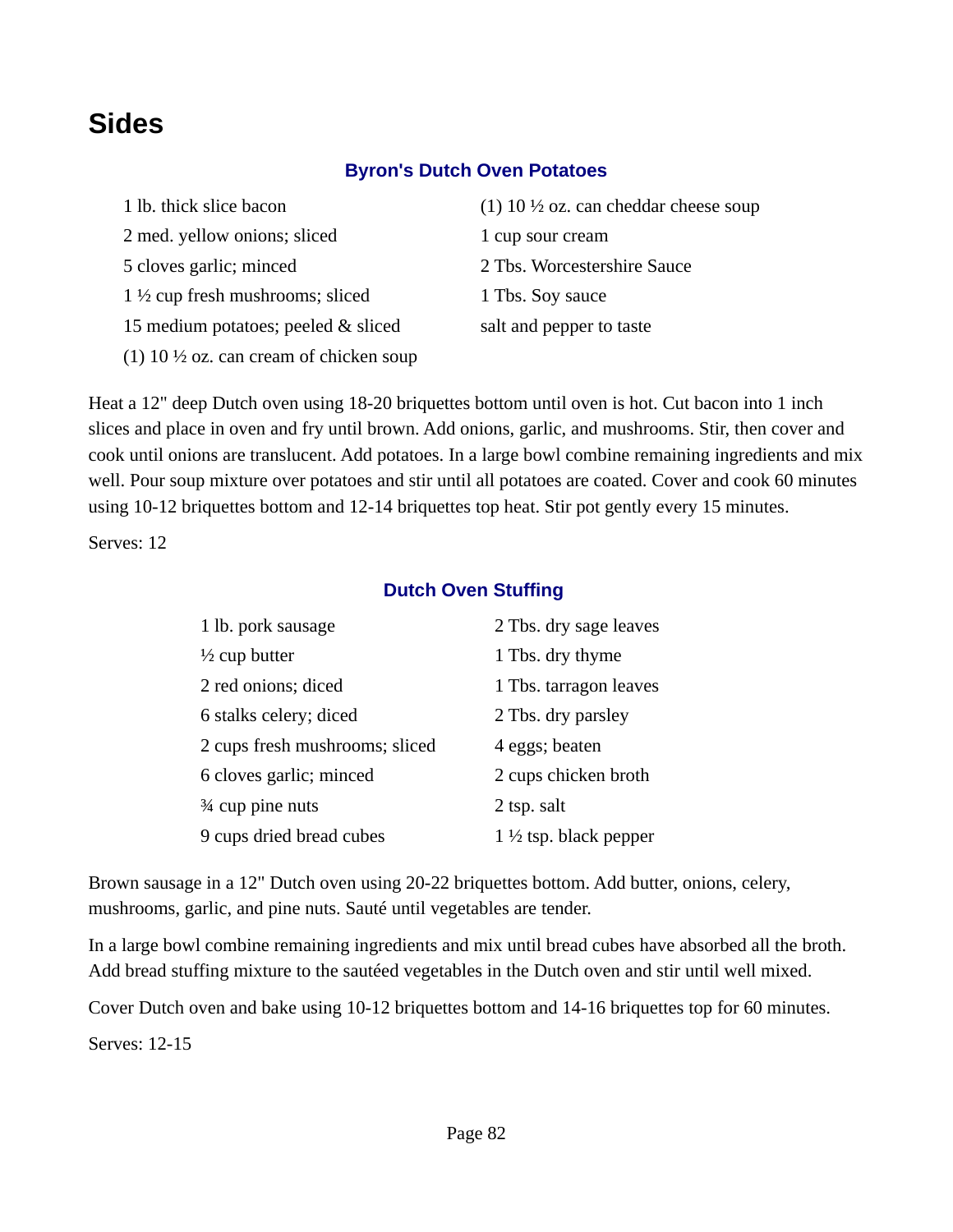## **Dutch Oven Turkey Stuffing**

| 1 lb. fresh turkey or chicken giblets         | 6 cloves garlic; minced                  |
|-----------------------------------------------|------------------------------------------|
| $1\frac{1}{2}$ cup water                      | 9 cups dried bread cubes                 |
| $\frac{1}{2}$ tsp. onion powder               | 1 cup sweet dried cranberries (Craisins) |
| $\frac{1}{2}$ tsp. garlic powder              | 2 Tbs. dry sage leaves                   |
| $\frac{1}{2}$ tsp. celery salt                | 1 Tbs. dry thyme                         |
| $\frac{1}{2}$ tsp. coarse ground black pepper | 1 Tbs. tarragon leaves                   |
| $\frac{1}{2}$ cup butter                      | 2 Tbs. dry parsley                       |
| $\frac{3}{4}$ cup pine nuts                   | 4 eggs; beaten                           |
| 2 red onions; diced                           | 1 $\frac{1}{2}$ cups milk                |
| 6 stalks celery; diced                        | 2 tsp. salt                              |
| 2 cups fresh mushrooms; sliced                | $1\frac{1}{2}$ tsp. black pepper         |

To a small sauce pan add giblets, water, onion powder, garlic powder and celery salt. Bring to a boil over med-high heat then reduce heat to medium-low, cover pan and simmer for 20 minutes.

Remove giblets from pan reserving liquid. Allow giblets to cool then chop finely.

 Heat a 12" Dutch oven using 18-20 briquettes bottom. Add butter and pine nuts. Sauté until pine nuts. start taking on a light color. Add onions, celery, mushrooms, and garlic. Continue to sauté until vegetables are tender. Remove vegetables from Dutch oven and allow to cool slightly.

In a large bowl combine remaining ingredients, the cooked vegetables and the reserved giblet liquid. Mix together until bread cubes have absorbed all the liquid. Spoon stuffing mixture into the Dutch oven and spread evenly.

Cover Dutch oven and bake using 10-12 briquettes bottom and 14-16 briquettes top for 60 minutes.

Serves: 12-15

## **Harvest Pilaf**

| 7 cups chicken stock         | 1 cup brown rice                |
|------------------------------|---------------------------------|
| 1 cup wild rice              | 1 cup long grain white rice     |
| 2 tsp. dried thyme leaves    | 3 cloves garlic; minced         |
| 2 tsp. dried marjoram leaves | 3⁄4 cup dried currants          |
| 1 Tbs. dried parsley flakes  | 3⁄4 cup chopped green onion     |
| 2 tsp. salt                  | 3⁄4 cup sliced almonds; toasted |
| 1 tsp. ground black pepper   | 3⁄4 cup pine nuts; toasted      |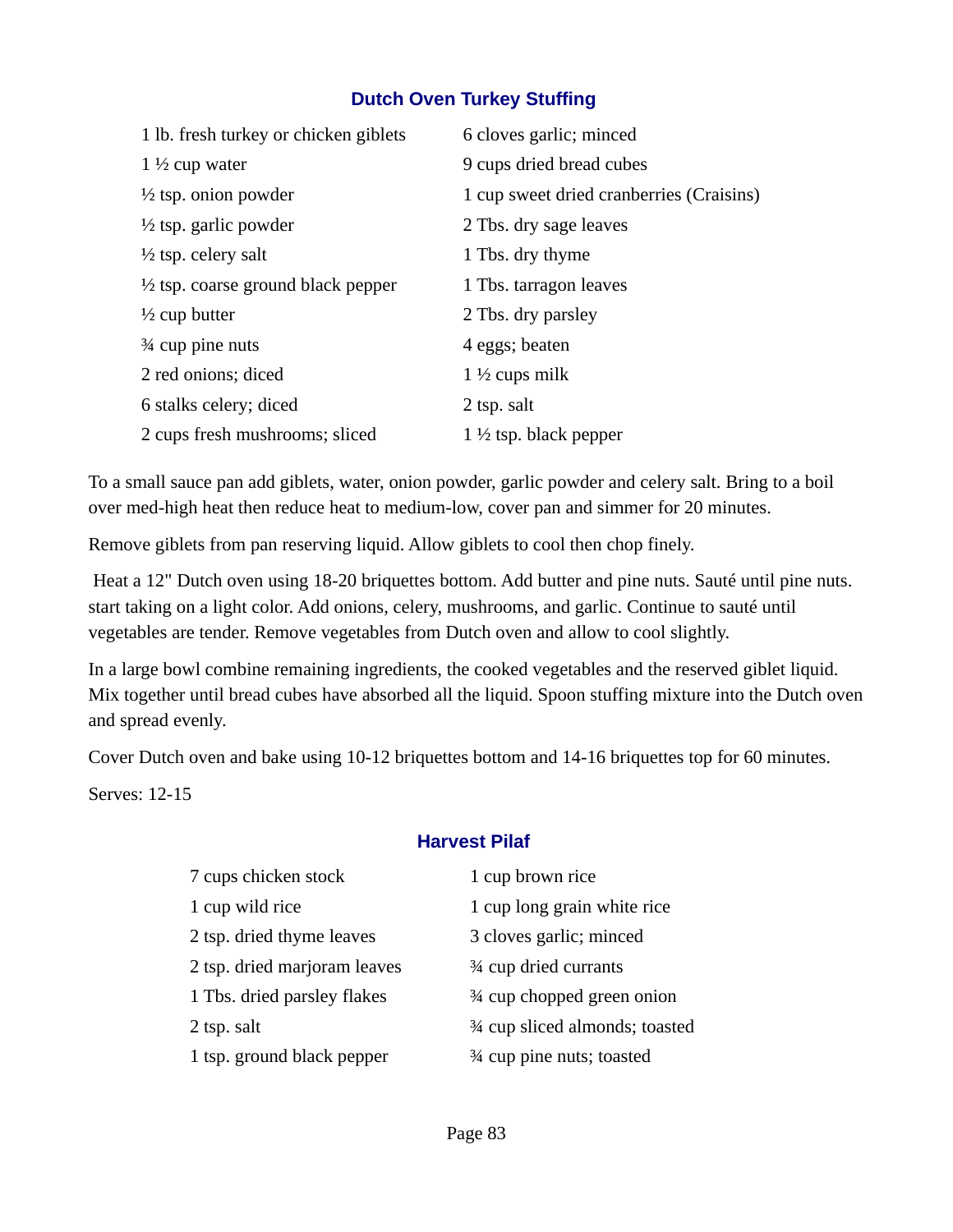Bring chicken stock to a boil in a 12" Dutch oven using 24 briquettes bottom heat. Add wild rice, herbs, salt and pepper. Return to a boil. Cover and cook for 45 minutes, then add remaining ingredients. Return to a boil then reduce briquettes on bottom to 14 and let simmer until all the water has been absorbed, about 40 minutes.

#### Serves: 12

*Note:* Tina and I served this dish as an accompaniment to our Pineapple Glazed Standing Rib Roast at the World Dutch Oven Championship cook-off in 1999 where we placed second.

#### **Hearty Trail Beans**

| 2 lbs. dry pinto beans; soaked overnight | 2 yellow onions; diced                        |
|------------------------------------------|-----------------------------------------------|
| 10 cups hot water                        | 8 cloves garlic; minced                       |
| 24 oz. (3 cups) Coca-Cola                | 1 lb. smoked sliced bacon; cut into 1" pieces |
| 3⁄4 cup ketchup                          | 6 Tbs. chili powder                           |
| 1/4 cup Worcestershire sauce             | 3 Serrano peppers; minced                     |
| 1/4 cup Heinz 57 steak sauce             | 4 tsp. toasted caraway seeds; ground          |
| 1 (30 oz.) can whole tomatoes            |                                               |

Add all ingredients to a 12" deep Dutch oven. Bring to a boil using 18-20 briquettes bottom stirring beans frequently. Cover beans and continue to simmer using 6-8 briquettes bottom and 12-14 briquettes top for 2-3 hours. Stir beans from the bottom up every 15 minutes. Add additional water if beans begin to dry out. Beans should be soft but not mushy and just a bit soupy.

Serves: 8-10

## **Parsnip Puffs**

| 4 cups mashed cooked parsnips | $\frac{1}{2}$ tsp. salt    |
|-------------------------------|----------------------------|
| 1 cup all-purpose flour       | $\frac{1}{4}$ tsp. mace    |
| 2 tsp. baking powder          | shortening for deep frying |
| 3 eggs; beaten                |                            |

In a bowl combine parsnips, flour, baking powder, eggs, salt, and mace; mix well.

Heat shortening to 375° F. in a 12" Dutch oven using 18-20 briquettes bottom. Drop parsnip batter by tablespoon into hot shortening and fry for 2-3 minutes until golden brown. Remove puffs from hot shortening and drain on paper towels.

Enjoy!

*Yield:* 25 puffs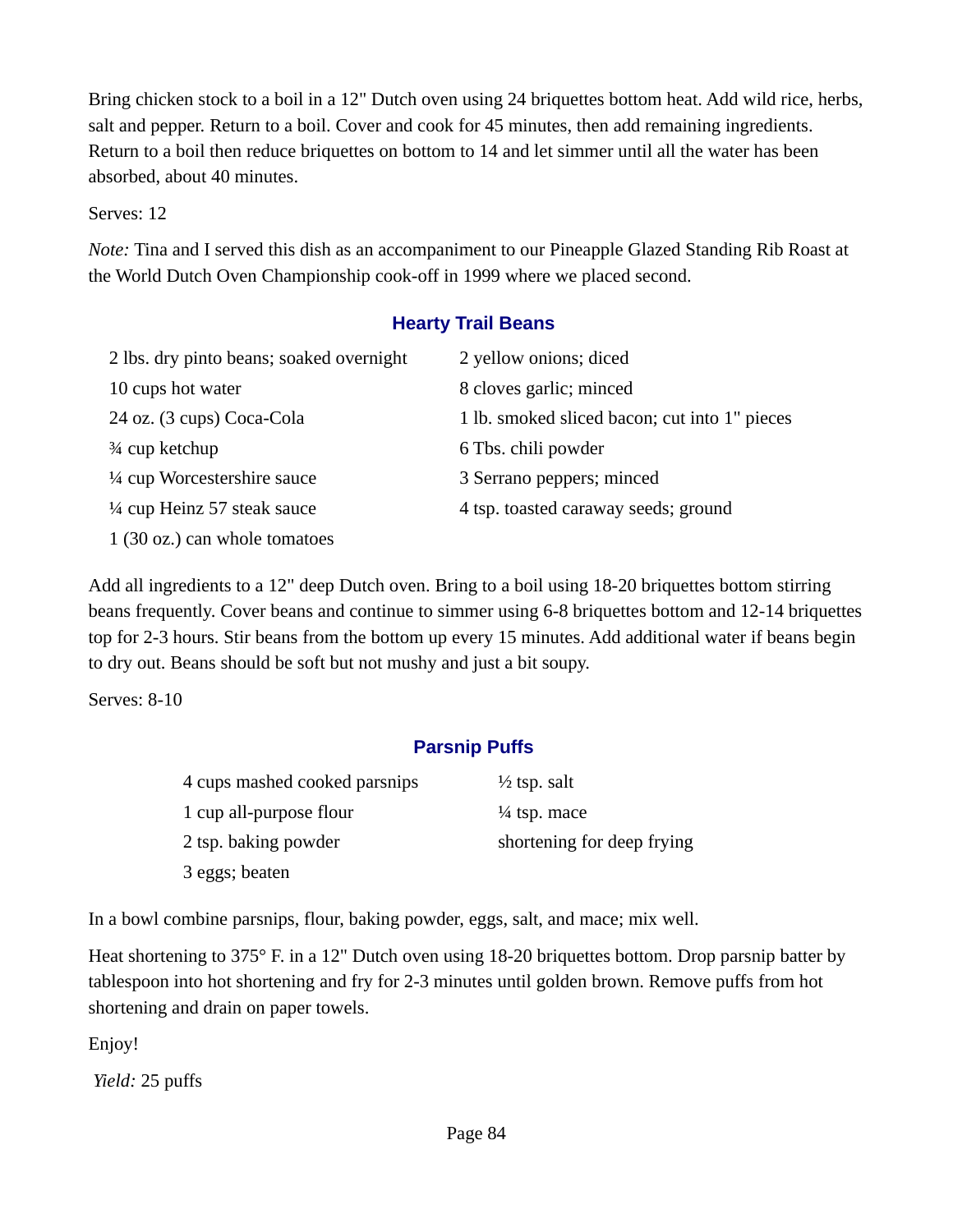#### **Pineapple Dr. Pepper Beans**

| $\frac{1}{2}$ lb. smoked bacon; sliced | $\frac{1}{2}$ cup tomato paste              |
|----------------------------------------|---------------------------------------------|
| 1 large yellow onion; diced            | $\frac{1}{2}$ lb. summer sausage; sliced    |
| 2 bell peppers; diced                  | 1 cup brown sugar                           |
| 1 cup chopped mushrooms                | 1 cup medium Pace Picante Sauce             |
| 4 cloves garlic; minced                | $(1)$ 16 oz. can pineapple tidbits; drained |
| $(2)$ 28 oz. cans Pork & Beans         | 1 can Dr. Pepper                            |
| 2 tomatoes; diced                      |                                             |

Heat a 12" Dutch oven using 18-20 briquettes bottom until oven is hot. Slice bacon into 1/2" strips then fry in preheated oven until crisp. Add onions, bell peppers, mushrooms and garlic and continue cooking until tender. Add remaining ingredients. Reduce briquettes on bottom to 12-14. Cover and simmer 30 minutes stirring every 10 minutes. Serves: 10-12

## **Sweet Potatoes and Onions**

| 2 yellow onions, thinly sliced               | $1/3$ cup maple syrup    |
|----------------------------------------------|--------------------------|
| 4 Tbs. brown sugar                           | $1/3$ cup butter, melted |
| salt and pepper (to taste)                   | 4 tsp. dried thyme       |
| 4 lbs sweet potatoes, peeled and thin sliced |                          |

Arrange onion slices in bottom of a well oiled 12" Dutch oven. Sprinkle with brown sugar, salt and pepper. Layer sweet potato slices over onions, overlapping.

In a small bowl combine maple syrup, melted butter, and thyme. Pour over sweet potatoes and onions.

Place lid on Dutch oven and bake using 10-12 briquettes bottom and 12-14 briquettes top for 1 hour or until sweet potatoes and onions are tender.

Serves: 10-12

## **Vera's Baked Beans**

| 1 lb. lean ground beef        | $\frac{1}{2}$ cup ketchup               |
|-------------------------------|-----------------------------------------|
| $\frac{1}{2}$ lb. bacon       | 16 oz. Homestyle® Chili Sauce           |
| 1 large yellow onion; diced   | 2 Tbs. prepared mustard                 |
| 1 small green pepper; diced   | $\frac{1}{2}$ lb. pre-cooked ham; cubed |
| $\frac{1}{2}$ cup brown sugar | (2) 31 oz. cans pork and beans          |

Heat a 12" Dutch oven using 18-20 briquettes bottom until oven is hot. Add ground beef and cook until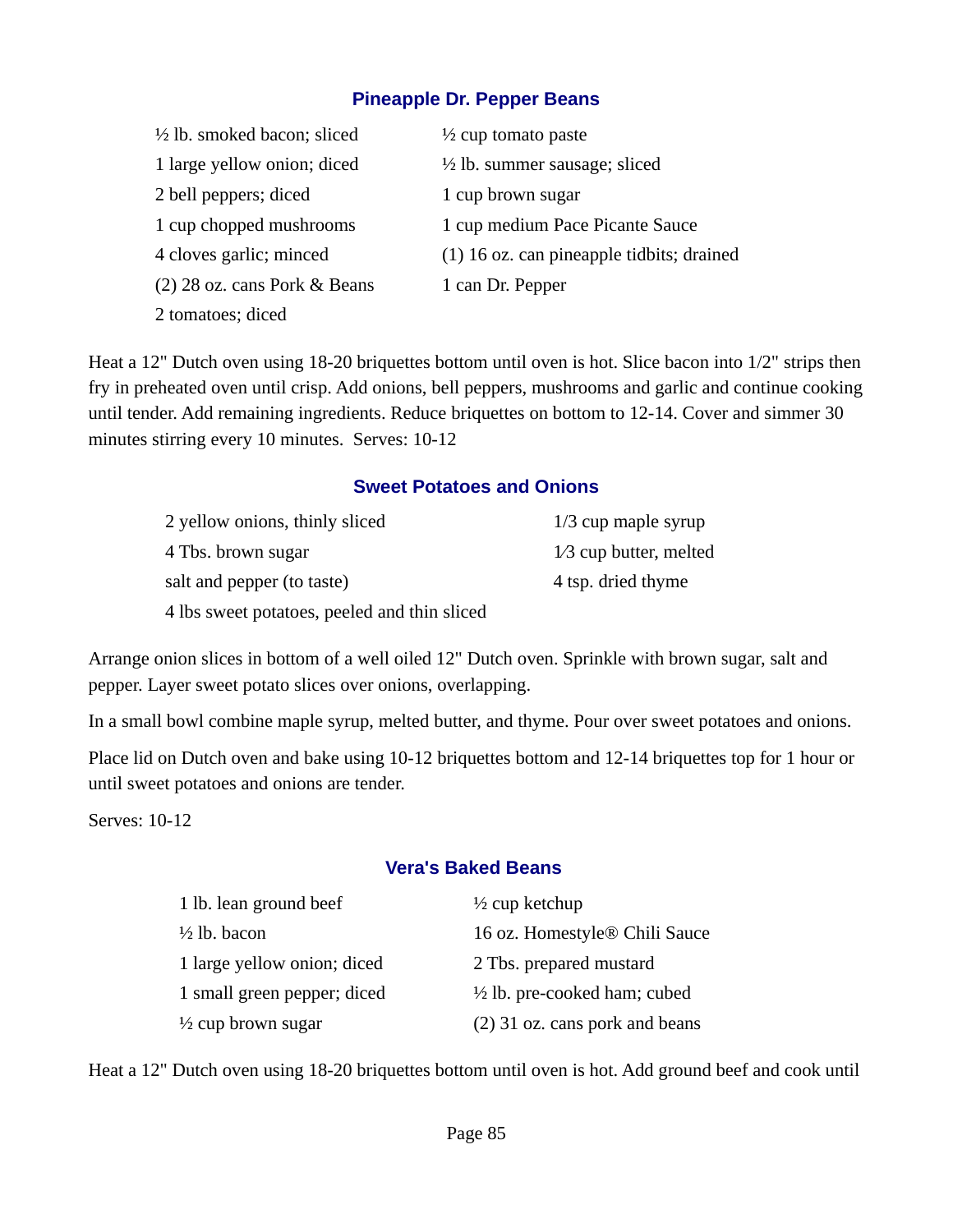brown. Remove browned beef and drain grease.

Cut bacon into 1 inch slices and place in oven and fry until brown. Add onions and green pepper and sauté until onions are translucent. Drain off excess fat. Reduce briquettes on bottom to 12-14. Add browned beef, brown sugar, ketchup, chili sauce, and mustard. Simmer for 15 minutes. Add ham and beans. Cover and add approximately 15 briquettes to the lid. Simmer for 2 hours stirring every 15 minutes.

Serves: 12

This recipe has been handed down by Vera Sorensen of Manti, Utah. It is loved by everyone who has tried it. You'll love it too!

## **Yummy Potatoes**

| 1 lb. extra lean ground beef | 1 cup sour cream                      |
|------------------------------|---------------------------------------|
| 1 yellow onion; diced        | 1 cup grated cheddar cheese           |
| $\frac{1}{2}$ cup butter     | salt and pepper to taste              |
| 6 medium potatoes; grated    | $\frac{1}{2}$ cup milk                |
| 1 can cream of chicken soup  | $\frac{1}{2}$ cup Ritz cracker crumbs |

Preheat a 12" Dutch oven using 18-20 briquettes bottom heat. To hot oven add butter, ground beef, and onions. Sauté until beef is brown and onions are soft. Add potatoes and stir to mix. Place lid on Dutch oven and bake using 10-12 briquettes bottom and 14-16 briquettes top for 15- 20 minutes or until potatoes start to soften.

In a bowl combine soup, sour cream, cheddar cheese and milk. Stir to mix. Season with salt and pepper. Pour soup mixture over potatoes and stir gently to mix. Sprinkle cracker crumbs over top of potatoes. Replace lid and continue baking for 30 minutes.

Serves: 10-12

Recipe courtesy of Karen Bills of Price, UT.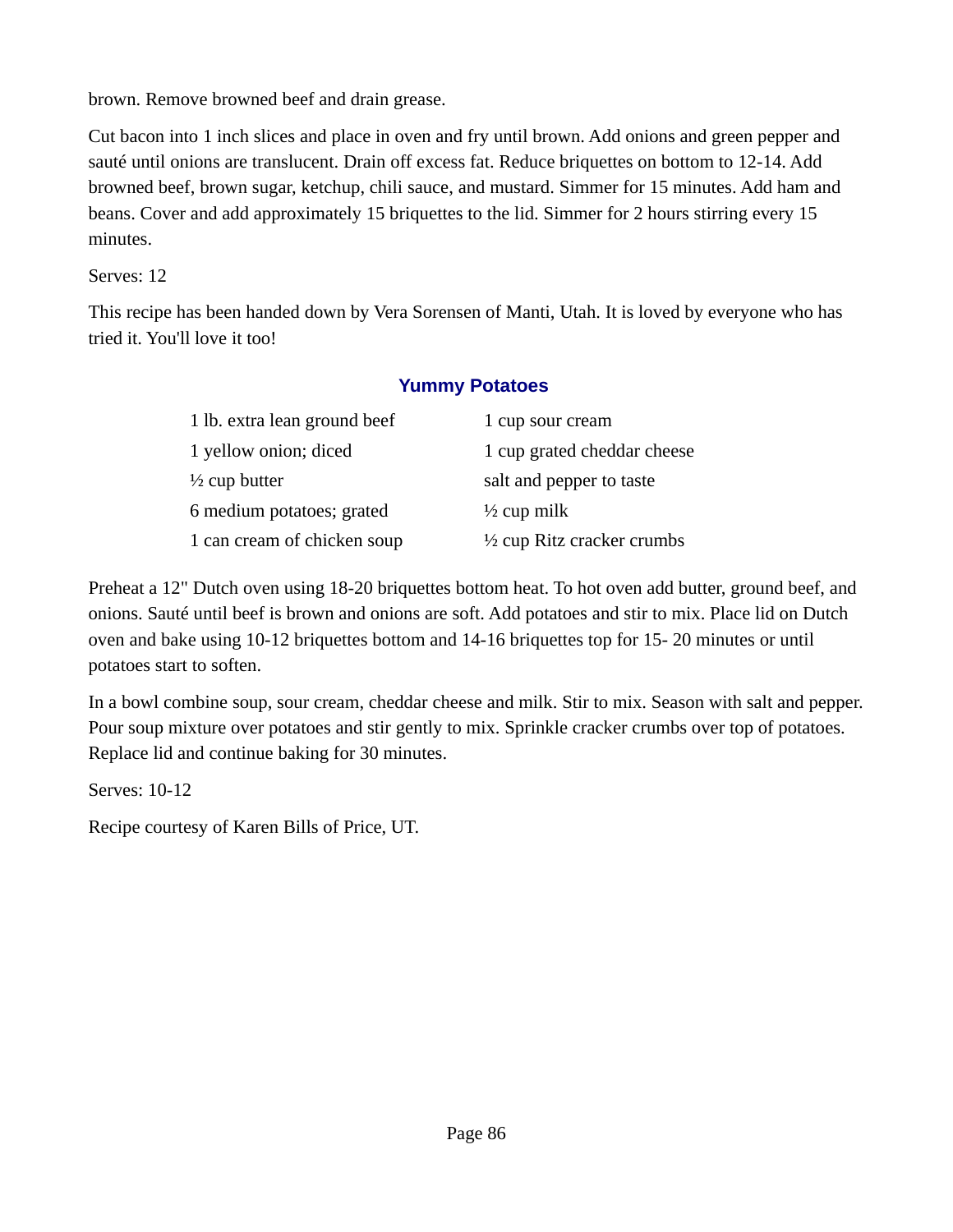# **Soups, Stews & Chili**

#### **Dutch Oven Sweet Chili**

| 1 lb. lean ground beef                   | 2 (32 oz.) cans stewed tomatoes |
|------------------------------------------|---------------------------------|
| 6 cups dry red or pinto beans            | 1-2 cups honey (to taste)       |
| 2 large yellow onions; diced             | 2 tsp. cinnamon                 |
| 8 cloves garlic; minced                  | 1 tsp. cloves                   |
| 1 lb. bacon; cubed                       | 1 tsp. allspice                 |
| 2 tsp. salt                              | 2 Tbs. chili powder             |
| 1 $\frac{1}{2}$ tsp. ground black pepper | 1-2 tsp. Tabasco (optional)     |
| HOT water to cover beans                 |                                 |

Brown ground beef in a well oiled 12" deep Dutch oven using 18-20 briquettes bottom. Add beans, onion, garlic, uncooked bacon, salt, pepper, and enough hot water to cover beans. Cover and simmer using 14-16 briquettes bottom and 10-12 briquettes top for 1-2 hours or until beans are tender adding additional water as necessary.

Stir in tomatoes, honey, and remaining seasonings. Cover and continue to simmer for 1 hour.

Serves: 10-12

This is an adaptation of a recipe handed down through our family by my grandmother Emily Weeks/Call.

## **Wagon-Master Camp Stew**

| 2-3 lb. boneless chuck roast | 1 tsp. sugar                 |
|------------------------------|------------------------------|
| $\frac{1}{2}$ cup flour      | 2 Tbs. Worcestershire sauce  |
| 1 tsp. salt                  | $\frac{1}{2}$ tsp. paprika   |
| 1 tsp. pepper                | $\frac{1}{2}$ tsp. Tabasco   |
| ¼ cup olive oil              | 5 carrots; peeled & sliced   |
| 1 large onion; diced         | 4 stalks celery; sliced      |
| 1 head garlic; minced        | 6 medium potatoes; diced     |
| 1 quart hot water            | 1 lb. bag frozen corn        |
| 2 packets brown gravy mix    | 1 lb. bag frozen petite peas |
| 1 packet mushroom gravy mix  | 1 lb. bag frozen green beans |
| 2 bay leaves                 | 15 oz. can kidney beans      |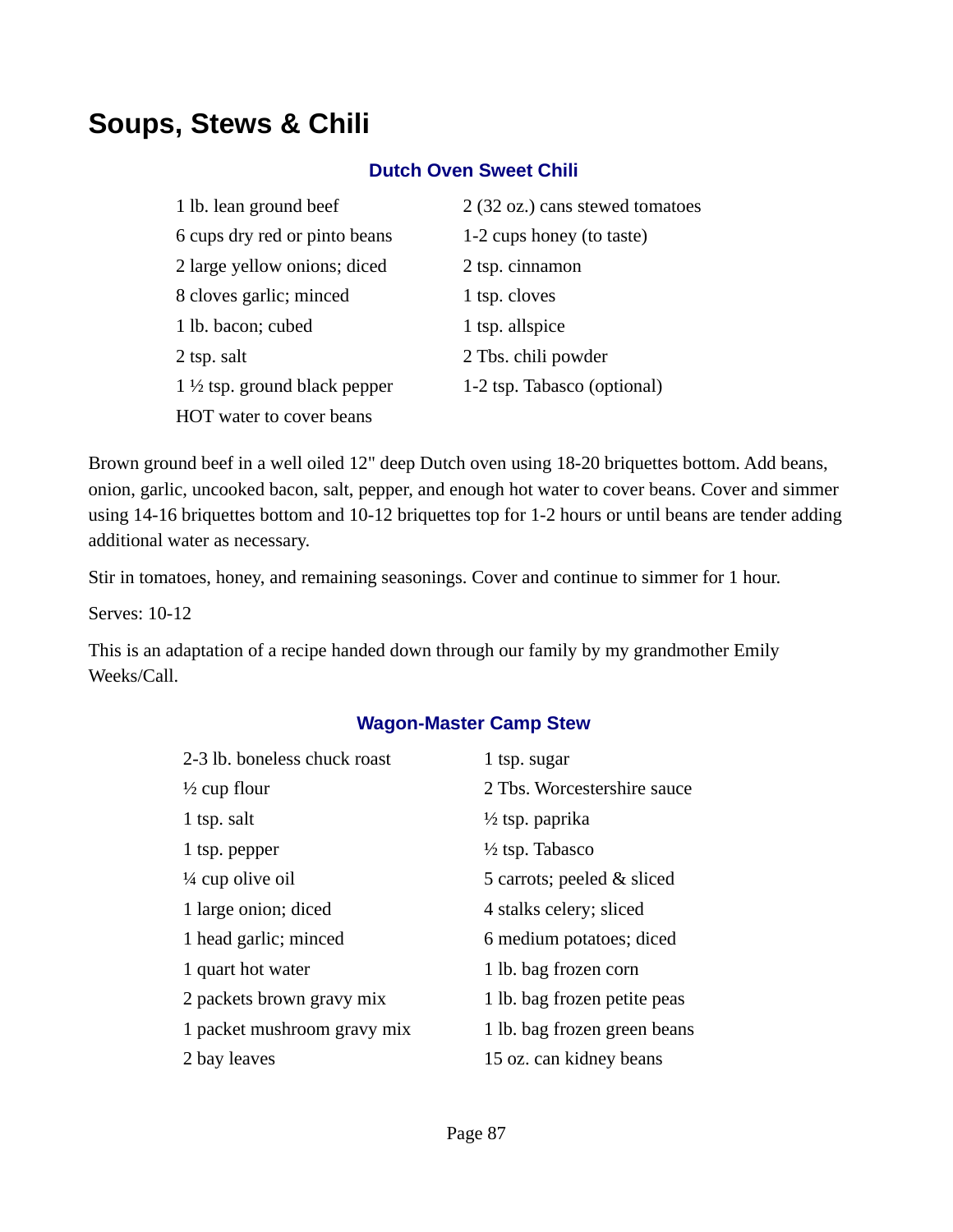## 1 tsp. thyme

Trim excess fat from meat and cut into 1" cubes. In a medium size bowl combine flour, salt, and pepper and stir to mix. Add meat and mix until meat is well coated.

Heat a 12" deep Dutch oven using 24 briquettes bottom heat. Add olive oil then meat and brown meat on all sides. Add onion and garlic and continue cooking until onions are soft and translucent.

Add HOT water, gravy mixes, bay leaves, thyme, sugar, Worcestershire sauce, paprika, and Tabasco. Stir to mix completely. Bring to a boil then add carrots and celery. Return to boil and let cook 15 minutes.

Stir in remaining ingredients and bring contents to a boil. Cover Dutch oven and reduce briquettes on bottom to 12 and add 6 briquettes to the lid. Simmer for 30-45 minutes or until vegetables are soft.

Serves: 15-20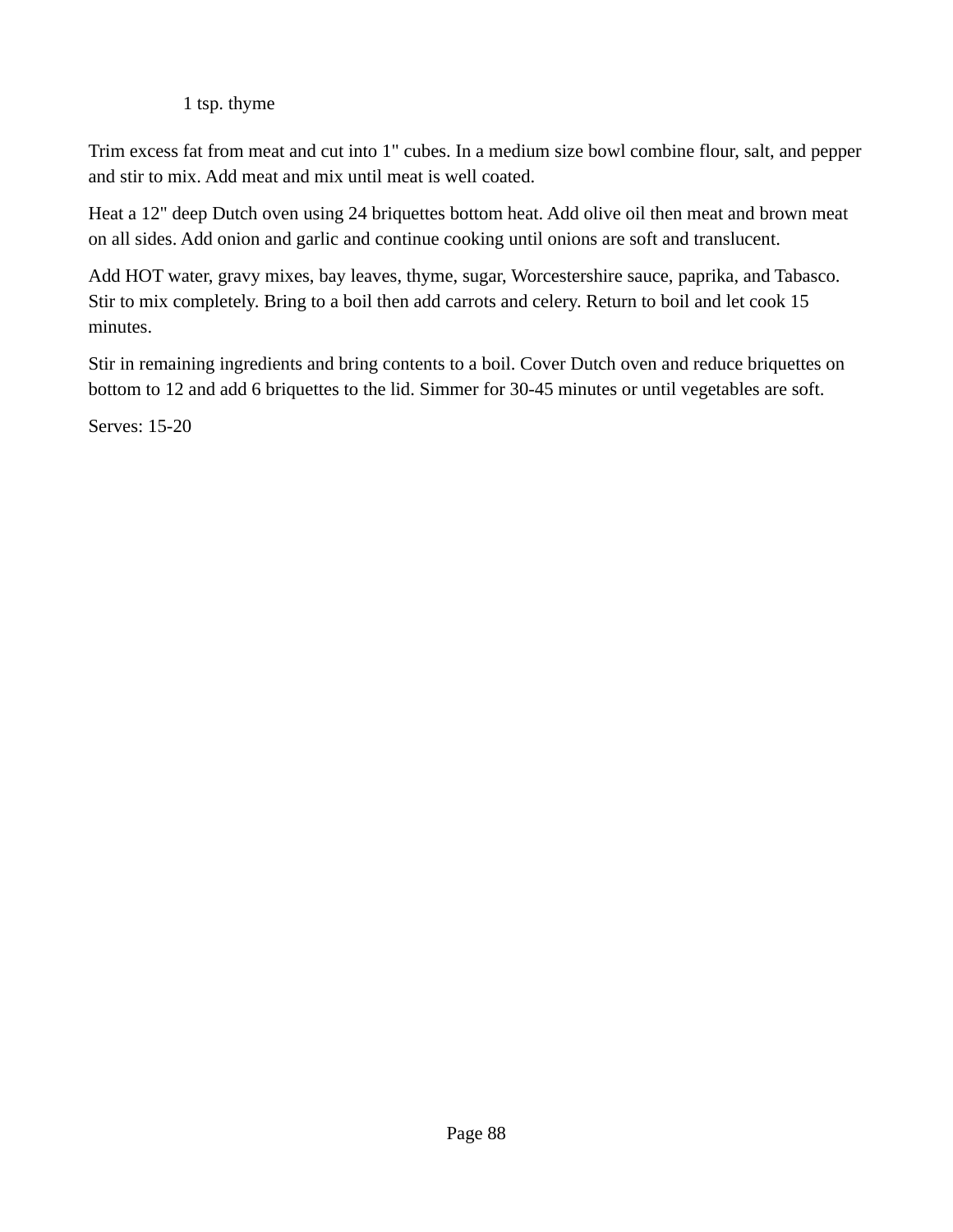# **Sourdough**

## **Byron's Sourdough Biscuits**

2  $\frac{1}{2}$  cups all-purpose flour  $\frac{1}{2}$  cup Crisco 3 Tbs. Sugar 2 cups sourdough starter 1 Tbs. baking powder melted butter 1 tsp. salt

Make sure to feed your sourdough start and leave out to ferment prior to making biscuits. If you need a sourdough start I have a recipe here.

To a mixing bowl add flour, sugar, baking powder, and salt. Stir together using a fork. Cut in the Crisco until the mixture is like coarse meal with no lumps larger than a green pea. Using a fork stir sourdough starter into the mixture until dough comes together.

Generously flour a large cutting board or smooth countertop. Scoop the dough out of the bowl and put it on the floured surface. With the palm of one (or both) hands, press down on the dough and push it away from you. The dough will stretch into the shape of an oval. Next, lift the far end of the oval and bring it towards you, so it resembles a thick taco shell with the opening facing towards you. Then, rotate the dough a quarter turn and repeat the process, gently pushing, folding and turning, about 10 times.

Cut dough into halves then cut each half into 9 equal sized pieces. Roll each piece of dough into a ball then dip in melted butter and place in a greased 14" Dutch oven, 11 around the outside edge, 6 in an inner circle, and 1 in the middle. Try to leave a 1/2" space in between dough balls. Place lid on Dutch oven and let biscuits raise for 20-25 minutes.

Bake using 12-14 briquettes bottom and 18-20 briquettes top (400° F.) for 20-25 minutes until golden brown.

*NOTE:* For even browning make sure to turn the oven and lid 1/4 turn in opposite directions every 5-10 minutes.

Serve warm.

*Yield:* 18 biscuits

## **Grandma's Sourdough Biscuits**

| 3⁄4 cup sourdough starter | 2 tsp. baking powder |
|---------------------------|----------------------|
| 1 $\frac{1}{2}$ cups milk | 3⁄4 tsp. baking soda |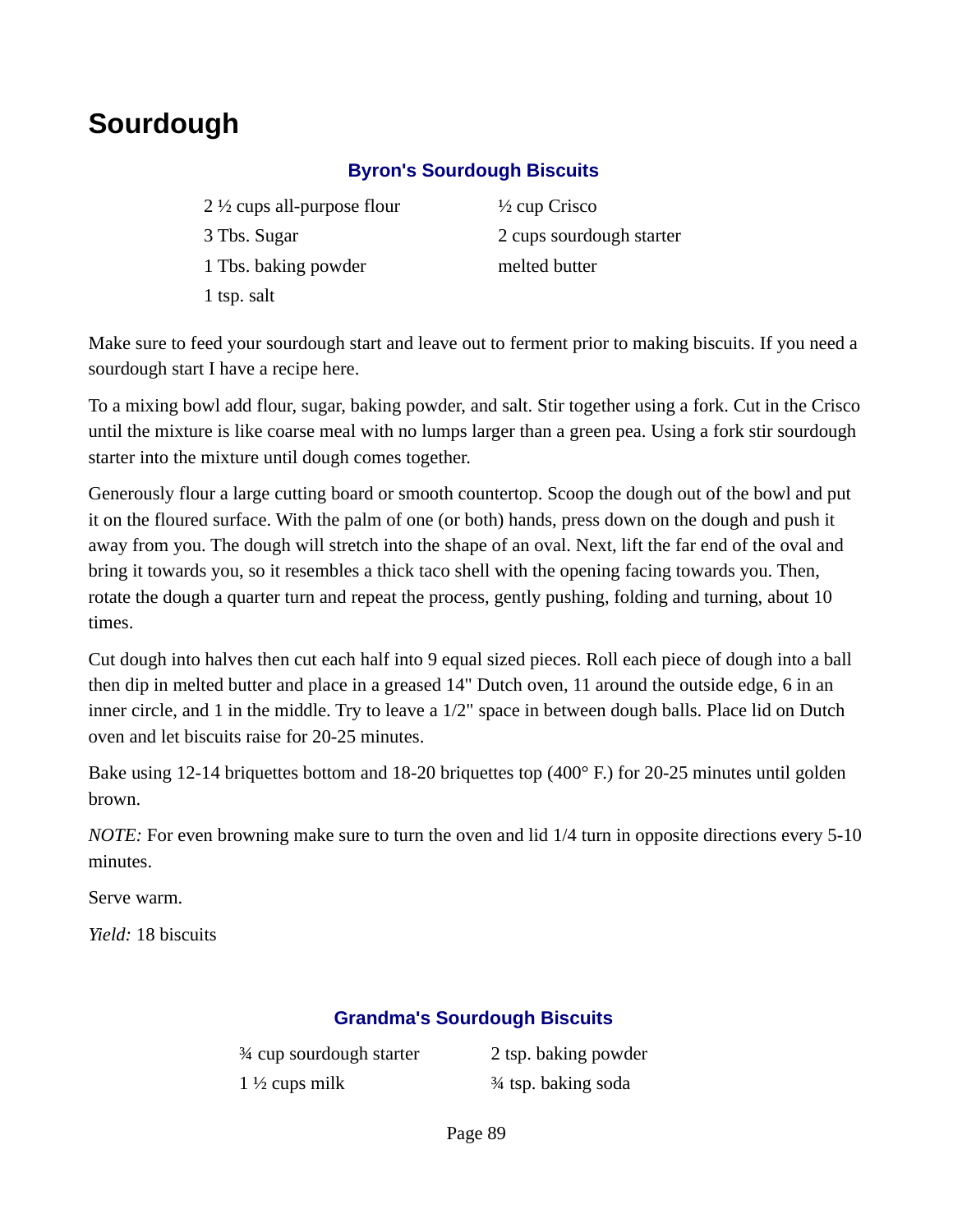| 3 <sup>3</sup> 4 cups flour | 1 tsp. salt  |
|-----------------------------|--------------|
| 2 Tbs. sugar                | bacon grease |

Advance Preparation: In a non-metal mixing bowl combine the starter, milk, and 1 1/2 cups of the flour; stir to mix well. Cover bowl with a cloth and let rest for 8-12 hours or leave out overnight for morning biscuits.

Turn sourdough mixture out onto a large cutting board or smooth countertop that's been floured with 1 1/4 cups of flour. In a separate bowl mix together remaining 1 cup of flour, sugar, baking powder, baking soda, and salt. Sprinkle flour mixture over sourdough mixture and then work into a soft dough, kneading lightly. Roll dough out to 1/2" thickness. Cut out biscuits with a 2" biscuit cutter by pressing cutter straight down into the dough and then lifting the cutter straight out. Dip biscuits in bacon grease then arrange in a lightly greased 14" Dutch oven leaving a 1/4" space between biscuits.

Place lid on oven and let biscuits raise for 30 minutes then bake using 10-12 briquettes bottom and 18- 20 briquettes top (375° F.) for 25-30 minutes until biscuits are golden brown.

*NOTE:* For even browning make sure to turn the oven and lid 1/4 turn in opposite directions every 5-10 minutes.

Serve warm.

*Yield:* About 18 biscuits

# **Old Time Sourdough Starter**

| 2 cups unsifted flour | 1 $\frac{1}{2}$ cups warm water |
|-----------------------|---------------------------------|
| 2 Tbs. sugar          | 1 Tbs. vinegar                  |
| 1 Tbs. salt           | $\frac{1}{4}$ tsp. dry yeast    |

*Prepare Starter:* Combine flour, sugar, salt, and yeast in a stone crock or bowl. Stir to mix well. Add water and beat to a smooth batter. Add vinegar. Cover with cheesecloth and set in a warm place until thoroughly sour. (Determine this by the yeasty smell.) Takes about 12 hours. Pour starter into a quart jar, cover jar, and refrigerate. For best results the start should be used once per week, however, starter can be frozen indefinitely.

*To Use Starter:* Pour starter into a clean glass bowl. Add 2 cups warm water (90° F.) and 2 1/2 cups flour. Stir to mix (don't worry about lumps). Batter will be thick but will thin as it ferments. Cover bowl with cheesecloth and place in a warm spot to rest for 12 hours. Pour 3 cups of the sourdough into a quart jar, cover the jar, and refrigerate for up to 2 weeks for use as the next starter. This leaves about 4 1/2 cups of sourdough for use in your recipe.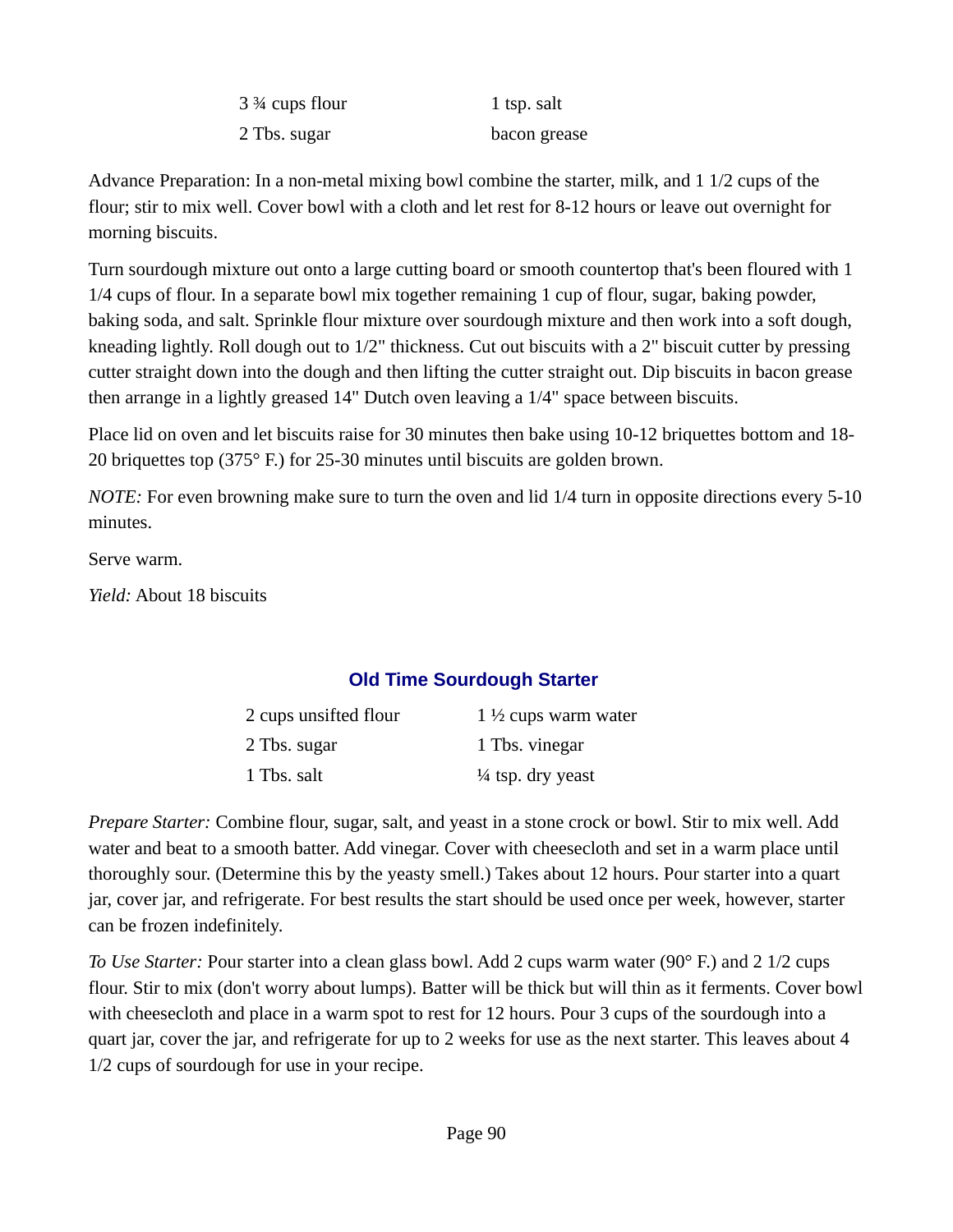*NOTE:* Never add anything but warm water and flour to the starter.

This recipe is courtesy of Karen Bills of Price, UT.

## **Sourdough Banana Bread**

| $\frac{1}{2}$ cup + 1 Tbs. butter; room temp. | 3 Tbs. lemon juice                 |
|-----------------------------------------------|------------------------------------|
| 3 eggs                                        | 6 cups all-purpose flour           |
| 2 cups active sourdough starter               | 1 $\frac{1}{2}$ Tbs. baking powder |
| 3 cups sugar                                  | 2 Tbs. baking soda                 |
| $1\frac{1}{2}$ tsp. vanilla                   | $1\frac{1}{2}$ tsp. salt           |
| 2 1/4 cups mashed ripe banana                 | 3 cups coarse chopped nuts         |

In a mixing bowl cream together butter, eggs, sourdough starter, sugar, and vanilla.

In a separate bowl combine bananas and lemon juice. Stir to mix well.

In a separate bowl sift together flour, baking powder, baking soda, and salt.

Alternately mix flour mixture and bananas into wet ingredients, beginning and ending with flour. Stir in chopped nuts.

Pour batter into a well greased 12" Dutch oven. Place lid on oven and bake using 8-10 briquettes bottom and 14-16 briquettes top for 30-35 minutes or until toothpick inserted into center of bread comes out clean.

Serves: 15-20.

# **Sourdough Cornbread**

| 1 $\frac{1}{2}$ cups sourdough starter | 3 eggs; beaten        |
|----------------------------------------|-----------------------|
| 2 $\frac{1}{4}$ cups canned milk       | 6 tsp. butter; melted |
| 2 ¼ cups yellow corn meal              | 1 tsp. baking soda    |
| 3 Tbs. sugar                           | 34 tsp. salt          |

Mix sourdough starter, milk, corn meal, sugar, and eggs; stir well. Add melted butter, soda, and salt; stir until well mixed. Turn mixture into a lightly greased 12" Dutch oven and spread evenly.

Place lid on Dutch oven and bake using 12-14 briquettes bottom and 18-20 briquettes top for 25-30 minutes or until cornbread turns golden brown.

*NOTE:* For even browning make sure to turn the oven and lid 1/4 turn in opposite directions every 10 minutes.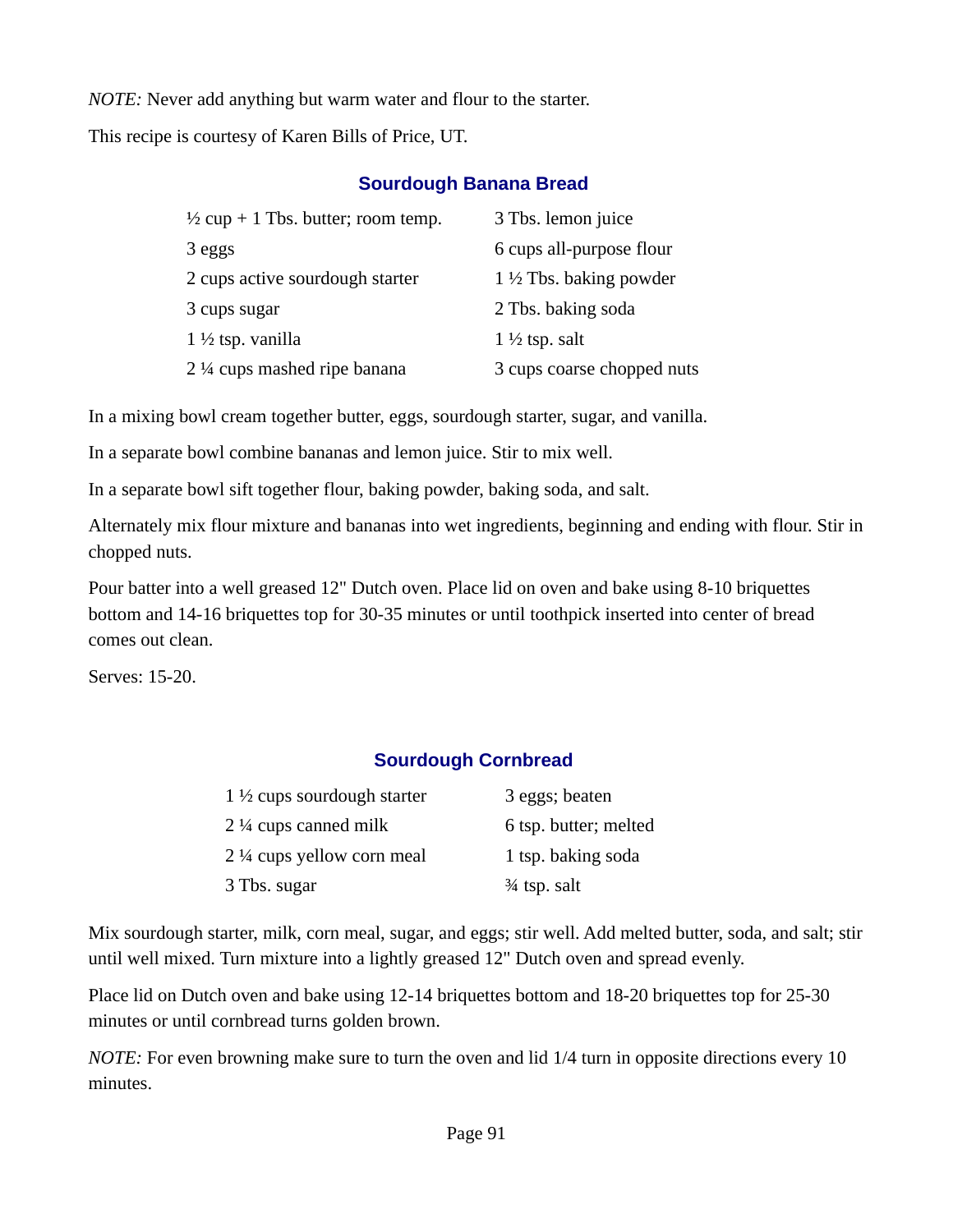Serve hot with honey butter.

Serves: 10-12

## **Sourdough Oatmeal Bread**

| 1 $\frac{1}{2}$ cup scalded milk      | 1 $\frac{1}{2}$ Tbs. active dry yeast |
|---------------------------------------|---------------------------------------|
| 2 Tbs. butter                         | $1\frac{1}{2}$ Tbs. sugar             |
| 3 Tbs. honey                          | 2 tsp. salt                           |
| 3 cups sourdough starter              | $1\frac{1}{2}$ tsp. baking soda       |
| 1 $\frac{1}{2}$ cup whole wheat flour | 1 $\frac{1}{2}$ cup white flour       |
| $1\frac{1}{2}$ cup oatmeal            |                                       |

Stir butter and honey into scalded milk, then add to sourdough starter. Stir in wheat flour, oatmeal, and yeast. Blend together sugar, salt and soda; sprinkle over top of dough and stir in gently. Cover dough with a cloth and let rise in a warm place for 20 minutes. Stir in remaining flour until dough is too stiff to stir with a spoon. Knead dough with heel of hand 100 times only or bread will be too dry. Dough should not be heavy and feel a bit tacky.

Add dough to a lightly greased 12" Dutch oven and press flat. Using your fingers, lightly grease the top of the dough. Place lid on Dutch oven and let rise in warm place for 30-45 minutes.

Bake bread using 10-12 briquettes bottom and 18-20 briquettes top for 20 minutes then remove 4 briquettes from the lid and 2 from below and continue baking until bread shrinks from the side of the oven or gives a hollow sound when thumped on top, about 15-20 minutes. Tip bread out onto a wire rack and butter top.

Serves: 10-12.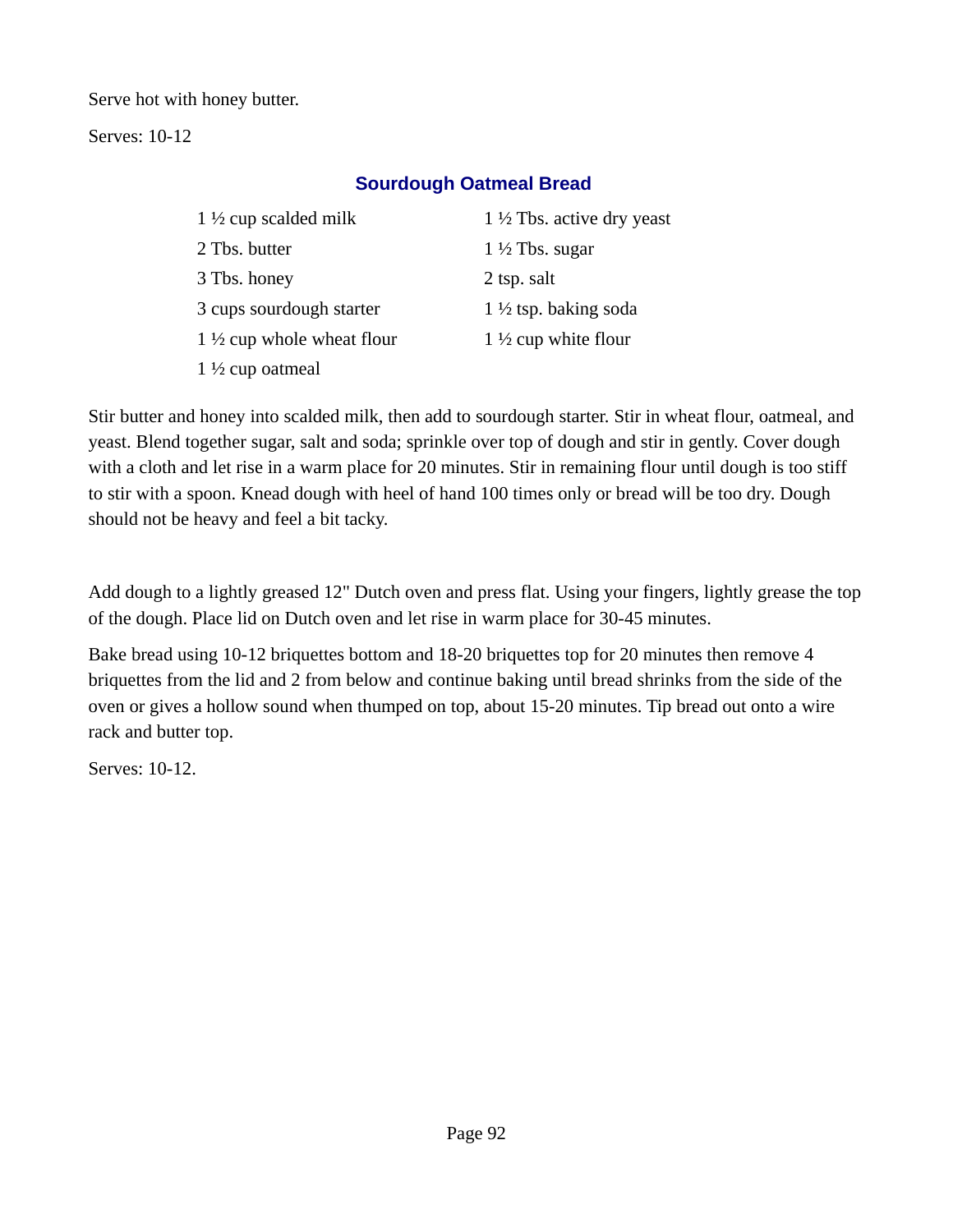# **Vegetarian**

## **Baked Portobello Caps**

2-3 Tbs. olive oil salt and black pepper to taste 2 cloves garlic; minced 6 slices mozzarella cheese 12 fresh basil leaves

6 large portobello caps; cleaned 2 roasted beefsteak tomatoes; sliced

Combine the olive oil and garlic in a small bowl and rub the mushroom caps on all sides with the mixture. Season caps with salt and pepper then arrange top side down in a well oiled 12" Dutch oven. Place 2 basil leaves on top of each portobello cap followed by slices of roasted tomato. Season tomatoes with salt and pepper.

Cover oven and bake using 12-14 briquettes bottom and 16-18 briquettes top for 10-15 minutes until vegetables are sizzling. Top each cap with a slice of mozzarella and continue baking until cheese is melted and bubbly.

**Vegetarian Pizza** 

Serves: 6

| 2 Tbs. olive oil                       | 1 cup canned crushed tomatoes          |
|----------------------------------------|----------------------------------------|
| 1 cup diced red onion                  | 2 cloves garlic; minced                |
| 1 cup diced green pepper               | 3⁄4 tsp. dry oregano                   |
| 4 cloves garlic; minced                | 3⁄4 tsp. dry rosemary needles; crushed |
| 1 <sup>3</sup> ⁄4 cup sliced mushrooms | $\frac{1}{2}$ tsp. salt                |
| $1\frac{1}{2}$ tsp. dry oregano        | $\frac{1}{2}$ tsp. ground black pepper |
| 1 tsp. dry leaf basil                  | 1 can crescent rolls                   |
| <sup>3⁄4</sup> tsp. dry thyme          | 1 cup shredded Monterey Jack cheese    |
| $\frac{1}{2}$ tsp. salt                | 3⁄4 cup shredded provolone cheese      |

Heat a 12" Dutch oven using 16-18 briquettes bottom until hot. To hot oven add olive oil, onion, bell pepper and garlic. Cook for 5 minutes stirring frequently. Add mushrooms, oregano, basil, thyme and salt. Continue cooking until vegetables are tender. Remove vegetables from oven and let cool. Wipe oven clean then lightly oil bottom and sides.

In a medium bowl combine crushed tomatoes, garlic, oregano, rosemary, salt and pepper; stir to mix. Unroll the crescent rolls. Line the bottom of oven with a layer of flattened crescent rolls. Spread